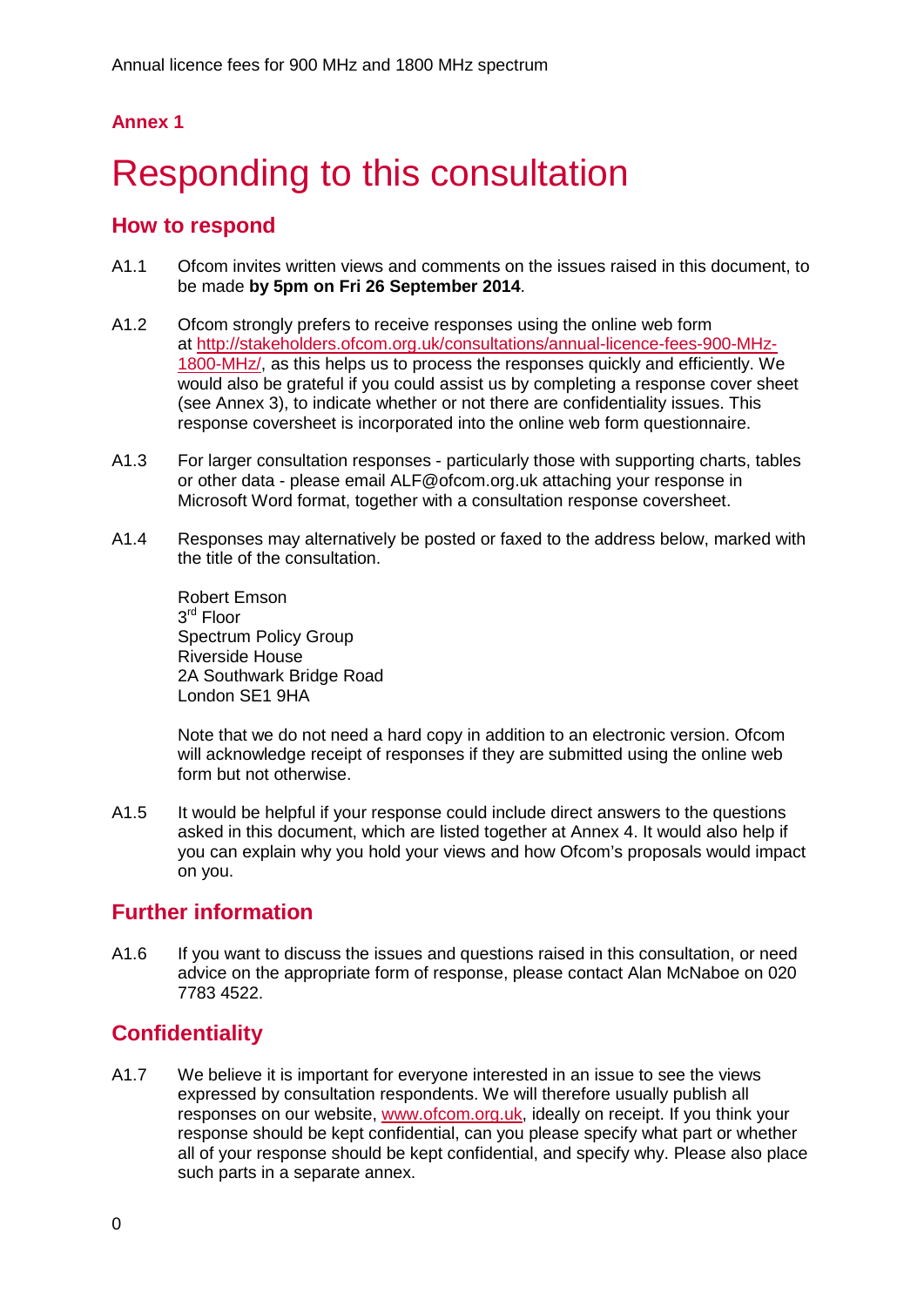- A1.8 If someone asks us to keep part or all of a response confidential, we will treat this request seriously and will try to respect this. But sometimes we will need to publish all responses, including those that are marked as confidential, in order to meet legal obligations.
- A1.9 Please also note that copyright and all other intellectual property in responses will be assumed to be licensed to Ofcom to use. Ofcom's approach on intellectual property rights is explained further on its website at [http://www.ofcom.org.uk/terms](http://www.ofcom.org.uk/terms-of-use/)[of-use/](http://www.ofcom.org.uk/terms-of-use/)

# **Next steps**

- A1.10 Following the end of the consultation period, and depending on our consideration of the responses to this consultation, we expect to publish our decision around the end of the year.
- A1.11 Please note that you can register to receive free mail Updates alerting you to the publications of relevant Ofcom documents. For more details please see:<http://www.ofcom.org.uk/email-updates/>

## **Ofcom's consultation processes**

- A1.12 Ofcom seeks to ensure that responding to a consultation is easy as possible. For more information please see our consultation principles in Annex 2.
- A1.13 If you have any comments or suggestions on how Ofcom conducts its consultations, please call our consultation helpdesk on 020 7981 3003 or e-mail us at [consult@ofcom.org.uk](mailto:consult@ofcom.org.uk) . We would particularly welcome thoughts on how Ofcom could more effectively seek the views of those groups or individuals, such as small businesses or particular types of residential consumers, who are less likely to give their opinions through a formal consultation.
- A1.14 If you would like to discuss these issues or Ofcom's consultation processes more generally you can alternatively contact Graham Howell, Secretary to the Corporation, who is Ofcom's consultation champion:

Graham Howell Ofcom Riverside House 2a Southwark Bridge Road London SE1 9HA

Tel: 020 7981 3601

Email [Graham.Howell@ofcom.org.uk](mailto:Graham.Howell@ofcom.org.uk)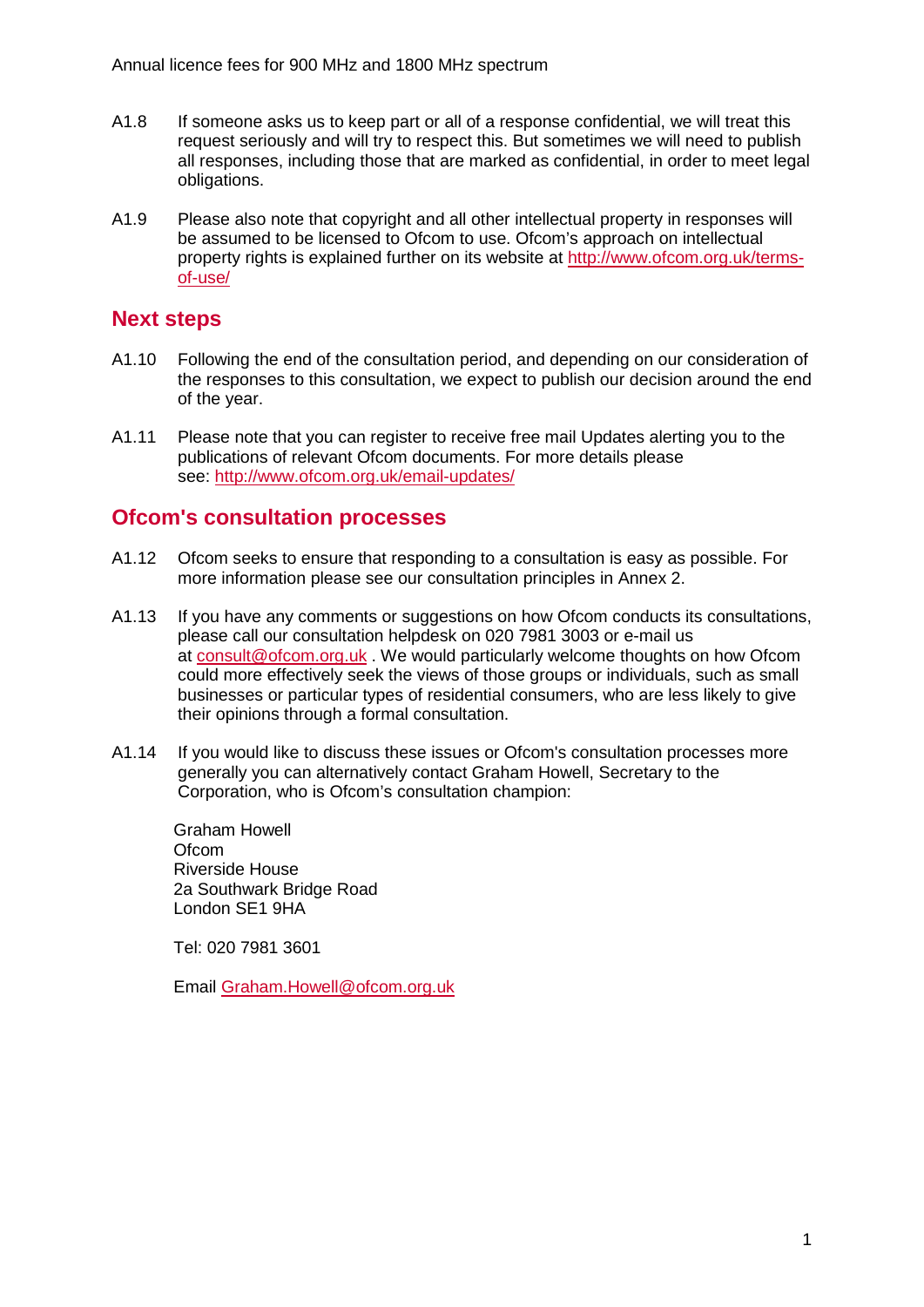# **Annex 2**

# **Ofcom's consultation principles**

A2.1 Ofcom has published the following seven principles that it will follow for each public written consultation:

## **Before the consultation**

A2.2 Where possible, we will hold informal talks with people and organisations before announcing a big consultation to find out whether we are thinking in the right direction. If we do not have enough time to do this, we will hold an open meeting to explain our proposals shortly after announcing the consultation.

# **During the consultation**

- A2.3 We will be clear about who we are consulting, why, on what questions and for how long.
- A2.4 We will make the consultation document as short and simple as possible with a summary of no more than two pages. We will try to make it as easy as possible to give us a written response. If the consultation is complicated, we may provide a shortened Plain English Guide for smaller organisations or individuals who would otherwise not be able to spare the time to share their views.
- A2.5 We will consult for up to 10 weeks depending on the potential impact of our proposals.
- A2.6 A person within Ofcom will be in charge of making sure we follow our own guidelines and reach out to the largest number of people and organisations interested in the outcome of our decisions. Ofcom's 'Consultation Champion' will also be the main person to contact with views on the way we run our consultations.
- A2.7 If we are not able to follow one of these principles, we will explain why.

# **After the consultation**

A2.8 We think it is important for everyone interested in an issue to see the views of others during a consultation. We would usually publish all the responses we have received on our website. In our statement, we will give reasons for our decisions and will give an account of how the views of those concerned helped shape those decisions.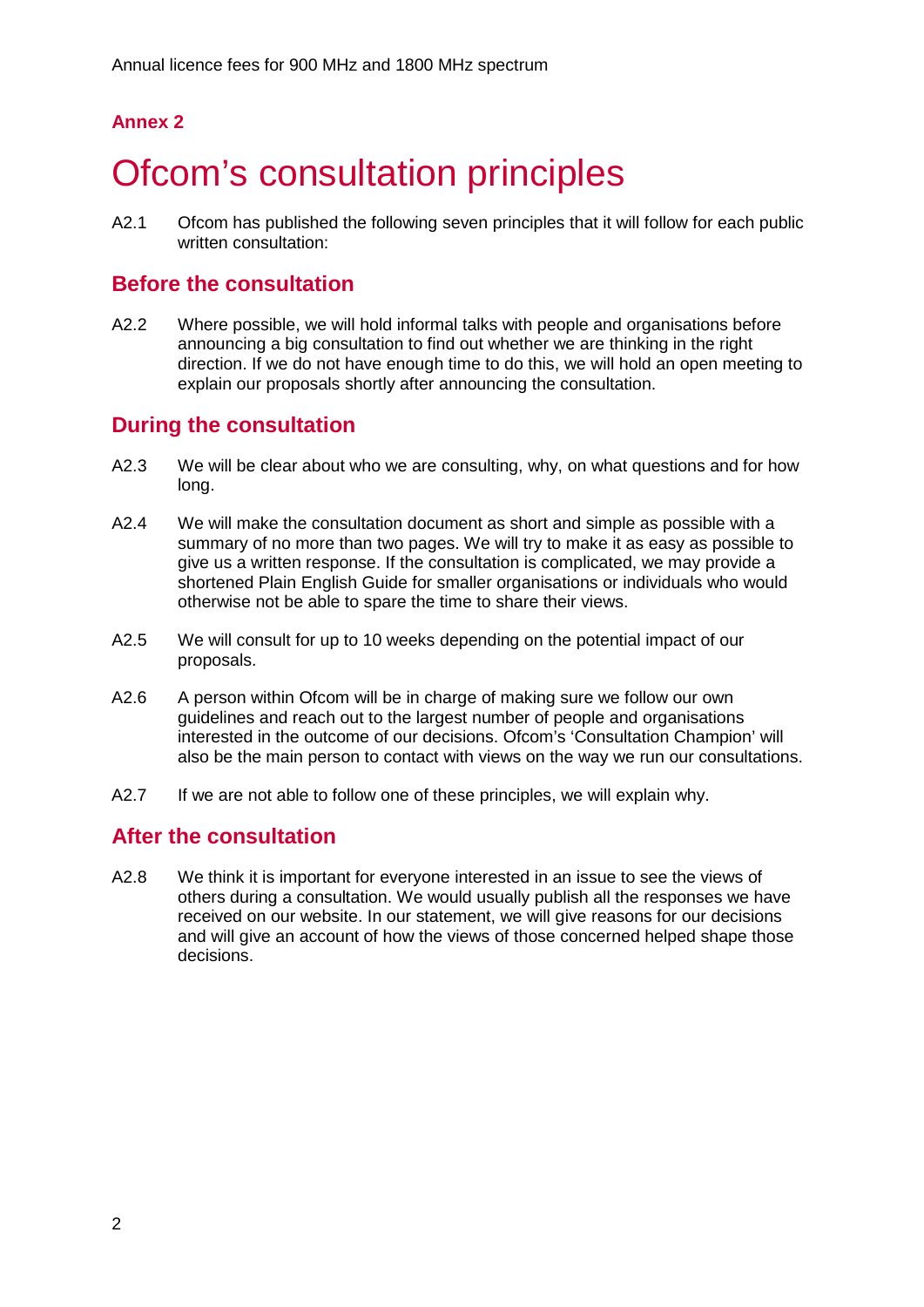# **Annex 3**

# 3 Consultation response cover sheet

- A3.1 In the interests of transparency and good regulatory practice, we will publish all consultation responses in full on our website, [www.ofcom.org.uk.](http://www.ofcom.org.uk/)
- A3.2 We have produced a coversheet for responses (see below) and would be very grateful if you could send one with your response (this is incorporated into the online web form if you respond in this way). This will speed up our processing of responses, and help to maintain confidentiality where appropriate.
- A3.3 The quality of consultation can be enhanced by publishing responses before the consultation period closes. In particular, this can help those individuals and organisations with limited resources or familiarity with the issues to respond in a more informed way. Therefore Ofcom would encourage respondents to complete their coversheet in a way that allows Ofcom to publish their responses upon receipt, rather than waiting until the consultation period has ended.
- A3.4 We strongly prefer to receive responses via the online web form which incorporates the coversheet. If you are responding via email, post or fax you can download an electronic copy of this coversheet in Word or RTF format from the 'Consultations' section of our website at [http://stakeholders.ofcom.org.uk/consultations/consultation-response](http://stakeholders.ofcom.org.uk/consultations/consultation-response-coversheet/)[coversheet/.](http://stakeholders.ofcom.org.uk/consultations/consultation-response-coversheet/)
- A3.5 Please put any parts of your response you consider should be kept confidential in a separate annex to your response and include your reasons why this part of your response should not be published. This can include information such as your personal background and experience. If you want your name, address, other contact details, or job title to remain confidential, please provide them in your cover sheet only, so that we don't have to edit your response.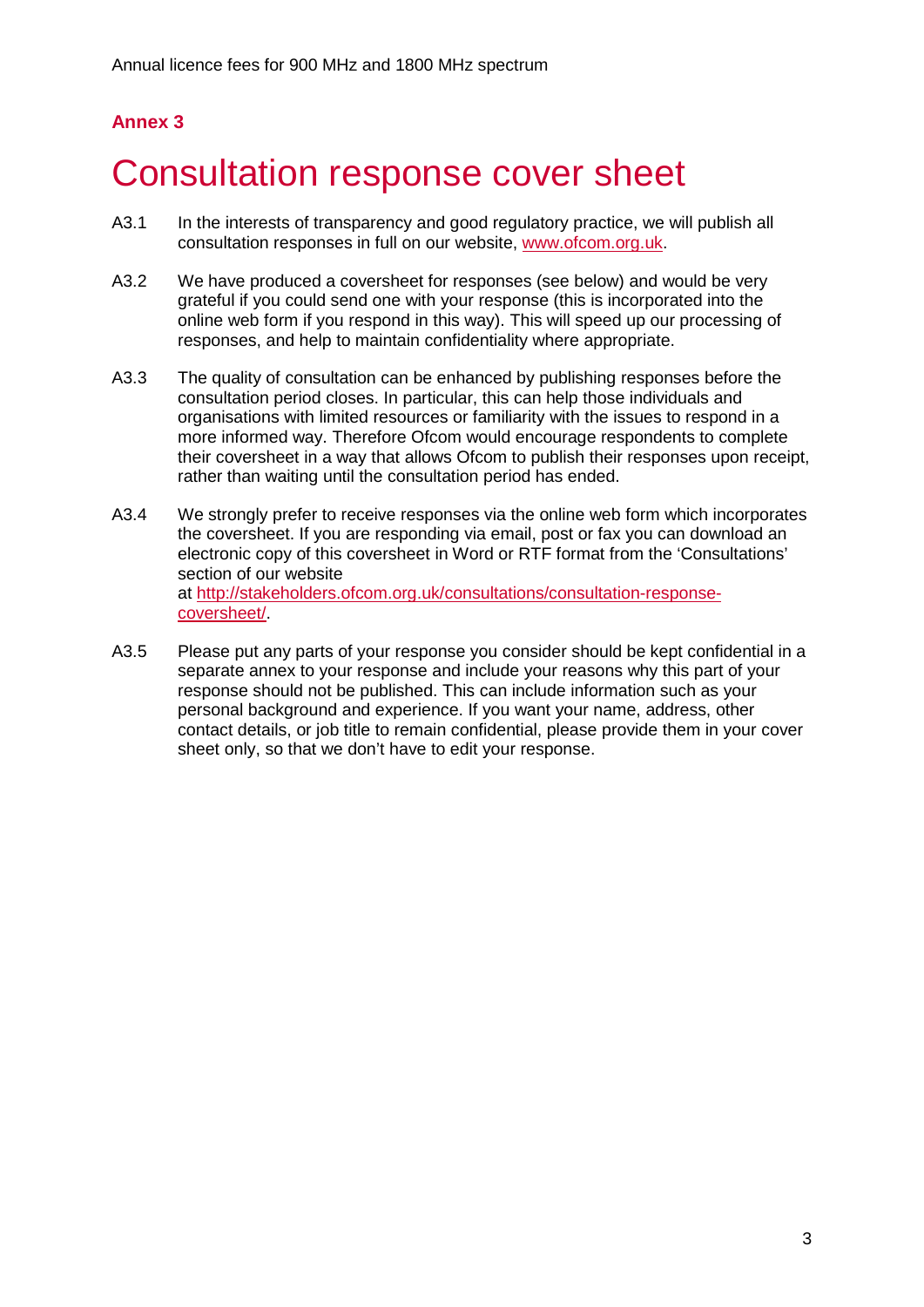# **Cover sheet for response to an Ofcom consultation**

| <b>BASIC DETAILS</b>                                                                                                                                                                                                                                                                                                                                                                                                                                                |  |  |  |  |  |  |  |
|---------------------------------------------------------------------------------------------------------------------------------------------------------------------------------------------------------------------------------------------------------------------------------------------------------------------------------------------------------------------------------------------------------------------------------------------------------------------|--|--|--|--|--|--|--|
| <b>Consultation title:</b>                                                                                                                                                                                                                                                                                                                                                                                                                                          |  |  |  |  |  |  |  |
| To (Ofcom contact):                                                                                                                                                                                                                                                                                                                                                                                                                                                 |  |  |  |  |  |  |  |
| Name of respondent:                                                                                                                                                                                                                                                                                                                                                                                                                                                 |  |  |  |  |  |  |  |
| Representing (self or organisation/s):                                                                                                                                                                                                                                                                                                                                                                                                                              |  |  |  |  |  |  |  |
| Address (if not received by email):                                                                                                                                                                                                                                                                                                                                                                                                                                 |  |  |  |  |  |  |  |
| <b>CONFIDENTIALITY</b>                                                                                                                                                                                                                                                                                                                                                                                                                                              |  |  |  |  |  |  |  |
| Please tick below what part of your response you consider is confidential, giving your<br>reasons why                                                                                                                                                                                                                                                                                                                                                               |  |  |  |  |  |  |  |
| Nothing<br>Name/contact details/job title                                                                                                                                                                                                                                                                                                                                                                                                                           |  |  |  |  |  |  |  |
| Organisation<br>Whole response                                                                                                                                                                                                                                                                                                                                                                                                                                      |  |  |  |  |  |  |  |
| Part of the response<br>If there is no separate annex, which parts?                                                                                                                                                                                                                                                                                                                                                                                                 |  |  |  |  |  |  |  |
| If you want part of your response, your name or your organisation not to be published, can<br>Ofcom still publish a reference to the contents of your response (including, for any<br>confidential parts, a general summary that does not disclose the specific information or<br>enable you to be identified)?                                                                                                                                                     |  |  |  |  |  |  |  |
| <b>DECLARATION</b>                                                                                                                                                                                                                                                                                                                                                                                                                                                  |  |  |  |  |  |  |  |
| I confirm that the correspondence supplied with this cover sheet is a formal consultation<br>response that Ofcom can publish. However, in supplying this response, I understand that<br>Ofcom may need to publish all responses, including those which are marked as confidential,<br>in order to meet legal obligations. If I have sent my response by email, Ofcom can disregard<br>any standard e-mail text about not disclosing email contents and attachments. |  |  |  |  |  |  |  |
| Ofcom seeks to publish responses on receipt. If your response is<br>non-confidential (in whole or in part), and you would prefer us to<br>publish your response only once the consultation has ended, please tick here.                                                                                                                                                                                                                                             |  |  |  |  |  |  |  |
| Name<br>Signed (if hard copy)                                                                                                                                                                                                                                                                                                                                                                                                                                       |  |  |  |  |  |  |  |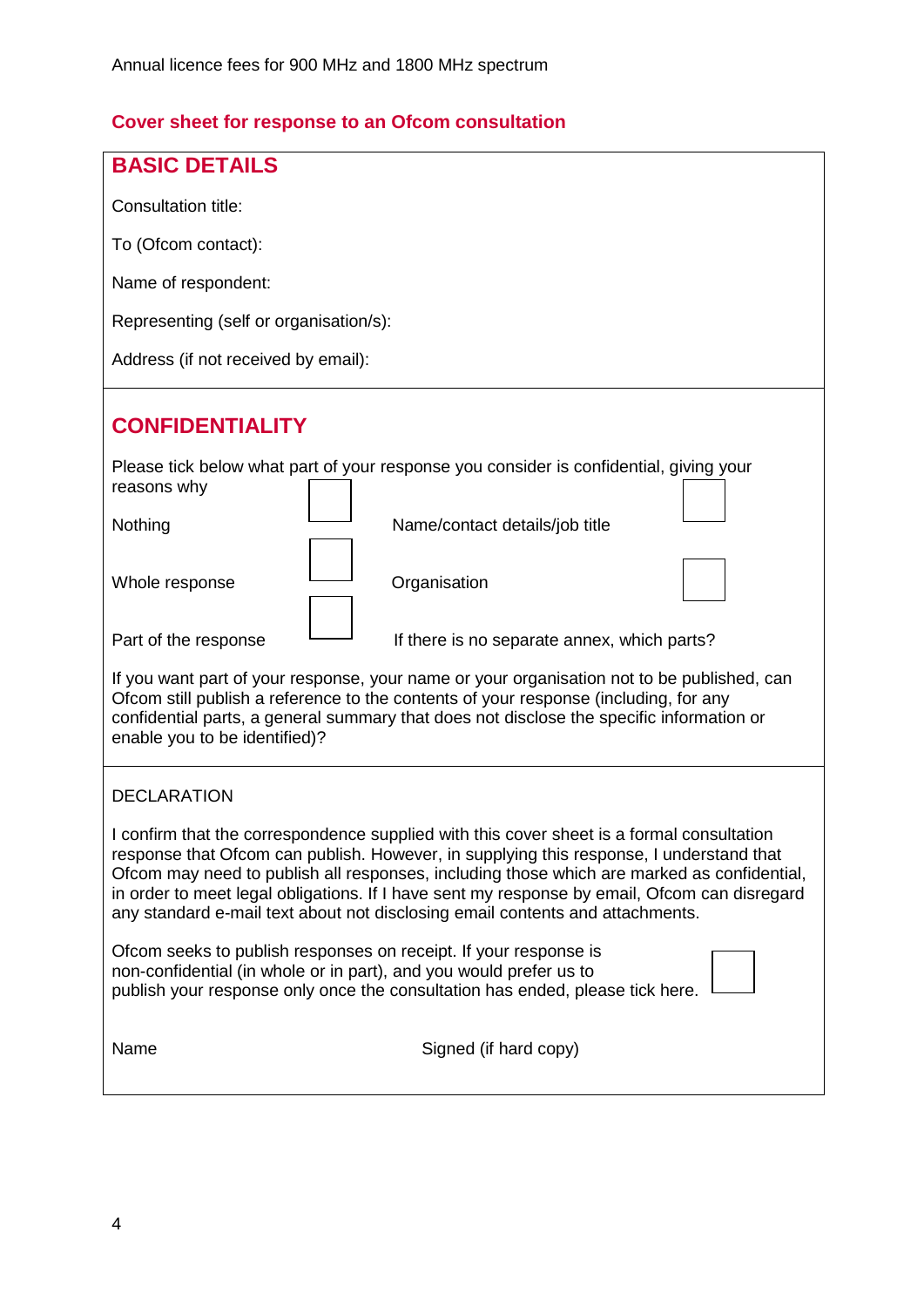# **Annex 4**

# **Consultation questions**

*Question 1. Do you have any comments on our proposal to base our assessment of the market value of 800 MHz and 2.6 GHz spectrum in the UK on an analysis of bids by the marginal bidders in the UK 4G auction?*

*Question 2. Do you have any comments on our revised assessment of the lump sum values of 900 MHz spectrum and 1800 MHz spectrum?*

*Question 3. Do you have any comments on our revised approach to converting our estimate of the lump-sum value of the spectrum into annual fees using a discount rate based on the cost of debt?* 

*Question 4. Do you have any further comments on our revised proposals?*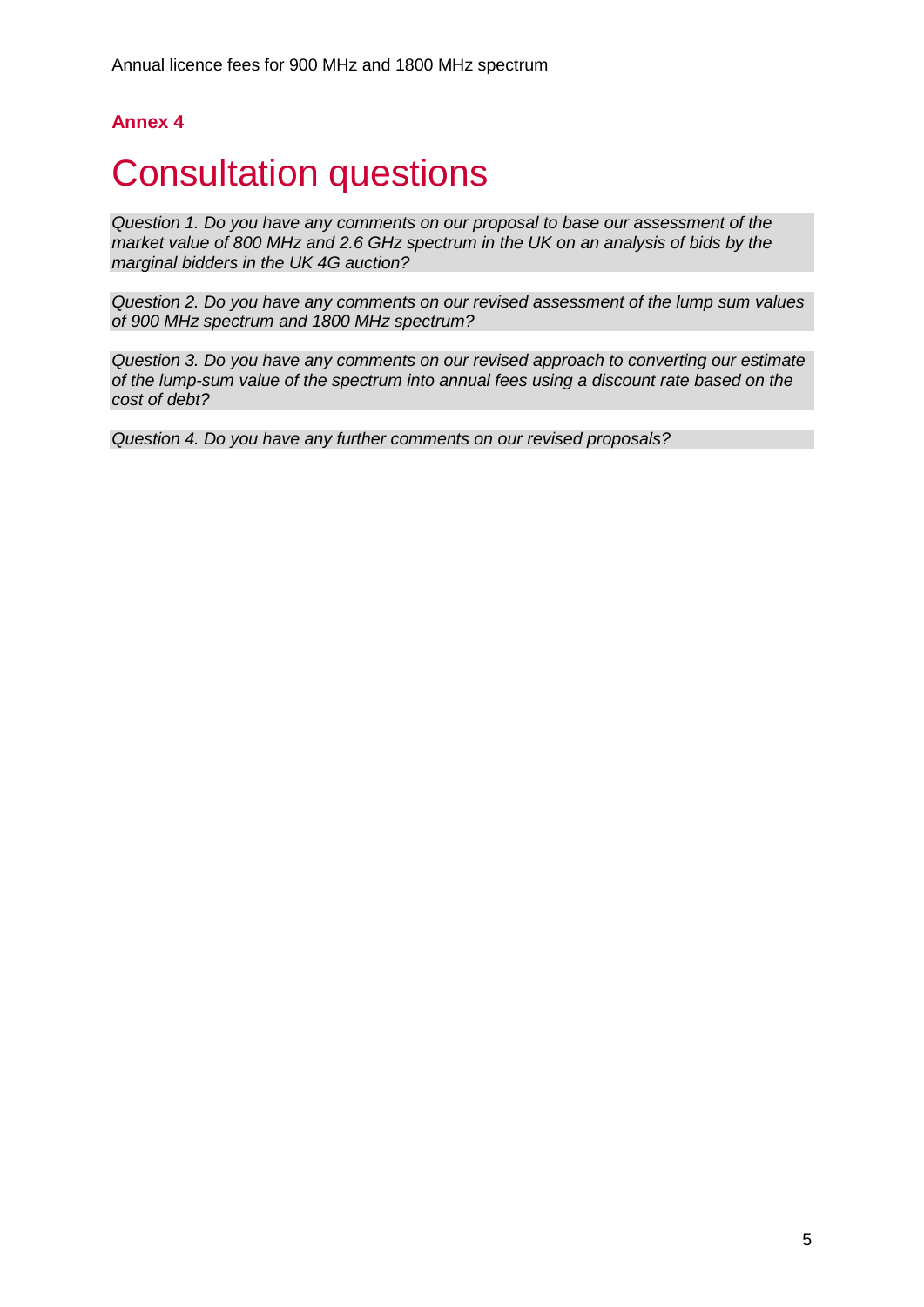# **Annex 5**

# 5 Asymmetry of risks to efficient use of spectrum

# **Introduction**

A5.1 In implementing the Government Direction to revise fees to reflect full market value, we have considered the impact in those areas where we are exercising discretion and are exercising regulatory judgement in light of the evidence available to us and our statutory duties. In particular, we have assessed whether there is an asymmetric risk of inefficient use of spectrum from inadvertently setting ALFs below or above market value. This annex sets out in further detail our revised assessment of the asymmetry of risks to spectrum efficiency and supports Section 1. First, it covers our position in the October 2013 consultation and stakeholder responses. Then, we discuss our assessment of the risks to efficiency, in particular the efficient use of spectrum from inadvertently setting ALFs below, or above, market value. This annex does not consider or apply to the question of whether to revise fees to reflect full market value, since (as set out in Section 1) that policy decision has already been taken by the Government in making the Government Direction.

# **October 2013 consultation and stakeholder responses**

- A5.2 Prior to our October 2013 consultation, some licence holders argued that setting ALFs above market value could lead to inefficient use of spectrum, and that this risk was greater than any risk of inefficiency from setting ALFs below market value. They argued that, in light of this asymmetry, and the uncertainty as to the true market value of the licences, we should set ALFs conservatively.
- A5.3 We set out our provisional view of this matter in Annex 9 of the October 2013 consultation, which was that:
	- a) There were risks in either direction: on one hand that inadvertently setting ALFs above the market value could trigger an inefficient return of spectrum, and on the other that if ALFs were inadvertently set below market value, this could allow inefficient holding or use of spectrum to persist.
	- b) We recognised the greater risk might be in setting ALFs too high. However, in practice we considered this was substantially mitigated by the fact that our approach to setting ALFs was based on the opportunity cost of the licences, rather than their value to licensees. For this reason we expected that the value to licensees would typically be considerably higher than ALFs (suggesting that the circumstances which would give rise to a risk of inefficiency from ALFs being set too high – i.e. a return of spectrum – would be relatively rare).
	- c) We considered that there was some risk that setting ALFs below or above market value would distort efficient use of the spectrum and investment decisions, but that this risk did not appear to be asymmetric in either direction.
	- d) We provisionally concluded that, on balance, it was not appropriate to set ALFs either below or above the levels implied by our best estimates of market value for reasons of spectrum efficiency.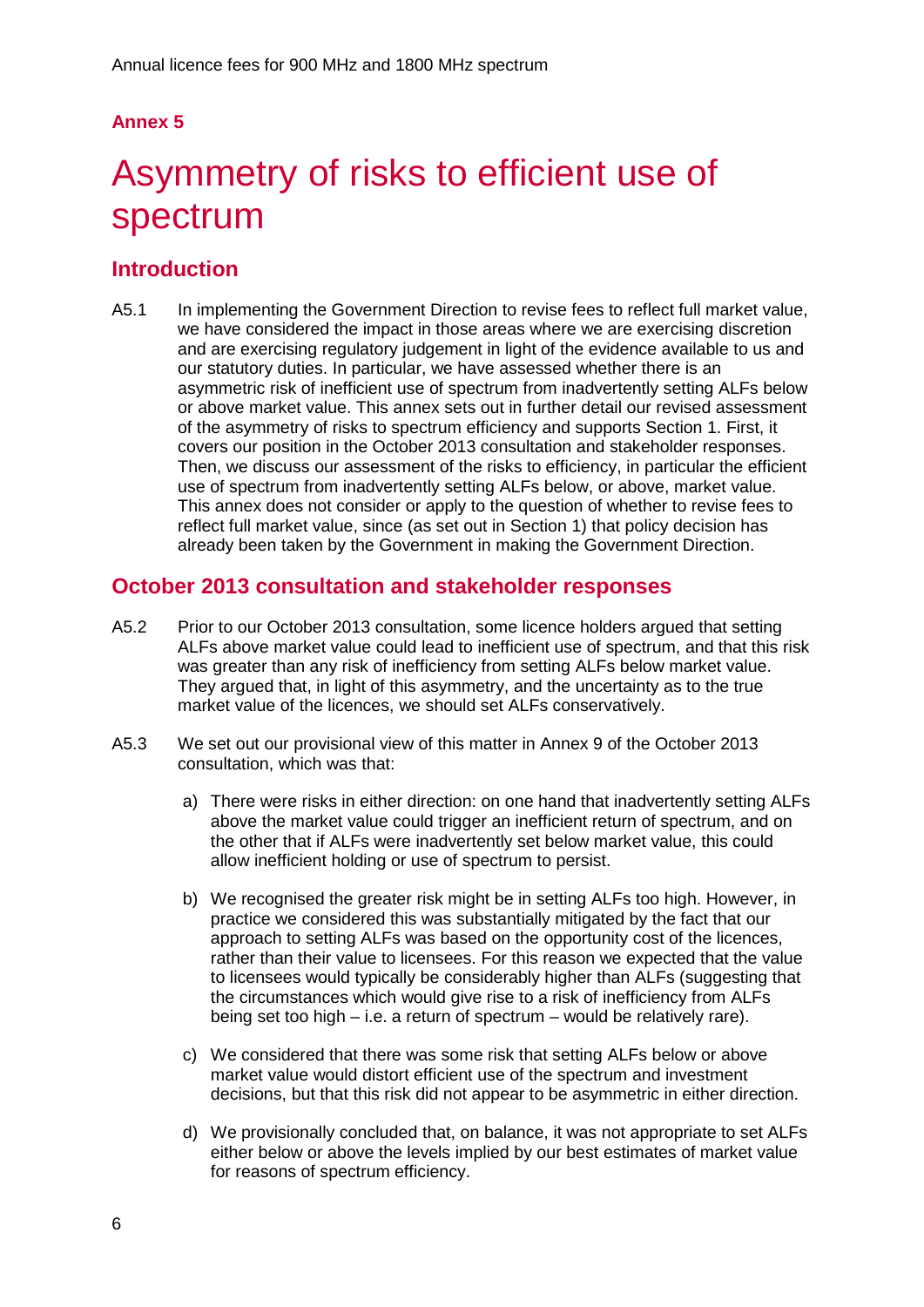- e) We also noted that:
	- i) To the extent that ALFs affected consumer prices, there was a risk in setting them too high or too low, but that this risk did not appear to be asymmetric in either direction.
	- ii) Likewise, it was not clear that there was material asymmetry, in the effects on licensees' choices between spectrum and network investment, in setting ALFs too low or too high.
	- iii) It was not appropriate to make a downward adjustment to allow for the possibility of falling spectrum values over time.
- A5.4 In response to our consultation, licence-holders made a range of points relating to our position on asymmetry of risk. In particular they argued that:
	- a) Allocations of spectrum are likely to be optimal absent ALF;
	- b) Spectrum trading is likely to mitigate any inefficiencies associated with existing allocations;
	- c) The cost of spectrum lying fallow is high;
	- d) There are reasons to believe that the relative difference between private values and market values for incremental 900/1800 MHz spectrum will be much smaller than that observed between packages of 800 and 2.6 GHz spectrum in the auction;
	- e) ALFs risk having an undue effect on consumer prices; and
	- f) ALFs risk having an undue effect on investment.

-

A5.5 The following discussion sets out our current view, having regard to the arguments set out by stakeholders.

# **Risks to spectrum efficiency from setting ALFs below market value**

- A5.6 The risk from inadvertently setting ALFs too low is illustrated in Figure A5.1. The licence holder's marginal valuation is shown as first increasing (due to synergies) and then declining as its spectrum holdings increase.<sup>[1](#page-7-0)</sup> The market value of spectrum is the highest value that an alternative user would have for the spectrum for simplicity, this is shown as a single value for a marginal increment of spectrum. Four regions are denoted on the horizontal axis and labelled A, B, C and D:
	- A and D are ranges of spectrum over which the licence holder's marginal valuation is lower than market value, the value of the highest-value alternative user, and hence there would be an efficiency gain from a change of user.

<span id="page-7-0"></span> $1$  This is a simplified illustration as there could be multiple spectrum holdings that give rise to synergies (such as 2x20 MHz as well as 2x10 MHz), in which case the marginal valuation curve may have more than one upward-sloping portion.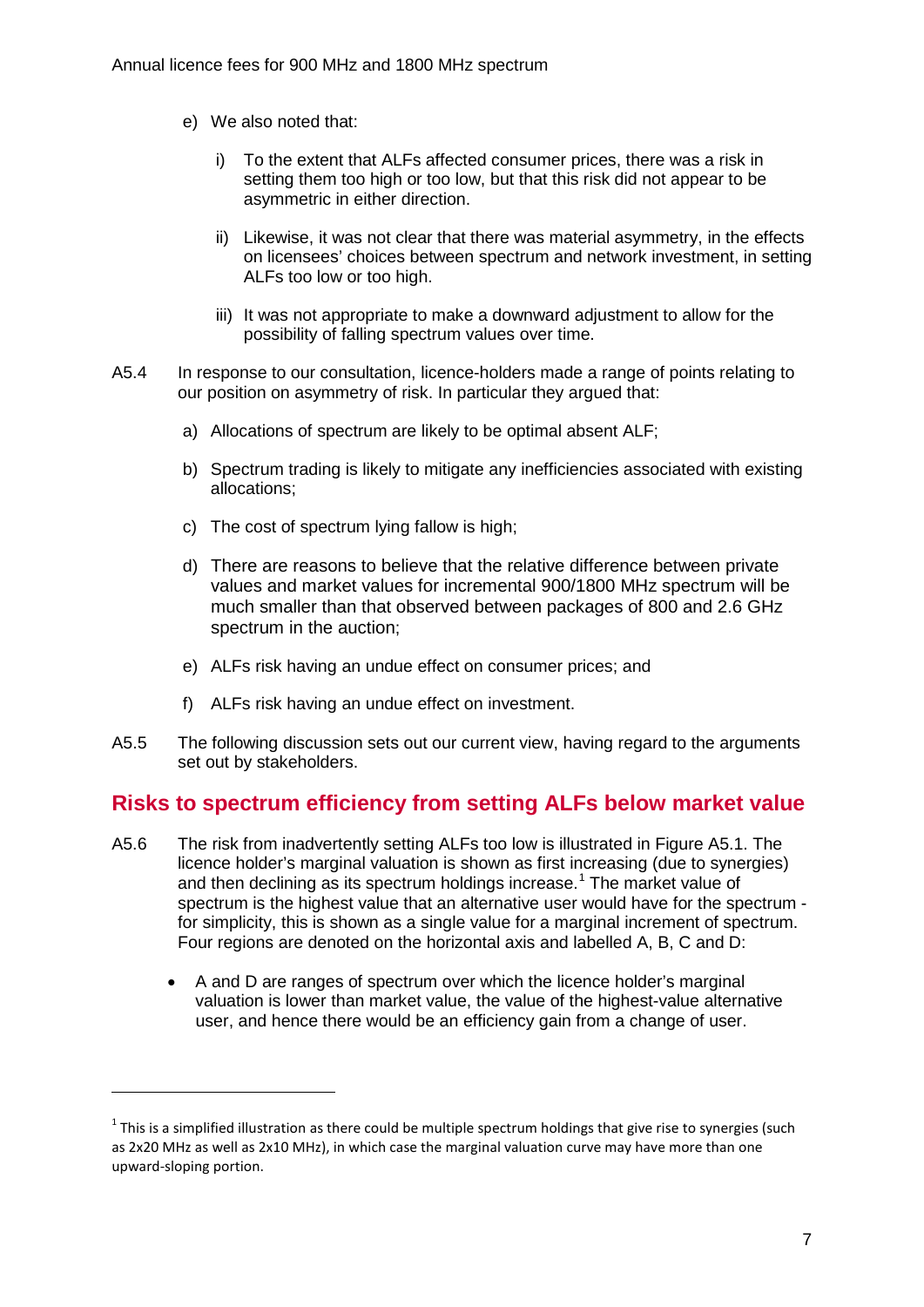- B and C are the ranges of spectrum over which the licence holder is the highestvalue user and so a change of user would be inefficient.
- A5.7 If the situation of ALF "too low" prevails, then the current licence holder may be willing to hold spectrum in the range A, even though its valuation of the spectrum is below the market value for this spectrum, which is an inefficient outcome.



**Figure A5.1: Illustration of asymmetry of risk from setting ALF too low or too high**

Spectrum holdings (MHz)  $\rightarrow$ 

- A5.8 Stakeholders raised arguments as to why setting ALFs below market value is unlikely to lead to substantial inefficiencies of the kind characterised above. They argued that:
	- There is likely to be little scope for improvements in current allocations, as operators have an incentive to make efficient use of their spectrum holdings. In particular, they argued that operators have an incentive to use spectrum efficiently to minimise the amount of spectrum they need to acquire in future auctions.
	- The ability to trade spectrum gives operators an incentive to hold spectrum efficiently.
- A5.9 We consider each of these issues in turn.

## **Incentive to use spectrum holdings efficiently**

A5.10 Stakeholders argued that current licence holders are likely to be the highest-value users of spectrum they hold, in particular because they have optimised their networks based on these spectrum holdings. We agree that this may be the case, but it may also be the case that some spectrum may be held by operators who are not the highest-value users of at least a proportion of their holdings in the 900 MHz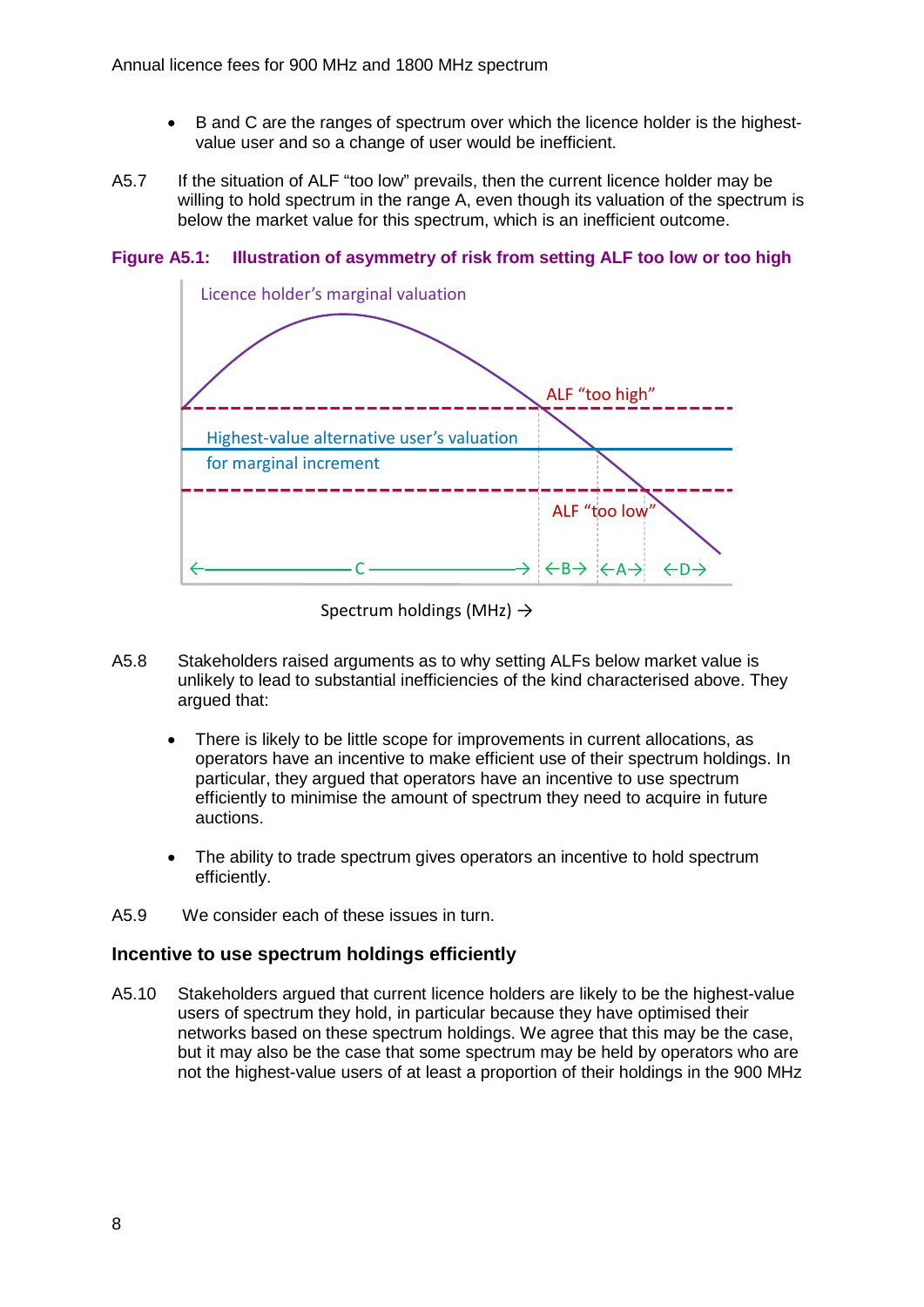or 1800 MHz bands. Furthermore, valuations of different operators can change over time in different ways. $2$ 

- A5.11 Stakeholders also argued that operators have access only to a fixed amount of spectrum (at least in the short term) so they have an incentive to put spectrum to the most efficient use they can. Again, we agree this may be the case, but this does not rule out the possibility that another operator would be a higher-value user of the spectrum.
- A5.12 Stakeholders argued that operators know that they will need more spectrum in future and so, even if ALF were zero, they would have a strong incentive to make efficient use of their existing spectrum to avoid increasing the amount of new spectrum they will need to acquire in expensive auctions. We recognise there are arguments as to why operators may be incentivised to make the most efficient use possible of spectrum they currently hold. However, this does not necessarily rule out the possibility that they may not be the highest-value users of spectrum that they hold (i.e. even if they are incentivised to maximise the value of their spectrum use).
- A5.13 It could further be argued that as more spectrum becomes available, if some operators have a higher value for incremental spectrum than others, they will have an incentive to bid more aggressively for it in auctions. Other things equal this would tend to mitigate any inefficient allocation of spectrum. For example, if before an auction operator 1 holds spectrum for which it has a low marginal value, while operator 2 has a higher marginal value of spectrum, then 2 will be likely to bid more aggressively and acquire more spectrum in the auction. This effect could reduce the scope for ALF to lead to efficiency-improving reallocation of spectrum, suggesting we should pay more attention to the cost of fallow spectrum described below. We consider this argument has merit. However, there are some reasons why it may not lead to an efficient outcome:
	- We consider that demand for mobile services is likely to grow, and we have identified spectrum bands which could be made available to help meet this demand. However, it is possible that demand growth may be slower than expected, which would reduce the prospect of more spectrum being made available to mobile operators (beyond the 2.3 GHz, 3.4 GHz and 700 MHz bands). $3$  In this case the prospect for market growth to correct inefficient allocation would be more limited.

<span id="page-9-0"></span> $2$  The value of a spectrum licence to an operator depends on a range of factors, including the portfolio of licences held by that operator, its network configuration (e.g. the relative density of high-power and small cells in urban, suburban and rural locations) and the ecosystem available for the spectrum licences it holds (such as the number of new devices that are LTE900 compatible). We recognise that operators will generally seek to configure their networks to exploit the spectrum licences they hold, and to bid for new licences which are more complementary to their networks and portfolios of licences. However, as the market, technology and regulatory environment evolves, it is possible that the current holder of a licence, even if incentivised to use that licence as efficiently as it can, will not be the most efficient user of the spectrum.

<span id="page-9-1"></span> $3$  In our Mobile Data Strategy Statement, 28 May 2014, (paragraphs 1.4 and 1.5) we note that: "We are already planning to award additional spectrum for mobile data services in the 2.3 GHz and 3.4 GHz bands and today (28 May 2014) set out our proposals for enabling the 700 MHz band to be used for mobile services. Beyond these bands, it is possible that there will be limited benefit in making more spectrum available for mobile data services if demand can be met at lower cost through technology and network improvements. However, if further major changes to spectrum use do turn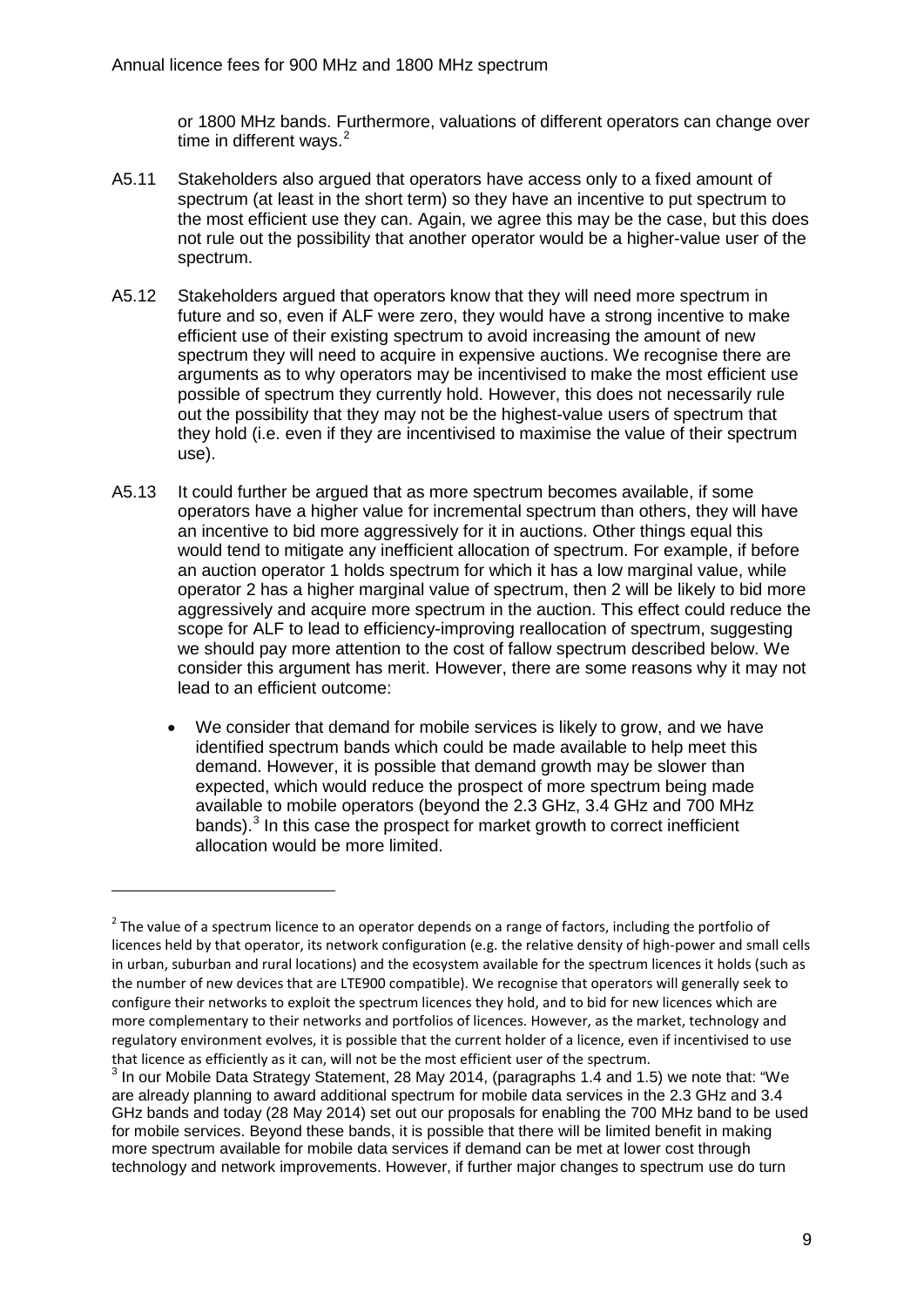- The argument assumes that new spectrum which may become available is a close substitute for existing holdings, and ALF spectrum bands in particular. The next award is likely to be for spectrum in the 2.3 GHz and 3.4 GHz bands, and these are not expected to be a close substitute for ALF spectrum bands. The 700 MHz band may be a closer substitute especially for the 900 MHz band, but will not come available for another six to eight years. On the other hand it could be argued that the 4G auction will already have tended to mitigate any inefficiencies in spectrum holdings, to the extent that 800 MHz and 2.6 GHz are substitutes for the ALF bands.
- More generally, major spectrum awards are relatively infrequent, and following a 700 MHz award there may be little scope for further sub-1 GHz spectrum to be awarded, so there could still be scope for ALF to lead to efficiency-improving reallocation of spectrum by encouraging licence holders to review their spectrum holdings more regularly.
- A5.14 Overall, we remain of the view that there is a risk that efficiency-improving changes of licensees will not occur if ALFs is inadvertently set too low. While licensees might have an incentive to use the spectrum they hold as efficiently as possible, this does not necessarily imply that they will be the most efficient users of that spectrum. However, we agree that at least in principle future spectrum releases will provide some opportunity for inefficient allocations of spectrum to be mitigated.<sup>[4](#page-10-0)</sup>

## **Spectrum trading**

- A5.15 In principle, operators have an incentive to trade spectrum if there is a higher-value user. This will tend to reduce the risk that they will hold spectrum inefficiently (i.e. when they are not the highest-value user). However, we consider that operators may be less responsive to foregone receipts from trading spectrum than they would be if faced with a direct cost of ALF.
- A5.16 Direct costs such as ALF are visible to shareholders in company accounts. In contrast, it is not clear that the opportunity cost of holding licences – in this context, the potential receipts that could be obtained by trading the spectrum - is visible to shareholders in the same way. While the business may be aware of the opportunity cost of holding spectrum rights which it could otherwise trade to rivals, it may be less responsive to these opportunity costs than to the direct cost of an ALF.
- A5.17 The presence of this distinction between foregone receipts and direct costs appears to be borne out by MNOs' accounts of how the imposition of ALF will affect them. Consultation responses have set out in some detail the pressure that managers will be under to respond to an increase in ALFs. For example:
	- $|\mathsf{K}|$
	- $[\mathbb{X}]$

out to be beneficial, they can require several years of preparation, for example to secure the necessary international agreements." http://stakeholders.ofcom.org.uk/binaries/consultations/mobile-<br>data-strategy/statement/statement.pdf

<span id="page-10-0"></span><sup>&</sup>lt;sup>4</sup> We have also considered whether the value of current spectrum holdings may have fallen recently due to the prospect of future spectrum awards – see Section 1 and Annex 9.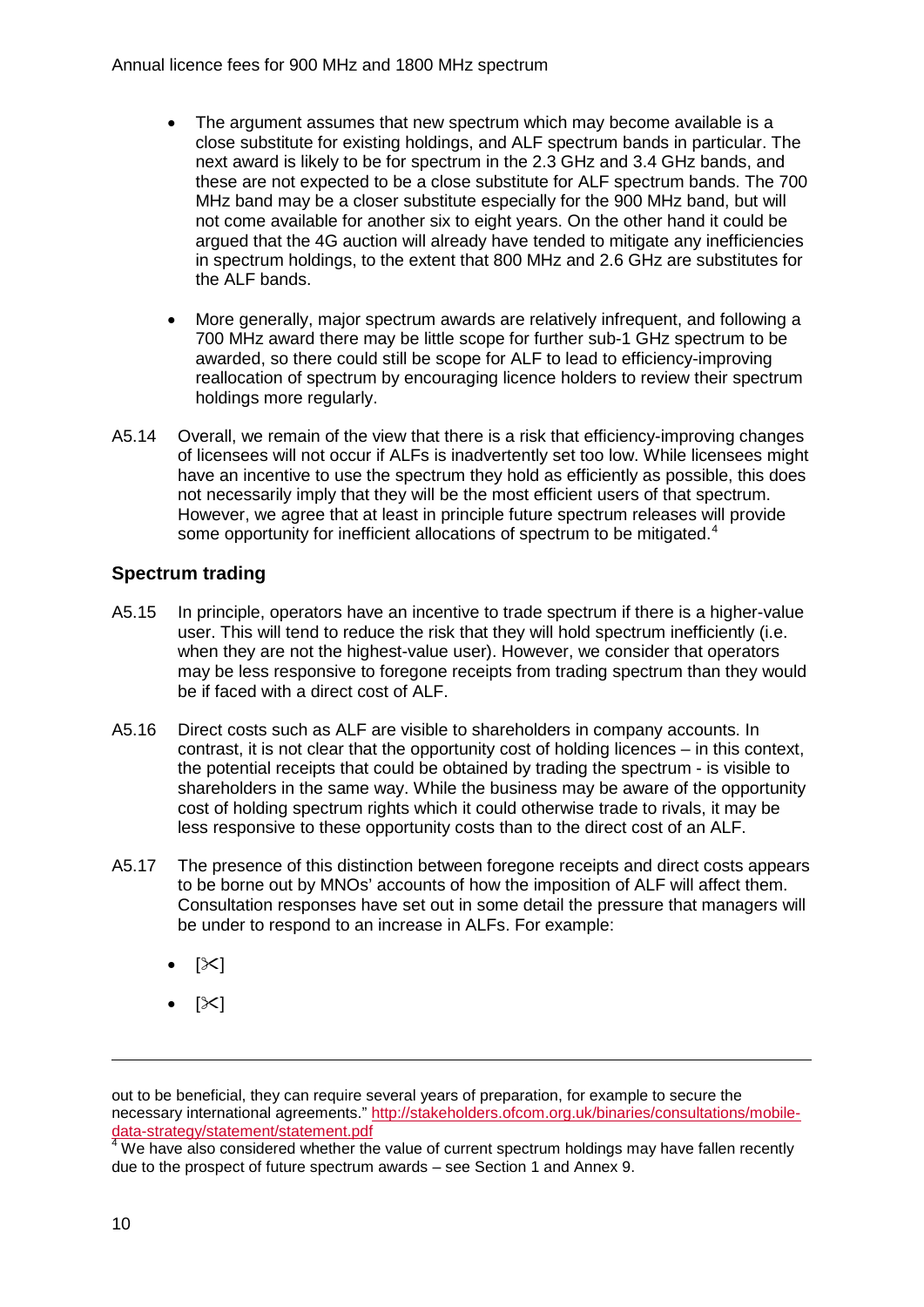- $[\mathbb{X}]$
- A5.18 While these responses have focused on pressures to increase prices or delay investment in response to ALF, rather than trading, such pressures would not arise if the opportunity cost of foregone receipts were already fully reflected in operators' decisions.
- A5.19 We therefore consider that, even though ALF spectrum is tradable, operators may be less responsive to foregone receipts from trading spectrum than they would be if faced with a direct cost of ALF.

## **Risks to spectrum efficiency from setting ALFs above market value**

- A5.20 If ALFs are inadvertently set above market value:
	- a) Licence holders may have a private value for some spectrum which is sufficiently above market value also to be above the level of ALF. They will continue to hold this spectrum, which is the efficient outcome as they are the highest-value users. Returning to Figure A5.1, even if the ALF "too high" prevails, the current licence holder will be willing to hold spectrum in the range C, despite ALF being set above market value for this spectrum.
	- b) Licence holders may hold some spectrum for which the ALF exceeds their private value, represented by the ranges labelled A, D and B in Figure A5.1. There is an important difference between these two ranges:
		- i) In range B the licence holder has an incentive to relinquish this spectrum even though it is the highest-value user. This spectrum should then be reassigned to the highest-value user, which would be the original licensee, at a lower price.
		- ii) In ranges A and D the licence holder is not the highest-value user. Hence, relinquishment by the licence holder should lead to an efficiency gain.
- A5.21 If there were no costs associated with changing licensee, there would not be any inefficiency from (initially) setting ALFs above market value. However, respondents argued that there is a substantial risk of inefficiency from valuable spectrum lying fallow before it is reassigned through a regulatory process. Spectrum might also be underused while the incumbent licensee migrated traffic to other bands, and then while the new licensee migrated traffic onto the band.
- A5.22 We recognise this risk of inefficiency from spectrum lying fallow may be greater than the potential efficiency gain from reallocation. This is likely to be the case in range B in Figure A5.1 as there is no offsetting efficiency gain from relinquishment by the licence holder. However we consider this risk is potentially mitigated by a number of factors, in particular:
	- a) Our approach to setting ALFs is largely based on auction prices or highest losing bids, which reflect the opportunity cost of the licences, rather than their private value to licensees. The outcome of the 4G auction was that private values of spectrum greatly exceeded the auction price (determined by the highest losing bidder). For example, Telefónica acquired lot A2 (800 MHz with coverage obligation) for £550m, having bid £1.22bn. This suggests that a large proportion of operators' spectrum holdings may be "inframarginal" spectrum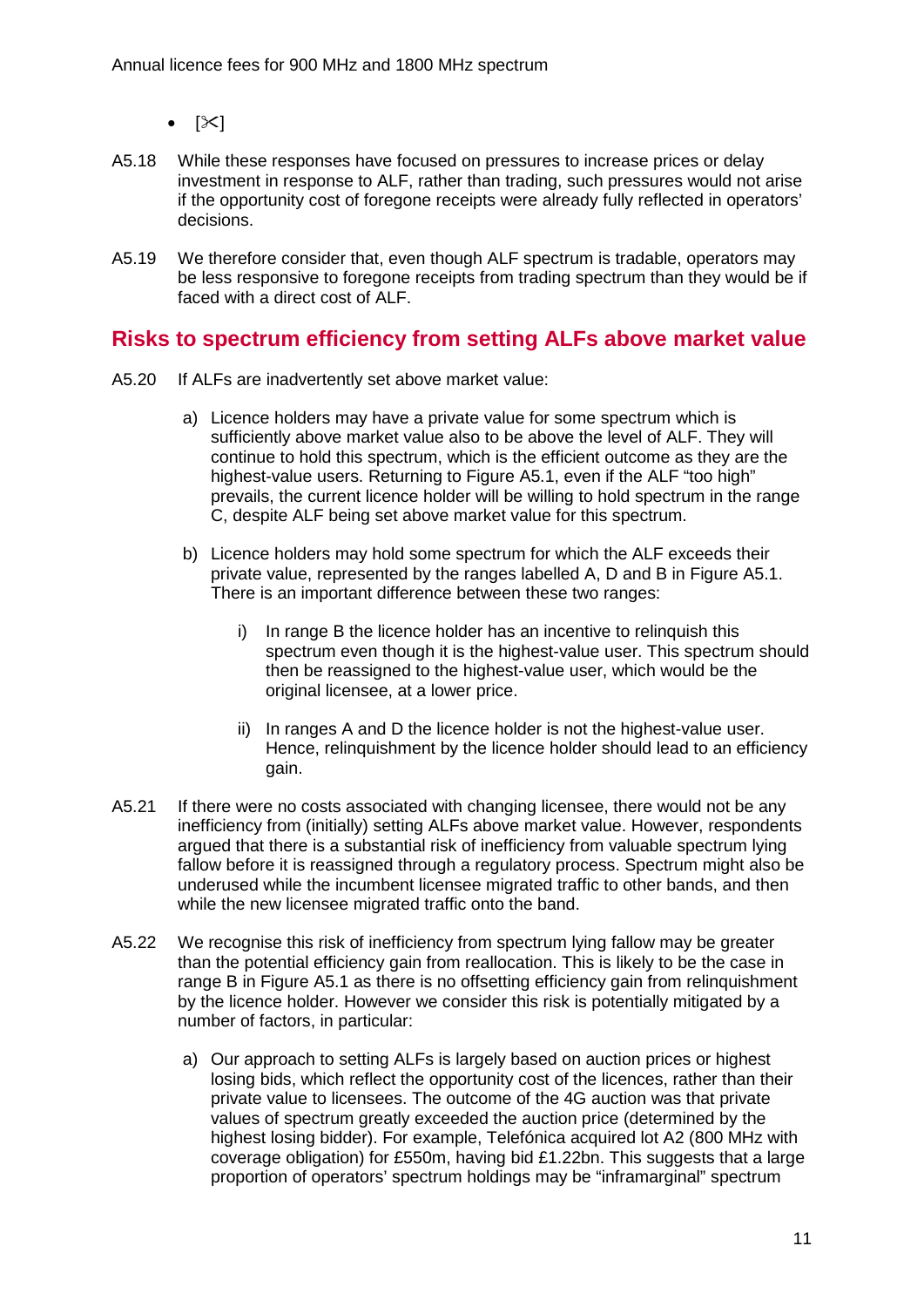which they would not relinguish even at a relatively high ALF (i.e. in the range C in Figure A5.1 above), rather than "marginal" spectrum (in ranges A and B) which they might relinquish if ALF was at or above market value (illustrated by ranges A and B respectively). We therefore consider that the risk of inefficiency from inadvertently setting ALFs too high is mitigated by our approach to setting ALFs.

- b) The cost of fallow spectrum only arises in circumstances where the current licence holder has responded to ALF by opting to relinquish spectrum. Where relinquishment occurs, while it is possible that the current licence holder is the highest-value user, it is also possible that it is not. In other words, if spectrum is relinquished (and a "fallow inefficiency" is incurred) this could be because it is in range A in Figure A5.1. If so, any inefficiency cost from spectrum lying fallow will need to be set against the efficiency gain from transferring spectrum to a higher-value user.
- c) If the ALF is below market value but above the current licence holder's value (this is the range  $D$  to the right of A in Figure A5.1, it may prefer to trade this spectrum (and obtain some receipts as well as avoiding ALF) rather than simply returning the spectrum to the regulator (and only avoiding ALF). This will tend to speed up the reallocation process.
- A5.23 In summary, we recognise there is a risk of inefficiency arising from spectrum lying fallow if ALFs are inadvertently set too high. There are some factors which may reduce this risk: (a) our approach to setting ALF; (b) the fact that this risk only arises when spectrum is relinquished (giving rise to a potential efficiency gain in some circumstances); and (c) the scope for operators to trade spectrum.
- A5.24 However, on balance we consider that the risk of inefficiency from spectrum lying fallow if ALF is set too high may be greater than the risk that efficiency-improving changes of licensees will not occur if ALF is set too low.

# **Risk to efficiency through effect of ALF on consumer prices if ALF is set above or below market value**

- A5.25 In an efficient market, consumer prices will reflect the resource costs of inputs to supply goods and services, and to the extent that consumer demand reflects those prices, it will appropriately reflect the cost of supply.
- A5.26 The level of ALFs could have an effect on downstream consumer prices for mobile services, and there is a risk of inefficiency from setting ALFs either above or below market value.
	- If ALFs were set above market value, and if operators could pass on this cost through inflated consumer prices, the result of these inflated prices could be to artificially depress the growth in mobile traffic.
	- If, as described above, operators are not fully responsive to the opportunity cost of spectrum, then, with ALFs set below market value, operators may tend to set consumer prices which do not reflect the full resource cost of providing their services. If instead prices already reflected the opportunity cost of holding spectrum, then setting ALF below market value would not lead to inefficiency, and the only risk to inefficiency of this kind would be in setting ALFs above market value. However, the responses to the October 2013 consultation indicate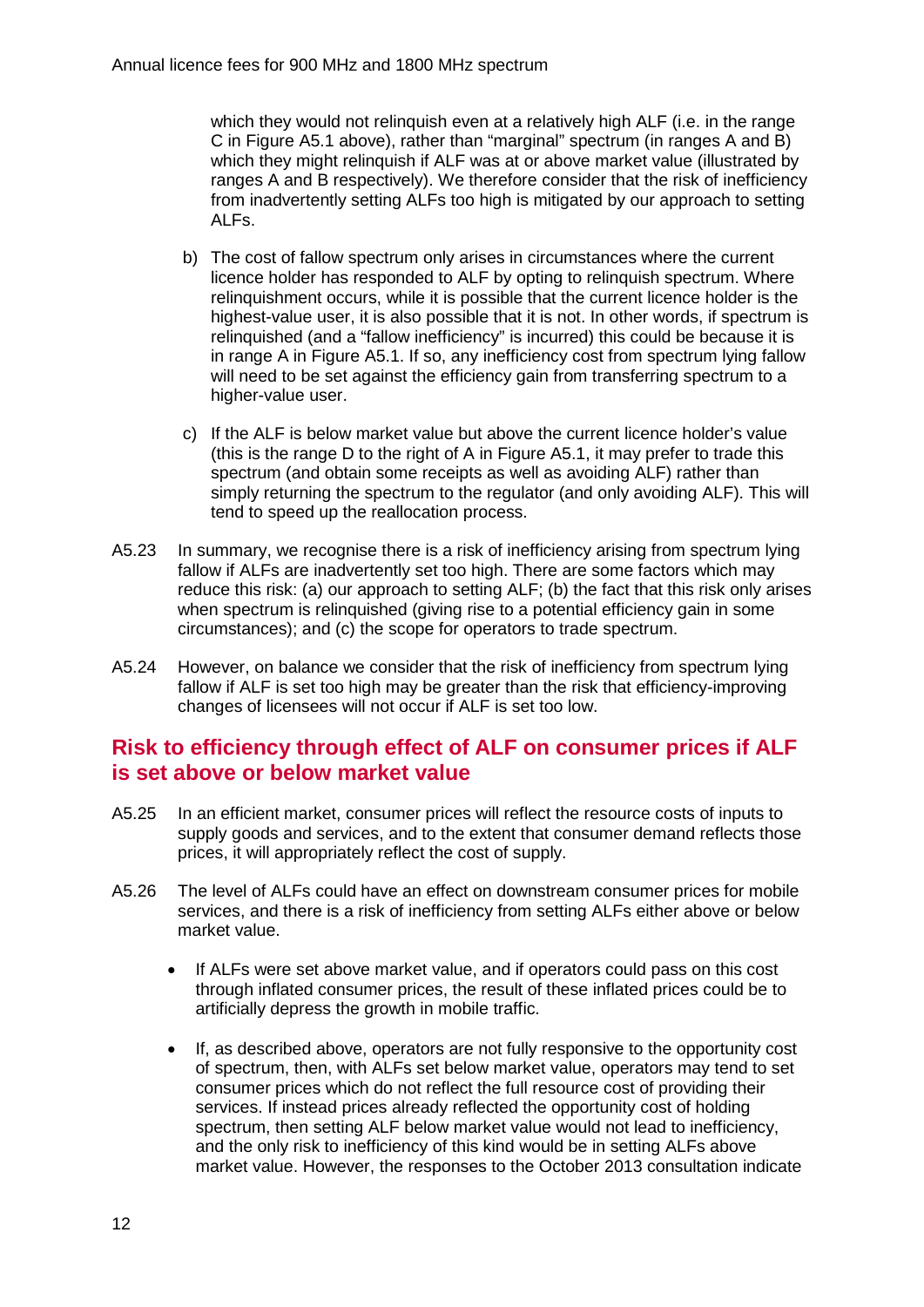that operators' prices are not independent of the level of ALF when fees are below market value (as they are currently).

A5.27 On balance, therefore, we consider the risk to efficiency through the effects on consumer prices if ALF is set too low or too high to be broadly symmetric.

## **Risk to efficiency through effect of ALF on investment if ALF is set above or below market value**

- A5.28 In general, investment decisions should be informed by the true cost of inputs. In their responses mobile operators (in particular EE) described how the increased costs associated with ALFs will reduce funds available for investment in the short term. It is possible that a firm which has to pay ALFs will have its capital budget reduced by its shareholders. In some cases, this may prevent the firm from making investments which would be economically worthwhile or, more likely, affect the timing of a profitable investment through deferring it. However, this does not necessarily give rise to longer-term inefficiency on which we focus in this annex.
- A5.29 As regards specific arguments that there is a risk of inefficient under-investment in the longer term in response to ALFs, in the October 2013 consultation we addressed arguments about regulatory risk associated with perceived asset expropriation and incentives to innovate.<sup>[5](#page-13-0)</sup> We do not consider that stakeholder responses provide a basis to change our views. Therefore, on balance, we consider the risk to efficiency in the longer term through the effect on investment if ALF is set too low or too high to be broadly symmetric.

# **Summary**

- A5.30 In summary, our revised analysis, in light of stakeholders' responses, is as follows:
	- a) If ALFs are inadvertently set below market value, we consider that there is a risk that efficiency-improving changes of licensees will not occur. In particular,
		- i) while licensees might have an incentive to use the spectrum they hold as efficiently as possible, this does not necessarily imply that they will be the most efficient users of that spectrum; and
		- ii) even though ALF spectrum is tradable, operators may be less responsive to foregone receipts from trading spectrum than they would be if faced with a direct cost of ALF.
	- b) However, we consider that, at least in principle, future spectrum releases will provide some opportunity for inefficient allocations of spectrum to be mitigated If ALFs are inadvertently set above market value, we recognise there is a risk of inefficiency arising from spectrum lying fallow. However, we consider that there are some factors which may reduce this risk: our approach to setting ALF; the fact that this risk only arises when spectrum is relinquished (giving rise to a potential efficiency gain in some circumstances); and the scope for operators to trade spectrum.

<span id="page-13-0"></span> $5$  See paragraphs A9.39 to A9.44 of the October 2013 consultation.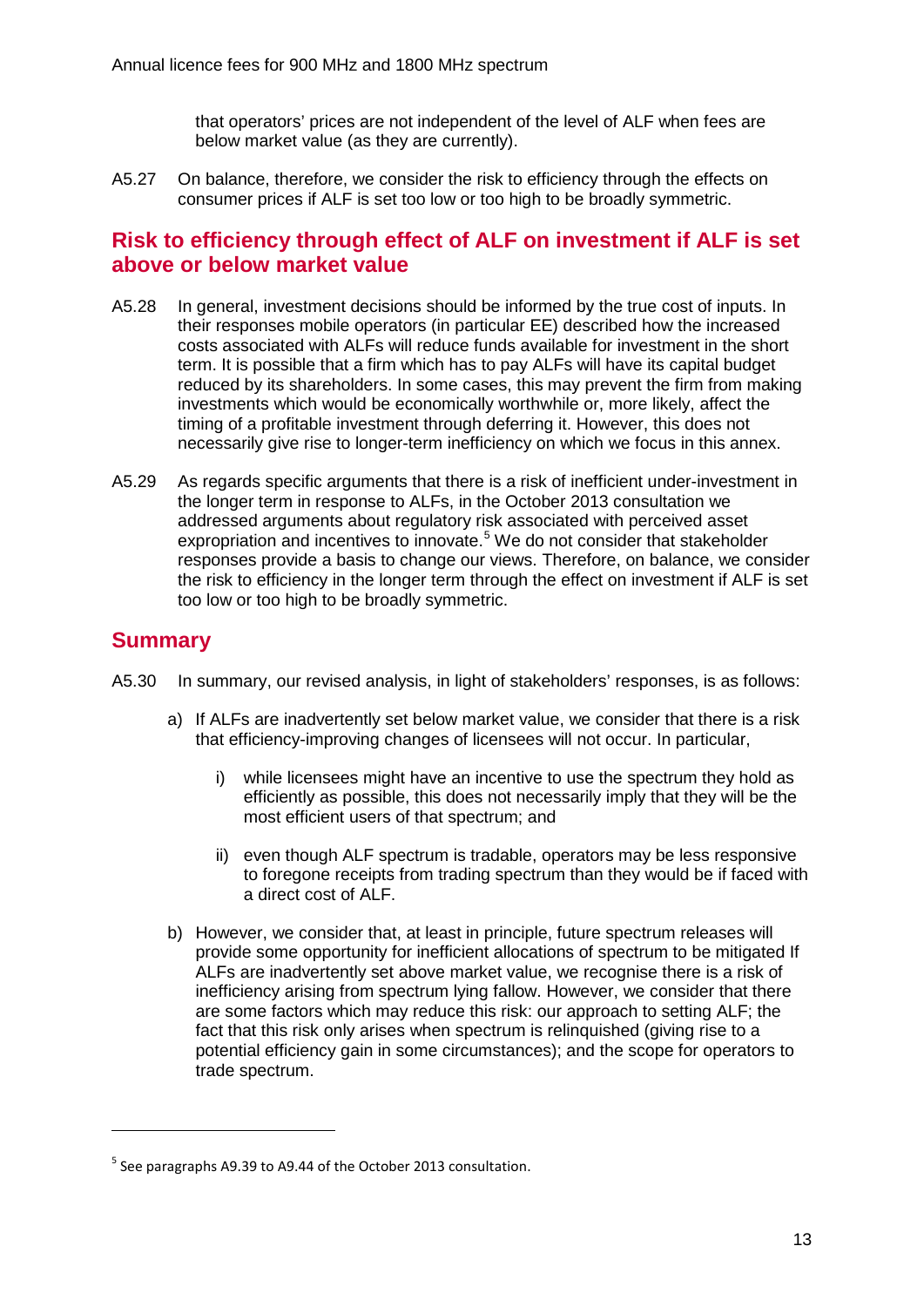- c) On balance we consider that the risk of inefficiency from spectrum lying fallow if ALF is set too high may be greater than the risk that efficiency-improving changes of licensees will not occur if ALF is set too low.
- d) We consider, on balance, that the risk to efficiency through the effects on consumer prices if ALF is set too low or too high to be broadly symmetric.
- e) We also consider, on balance, that the risk to efficiency in the longer term through the effect on investment if ALF is set too low or too high to be broadly symmetric.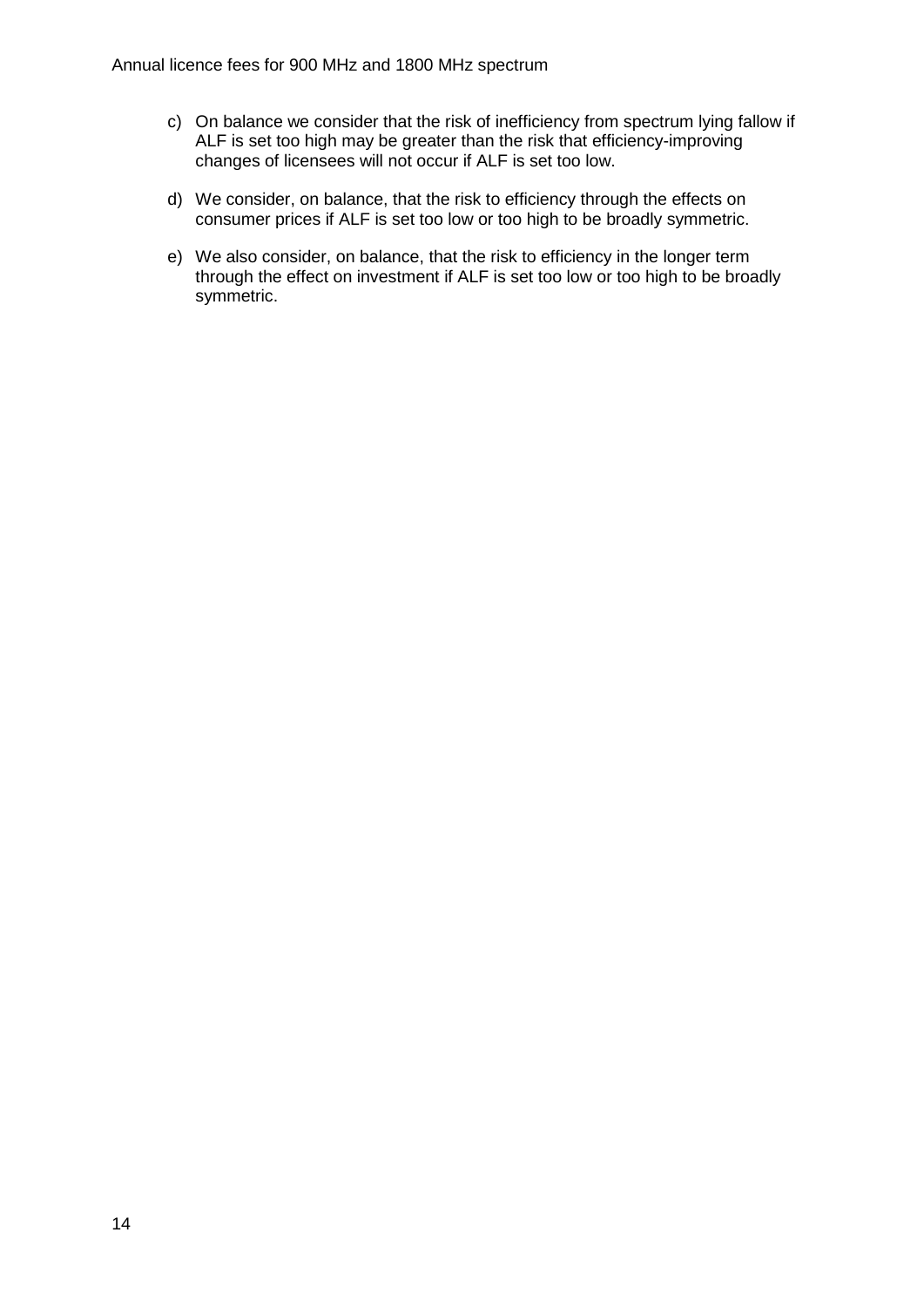# **Annex 6**

# 6 UK market values of 800 MHz and 2.6 GHz spectrum for the purpose of ALF: supporting material

# **Introduction**

- A6.1 This annex provides supporting material for the analysis of UK market value of the 800 MHz and 2.6 GHz spectrum bands for the purpose of ALF, based on the 4G auction data. It supports Section 2.
- A6.2 The annex covers:
	- Decomposition of auction prices by band;
	- Linear Reference Price (LRP) methodology;
	- Additional Spectrum Methodology (ASM);
	- Marginal bidder analysis for 800 MHz; and
	- DTT co-existence costs.

# **Decomposition of UK 4G auction prices by band**

- A6.3 The auction prices in the UK 4G auction were determined for each winner on the basis of the highest losing bids (which could involve bids made by more than one bidder). This is the opportunity cost to other bidders based on the bids made in the auction for the particular package of spectrum acquired by that specific winner.<sup>[6](#page-15-0)</sup> An implication of this approach to derive auction prices is that they can be: (a) nonlinear; and (b) non-uniform. By non-linear we mean that, taking the example of a bidder winning a package of two lots of 800 MHz spectrum, the price for the second lot of 800 MHz may be different from the price for the first lot. By non-uniform we mean that for the same amount of spectrum in the same band, prices can be different across winners.
- A6.4 In a combinatorial (or package) auction, such as the UK 4G auction, the identification of the highest losing bids may be complicated, because the removal of winning bidder 1 could lead to a significant rearrangement of the packages of the other bidders that would be highest value in the absence of winning bidder 1. A relatively simple case would be if (in the absence of bidder 1) the other winning bidders would just obtain more spectrum than in their winning packages (and/or the bidders who failed to win would obtain some spectrum). If so, the auction price for bidder 1 is the sum of the incremental bid values by those bidders for the larger packages compared to their winning packages. A more complex case would be if some aspects of the packages of the other bidders would be smaller as well as

<span id="page-15-0"></span><sup>&</sup>lt;sup>6</sup> Also known as Vickrey prices.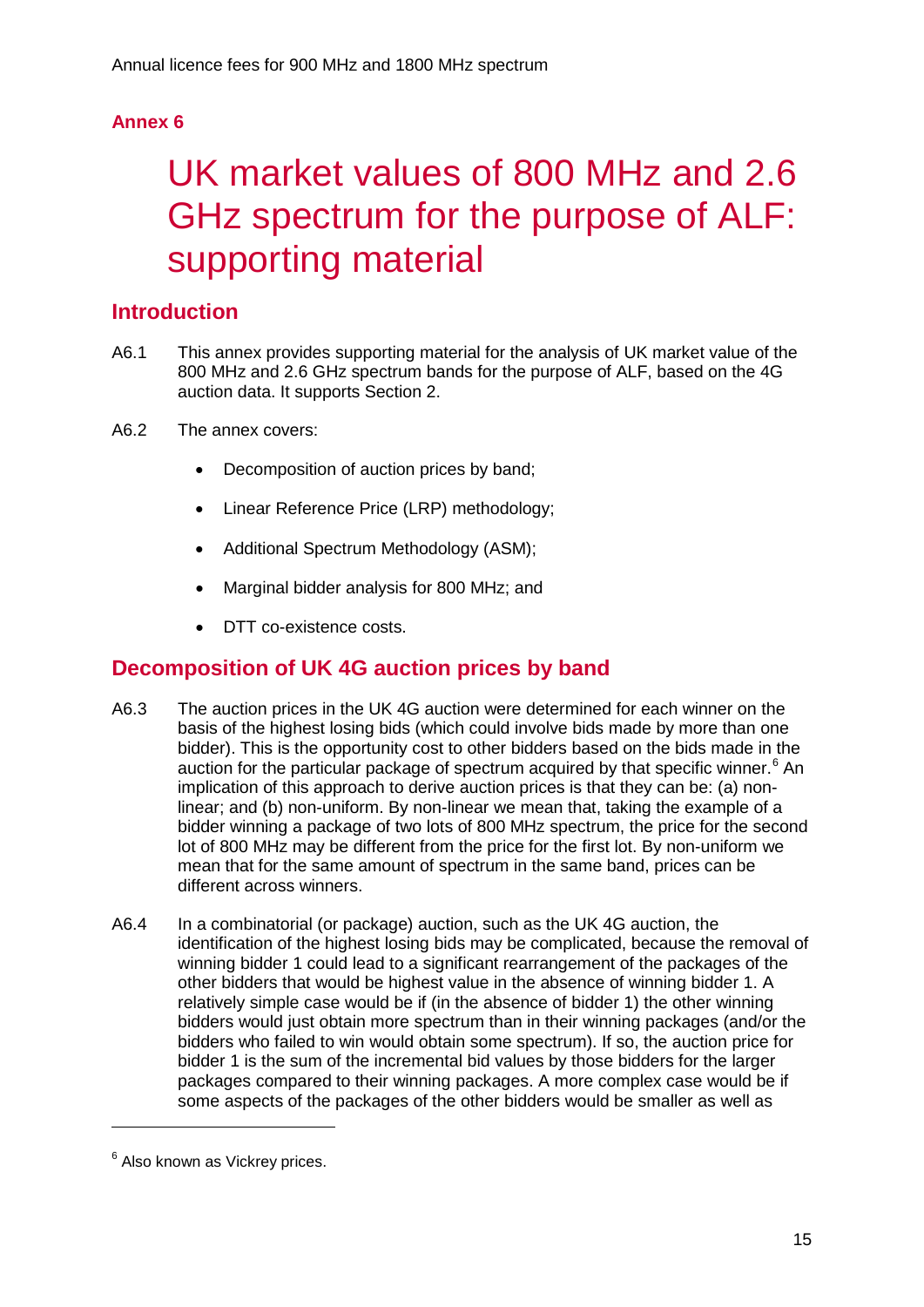others being larger, e.g. bidder 2 would win more spectrum in lot category A but less spectrum in lot category C (perhaps because bidder 2 made this bid, but did not make a bid for more spectrum in A and the same amount in C). As discussed below, in the 4G auction there were instances of both the relatively simple case (Niche) and of more complex cases (EE, Telefónica and Vodafone).

A6.5 We set out below a decomposition of the auction prices, based on the nature of the highest losing bids from which they were derived. Given the nature of the highest losing bids, this is well-defined for three of the five winning bidders. However, in the case of each of Niche's and Vodafone's auction price we have not identified a unique decomposition by band and instead we present alternatives. Table A6.1 sets out the auction prices for the winning packages in the 4G auction (these are the base prices from the principal stage of the auction and do not include the prices of £15.1m for Niche and £12.1m for Vodafone in the assignment stage).

| <b>Band</b>      | <b>800 MHz</b>     | <b>800 MHz</b>     | <b>2.6 GHz</b><br>paired | <b>2.6 GHz</b><br>unpaired | <b>Reserve</b><br>price | <b>Base price</b> |
|------------------|--------------------|--------------------|--------------------------|----------------------------|-------------------------|-------------------|
| Lot category     | A1                 | A2                 | C.                       | E.                         |                         |                   |
| Lot size         | 2x5 MHz            | $2x10$ MHz         | $2x5$ MHz                | 5 MHz                      |                         |                   |
| <b>EE</b>        | $2x5$ MHz<br>1xA1  |                    | 2x35 MHz<br>7xC          |                            | £330m                   | £588.876m         |
| H <sub>3</sub> G | 2x5 MHz<br>1xA1    |                    |                          |                            | £225m                   | £225m             |
| <b>Niche</b>     |                    |                    | $2x15$ MHz<br>3xC        | 20 MHz<br>4xE              | £45.4m                  | £186,476m         |
| Telefónica       |                    | $2x10$ MHz<br>1xA2 |                          |                            | £250m                   | £550m             |
| <b>Vodafone</b>  | $2x10$ MHz<br>2xA1 |                    | $2x20$ MHz<br>4xC        | 25 MHz<br>5xE              | £510.5m                 | £790.761m         |
| <b>Total</b>     | $2x20$ MHz<br>4xA1 | $2x10$ MHz<br>1xA2 | $2x70$ MHz<br>14xC       | 45 MHz<br>9xE              | £1,360.9m               | £2,341.113m       |

## **Table A6.1: 4G auction prices for winning packages**

Source: Ofcom

A6.6 We now consider the derivation of these auction prices in turn for each of the five winning bidders. We start with the two winning packages that were band-specific, won by H3G and Telefónica, and we then consider the prices for the winning packages of EE, Niche and Vodafone.

## **H3G**

A6.7 H3G's auction price is the reserve price for 2x5 MHz in the 800 MHz band (1xA1). H3G won reserved spectrum and a different pricing rule applied in the auction to this spectrum compared to unreserved spectrum. Given this different pricing rule and the way H3G bid, it won this reserved 800 MHz spectrum at the reserve price of £225 $m$ .<sup>[7](#page-16-0)</sup>

<span id="page-16-0"></span> $7$  For further details, see Myers (2013), "The innovative use of spectrum floors in the UK 4G auction to promote competition", Centre for the Analysis of Risk and Regulation, London School of Economics,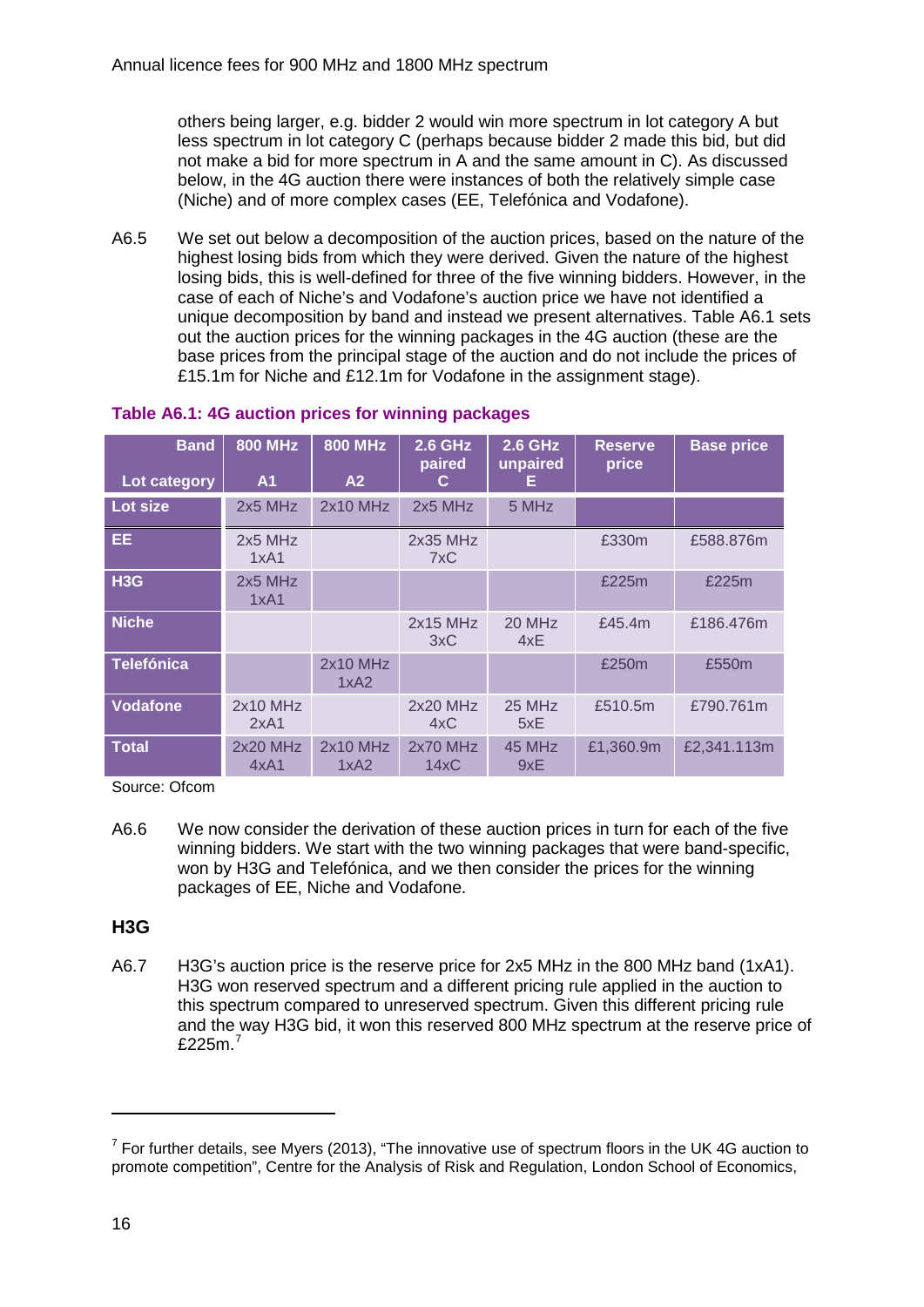# **Telefónica**

A6.8 Telefónica won 2x10 MHz in the 800 MHz band (with coverage obligation, 1xA2). The entirety of this auction price is therefore attributable to the 800 MHz band. The derivation of this auction price from the highest losing bids is shown in Table A6.2.

|                  | <b>Packages</b>              |                |               |                |                | <b>Changes from winning packages</b> |          |          |            |
|------------------|------------------------------|----------------|---------------|----------------|----------------|--------------------------------------|----------|----------|------------|
| <b>Bidder</b>    | A <sub>1</sub>               | A <sub>2</sub> | C             | Е              | A <sub>1</sub> | A <sub>2</sub>                       | C        | F        | £m         |
| <b>Vodafone</b>  |                              | 1              | 4             | $\overline{4}$ | $-2$           | $+1$                                 |          | -1       | $-E33m$    |
| EE.              | $\mathcal{P}$                |                | 6             |                | $+1$           |                                      | -1       |          | $+£310.5m$ |
| <b>Unsold</b>    | 1                            |                |               |                | $+1$           |                                      |          |          | $+£225m$   |
| <b>Niche</b>     |                              |                | $\mathcal{P}$ | 5              |                |                                      | -1       | $+1$     | $-E52.5m$  |
| H <sub>3</sub> G |                              |                | $\mathcal{P}$ |                |                |                                      | $+2$     |          | $+£100m$   |
|                  | Telefónica's winning package |                |               |                |                |                                      | $\Omega$ | $\Omega$ | £550m      |

## **Table A6.2: Telefónica's auction price – highest losing bids**

Source: Ofcom

- A6.9 We can see that, even though Telefónica's winning package is only in the 800 MHz band, the set of bids that constitutes the highest losing bids for Telefónica's package includes rearrangements of packages for other bidders in other bands. The reasons are as follows:
	- the highest losing bid for the A2 lot won by Telefónica is Vodafone's bid for a package which, compared to its own winning package, involves substituting the A2 lot for 2xA1 (i.e. an equivalent 2x10 MHz of 800 MHz) but also one fewer lot of E, unpaired 2.6 GHz; and
	- the highest losing bidder for one of the 2xA1 freed up by Vodafone switching from its winning package to the A2 lot is EE, but changing EE's package also involves a reduction of spectrum in EE's package (compared to its winning package) of 1xC (and there are further rearrangements in lot categories C and E involving Niche and H3G).

## **EE**

-

- A6.10 EE won 2x5 MHz in the 800 MHz band (1xA1) and 2x35 MHz in the 2.6 GHz band (7xC). The derivation of this auction price from the highest losing bids is shown in Table A6.3.
- A6.11 The amount of this auction price attributable to 1xA1 is £225m (the reserve price). The remaining amount of the auction price of £363.876m is attributable to 7xC.

DP 74, November 2013, ISSN 2049-2718,

[http://www.lse.ac.uk/researchAndExpertise/units/CARR/pdf/DPs/DP74-Geoffrey-Myers.pdf.](http://www.lse.ac.uk/researchAndExpertise/units/CARR/pdf/DPs/DP74-Geoffrey-Myers.pdf)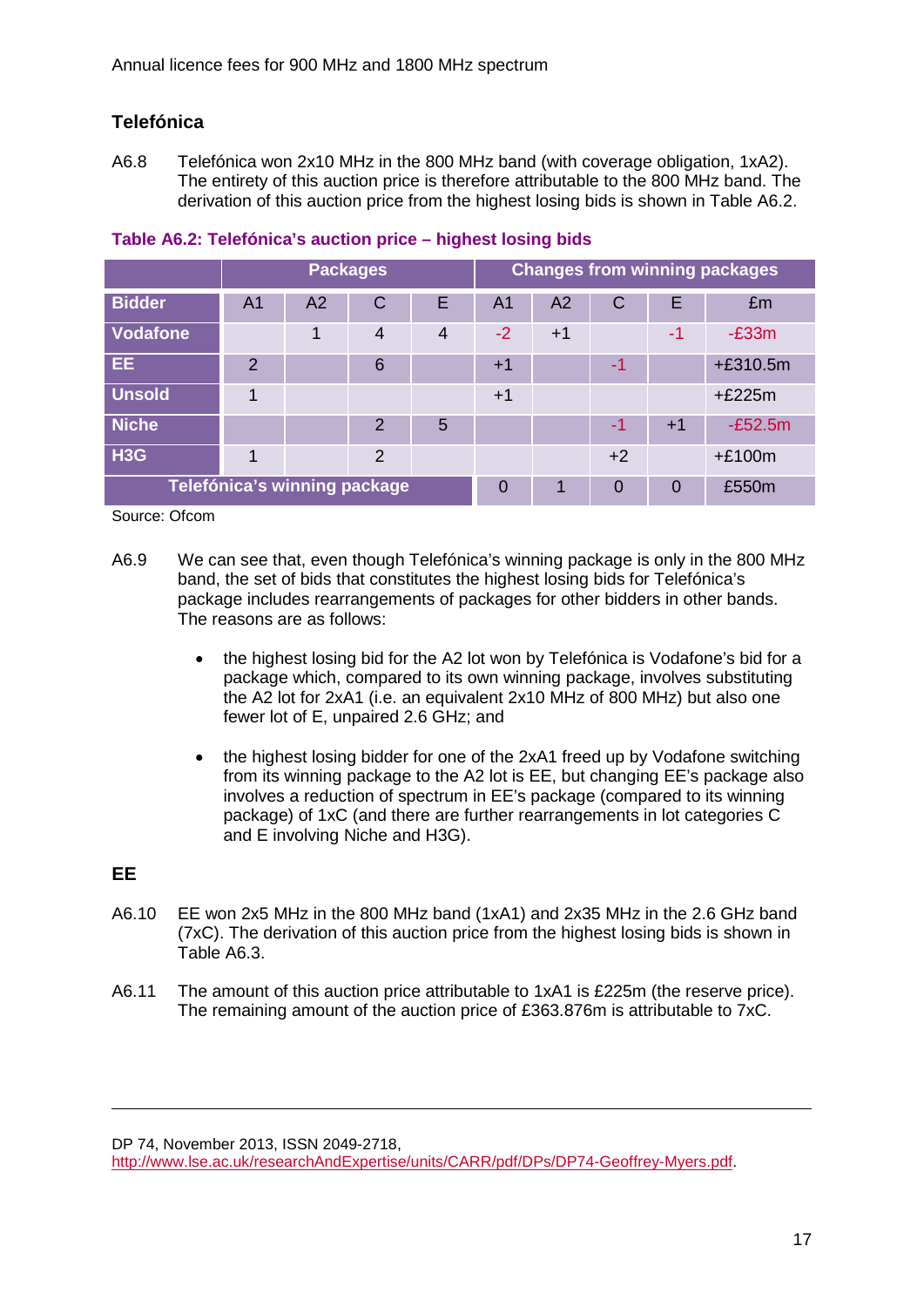|                   | <b>Packages</b>             |                |                |   |      | <b>Changes from winning packages</b> |      |          |            |
|-------------------|-----------------------------|----------------|----------------|---|------|--------------------------------------|------|----------|------------|
| <b>Bidder</b>     | A <sub>1</sub>              | A <sub>2</sub> | $\mathsf C$    | Е | A1   | A <sub>2</sub>                       | C    | Е        | £m         |
| <b>Unsold</b>     | $\blacktriangleleft$        |                |                |   | $+1$ |                                      |      |          | $+£225m$   |
| <b>Telefónica</b> |                             |                | $\overline{2}$ |   |      |                                      | $+2$ |          | $+£128m$   |
| H <sub>3</sub> G  | 1                           |                | $\overline{2}$ |   |      |                                      | $+2$ |          | $+£100m$   |
| <b>Vodafone</b>   | $\mathcal{P}$               |                | 7              | 9 |      |                                      | $+3$ | $+4$     | +£165.876m |
| <b>Niche</b>      |                             |                | 3              |   |      |                                      |      | $-4$     | $-E30m$    |
|                   | <b>EE's winning package</b> |                |                |   |      |                                      |      | $\Omega$ | £588.876m  |

## **Table A6.3: EE's auction price – highest losing bids**

Source: Ofcom

## **Niche**

A6.12 Niche won 2x15 MHz in the paired 2.6 GHz band (3xC) and 20 MHz in the unpaired 2.6 GHz band (4xE). The derivation of this auction price from the highest losing bids is shown in Table A6.4.

## **Table A6.4: Niche's auction price – highest losing bids**

|                   | <b>Packages</b>         |    |   |   |    | <b>Changes from winning packages</b> |      |    |             |  |
|-------------------|-------------------------|----|---|---|----|--------------------------------------|------|----|-------------|--|
| <b>Bidder</b>     | Α1                      | A2 | C |   | Α1 | A2                                   |      | Е  | £m          |  |
| <b>Telefónica</b> |                         |    | 2 |   |    |                                      | $+2$ |    | $+£128m$    |  |
| <b>Vodafone</b>   |                         |    | 5 | 9 |    |                                      | $+1$ | +4 | $+£58.476m$ |  |
|                   | Niche's winning package |    |   |   |    |                                      | 3    | 4  | £186,476m   |  |

Source: Ofcom

- A6.13 The highest losing bid by Telefónica of £128m is attributable to 2xC.
- A6.14 We can decompose Vodafone's highest losing bid for 1xC and 4xE more than its winning package at an incremental bid value of £58.476m as follows (using additional package bids by Vodafone):
	- £25.226m for 1xC (as the difference between Vodafone's winning bid and its bid for the package with an additional 1xC, i.e.  $2xA1 + 5xC + 5xE$ ;
	- £4.776m for 4xE (as the difference between Vodafone's winning bid and its bid for the package with an additional  $4xE$ , i.e.  $2xA1 + 4xC + 9xE$ ); and
	- residual amount of £28.474m one interpretation of this is a synergy value for Vodafone to win an additional 1xC and 4xE together (not separately as in the previous calculations).
- A6.15 We are not aware of a uniquely correct way to attribute this synergy between 1xC and 4xE. The maximum of Niche's auction price attributable to C would include all of the synergy and the minimum would include none of it (in addition to the £128m from Telefónica's highest losing bid for 2xC). The maximum and minimum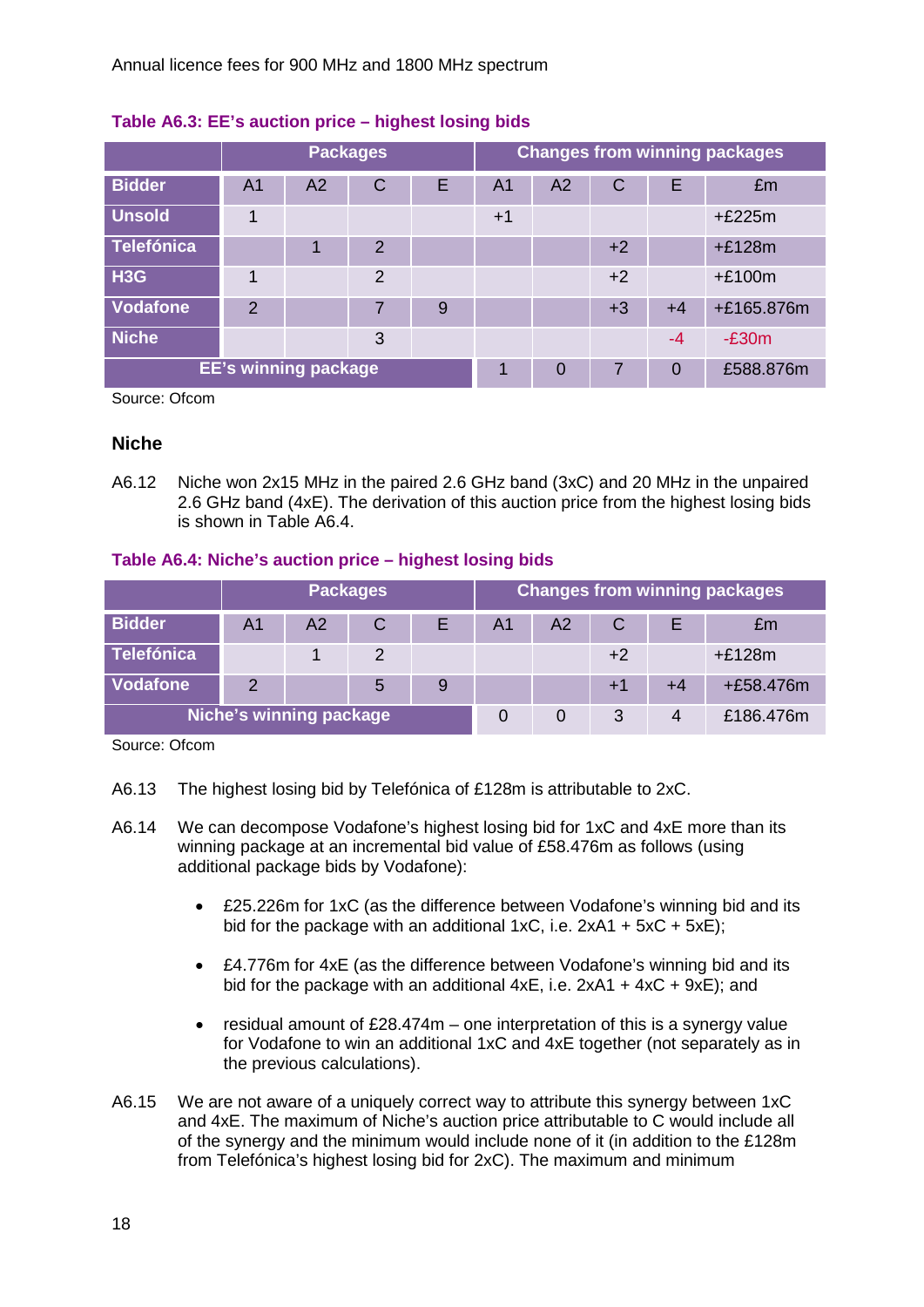attributable to 4xE can similarly be identified by attributing all or none of the synergy to 4xE.

## **Vodafone**

A6.16 Vodafone's winning package included spectrum in all three bands in the 4G auction: 2x10 MHz of 800 MHz (2xA1), 2x20 MHz of paired 2.6 GHz (4xC) and 25 MHz of unpaired 2.6 GHz (5xE). The derivation of this auction price from the highest losing bids is shown in Table A6.5 below.

|                                   | <b>Packages</b> |                |                |                |                | <b>Changes from winning packages</b> |                |      |            |
|-----------------------------------|-----------------|----------------|----------------|----------------|----------------|--------------------------------------|----------------|------|------------|
| <b>Bidder</b>                     | A <sub>1</sub>  | A <sub>2</sub> | $\mathsf C$    | Е              | A <sub>1</sub> | A <sub>2</sub>                       | C              | E    | £m         |
| <b>Unsold A1</b>                  | 1               |                |                |                | $+1$           |                                      |                |      | $+£225m$   |
| EE.                               | $\overline{2}$  |                | 6              |                | $+1$           |                                      | -1             |      | $+£310.5m$ |
| <b>Telefónica</b>                 |                 | 1              | $\overline{2}$ |                |                |                                      | $+2$           |      | $+£128m$   |
| H <sub>3</sub> G                  | 1               |                | $\overline{2}$ |                |                |                                      | $+2$           |      | $+£100m$   |
| <b>Unsold C</b>                   |                 |                | 1              |                |                |                                      | $+1$           |      | $+£15m$    |
| <b>Niche</b>                      |                 |                | 3              | 5              |                |                                      |                | $+1$ | $+£1m$     |
| <b>HKT</b>                        |                 |                |                | $\overline{2}$ |                |                                      |                | $+2$ | $+£10.25m$ |
| <b>MLL</b>                        |                 |                |                | 2              |                |                                      |                | $+2$ | $+£1.011m$ |
| <b>Vodafone's winning package</b> |                 |                |                |                | $\overline{2}$ | $\overline{0}$                       | $\overline{4}$ | 5    | £790.761m  |

### **Table A6.5: Vodafone's auction price – highest losing bids**

Source: Ofcom

- A6.17 The unsold 1xA1 in the highest losing bids is attributable to the 800 MHz band. Similarly the unsold 1xC is attributable to the paired 2.6 GHz band.
- A6.18 There is a complication in attributing the incremental bid values of EE, Telefónica and H3G (£538.5m in total) between the 800 MHz and paired 2.6 GHz bands. The reason is that, if Vodafone had only won 2xA1 and no C, there would still have been package rearrangements in C for the highest losing bidders – see, for example, the package rearrangements for Telefónica's auction price in Table A6.2.<sup>[8](#page-19-0)</sup> Some of these same bids would also be included in Vodafone's auction price if it had won 4xC and no A1. This means that there is an overlap between the highest losing bids for C shown in Table A6.5 as between the amounts of the auction price attributable to A1 and C.
- A6.19 The value of the highest losing bids for 1xA1 in Vodafone's winning package including all package rearrangements is, in effect, the same question as is addressed by ASM for 2x5 MHz of 800 MHz with Vodafone as the excluded bidder this value is £383.5m (see Table A6.11 below). Under this method, the amount

<span id="page-19-0"></span><sup>&</sup>lt;sup>8</sup> Note, however, that the precise package rearrangements would be different as between Vodafone and Telefónica. This is because Telefónica's highest losing bid for 2xC would be included in the package rearrangements for Vodafone's auction price. But it could not be included in the derivation of Telefónica's own price, because that excludes the winner's own bids.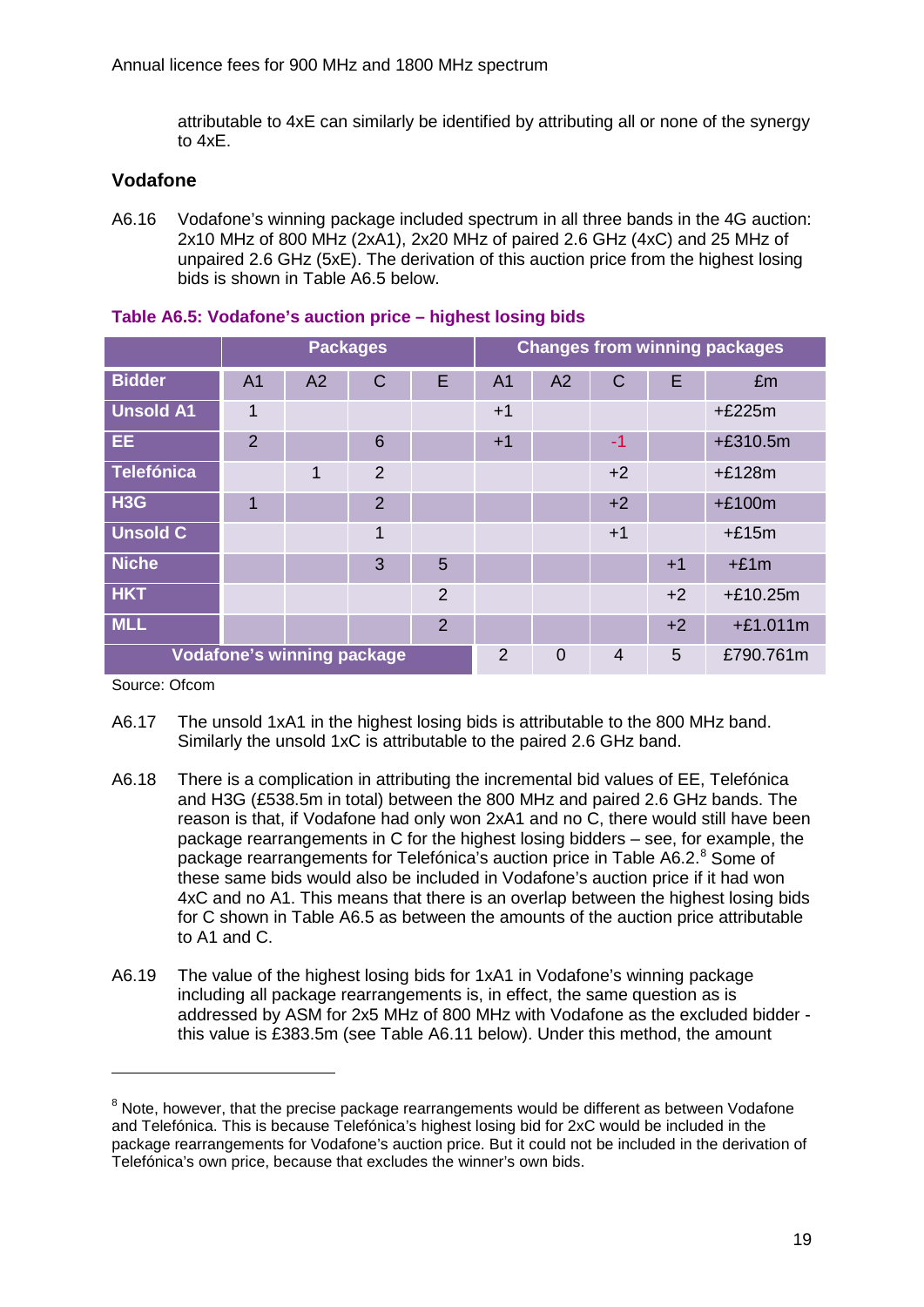attributable to 4xC would be the residual of £155m plus the reserve price of the unsold 1xC of £15m, i.e. £170m.

- A6.20 Alternatively, we could identify the amount attributable to 4xC by looking at the highest losing bids for 4xC by Telefónica and H3G at £228m. Under this method, the amount attributable to 1xA1 would be the residual of £310.5m plus the reserve price of the unsold 1xC and 1xA1 of £15m and £225m respectively, i.e. £550.5m.
- A6.21 The amount of Vodafone's auction price attributable to 5xE is the sum of the incremental bid values in the highest losing bids for E in Table A6.5 by Niche, HKT and MLL at £12.261m.

## **Summary of decomposition of auction prices by band**

A6.22 The decomposition of the auction prices by band described above is summarised in Table A6.6. For Niche the table shows the maximum and minimum for each of C and E. For Vodafone the table shows the alternative methods to decompose the prices between A1 and C.

### **Table A6.6: Decomposition of auction prices, including alternatives for Niche and Vodafone (in £m per MHz)**

|                     | Α1       | A <sub>2</sub> | C       | Ε       |
|---------------------|----------|----------------|---------|---------|
| EE.                 | £22.5m   |                | £5.198m |         |
| H <sub>3</sub> G    | £22.5m   |                |         |         |
| <b>Telefónica</b>   |          | £27.5m         |         |         |
| Niche (1)           |          |                | £6.057m | £0.239m |
| Niche (2)           |          |                | £5.108m | £1.663m |
| <b>Vodafone (1)</b> | £27.525m |                | £5.700m | £0.490m |
| Vodafone (2)        | £30.425m |                | £4.25m  | £0.490m |

Source: Ofcom

# **Linear Reference Price (LRP) methodology**

## **Revenue-constrained LRPs**

- A6.23 The LRP methodology is a mathematical algorithm which takes account of both winning and losing bids in an auction to generate linear and uniform prices (i.e. a single price per MHz for each band that is the same for each bidder) that best support the auction outcome. This means that, at these prices, the incentives for bidders to prefer a different outcome are minimised. In this sense the LRP methodology identifies the linear and uniform prices that are closest to market clearing. However, the 4G auction prices were non-linear and non-uniform which means that if those LRPs were implemented, the market would not clear in the sense that not all winning bidders would have preferred their winning packages to any other packages at those prices.
- A6.24 Applying the revenue constraint requires the sum of the LRPs (applied to the winning packages) to be the same as the total auction revenue. The method of revenue-constrained LRPs is thus a revenue attribution approach, i.e. it takes the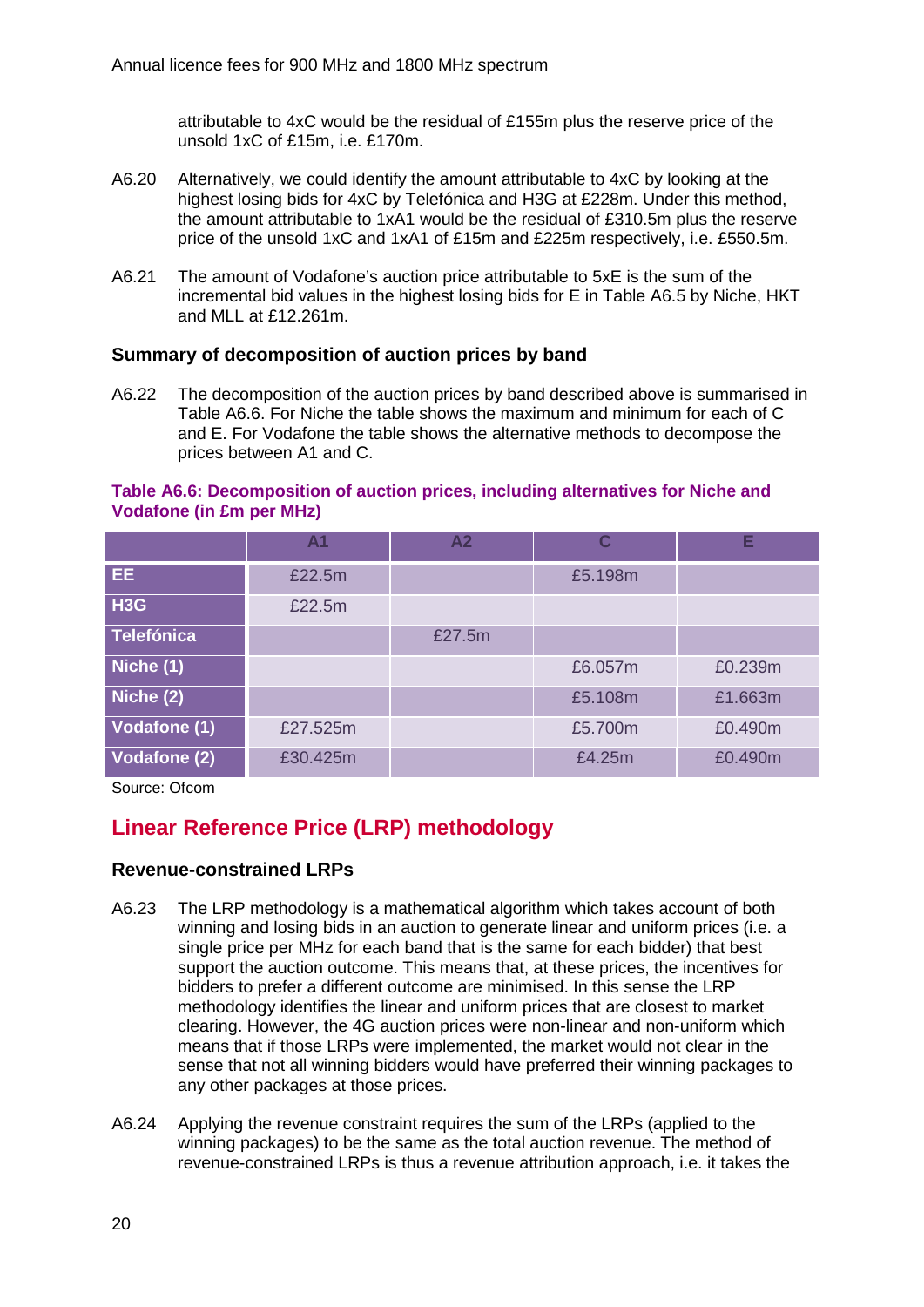total auction revenue as given and attributes it to the three different bands taking into account all the bids made, including losing bids as well as the winning bids.

## **LRPs without revenue constraint**

-

- A6.25 The LRPs *without* revenue constraint derive the linear prices that are closest to market clearing, i.e. that minimise the sum of excursions $9$  or yield the linear and uniform prices that are as close as possible to separating the winning and losing bids, allowing the sum of the LRPs to differ from the auction revenue. A necessary feature of this method is that it provides a better fit with the bids than when the revenue constraint is imposed (i.e. it involves significantly lower excursions), and there is therefore an argument that it provides a better measure of market-clearing prices and market value.
- A6.26 In neither of the LRP methodologies above is there a perfect fit, i.e. there are no LRPs that incentivise all bidders to choose their respective winning packages in the 4G auction. Thus, the aggregate of the excursions across bidders will be strictly positive. This reflects the feature of the 4G auction noted above that auction prices were non-linear and non-uniform (and at those prices, unlike the LRPs, each bidder preferred the package it won amongst the bids it made).
- A6.27 In the remainder of this section, for the LRPs without revenue constraint we discuss:
	- our preference to exclude the bids for packages with D1 or D2 lots when deriving LRPs; and
	- the constraints which determine the LRPs and price differentials.

## **Reasons to exclude the bids for packages with D1 or D2 lots**

A6.28 The LRPs (both with and without revenue constraint) in our analysis in the October 2013 consultation were based on the original set of bids submitted to the 4G auction without any changes. The LRPs without revenue constraint were £30.93m/MHz for 800 MHz (without coverage obligation, lot category A1) and £5.43m/MHz for 2.6 GHz (paired, lot category C). Since the October 2013 consultation, we noticed that some bidders, when faced with the linear prices, are modelled in the LRP calculations to choose packages with D1 and/or D2 spectrum (concurrent, low-power licences offered in competition against individual, standardpower licences in lot category C). This is related to the assumption that in the LRP determination, the prices for both D1 and D2 lots were held at zero. In particular, under the LRP methodology bidders are assumed to be payoff-maximisers, thus, they have an incentive to choose packages with D1 and D2 lots because, by assumption, this spectrum was available free of charge. We think that the free D1/D2 spectrum assumption has the potential to create an undue bias in bidders' choices towards packages with these lot categories in the LRP modelling.

<span id="page-21-0"></span> $9$  The excursion for a bidder is the maximum amount by which the payoff of any of its bids (difference between amount bid and the price of bid at the LRP) exceeds the payoff of its winning bid, for the particular set of linear lot prices being considered. Note that the excursion for a bidder will be zero if the payoff for its winning bid is at least as great as the payoff for all of their losing bids. In other words, the excursion for a bidder is the maximum extent to which the proposed linear prices are unable to explain the auction outcome for that bidder. Thus, the lower the excursions, the better the fit.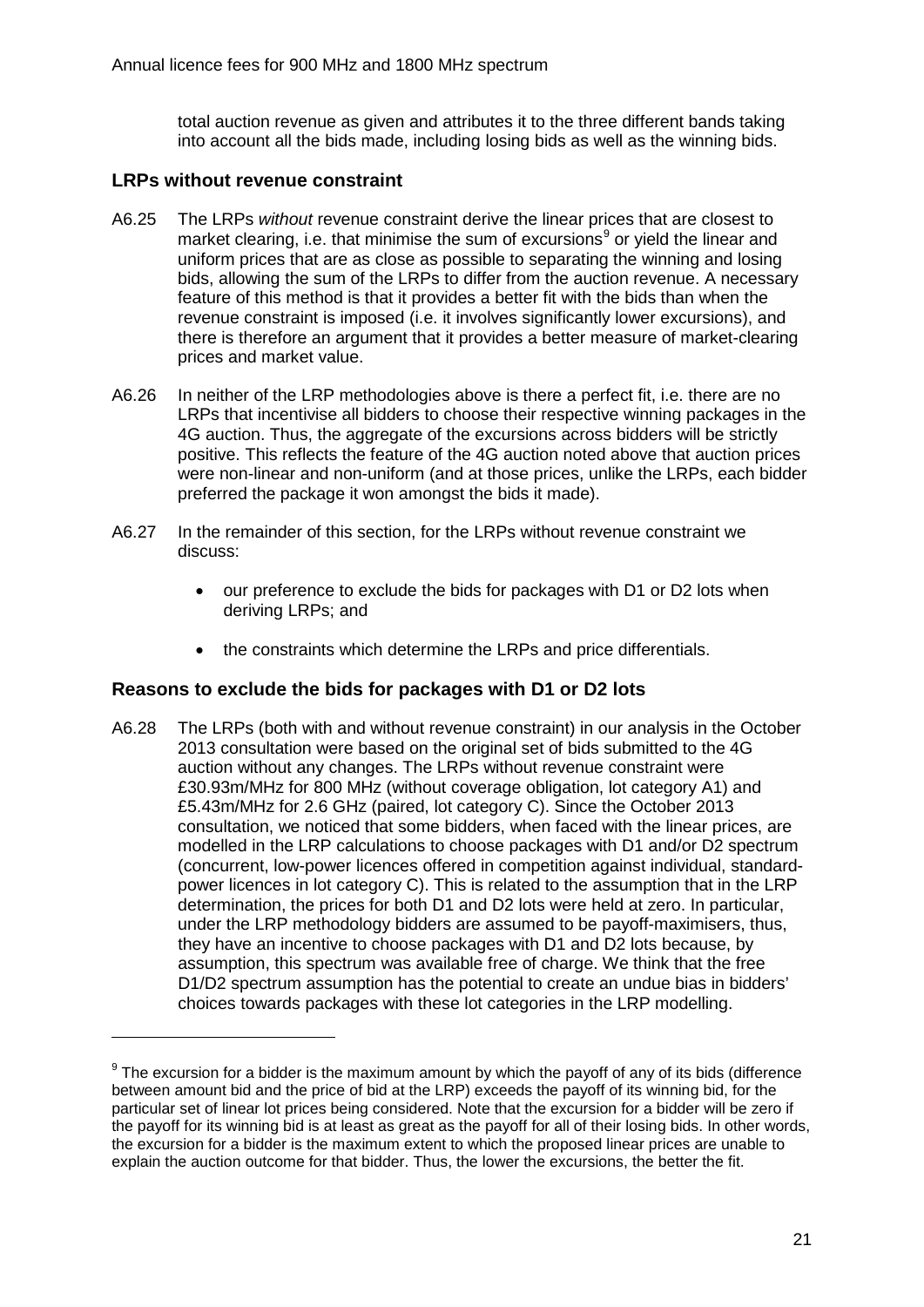A6.29 We also note that no D1 or D2 lots were won in the 4G auction. In our view, for the purpose of ALF, it is better to exclude the bids for packages containing D1 or D2 spectrum to run the LRPs. This exclusion is equivalent to setting a sufficiently high price (rather than zero) for D1 and D2 spectrum such that it is never preferred by bidders.

## **Constraints which determine LRPs and price differentials**

#### Base case: LRPs without revenue constraint and excluding bids for D1/D2

A6.30 The new base case LRP scenario excludes bids for packages including D1/D2. This involves the LRPs shown in Table A6.7. The excursions are £77.5m in aggregate, with the majority accounted for by the excursion for EE of £55.5m. The other excursions by bidder are £14m for Telefónica, £6m for Vodafone, £2m for Niche and zero for H3G, HKT and MLL.

#### **Table A6.7: LRPs excluding bids for packages with D1 or D2 lots (£m per lot)**

| Lot<br>category         | Lot size | <b>LRPs</b> |
|-------------------------|----------|-------------|
| A <sub>1</sub>          | 2x5 MHz  | £312m       |
| A2                      | 2x10 MHz | £593m       |
| $\overline{\mathsf{C}}$ | 2x5 MHz  | £57m        |
| Е                       | 5 MHz    | £8m         |
| <b>Revenue</b>          |          | £2,711m     |
| <b>Excursions</b>       |          | £77.5m      |

Source: Ofcom, Price Point Calculator (PPC) software

- A6.31 This compares as follows to the aggregate excursions in other scenarios:
	- Revenue-constrained LRPs (excluding bids for packages with D1/D2 lots): £124.5m, with the majority accounted for by the excursion for EE of £91.5m; and
	- LRPs *without* revenue constraint including all bids (i.e. as published in the October 2013 consultation): £104m, with the majority accounted for by the excursions for EE and Telefónica of £55.5m and £43.8m respectively.

#### Constraining bids for LRPs in the base case

- A6.32 The allocations at the LRPs are shown in Table A6.8 below, i.e. the packages that are most profitable for the bidders (based on the bids made). These packages are the constraining bids for this set of LRPs, i.e. the losing bids which impose the relevant constraints.
- A6.33 The constraining bids for HKT, H3G and MLL in rows (iv) to (vi) in Table A6.8 are in fact their respective winning bids. This indicates that these bidders do not provide the relevant constraints to determine this set of LRPs.
- A6.34 The price differential in the LRPs **between A1 and A2**, 800 MHz without and with the coverage obligation is determined by Vodafone's constraining bids (and this is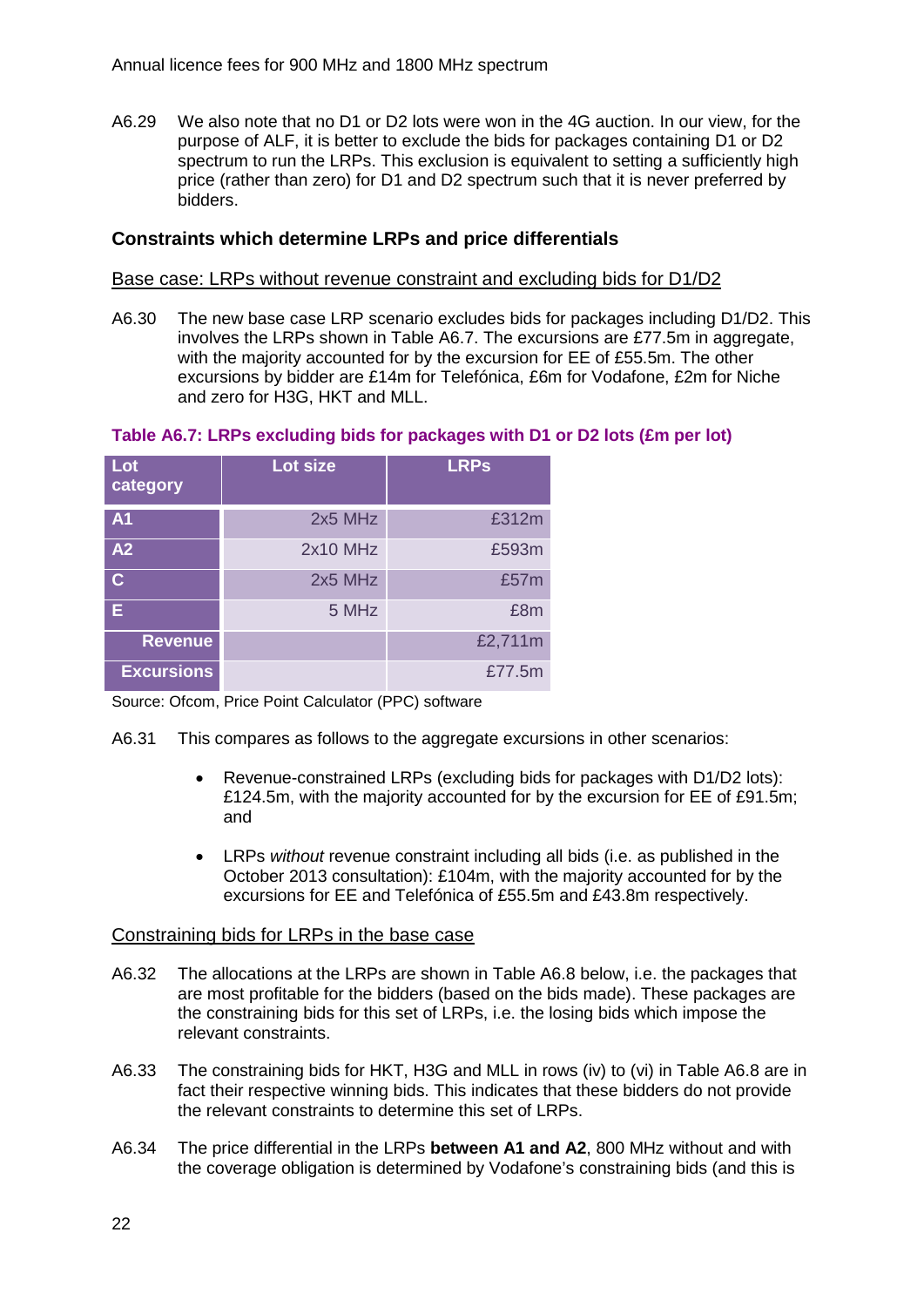also the case in other LRP scenarios). We can see this by comparing the price differential in the LRPs with the incremental bid value between Vodafone's two constraining bids:

- price differential in LRPs (given difference in lot size) is £312m x 2 £593m = £31m; and
- incremental bid value between Vodafone's two constraining bids, rows (x) and (xi) in Table A6.8, is £2,073.044m -  $£2.042.044m = £31m$ . This is the discount required by Vodafone (the highest losing bidder for A2) for it to substitute A2 for  $2xA1$  (which it won<sup>10</sup>).

| <b>Bidder</b>       | A <sub>1</sub> | A2             | С              | Е              | Row               | <b>Comment</b>                                                                     |
|---------------------|----------------|----------------|----------------|----------------|-------------------|------------------------------------------------------------------------------------|
| EE(1)               | 0              | $\overline{0}$ | 8              | 0              | (i)               | Constraint on price differential<br>between A1 and C                               |
| EE(2)               | $\overline{2}$ | $\Omega$       | 6              | $\overline{0}$ | (ii)              |                                                                                    |
| EE(3)               | 2              | $\overline{0}$ | $\overline{0}$ | 9              | (iii)             | Constraint on price differential<br>between C and E along with (vii)<br>and (viii) |
| <b>HKT</b>          | $\overline{0}$ | $\overline{0}$ | $\overline{0}$ | $\overline{0}$ | (iv)              | Winning bid                                                                        |
| H <sub>3</sub> G    | 1              | $\overline{0}$ | $\overline{0}$ | $\bm{0}$       | (v)               | Winning bid                                                                        |
| <b>MLL</b>          | $\overline{0}$ | $\overline{0}$ | $\overline{0}$ | $\overline{0}$ | (vi)              | Winning bid                                                                        |
| Niche (1)           | $\overline{0}$ | $\overline{0}$ | $\overline{2}$ | 4              | (vii)             | Constraint on price differential<br>between C and E                                |
| Niche (2)           | $\overline{0}$ | $\overline{0}$ | 3              | $\mathbf 0$    | (viii)            |                                                                                    |
| <b>Telefónica</b>   | $\overline{0}$ | 1              | $\overline{2}$ | $\overline{0}$ | (ix)              | Highest losing bid for C (but not<br>binding constraint on price of C)             |
| <b>Vodafone (1)</b> | $\overline{2}$ | $\Omega$       | $\overline{4}$ | $\overline{4}$ | (x)               | Constraint on price differential<br>between A1 and A2                              |
| <b>Vodafone (2)</b> | $\overline{0}$ |                | $\overline{4}$ | $\overline{4}$ | (x <sub>i</sub> ) |                                                                                    |

### **Table A6.8: Constraining bids for LRPs without revenue constraint (excluding bids for packages including D1 or D2)**

Source: Ofcom

- A6.35 Telefónica's constraining bid in row (ix) is the highest losing bid in the auction for additional C (paired 2.6 GHz). But this is not the binding constraint on the LRP of C – otherwise the LRP would be £64m*.*
- A6.36 Niche's constraining bids in rows (vii) and (viii) involve substitution between lot categories C and E, 1xC for 4xE. This constrains the price differential in the LRPs **between C and E**:
	- price differential in LRPs between 1xC and  $4xE$  is £57m  $(E8m \times 4) = E25m$ ; and

<span id="page-23-0"></span> $10$  The packages between which this discount is bid by Vodafone are close to Vodafone's winning bid – the only small difference is that they contain 4xE whereas Vodafone's winning package included 5xE.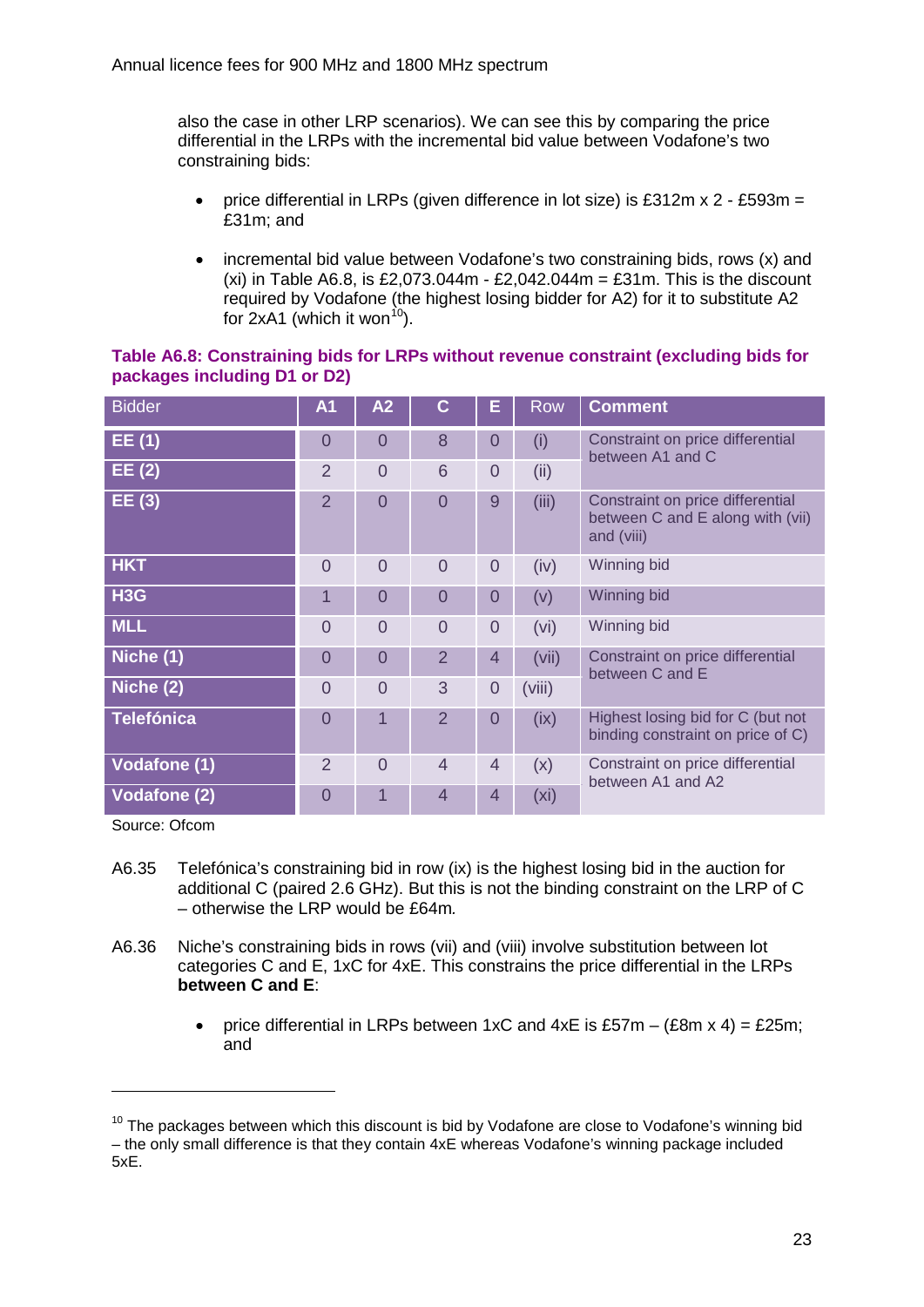- incremental bid value between Niche's two constraining bids in rows (vii) and (viii) is £310.431m - £285.431m = £25m.
- A6.37 EE's constraining bids in rows (i) to (iii) constrain the price differentials in the LRPs between both A1 and C and between C and E.
- A6.38 EE's constraining bids in rows (ii) and (iii) involve substitution between C and E, 6xC for 9xE, which constrains the price differential in the LRPs **between C and E** (alongside Niche's constraining bids):
	- price differential in LRPs between  $6xC$  and  $9xE$  is £57m  $x 6 £8m x 9 =$ £270m; and
	- incremental bid value between EE's two constraining bids in rows (ii) and (iii) is £1,360m - £1,090m = £270m.
- A6.39 EE's constraining bids in rows (i) and (ii) involve substitution between lot categories A1 and C, 2xA1 for 2xC, which constrains the price differential in the LRPs **between A1 and C**:
	- price differential in LRPs between 2xA1 and 2xC is £312m x  $2 £57$ m x  $2 =$ £510m; and
	- incremental bid value between EE's two constraining bids in rows (ii) and (i) is  $£1,360m - £850m = £510m.$
- A6.40 The discussion above shows that information on the rate of substitution between bands in auction bids is relevant when determining the relative LRPs of those bands. Vodafone's rate of substitution between A1 and A2, noted above, is one example. Niche's rate of substitution between C and E is another example. However, it is less clear that, for the purpose of ALF, EE's rate of substitution between bands is appropriate information to derive market-clearing prices. The difference from other bidders is that only for EE was the overall spectrum cap a binding constraint in the auction. Where the overall spectrum cap was binding, EE's rate of substitution between bands may not, therefore, reflect its intrinsic relative values for the bands. For example, this is the case for the two packages in rows (i) and (ii) which constrain the price differential between A1 and C.
- A6.41 This suggests that, if we consider that we should not treat the overall spectrum cap in the 4G auction as a binding constraint on a forward-looking basis, the prices of A1 and C in this LRP scenario may be below the relevant market-clearing prices. We explore this issue below by adding hypothetical bids for EE that breach the overall spectrum cap in the 4G auction to see the impact they have on the LRPs.
- A6.42 The binding constraints on the price differential in the LRPs for A1 and C relate to EE's incremental bid values between packages which both include 2xA1 (2x10 MHz of 800 MHz). In contrast, the auction price of A1 is determined (along with the value of rearrangements and the reserve price of A1) by EE's incremental bid value between its winning package of 1xA1 + 7xC and the package of 2xA1 + 6xC. This involves substitution of 1xA1 for 1xC at an incremental bid value of £310.5m, which is larger than the corresponding differential in the LRPs and the relevant constraining bids of £510m for 2xA1 versus 2xC or an average of £255m per 1xA1 versus 1xC.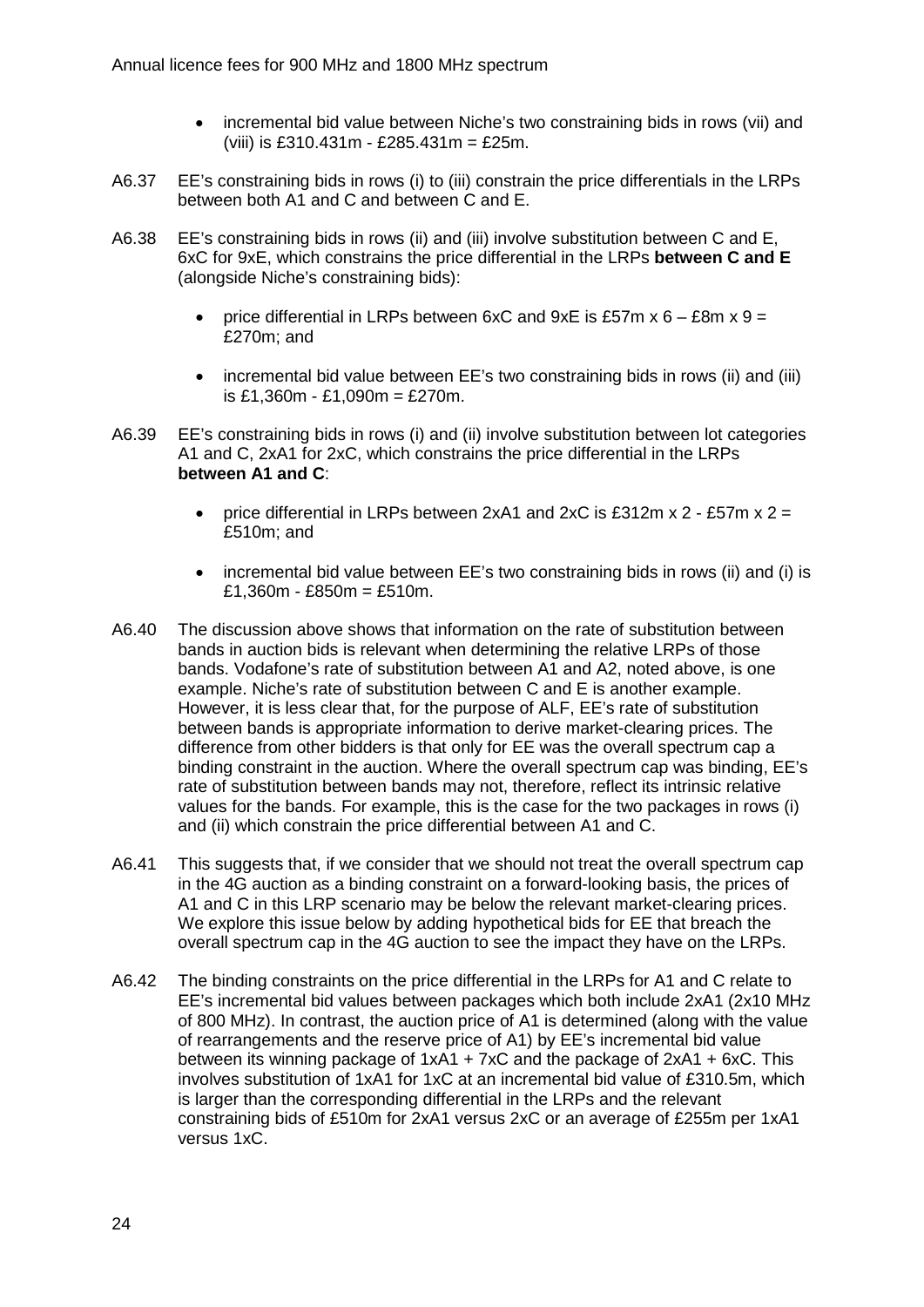A6.43 On the one hand, this derivation of LRPs is consistent with the use of a 2x10 MHz increment. On the other hand, the LRP of A1 is constrained (as were auction bids) by the overall spectrum cap – without this cap, EE could have bid for larger packages of A1 without being forced only to substitute more A1 for less C (compared to its winning package). It is therefore informative to consider how the LRPs change if we add hypothetical bids for EE that breach the overall spectrum cap which applied in the 4G auction.

## Hypothetical bid case: LRPs with hypothetical bid added for EE

- A6.44 The hypothetical bid case is designed to test the potential impact of the overall spectrum cap on LRPs as compared to the base case. As explained below, we find that relaxing the overall spectrum cap (by adding in a hypothetical bid for EE) promotes a degree of convergence between LRPs and the marginal bidder analysis.<sup>[11](#page-25-0)</sup>
- A6.45 This LRP scenario involves adding a hypothetical bid by EE for the package of 2xA1 + 7xC at an incremental bid value for an additional 1xA1 (compared to its winning package) of £383m.<sup>[12](#page-25-1)</sup> Under the overall spectrum cap in place in the 4G auction, EE was not permitted to make this bid.

### **Table A6.9: LRPs excluding bids for packages with D1 or D2 lots with hypothetical bid added for EE (£m per lot).**

| Lot<br>category         | Lot size | <b>LRPs</b> |
|-------------------------|----------|-------------|
| A <sub>1</sub>          | 2x5 MHz  | £321.381m   |
| A2                      | 2x10 MHz | £611.763m   |
| $\overline{\mathsf{C}}$ | 2x5 MHz  | £60.263m    |
| E.                      | 5 MHz    | £8.815m     |
| <b>Revenue</b>          |          | £2,820.315m |
| <b>Excursions</b>       |          | £81.171m    |

Source: Ofcom, PPC software

<span id="page-25-0"></span> $11$  Although both LRPs and the marginal bidder analysis are seeking to derive market-clearing prices, we do not necessarily expect full convergence between them. This is because there are some differences in the methodologies to do so. The LRP methodology considers all bands in the auction simultaneously, whilst the marginal bidder analysis is conducted using a band-by-band analysis. In the LRP methodology any losing bid can be the constraining bid (for which the bidder's excursion is minimised), even for a package very different from the bidder's winning package. In contrast, the marginal bidder analysis focuses on bids for increments of additional spectrum compared to the bidder's winning package.

<span id="page-25-1"></span> $12$  The incremental bid value of £383m for an additional 1xA1 is for consistency with the marginal bidder analysis as set out in Section 2 and later in this annex. Adding this hypothetical bid for EE does not change the optimal spectrum allocation as compared to the 4G auction (even if it would change the base prices for Telefónica and Vodafone). This can be shown by running the Winner Determination Problem software available at [http://stakeholders.ofcom.org.uk/spectrum/spectrum](http://stakeholders.ofcom.org.uk/spectrum/spectrum-awards/awards-archive/completed-awards/800mhz-2.6ghz/keydocuments/winner/)[awards/awards-archive/completed-awards/800mhz-2.6ghz/keydocuments/winner/.](http://stakeholders.ofcom.org.uk/spectrum/spectrum-awards/awards-archive/completed-awards/800mhz-2.6ghz/keydocuments/winner/)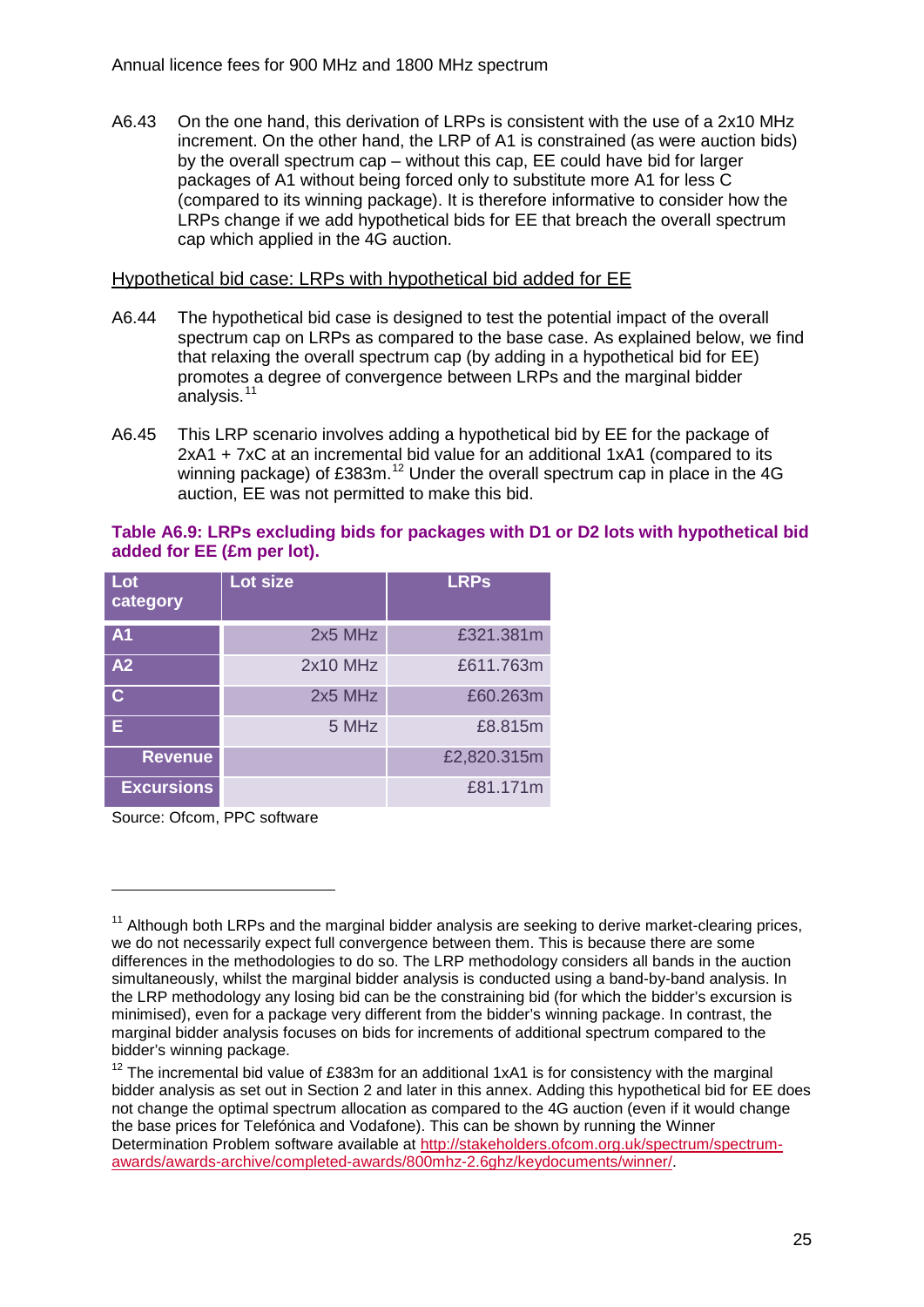A6.46 When this hypothetical bid is added, the LRPs are obtained as shown in Table A6.9. Compared to the base case, all the LRPs of A1, A2, C and E are higher. The excursions are larger in aggregate at more than £81m.

## Constraining bids for LRPs in the hypothetical bid case

- A6.47 The constraining bids for this scenario are set out in Table A6.10. The changes in LRPs compared to the base case can be explained as follows.
- A6.48 Adding the hypothetical bid for EE relaxes the constraint in the base case on the price differential between A1 and C. The hypothetical bid by EE compared to its actual (losing) bid for 8xC sets the constraint on the price differential between A1 and C:
	- price differential in LRPs of  $2 \times £321.381$ m £60.263m = £582.5m; and
	- incremental bid value between EE's two constraining bids in rows (i) and (ii) to substitute 2xA1 for 1xC of £1,432.5m - £850m = £582.5m.

A6.49 The remaining constraints are as discussed in the base case.

| <b>Bidder</b>       | A <sub>1</sub> | A2             | C              | E              | <b>Row</b> | <b>Comment</b>                                                                     |
|---------------------|----------------|----------------|----------------|----------------|------------|------------------------------------------------------------------------------------|
| EE(1)               | $\overline{0}$ | $\Omega$       | 8              | 0              | (i)        | Constraint on price differential<br>between A1 and C                               |
| EE(2)               | $\overline{2}$ | $\overline{0}$ | $\overline{7}$ | $\overline{0}$ | (ii)       |                                                                                    |
| EE(3)               | 2              | $\overline{0}$ | $\Omega$       | 9              | (iii)      | Constraint on price differential<br>between C and E along with (vii)<br>and (viii) |
| <b>HKT</b>          | $\Omega$       | $\Omega$       | $\Omega$       | $\overline{0}$ | (iv)       | Winning bid                                                                        |
| H <sub>3</sub> G    | 1              | $\overline{0}$ | $\overline{0}$ | $\overline{0}$ | (v)        | Winning bid                                                                        |
| <b>MLL</b>          | $\overline{0}$ | $\overline{0}$ | $\overline{0}$ | $\overline{0}$ | (vi)       | Winning bid                                                                        |
| Niche (1)           | $\overline{0}$ | $\overline{0}$ | $\overline{2}$ | $\overline{4}$ | (vii)      | Constraint on price differential<br>between C and E                                |
| Niche (2)           | $\Omega$       | $\Omega$       | 3              | $\overline{0}$ | (viii)     |                                                                                    |
| <b>Telefónica</b>   | $\overline{0}$ | 1              | 2              | $\overline{0}$ | (ix)       | Highest losing bid for C (but not<br>binding constraint on price of C)             |
| <b>Vodafone (1)</b> | 2              | $\Omega$       | $\overline{4}$ | $\overline{4}$ | (x)        | Constraint on price differential<br>between A1 and A2                              |
| <b>Vodafone (2)</b> | $\overline{0}$ |                | 4              | $\overline{4}$ | (xi)       |                                                                                    |

**Table A6.10: Constraining bids for LRPs in hypothetical bid case without revenue constraint (excluding bids for packages including D1 or D2)**

Source: Ofcom

A6.50 Whilst the LRP of A1 at £321.381m is higher than in the base case, it is still significantly below the corresponding market value that would be derived, for consistent assumptions, in the marginal bidder analysis. That would be the market value for 1xA1 implicit in the hypothetical bid added for EE of £383m, i.e. the assumed incremental bid value of the highest losing bidder for an additional 1xA1 compared to its winning package.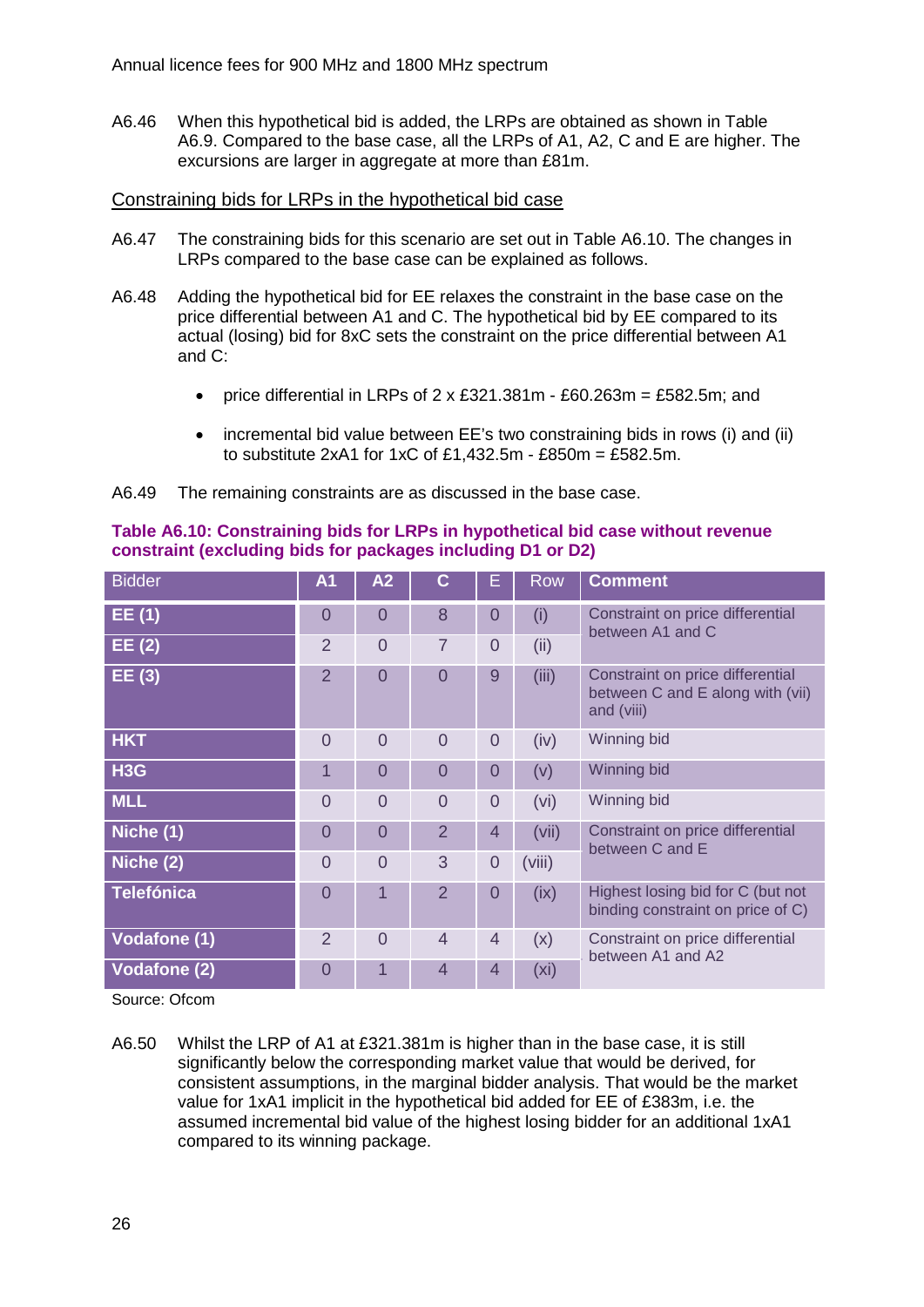A6.51 This exercise illustrates that treating the overall spectrum cap in the 4G auction as non-binding on a forward-looking basis is likely to have a material effect in increasing the LRPs. In this exercise we have only added one hypothetical bid for EE but relaxation of the overall cap would imply various further bids might be added. We do not, therefore, regard £32.1m/MHz, the LRP with the single hypothetical bid added, as an upper bound.

# **Additional Spectrum Methodology (ASM)**

- A6.52 The ASM considers hypothetical additional spectrum in the auction. For example, in computing the ASM with Telefónica as the "excluded bidder", we exclude Telefónica's auction bids from the analysis and consider the value of additional 800 MHz to the other bidders. In this way the ASM estimates a value that the other three bidders (but not Telefónica) would place on additional 800 MHz (as a proxy for the same amount of 900 MHz spectrum from Telefónica's holdings).
- A6.53 The ASM method yields different results for each band depending on:
	- the increment of additional spectrum that is added; and
	- the identity of the excluded bidder.
- A6.54 The size of the spectrum increment affects the results because the highest losing bids were different for different amounts. They were generally smaller for larger quantities of additional spectrum, but there are exceptions arising from synergies.
- A6.55 The identity of the excluded bidder affects the results because the ASM figures are derived as the sum of two components:
	- highest losing bid for the spectrum in question; and
	- package rearrangements.
- A6.56 For example, the ASM figure of £38.35m/MHz for 2x5 MHz of 800 MHz with Vodafone as the excluded bidder is composed of:
	- EE's incremental bid value (IBV), compared to its winning package, of £31.05m/MHz for an additional 2x5 MHz of 800 MHz and 2x5 MHz less of 2.6 GHz. This reduction in the amount of 2.6 GHz spectrum was necessary for EE to remain within the overall spectrum cap; and
	- IBV of that 2x5 MHz of 2.6 GHz to other bidders of £7.3m/MHz, including the effect of package rearrangements, i.e. rearranging 2x5 MHz of 2.6 GHz each from EE and Niche to Telefónica.
- A6.57 So the value of the package rearrangements includes Telefónica in working out the highest losing bids when Vodafone is the excluded bidder. But rearrangements involving Telefónica are not included when deriving the ASM value with Telefónica as the excluded bidder (as all of Telefónica's bids are excluded in this case). Hence the ASM results can differ as between different excluded bidders.
- A6.58 The value of package rearrangements can be realised in the context of a multi-band (package) auction by shifting bidders from one package to a different winning package. However, outside of such an auction, realising a similar value would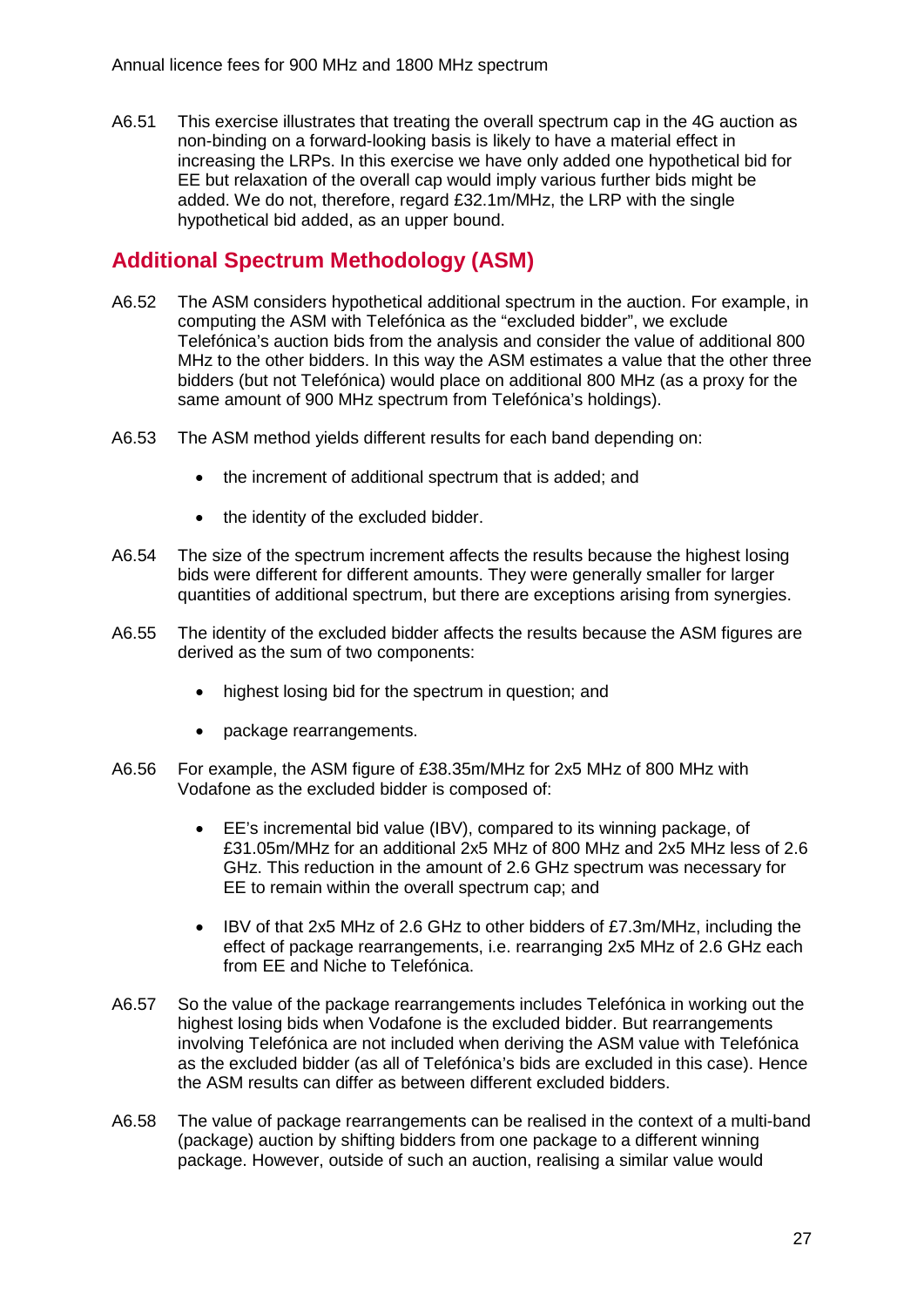require a co-ordinated set of spectrum trades between, in this example, three operators (EE, Niche and Telefónica).

## **800 MHz as a proxy for 900 MHz**

A6.59 The ASM results are shown in Table A6.11 for different increments of 800 MHz as a proxy for 900 MHz, and for different excluded bidders. The results are shown from right to left, as for the highest losing bids in Table 2.2 in Section 2. For example, the final column in Table A6.11 with Telefónica as the excluded bidder has the same value of £35.6m/MHz as the penultimate column in Table 2.2 in the row for IBVs of EE (as the highest losing bidder).

#### **Table A6.11: ASM results (incremental values) for additional 800 MHz spectrum as a proxy for 900 MHz (in £m per MHz)**

| <b>Additional spectrum</b>              | $2x15$ MHz | $2x10$ MHz | $2x5$ MHz |  |  |  |  |  |
|-----------------------------------------|------------|------------|-----------|--|--|--|--|--|
| <b>ASM results for excluded bidder:</b> |            |            |           |  |  |  |  |  |
| <b>Telefónica</b>                       | £35.5376m  | £17.3m     | £35.6m    |  |  |  |  |  |
| <b>Vodafone</b>                         | £39.3m     | £14.5m     | £38.35m   |  |  |  |  |  |

Source: Ofcom

A6.60 The ASM results for 2x10 MHz are lower than for 2x5 MHz. This is affected by the packing issue described in Section 2, i.e. the absence of a losing bid by EE for an additional 2x10 MHz of 800 MHz. This is also why the ASM results for 2x15 MHz of about £30m/MHz are higher than for 2x10 MHz, by reflecting EE's losing bid for an additional 2x15 MHz.

## **2.6 GHz as a proxy for 1800 MHz**

A6.61 The ASM results are shown in Table A6.12 for different increments of 2.6 GHz as a proxy for 1800 MHz, and for different excluded bidders.<sup>[13](#page-28-0)</sup>

## **Table A6.12: ASM results (incremental values) for additional 2.6 GHz spectrum as a proxy for 1800 MHz (in £m per MHz)**

| <b>Additional</b><br>spectrum<br>$\leftarrow$ | 2x45<br><b>MHz</b> | 2x40<br><b>MHz</b> | 2x35<br><b>MHz</b> | 2x30<br><b>MHz</b> | 2x25<br><b>MHz</b> | 2x20<br><b>MHz</b> | 2x15<br><b>MHz</b> | 2x10<br><b>MHz</b> | 2x5<br><b>MHz</b> |
|-----------------------------------------------|--------------------|--------------------|--------------------|--------------------|--------------------|--------------------|--------------------|--------------------|-------------------|
| <b>ASM results for excluded bidder:</b>       |                    |                    |                    |                    |                    |                    |                    |                    |                   |
| EE.                                           | £0.805m            | £2.628m            | £5.37m             | £4.63m             | £3.588m            | £5.45m             | £4.55m             | £5.45m             | £7.35m            |
| H3G                                           |                    |                    |                    |                    |                    |                    | £2.848m            | £5.45m             | £7.35m            |
| <b>Telefónica</b>                             |                    |                    |                    |                    |                    |                    |                    |                    | £4.55m            |
| <b>Vodafone</b>                               |                    |                    |                    |                    |                    |                    |                    |                    | £7.3m             |

Source: Ofcom

<span id="page-28-0"></span> $13$  In the October 2013 consultation we also considered 800 MHz spectrum, and combinations of 800 MHz and 2.6 GHz spectrum, as proxies for 1800 MHz spectrum.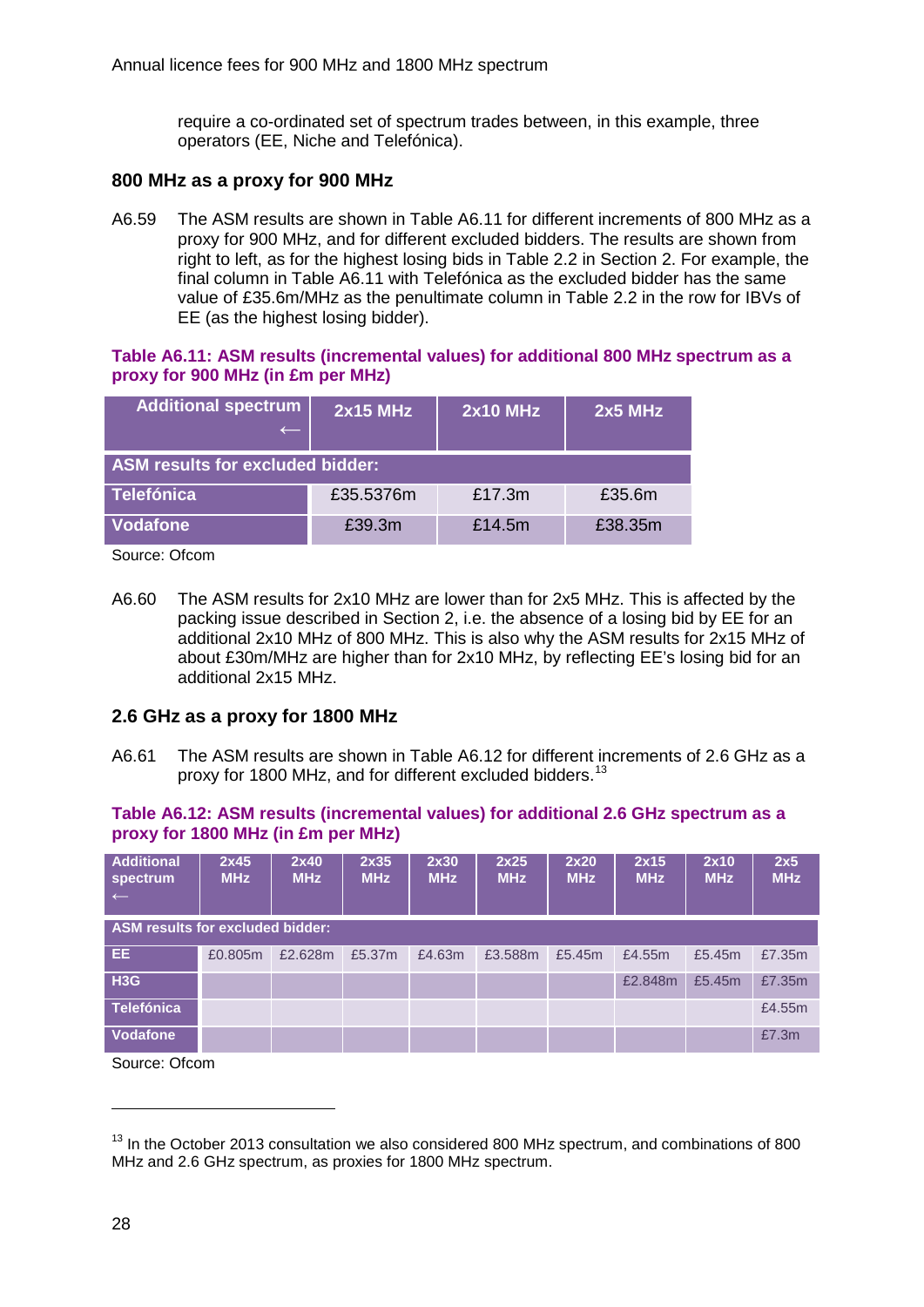# **Marginal bidder analysis for 800 MHz spectrum**

A6.62 EE was the marginal bidder for 800 MHz spectrum. Table A6.13 shows EE's demand (or IBVs) for the 800 MHz band. The IBVs in this table are derived from the relevant part of EE's bid map, which is shown in Table A6.22 in the Appendix to this annex. In Section 2 we use the information on EE's IBVs to consider both 2x5 MHz and 2x10 MHz increments of additional 800 MHz spectrum compared to its winning package. In this annex we provide a more detailed discussion of the estimates in Section 2.

| <b>Packages with:</b>                                                                  | <b>First A1</b>                                                    | <b>Second A1</b>             | <b>Third A1</b>      | <b>Fourth A1</b>             |  |  |
|----------------------------------------------------------------------------------------|--------------------------------------------------------------------|------------------------------|----------------------|------------------------------|--|--|
| 0xC                                                                                    | £230m                                                              | £420m                        | £263.3 $m^{14}$      |                              |  |  |
| 1xC                                                                                    | dnb                                                                | dnb                          | dnb                  | dnb                          |  |  |
| 2xC                                                                                    | £230m                                                              | £605m                        |                      | £290.2m                      |  |  |
| 3xC                                                                                    | £230m                                                              | £555.9m                      |                      | £266.5m                      |  |  |
| 4xC                                                                                    | £230m                                                              | £505.5m                      | £326.3m              |                              |  |  |
| 5xC                                                                                    | £230m                                                              | £491.2m                      | dnb                  | np                           |  |  |
| 6xC                                                                                    | £275m                                                              | £461m                        | np                   | np                           |  |  |
| 7xC                                                                                    | £353m*                                                             | np                           | np                   | np                           |  |  |
| <b>Ranking of IBVs in each row</b>                                                     | third                                                              | first                        | fourth <sup>15</sup> | second                       |  |  |
| <b>Contiguity premium</b>                                                              |                                                                    | Likely for 2x10<br>MHz block |                      | Likely for 2x20<br>MHz block |  |  |
| Coverage premium / underlying<br><b>IBVs for sub-1 GHz</b>                             | Assumed to decline with larger quantities<br>of sub-1 GHz spectrum |                              |                      |                              |  |  |
| Other relevant drivers of IBVs,<br>e.g. cross-band effects or<br>financial constraints | Unknown impact on IBVs                                             |                              |                      |                              |  |  |

#### **Table A6.13: EE's demand (IBVs) for 800 MHz (lot category A1)**

Source: Ofcom

-

dnb EE did not bid for this package

- np EE was not permitted to bid for this package by the overall spectrum cap EE's winning package
- A6.63 For both 2x5 MHz and 2x10 MHz increments of additional 800 MHz spectrum we cannot directly observe EE's IBV, because EE was not permitted by the overall spectrum cap to bid in the 4G auction for a second lot of A1, or for its second and third lots of A1, in addition to its winning package of  $1xA1 + 7xC$ . These are the highlighted cells in Table A6.13 in bordered cells in the row for packages with 7xC. However, using the IBVs that we can directly observe, we consider proxy estimates of EE's IBVs for these increments.

<span id="page-29-0"></span><sup>&</sup>lt;sup>14</sup> This is the average value for EE's third and fourth lots of A1 (since EE did not bid separately for a third lot of A1).

<span id="page-29-1"></span> $15$  This is on the basis that EE chose not to bid for a third lot of A1 (without also bidding for a fourth lot of A1), suggesting that its IBVs were less than the reserve price.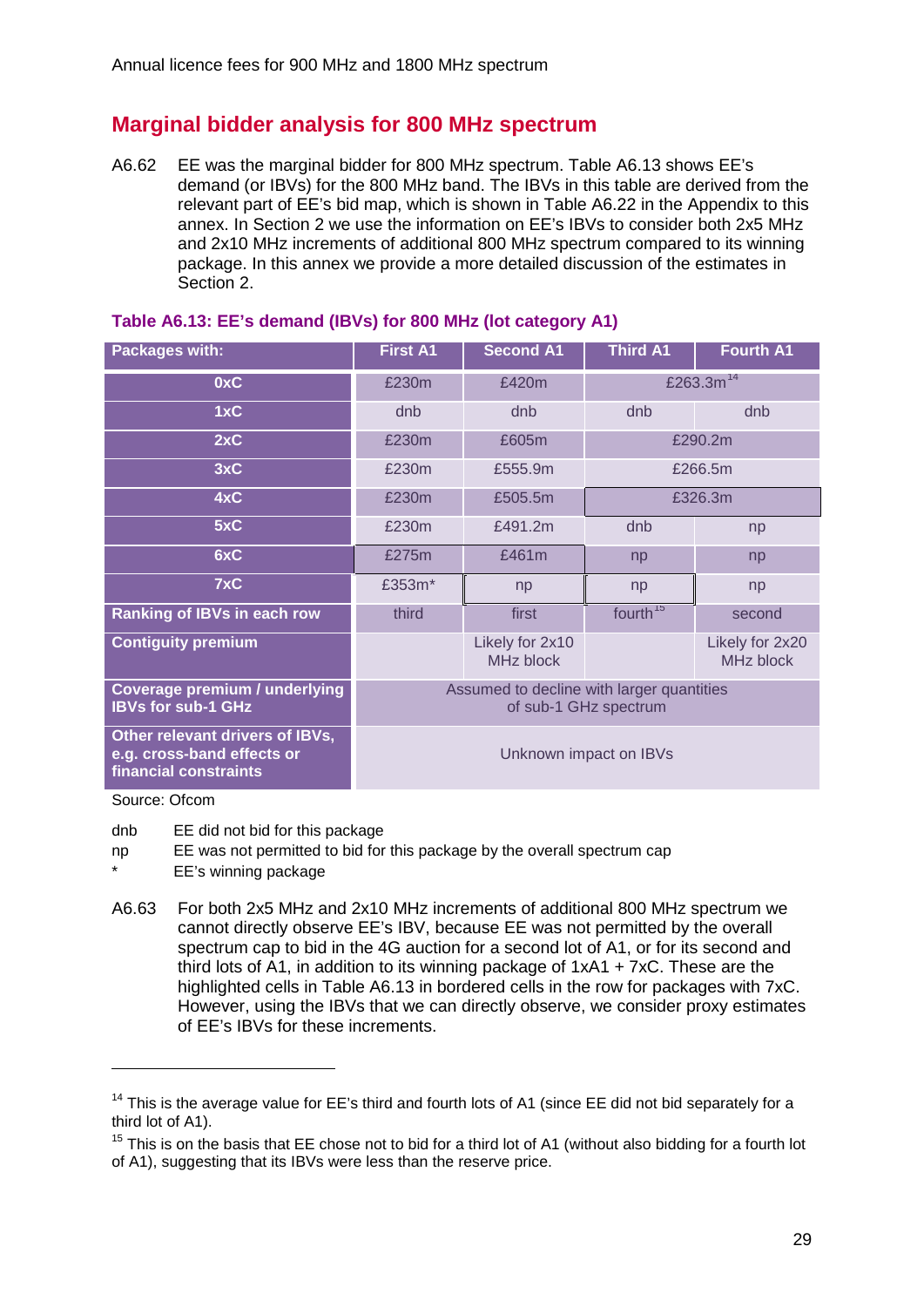- A6.64 In doing so, we are in effect treating the overall spectrum cap which applied in the 4G auction as not being binding on a forward-looking basis, i.e. not preventing EE from acquiring either an additional 2x5 MHz or 2x10 MHz of spectrum.
- A6.65 There is a risk that these different estimates may understate or overstate the market value we are seeking to derive. Using a similar framework as we apply to the benchmarking evidence, we consider:
	- whether the IBV examined reflects the relevant IBV which is not directly observed; and
	- whether the IBV for 800 MHz reflects the market value relevant to the ALF bands, 900 MHz and 1800 MHz.
- A6.66 For each category, we consider the following risk factors:
	- direction of the potential understatement or overstatement, if known;
	- risk that the potential understatement or overstatement is present: smaller, larger or an "unknown" risk if we consider that we cannot sensibly judge whether the risk is smaller or larger; and
	- scale of the potential understatement or overstatement: smaller, larger or "unknown" if we consider that cannot sensibly judge whether the scale is smaller or larger.
- A6.67 In making this assessment, we take into account the known or expected features of IBVs shown in the lower rows of Table A6.13. First, we observe the ranking of EE's IBVs for 800 MHz (lot category A1) in packages with a given amount of 2.6 GHz (lot category C), i.e. how the IBVs evolve across the columns in a given row. The highest observed IBV in each row is for EE's second lot of A1. By making a reasonable inference (that EE's IBV for its third lot of A1 is below the reserve price, given that it chose not to make any bids for packages with 3xA1), we infer that the next highest IBV is for its fourth lot of A1. Then its IBV for its first lot of A1 is ranked third and the IBV for its third lot of A1 is ranked last.
- A6.68 Second, it is likely that an important contributory factor to this ranking of IBVs is the synergies available in larger block sizes. This suggests that the IBVs of EE's second and fourth lots of A1 are likely to include a "contiguity premium" for acquiring these block sizes with contiguous spectrum.
- A6.69 Third, the underlying IBV may decline with larger quantities of spectrum (abstracting from synergies and other factors). For sub-1 GHz spectrum such as 800 MHz this can be characterised as a declining "coverage premium". For the first 2x5 MHz of sub-1 GHz acquired by EE, it may have a relatively high value for the coverage advantages associated with such low-frequency spectrum. As it acquires larger quantities of sub-1 GHz spectrum, this premium is likely to reduce in size. However, there is still likely to be a premium present - acquiring sub-1 GHz spectrum still provides advantages over acquiring higher-frequency spectrum, because the signals travel further outdoors and generally deeper into buildings. This means that more customers can be served in locations that are harder to reach, or the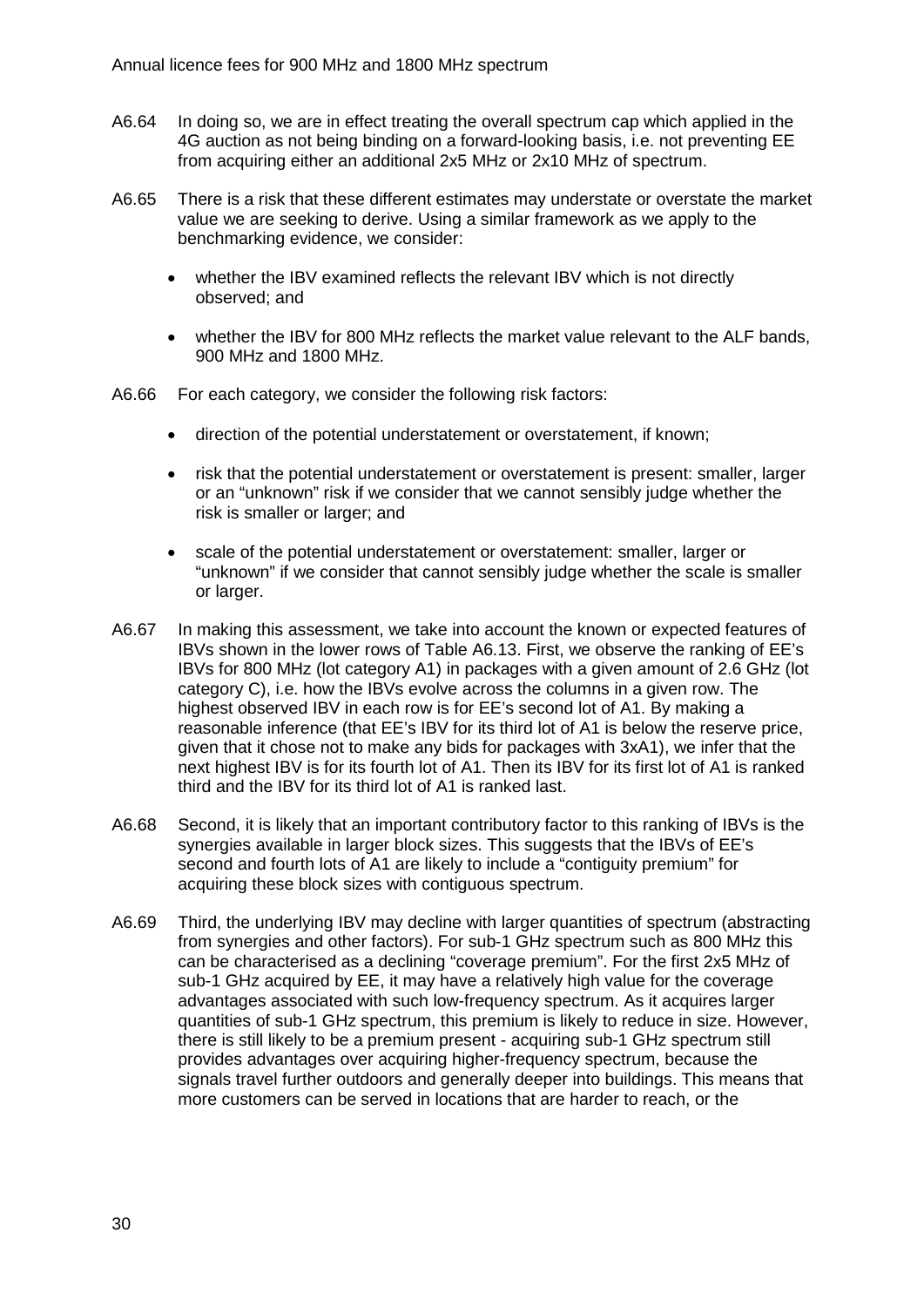customers can be served at higher speeds. For this reason we consider together the coverage premium and the underlying IBV of sub-1 GHz spectrum.<sup>[16](#page-31-0)</sup>

- A6.70 Fourth, there may well be a range of other considerations which affect EE's IBVs. For a high-stakes auction such as the 4G auction we expect that bidders would have prepared a detailed spectrum valuation model to inform their bids. The value of spectrum to an operator may involve a large number of different drivers of value, reflecting the range and complexity of the use of different combinations of spectrum in its business and how that might affect its commercial strategy. Examples of possible additional drivers of IBVs include cross-band effects and financial constraints:
	- **Cross-band effects.** The pattern of EE's IBVs suggests cross-band effects are relevant and potentially material. For example, see EE's (generally) increasing IBVs of its third and fourth 2x5 MHz of A1 with larger quantities of C (2.6 GHz), i.e. comparing the rows in Table A6.13 - see also Figure A6.4 below. This might suggest the presence of cross-band synergies in EE's bids. However, we note that, in contrast, EE's IBVs of its second 2x5 MHz of A1 are (generally) declining with larger quantities of C, which might indicate some degree of substitutability between the bands (see Figure A6.1 below).
	- **Financial constraints.** Bidders may have financial constraints which are below their intrinsic values for the spectrum. In a CCA a bidder can respond to such a situation in different ways. One way is to reduce the number of packages it bids for. Another is to include bids for all packages in which it is interested, avoid any bid that exceeds its financial constraint, but express IBVs which differ from its true incremental values for the spectrum (either by compressing all IBVs below true value or reducing IBVs for some packages by more than others).
- A6.71 In our view, whilst important insights can be obtained by considering known or likely drivers of spectrum value, it is unrealistic and potentially misleading to believe that the entirety of EE's bids can be explained by considering a small number of such drivers. For this reason in our marginal bidder analysis we focus on directly observed IBVs based on bids actually made by EE.

<span id="page-31-0"></span> $16$  In contrast, Frontier Economics (January 2014, on behalf of Vodafone) sought to distinguish between a declining underlying marginal value of spectrum and a coverage premium which applied only to the first 2x5 MHz lot of 800 MHz spectrum.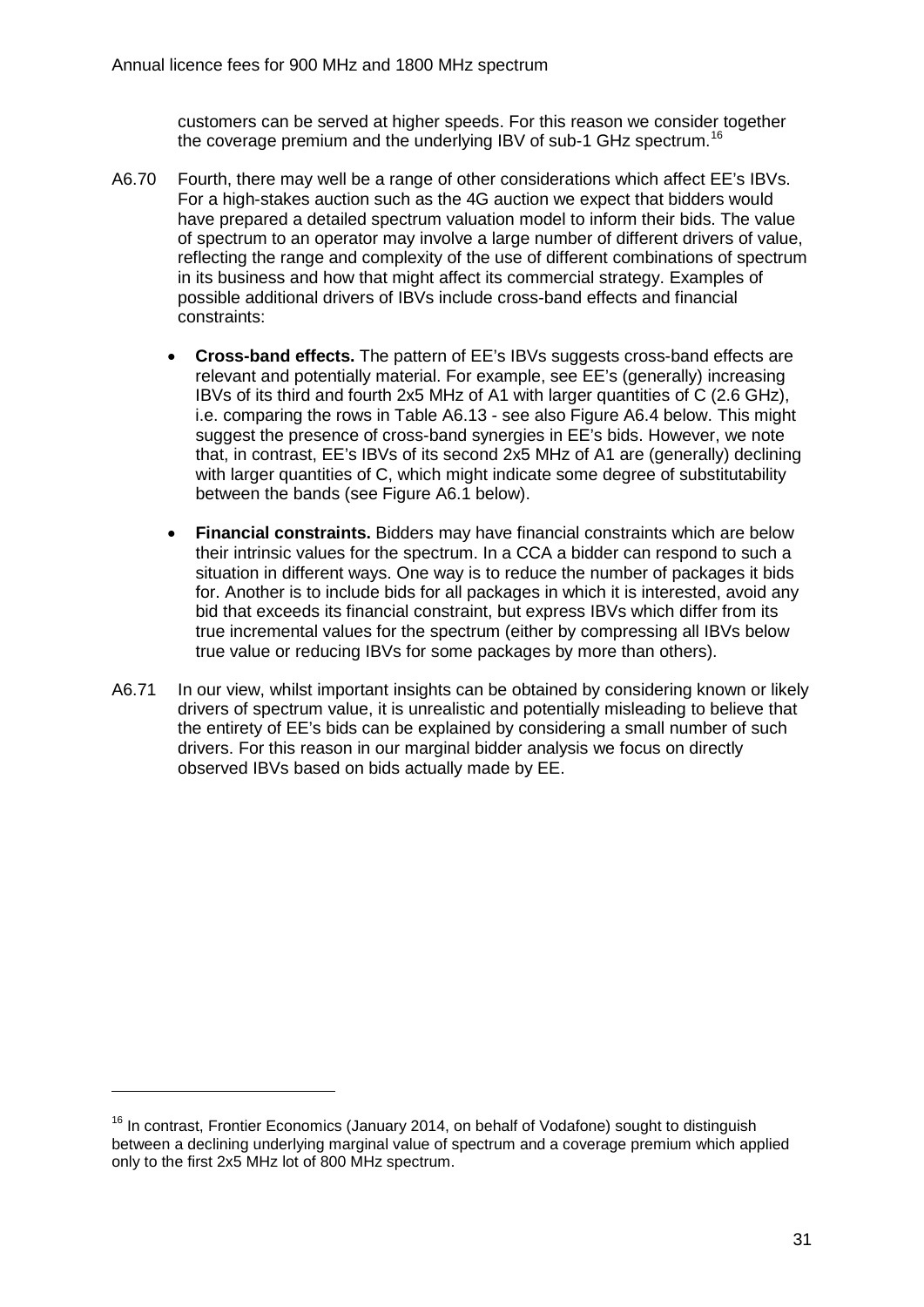



Source: Ofcom

#### **2x5 MHz increment**

- A6.72 The closest package to EE's winning package with more 800 MHz for which EE placed a bid is 2xA1 + 6xC. This package includes an additional 2x5 MHz of 800 MHz, but also 2x5 MHz less of 2.6 GHz as compared to the winning package. EE's IBV between these two packages is derived as: £1,360m for 2xA1 + 6xC less £1,049.5m for 1xA1 + 7xC (i.e. EE's winning package). Therefore, EE's bid is £310.5m more for the package with additional 800 MHz.
- A6.73 Given that the package with additional 800 MHz also includes less 2.6 GHz for which EE had a value, we know that EE's IBV for an additional 2x5 MHz of 800 MHz alone would have been larger than £310.5m. To estimate how much larger we need an estimate of the lost value to EE from the reduction of 2x5 MHz of 2.6 GHz, which should then be added on to £310.5m.
- A6.74 We illustrate the possibilities by considering one specific estimate (and we note that there could be further candidate values). For example, we consider EE's IBVs for 2x5 MHz of 2.6 GHz (especially for its seventh lot of C). When this is added to £310.5m, in effect, this approach seeks to derive an estimate of EE's incremental value between its winning package and the "missing" bid for the package of 2xA1 + 7xC (which it was not permitted to make by the overall spectrum cap). This approach does not treat the overall spectrum cap imposed in the 4G auction as providing a binding constraint for the purpose of estimating market value on a forward-looking basis, because it envisages spectrum holdings for EE larger than the overall cap amount of 2x105 MHz.
- A6.75 With this approach we can obtain an estimate of EE's IBV for an additional 2x5 MHz of 800 MHz of £383m (or £38.3m per MHz). EE's IBV for its seventh lot of C is only observed in packages with 1xA1 or 0xA1. The former IBV is £150.5m, whereas the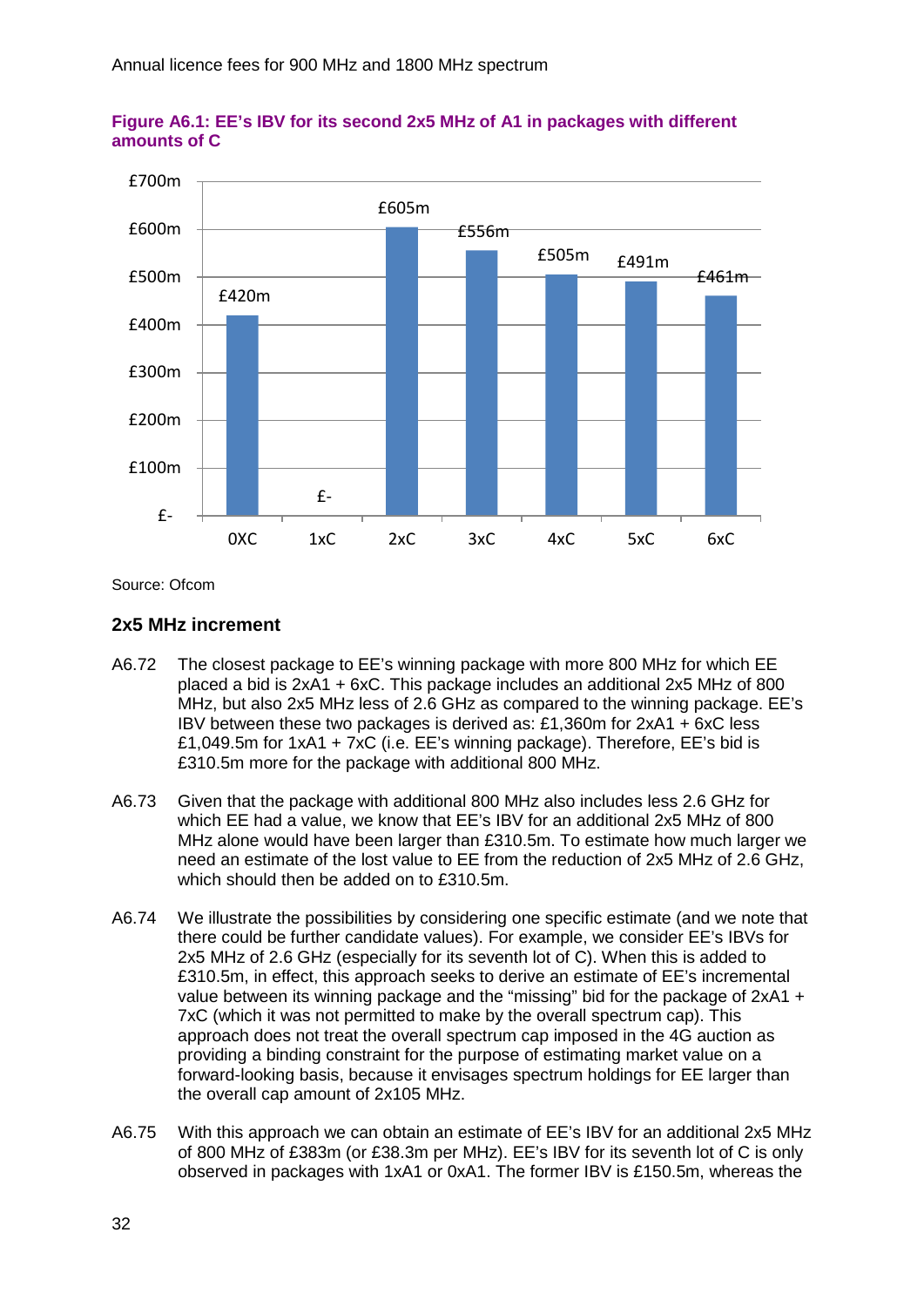latter is only £72.5m. Using the latter, lower estimate would yield an estimate of EE's incremental value for 2x5 MHz of 800 MHz of £383m (i.e. £310.5m + £72.5m).

Whether estimate reflects relevant IBV which is not directly observed

- A6.76 There is a risk that £383m may understate the relevant IBV because £72.5m seems to be a conservative estimate of the value of the lost seventh lot of C.
- A6.77 The estimate of £383m is for a bid by EE that is not directly observed (and indeed it was not permitted to make because of the overall spectrum cap which applied in the 4G auction). As a point of reference, we can compare the estimate to EE's bids which are directly observed for an additional 2x5 MHz of 800 MHz in smaller packages than its winning package as shown in Table A6.14.

## **Table A6.14: EE's directly observed bids for an additional 2x5 MHz of 800 MHz (lot of A1) in £m**

|     | <b>IBV</b> of additional lot<br>of A1 less lot of C | <b>IBV</b> of lost lot of C | <b>IBV</b> of additional lot<br>of A1 |
|-----|-----------------------------------------------------|-----------------------------|---------------------------------------|
| 3xC | £385.442m                                           | £170.478m                   | £555.92m                              |
| 4xC | £395,478m                                           | £110m                       | £505,478m                             |
| 5xC | £403.178m                                           | £88m                        | £491.178m                             |
| 6xC | £334,478m                                           | £126.522m                   | £461 $m$                              |
| 7xC | £310.5m                                             | E72.5m                      | [£383m]                               |

Source: Ofcom

- A6.78 Our estimates are shown in the final row in Table A6.14 in square brackets. On this basis, EE's value for additional 800 MHz (as the marginal bidder) could be larger than £383m and potentially materially larger, such as in excess of £40m/MHz.<sup>[17](#page-33-0)</sup>
- A6.79 Similarly, as shown in Figure A6.2 below, all other IBVs by EE for one lot of C are larger than £72.5m.

<span id="page-33-0"></span> $17$  One possible complication is that, by acquiring 2x5 MHz of additional spectrum, EE could in future be constrained by any future spectrum caps which Ofcom might set in future spectrum awards. EE would be constrained if any such future caps proved to be a binding constraint on EE. If this were the case, then there might be an opportunity cost to EE of acquiring the 2x5 MHz of additional spectrum. In the limit, for example, it could mean that EE would only be able to acquire 2x5 MHz (or 10 MHz) less of spectrum in the future award than it wished. In such circumstances, there could be a case to reduce the estimate of EE's value of the 2x5 MHz of additional 800 MHz spectrum by the potentially lost value to EE of an equivalent amount of spectrum in the future award. However, first, it is not clear to us that the relevant circumstances necessarily apply for such a reduction in the estimate. Second, we do not consider that we have evidence to usefully quantify the size of any reduction.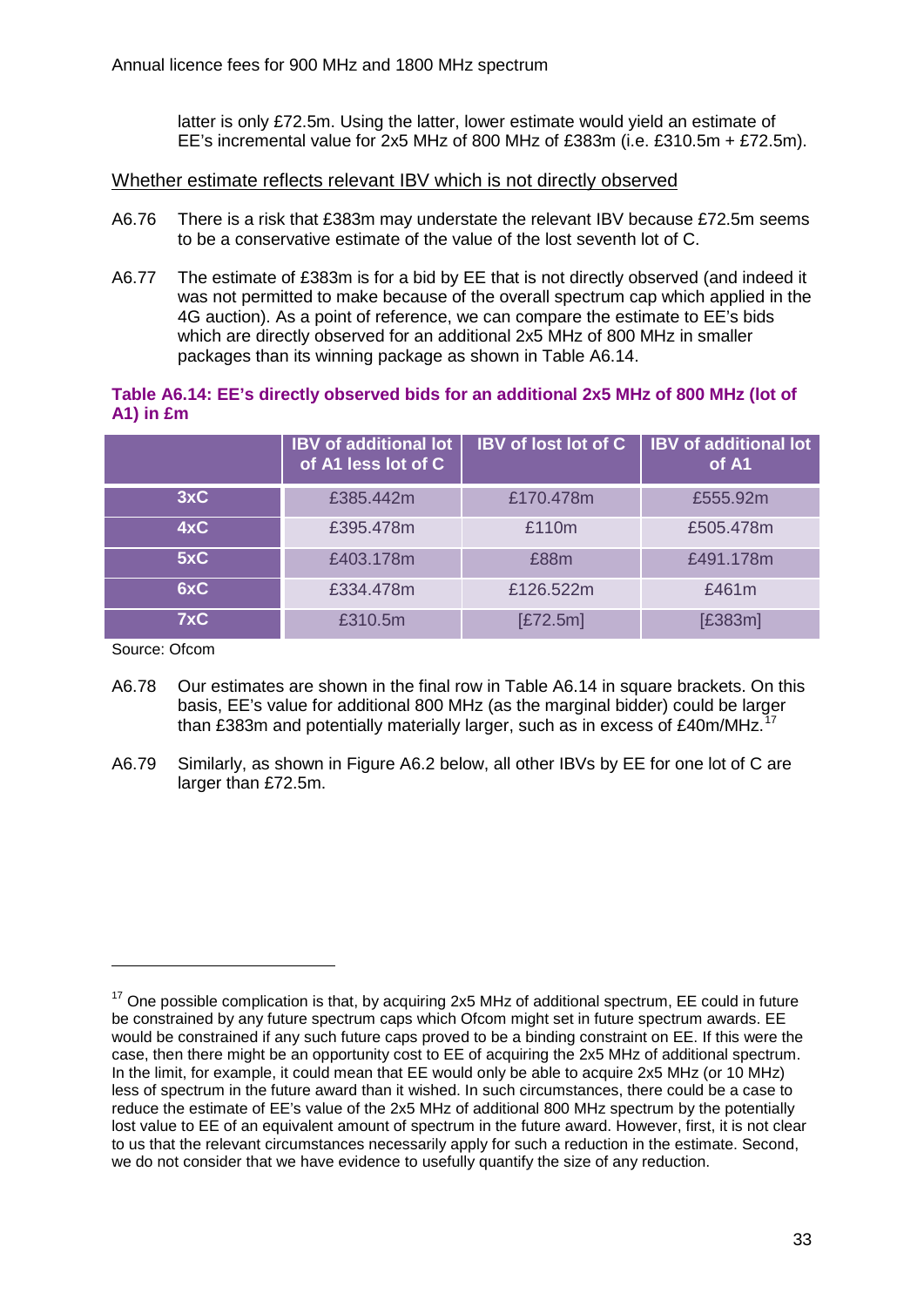



Source: Ofcom

#### Relevance to ALF bands

- A6.80 There is a risk that £383m may overstate the relevant market value for the ALF bands, because it is likely to include a contiguity premium for a 2x10 MHz block of 800 MHz. If an additional 2x5 MHz of spectrum were acquired by EE in the 900 MHz band, it would be EE's first spectrum in that band and so would not form a contiguous 2x10 MHz block. EE might, therefore, be unable to realise any contiguity premium. We note the possibility that carrier aggregation between different bands with LTE Advanced might enable EE in future to realise at least some of the contiguity premium. However, for the purposes of the discussion below we abstract from this possibility.
- A6.81 The evidence in Table A6.13 tends to suggest that the contiguity premium may generally be significant – see the much larger IBVs in the second column headed " $2<sup>nd</sup>$  A1" compared to the first column headed "1<sup>st</sup> A1", as also shown in Figure A6.3. For example, a simple way of estimating a contiguity premium is as the excess in the IBV for its second lot of A1 compared to the first lot (although this may understate the premium as it implicitly assumes a constant underlying IBV of spectrum / constant coverage premium whereas it may be declining). On this simplified basis, £383m only implies a modest contiguity premium of £30m, i.e. compared to the IBV for the first lot of A1 with 7xC of £353m (since £383m is being used here as a proxy for the IBV of the second lot of A1 with 7xC). The modest implied contiguity premium seems to reflect our view that £383m may be a conservative estimate of EE's IBV for its second 2x5 MHz of A1 in packages with 7xC, as set out above.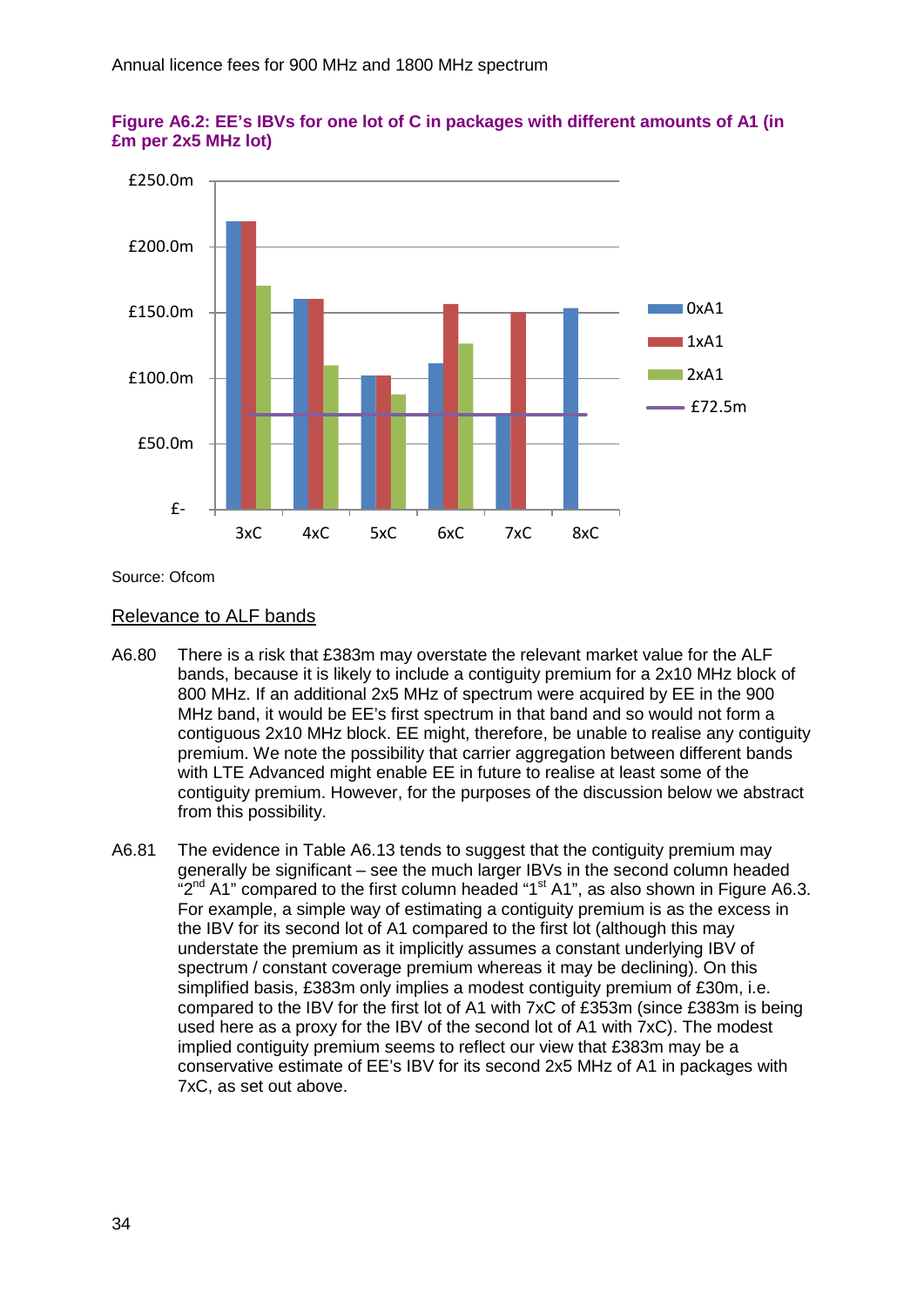



#### Source: Ofcom

A6.82 EE's IBV for its first 2x5 MHz of A1 in its winning package with 7xC is £353m, which excludes a contiguity premium. However, £353m for EE's first 2x5 MHz of A1 may include a larger coverage premium than is relevant to the estimate for its second 2x5 MHz of A1.

## Reconciliation between estimate for 2x5 MHz increment and estimates derived using different methods

- A6.83 We can reconcile the estimate of £383m (or £38.3m/MHz) set out above for the marginal bidder analysis for a 2x5 MHz increment with each of the following: the ASM results for 2x5 MHz for each of Telefónica and Vodafone as the excluded bidder; the relevant components of Telefónica's and Vodafone's auction prices; and H3G's auction price if it were at full opportunity cost. The reconciliation is as follows.
- A6.84 EE's directly observed incremental bid value of £31.05m/MHz for an additional 2x5 MHz of 800 MHz and 2x5 MHz less of 2.6 GHz is a common starting point for the marginal bidder analysis, ASM, the relevant component of the auction prices for both Telefónica and Vodafone, and H3G's auction price if it were at full opportunity cost. The differences between these various values derive only from differences in the amounts that are 'added back' to account for the 'lost' 2x5 MHz of 2.6 GHz.
- A6.85 In the marginal bidder analysis for a 2x5 MHz increment, we add back £7.25m/MHz as a proxy for EE's incremental value of 2x5 MHz of 2.6 GHz, giving an estimate of £38.3m/MHz.
- A6.86 In Telefónica's auction price and in ASM with Telefónica as the excluded bidder, £4.55m/MHz is added back giving a value of £35.6m/MHz. This reflects package rearrangements for Vodafone, Niche and H3G as well as EE - see Table A6.2.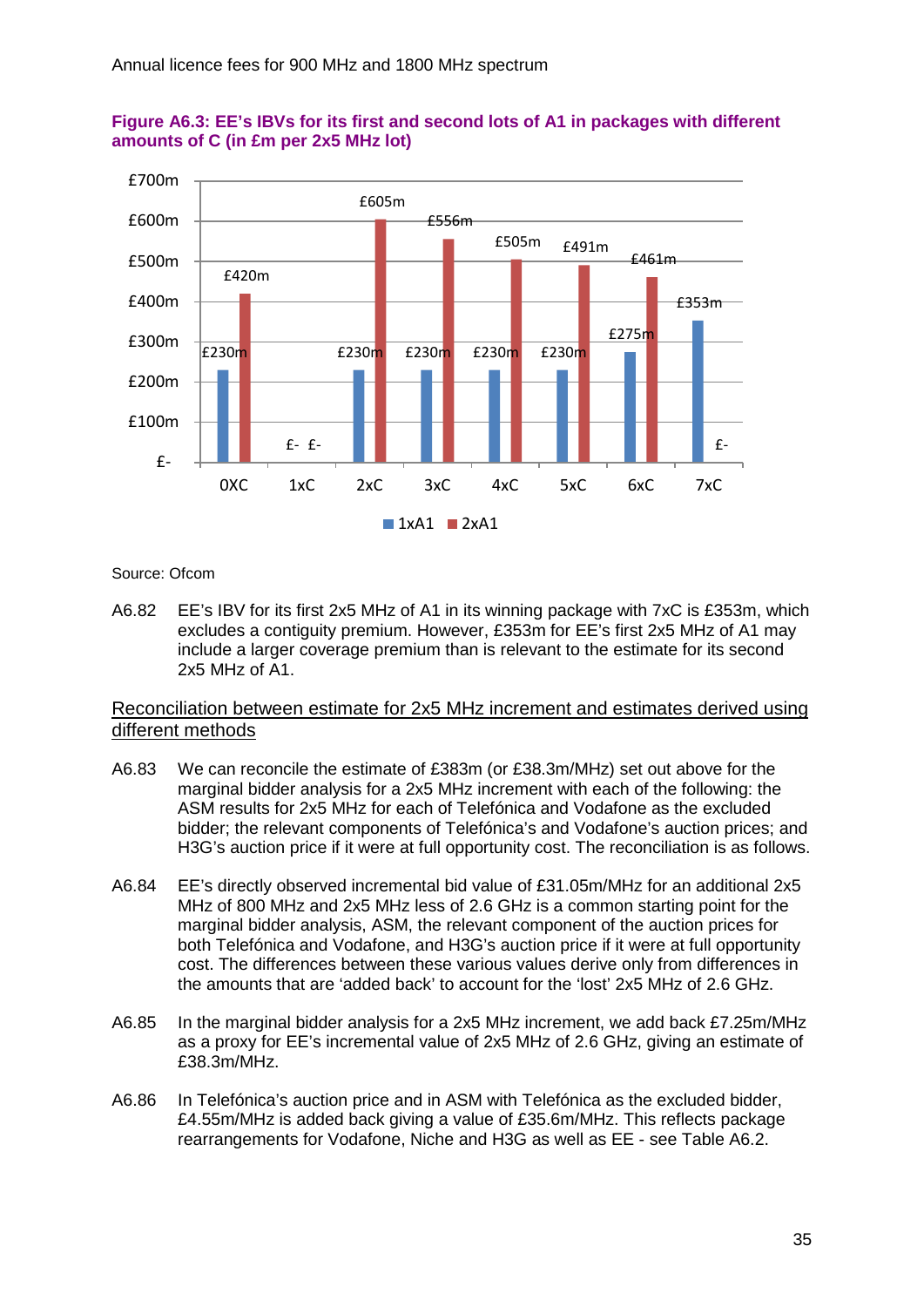- A6.87 In Vodafone's auction price and in ASM with Vodafone as the excluded bidder, £7.3m/MHz is added back giving a value of £38.35m/MHz.<sup>[18](#page-36-0)</sup>
- A6.88 Similarly, in H3G's price if it were at full opportunity cost, the same £7.3m/MHz would be added back, again giving a value of £38.35m.

## **2x10 MHz increment**

- A6.89 We consider two candidate IBVs as proxies for EE's average IBV for its second and third lots of A1 in a package with 7xC:
	- £368m on average per 2x5 MHz: the average IBV for EE's first and second lots of A1 in packages with 6xC (i.e. the average of £275m and £461m, as indicated by the dotted line around the relevant cells in Table A6.13). The same average can also be obtained as the average of £353m for EE's first lot of A1 with 7xC (i.e. in its winning package) and our conservative estimate of EE's IBV for its second lot of A1 with 7xC of £383m.
	- £326.3m on average per 2x5 MHz: the average IBV for EE's third and fourth lots of A1 in packages with 4xC (i.e. the IBV indicated by the relevant dotted box in Table A6.13).

#### Whether estimate reflects relevant IBV which is not directly observed

- A6.90 The first estimate of £368m could understate the relevant IBV because £383m used in one of the methods to derive this average may be a conservative estimate. However, on the other hand, the average IBV of EE's first 2x10 MHz (i.e. first and second lots of A1) is similar for packages with 4, 5 or 6xC (at £367.75m, £361m and £368m respectively), which tends to suggest it may not understate.
- A6.91 There is a risk that the second estimate of £326.3m may understate the relevant IBV because it reflects the IBV with 2x20 MHz of 2.6 GHz spectrum, not the relevant larger package of 2x35 MHz which EE won in the auction. EE's IBV is generally higher in packages with more 2.6 GHz spectrum (compare the £326.3m with the lower figures in the previous rows in Table A6.13 of £263.3m, £290.2m and £26.62m).
- A6.92 In addition, for all observed IBVs EE's average IBV for its third and fourth lots of A1 is higher than the IBV for its first lot of A1 (in packages with a given number of lots of C), whereas £326.3m is lower than the observed IBV for its first lot of A1 with 7xC of £353m (compare the last and first columns in Table A6.13, as also shown in Figure A6.4).

<span id="page-36-0"></span> $18$  This reflects package rearrangements which are £28m higher in value than for Telefónica's auction price. This is because they include Telefónica's value for additional 2.6 GHz (instead of H3G's). Telefónica was the highest losing bidder for 2.6 GHz (whereas H3G was the second-highest losing bidder), but its bid values are irrelevant to its own auction price under the second price rule. £28m is the difference between Telefónica's incremental bid value for 2x10 MHz of 2.6 GHz of £128m and H3G's value of £100m.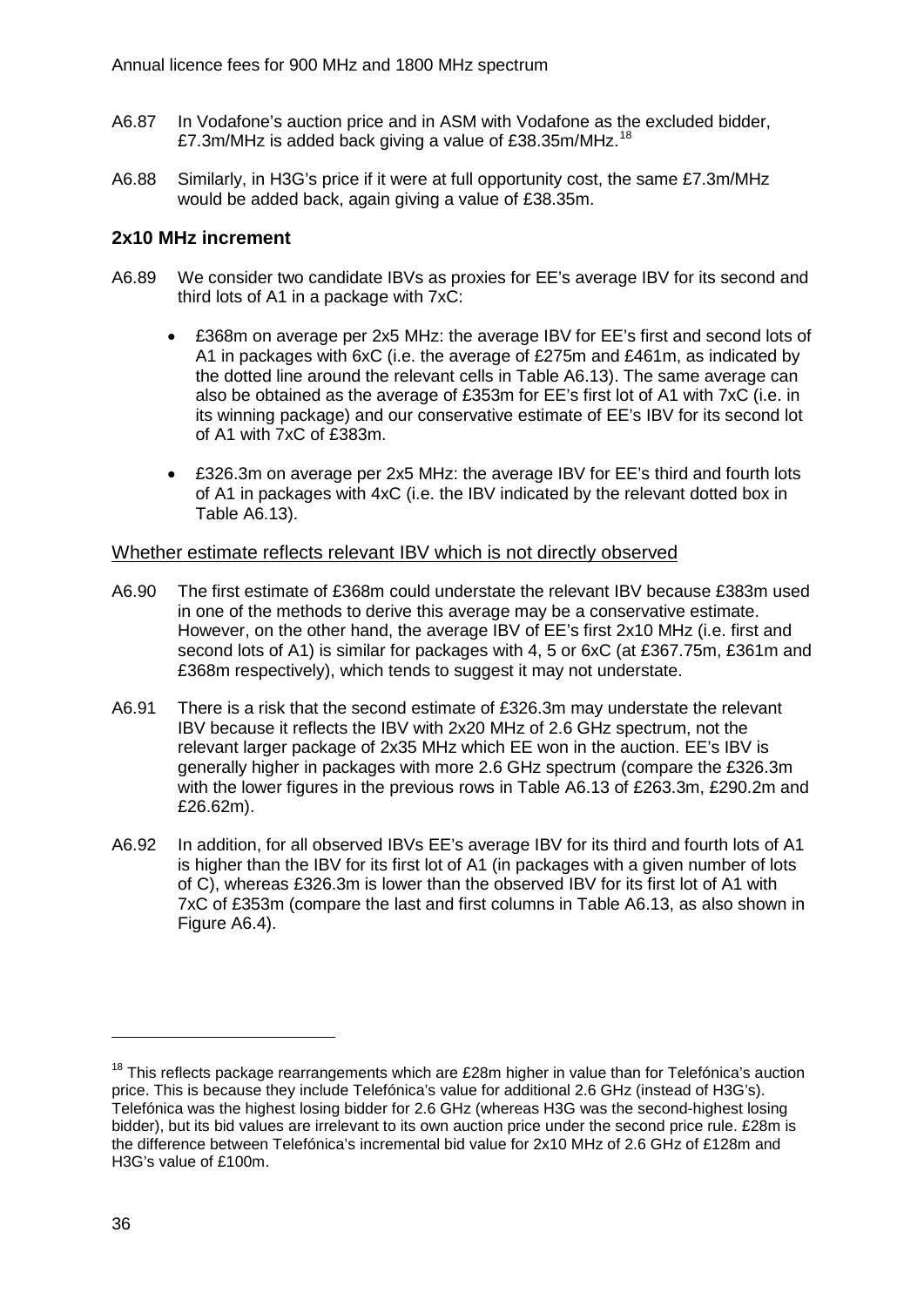



Source: Ofcom

Our proxy estimate for third and fourth lots of A1 with 7xC

#### Relevance to ALF bands

- A6.93 The first estimate of £368m may overstate the relevant market value as a basis for ALF. This is because it represents an estimate of EE's value for its first 2x10 MHz of sub-1 GHz spectrum, whereas if EE were to acquire a 2x10 MHz block of 900 MHz, it would be additional to the 2x5 MHz of sub-1 GHz spectrum at 800 MHz which EE also holds (having won it in the 4G auction). If there is a declining coverage premium for sub-1 GHz spectrum, in principle a downward adjustment could be made to account for this.
- A6.94 However, in our view there is not a reliable basis to make such an adjustment. We could base an adjustment on differences in EE's average IBVs between its first and second 2x10 MHz blocks for packages with different amounts of 2.6 GHz spectrum (specifically, there are such directly observed IBVs with 0xC, 2xC, 3xC and 4xC). However, there are the following issues in deriving an adjustment in this way:
	- In practice, whilst the average value of the second 2x10 MHz block is less than the value of the first 2x10 MHz block, the difference in value varies between these different packages. The smallest observed difference is £4.148m/MHz for packages with 4xC, the largest packages for which we can observe the difference and so the closest to the relevant packages (although still materially smaller packages than the relevant packages with 7xC). The other observed differences for even smaller packages are £6.169m/MHz with 0xC and about £12.7m/MHz for packages with 2xC and 3xC.
	- These observed differences are only an accurate measure of the declining coverage premium if we make the assumption that the contiguity premium is the same in the first 2x10 MHz block as in the second 2x10 MHz block.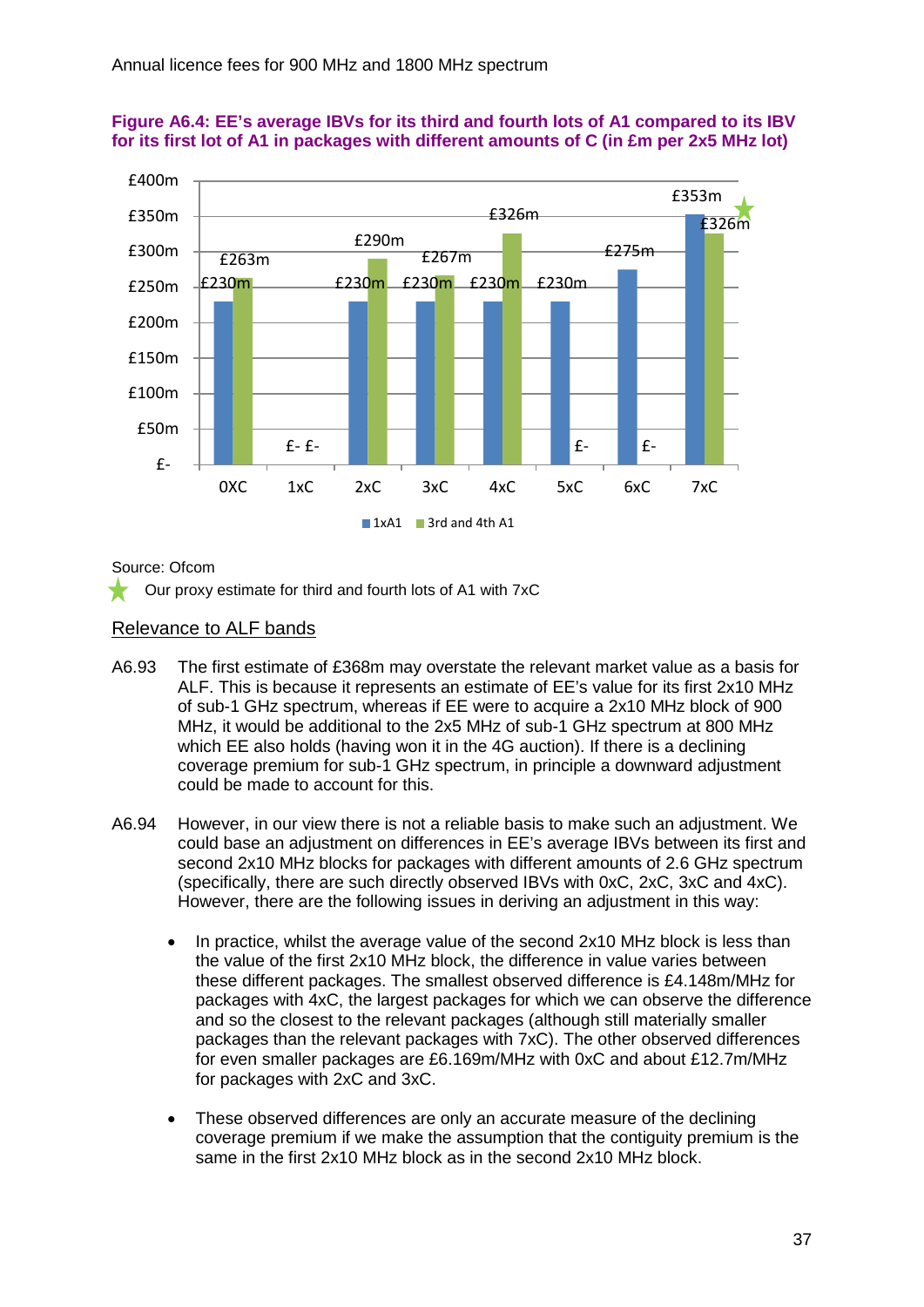- These differences are between holdings of 2x10 MHz and 2x20 MHz, not the relevant comparison between 2x5 MHz and 2x15 MHz (if a constant £m decline in coverage premium is assumed, the adjustment could be one-half of the differences set out above).
- A6.95 There is a risk that the second estimate of £326.3m may understate the relevant market value for the ALF bands, because the estimate reflects the smaller coverage premium / underlying IBV of sub-1 GHz spectrum of EE's third and fourth lots of sub-1 GHz spectrum, instead of its second and third lots.

#### Summary of risk factors: 2x5 MHz vs 2x10 MHz

A6.96 A summary of our views on the risk factors is set out in Table A6.15 below.

## **Table A6.15: Summary of risk factors for estimates of market value of 2x5 MHz and 2x10 MHz increments for the purpose of ALF (in £m per MHz)**

| Increment:       | $2x5$ MHz | <b>2x10 MHz</b> | <b>2x10 MHz</b> |
|------------------|-----------|-----------------|-----------------|
|                  | £38.3m    | £36.8m          | £32.63m         |
| <b>Direction</b> | Overstate | Overstate       | Understate      |
| <b>Risk</b>      | Larger    | Unknown         | Larger          |
| <b>Scale</b>     | Larger    | Unknown         | Larger          |

Source: Ofcom

## **Price signals provided by values of 2x5 MHz and 2x10 MHz increments**

- A6.97 The question we address in this sub-section is whether a price signal for an increment of 2x5 MHz or 2x10 MHz is more likely to provide an efficient price signal.
- A6.98 The values for 800 MHz and 2.6 GHz of the marginal bidder, or non-holder (NH) of the licences for ALF spectrum, are non-linear. This suggests that, in theory, if the structure of demand of the highest-value NHs for 900 MHz and 1800 MHz follows a similar pattern, the optimal ALF would also be non-linear. However, we do not propose to set a non-linear ALF for practical reasons. First, we do not consider that the evidence available to us would enable us to derive a sufficiently reliable set of non-linear ALFs. This is because we do not have direct evidence on the pattern of NH's values for 900 MHz and the available evidence for the highest-value NH's values for 800 MHz do not provide a robust basis to infer them. Second, it would involve a more complicated implementation than linear ALFs and a break with past practice for spectrum fees for 900 MHz and 1800 MHz which have always been set at a specified (linear) £/MHz.
- A6.99 Given that we are setting linear ALFs, the efficiency of the price signals depends not only on the values of the highest-value NH, but also the structure of incremental values (IVs) of the licence holder (LH). It is the LH that we wish to respond to the ALF price signal, such as by trading or relinquishing spectrum if it is efficient to do so (and we assume in the discussion below that any such release of spectrum by the LH is in 2x5 MHz lots). We do not have direct evidence on the IVs of the LH for 900 MHz. Therefore, instead we work through a number of illustrative examples to bring out the issues at stake.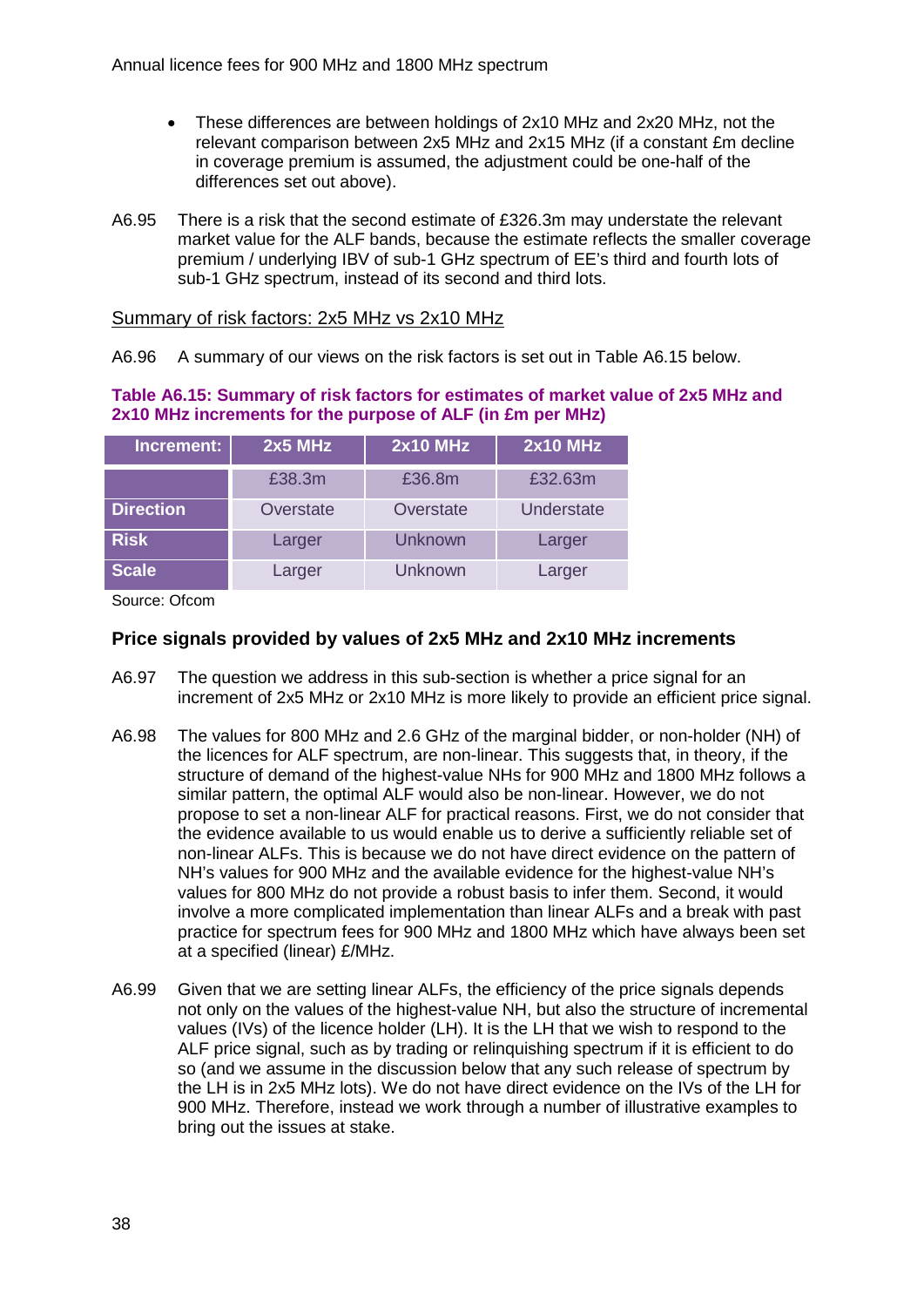#### Assumptions for illustrative examples: available supply of 2x20 MHz

- A6.100 For this purpose we assume, purely for illustration, that the LH's structure of values for 900 MHz is represented by EE's IBVs for packages with 2xC (see Table A6.13) up to an available supply of 2x20 MHz (i.e. assuming the LH holds this much 900 MHz spectrum). To decompose the average value for the third and fourth lots of £29.02m/MHz we make the further assumption that the IV of the third lot is £22.5m/MHz (the reserve price of 800 MHz spectrum in the 4G auction), and hence the IV of the fourth lot is £35.54m/MHz.
- A6.101 We also assume for illustration that the highest-value NH of 900 MHz has value for a 2x10 MHz increment of 900 MHz of £32.63m/MHz. For the examples we need to decompose this average value for a 2x10 MHz increment into values for the first and second 2x5 MHz lots. We consider two cases (in both of which we assume a contiguity premium for the second lot but of differing sizes):
	- a) £25m/MHz for first 2x5 MHz and £40.26m/MHz for second 2x5 MHz.
	- b) £20m/MHz for first 2x5 MHz and £45.26m/MHz for second 2x5 MHz.
- A6.102 The assumed values of the LH and the NH are set out in Table A6.16. The IVs of the LH are shown from left to right. For simplicity, we are assuming only one LH and one NH and so any acquisition of 900 MHz spectrum by the NH would only arise through a reduction in the holding of the LH. Therefore, the assumed IVs of the NH for its first 2x10 MHz are shown in Table A6.16 from right to left – as explained above, we assume two different cases which are labelled (a) and (b).

#### **Table A6.16: Illustrative assumptions for values of LH and NH of 900 MHz with available supply of 2x20 MHz (in £m per MHz)**

| Holding of LH $\rightarrow$       | $2x5$ MHz        | <b>2x10 MHz</b> | <b>2x15 MHz</b> | <b>2x20 MHz</b> |  |
|-----------------------------------|------------------|-----------------|-----------------|-----------------|--|
| Holding of NH $\leftarrow$        | <b>2x20 MHz</b>  | <b>2x15 MHz</b> | <b>2x10 MHz</b> | $2x5$ MHz       |  |
|                                   | <b>IVs of LH</b> |                 |                 |                 |  |
| For each 2x5 MHz                  | £23m             | £60.5m          | £22.5m          | £35.54m         |  |
| Average for last 2x10 MHz         |                  |                 | £29.02m         |                 |  |
| <b>Average for last 2x15 MHz</b>  |                  |                 | £39.51m         |                 |  |
| <b>Average for 2x20 MHz</b>       |                  |                 | £35.385m        |                 |  |
|                                   | <b>IVs of NH</b> |                 |                 |                 |  |
| Case (a)                          |                  |                 | £40.26m         | £25m            |  |
| Case (b)                          |                  |                 | £45.26m         | £20m            |  |
| <b>Average for first 2x10 MHz</b> | £32.63m          |                 |                 |                 |  |
|                                   |                  |                 |                 |                 |  |

Source: Ofcom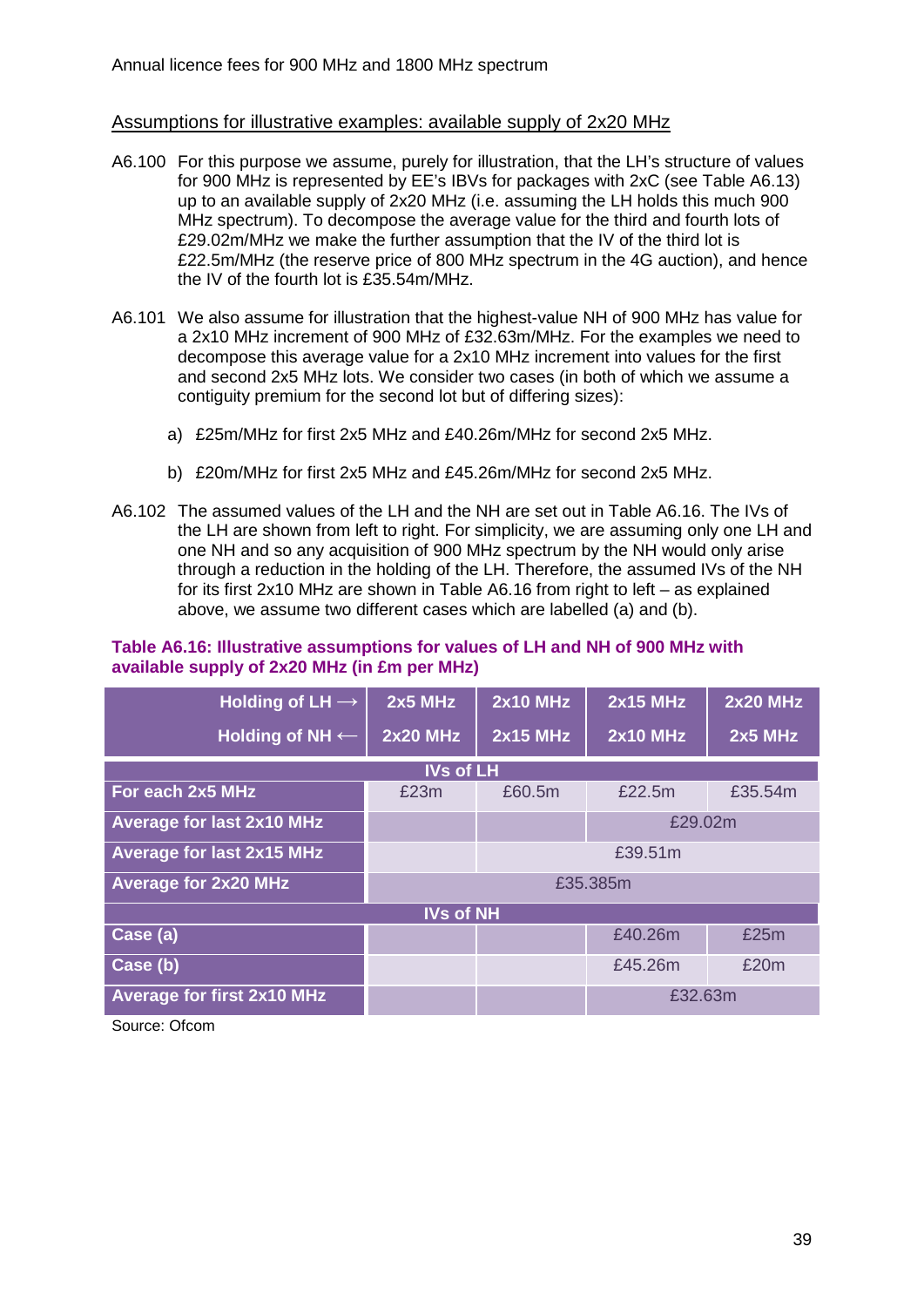#### *Implications of case (a)*

- A6.103 Case (a) implies the following linear  $ALFs^{19}$  $ALFs^{19}$  $ALFs^{19}$  depending on whether we are deriving the level of the ALF from the value of a 2x5 MHz or 2x10 MHz increment:
	- £25m/MHz for the value of a 2x5 MHz increment; and
	- £32.63m/MHz for the value of a 2x10 MHz increment.
- A6.104 In case (a), it is efficient for the LH to relinquish 2x10 MHz or trade it to the NH (hereafter, for simplicity we just refer to relinquishment, not trading). This is because the IV of the LH for its last 2x10 MHz is £29.02m/MHz (i.e. the average of £22.5m and £35.54m), which is below the IV of the NH's first 2x10 MHz of £32.63m/ MHz.
- A6.105 The linear ALF based on the value of a 2x5 MHz increment of £25m/MHz does not provide an incentive for the LH to relinquish, because its IV for its last 2x5 MHz at £35.54m/MHz exceeds the ALF, and so does its average IV for any larger possible relinquishment, e.g. £29.02m/MHz for its last 2x10 MHz. Therefore, the efficient outcome of a relinquishment of 2x10 MHz does not occur.
- A6.106 The linear ALF based on the value of a 2x10 MHz increment of £32.63m/MHz does not provide an incentive for the LH to relinquish its marginal 2x5 MHz alone, because its IV at £35.54m/MHz exceeds the ALF. However, its average IV of £29.02m/MHz for its last 2x10 MHz is lower than the ALF, so it has an incentive to make the efficient relinquishment of 2x10 MHz.

#### *Implications of case (b)*

- A6.107 Case (b) implies the following linear ALFs:
	- £20m/MHz for the value of a 2x5 MHz increment; and
	- £32.63m/MHz for the value of a 2x10 MHz increment.
- A6.108 In case (b), it is again efficient for the LH to relinquish 2x10 MHz.
- A6.109 The linear ALF based on the value of a 2x5 MHz increment of £20m/MHz does not provide an incentive for the LH to relinquish.
- A6.110 The linear ALF based on the value of a 2x10 MHz increment of £32.63m/MHz provides an incentive to make the efficient relinquishment of 2x10 MHz.
- A6.111 In summary, in both cases (a) and (b) it is efficient for the LH to relinquish 2x10 MHz. A linear ALF based on the value of a 2x10 MHz increment (which is the same in both cases) achieves this. However, a linear ALF based on the value of a 2x5 MHz increment (which is different between the two cases) does not, because in either case it is below £29.02m/MHz (LH's average value for its last 2x10 MHz).

<span id="page-40-0"></span><sup>&</sup>lt;sup>19</sup> All the figures shown are lump-sum values, not annualised fees, but we use the term ALFs for convenience.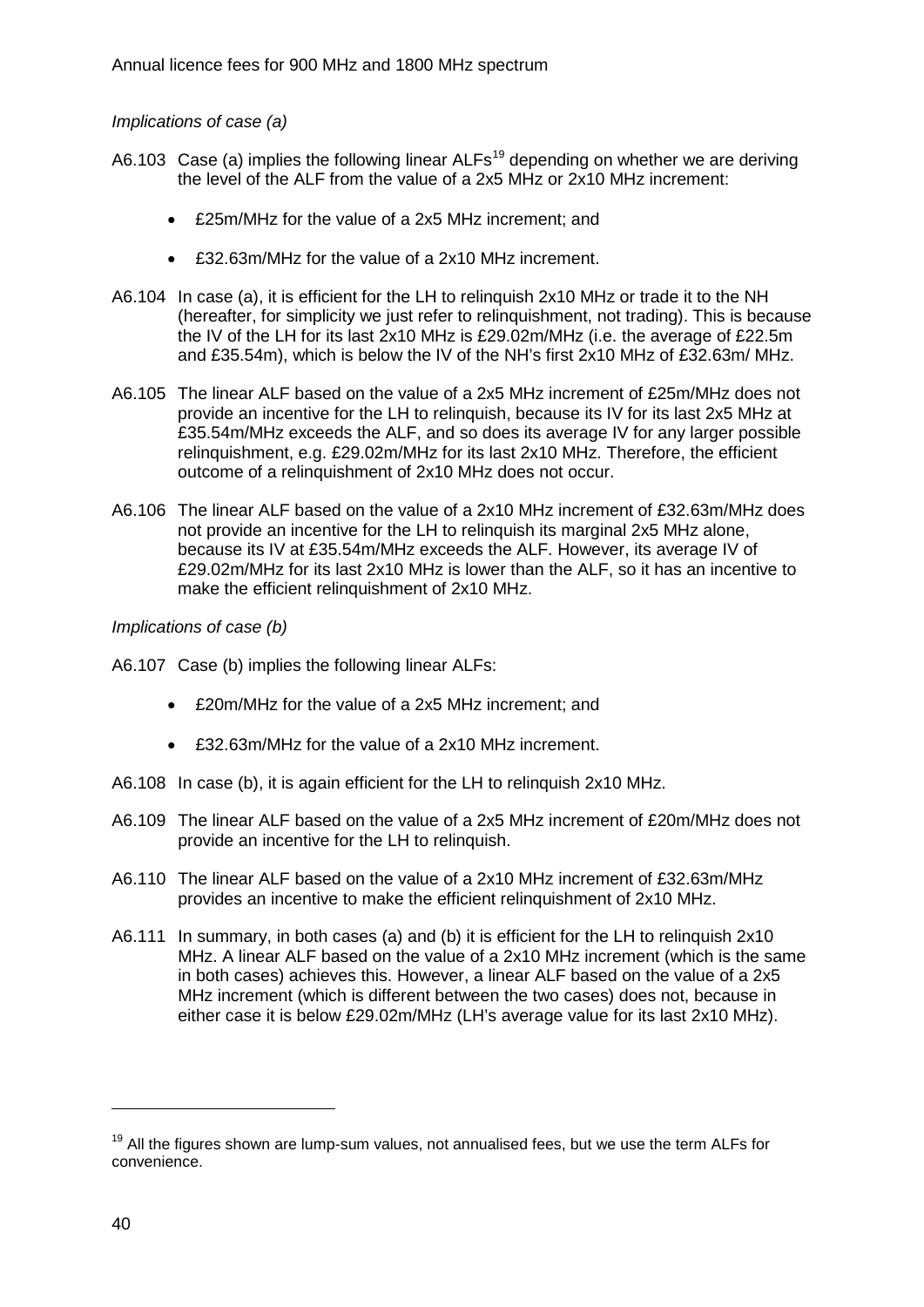## Assumptions for illustrative examples: available supply of 2x15 MHz

A6.112 Each current licensee of 900 MHz holds 2x17.4 MHz. It may therefore also be relevant to consider values up to an available supply of 2x15 MHz. In doing so, we are effectively assuming that none of the contiguity premium for a 2x20 MHz block over a 2x15 MHz block is achievable. The assumed values of the LH and the NH are set out in Table A6.17.

#### **Table A6.17: Illustrative assumptions for values of LH and NH of 900 MHz with available supply of 2x15 MHz (in £m per MHz)**

| Holding of LH $\rightarrow$       | $2x5$ MHz        | <b>2x10 MHz</b> | <b>2x15 MHz</b> |
|-----------------------------------|------------------|-----------------|-----------------|
| Holding of NH $\leftarrow$        | <b>2x15 MHz</b>  | <b>2x10 MHz</b> | 2x5 MHz         |
|                                   | <b>IVs of LH</b> |                 |                 |
| For each 2x5 MHz                  | £23m             | £60.5m          | £22.5m          |
| <b>Average for last 2x10 MHz</b>  |                  | £41.5m          |                 |
| <b>Average for last 2x15 MHz</b>  |                  | £35.33m         |                 |
|                                   | <b>IVs of NH</b> |                 |                 |
| Case (a)                          |                  | £40.26m         | £25m            |
| Case (b)                          |                  | £45.26m         | £20m            |
| <b>Average for first 2x10 MHz</b> |                  | £32.63m         |                 |

Source: Ofcom

*Implications of case (a)*

A6.113 Case (a) with available supply of 2x15 MHz implies the following linear ALFs:

- £25m/MHz for the value of a 2x5 MHz increment; and
- £32.63m/MHz for the value of a 2x10 MHz increment.
- A6.114 In case (a), it is efficient for the LH to relinquish 2x5 MHz because the IV of the LH for its last 2x5 MHz at £22.5m/MHz is less than the IV of the NH's first 2x5 MHz at £25m/MHz.
- A6.115 The linear ALF based on the value of a 2x5 MHz increment of £25m/MHz provides an incentive for the LH to make the efficient relinquishment of 2x5 MHz.
- A6.116 The linear ALF based on the value of a 2x10 MHz increment of £32.63m/MHz also provides an incentive to make the efficient relinquishment of 2x5 MHz.

*Implications of case (b)*

- A6.117 Case (b) with available supply of 2x15 MHz implies the following linear ALFs:
	- £20m/MHz for the value of a 2x5 MHz increment; and
	- £32.63m/MHz for the value of a 2x10 MHz increment.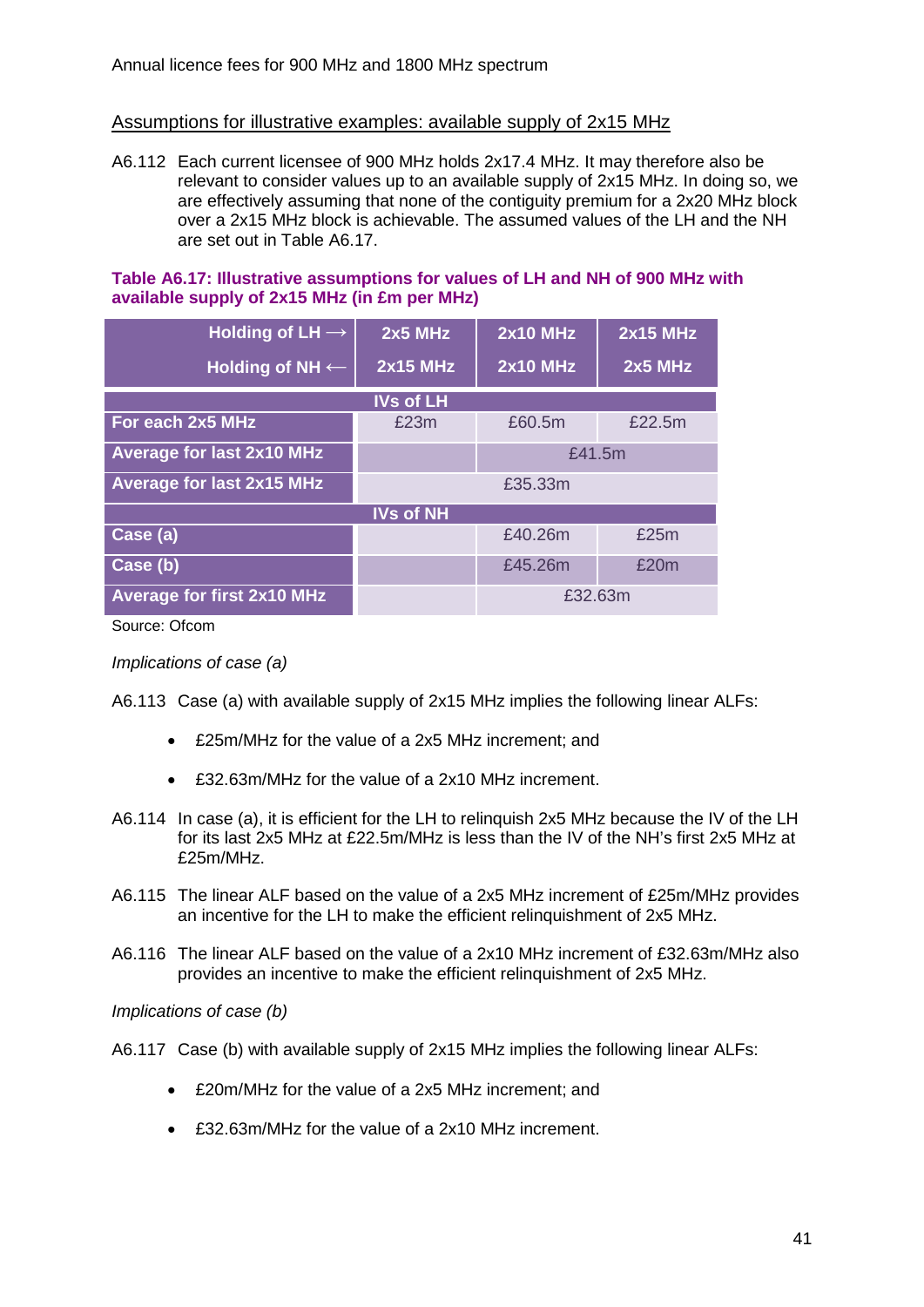- A6.118 In case (b), the efficient outcome is no relinquishment by the LH, because its IV for its last 2x5 MHz at £22.5m/MHz is greater than the IV of the NH for its first 2x5 MHz at £20m/MHz.
- A6.119 The linear ALF based on the value of a 2x5 MHz increment of £20m/MHz does not provide an incentive for the LH to relinquish and so is consistent with the efficient outcome.
- A6.120 The linear ALF based on the value of a 2x10 MHz increment of £32.63m/MHz provides an incentive for the LH to relinquish its marginal 2x5 MHz. Such relinquishment would, however, be inefficient.<sup>[20](#page-42-0)</sup> In summary, setting ALFs based on the value of a 2x10 MHz increment to the NH could potentially lead to spectrum being relinquished (2x5 MHz in our example), even if the incremental value of this spectrum is higher to the licensee than to the highest-value alternative user.

#### Further illustrative example: 2x15 MHz

A6.121 We now make further assumptions on the structure of values of the LH and NH to illustrate another possibility. The further illustrative assumptions are set out in Table A6.18.

#### **Table A6.18: Further illustrative assumptions for values of LH and NH of 900 MHz (in £m per MHz)**

| Holding of $LH \rightarrow$       | $2x5$ MHz        | <b>2x10 MHz</b> | <b>2x15 MHz</b> |
|-----------------------------------|------------------|-----------------|-----------------|
| <b>Holding of NH ←</b>            | <b>2x15 MHz</b>  | <b>2x10 MHz</b> | $2x5$ MHz       |
|                                   | <b>IVs of LH</b> |                 |                 |
| For each 2x5 MHz                  | £30m             | £32m            | £30m            |
| <b>Average for last 2x10 MHz</b>  |                  |                 | £31m            |
| <b>Average for last 2x15 MHz</b>  |                  | £30.67m         |                 |
|                                   | <b>IVs of NH</b> |                 |                 |
| For each 2x5 MHz                  | £20m             | £40.26m         | £25m            |
| <b>Average for first 2x10 MHz</b> |                  |                 | £32.63m         |
| <b>Average for first 2x15 MHz</b> |                  | £28.42m         |                 |
| O <sub>2</sub>                    |                  |                 |                 |

Source: Ofcom

A6.122 As for case (a) above, there would be the following linear ALFs:

- £25m/MHz for the value of a 2x5 MHz increment; and
- £32.63m/MHz for the value of a 2x10 MHz increment.
- A6.123 With these further illustrative assumptions, the efficient outcome is relinquishment of 2x10 MHz by the LH, because its average IV for its last 2x10 MHz at £31m/MHz is less than the IV of the NH's first 2x10 MHz at £32.63m/MHz. It is not efficient for

<span id="page-42-0"></span> $20$  This inefficiency would be avoided if an efficient non-linear ALF were set, e.g. £20m/MHz for the last 2x5 MHz and £32.63m/MHz for the last 2x10 MHz held by the LH.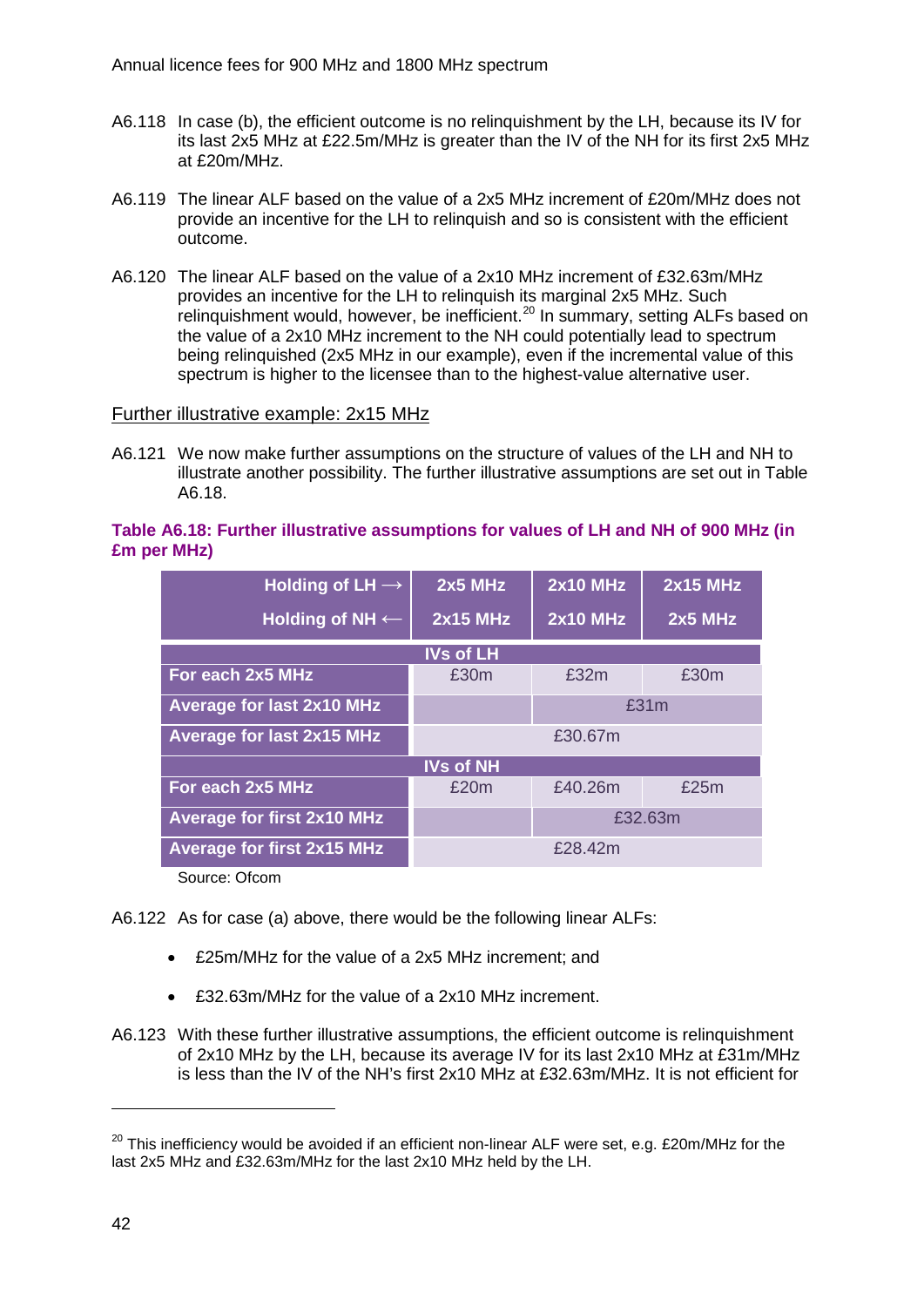the LH to relinquish 2x5 MHz because its IV at £30m/MHz exceeds the IV of the NH at £25m/MHz. It is also not efficient to relinquish 2x15 MHz because the LH's average IV across 2x15 MHz at £30.67m/MHz exceeds that of the NH at £28.42m/MHz.

- A6.124 The linear ALF based on the value of a 2x5 MHz increment of £25m/MHz does not provide an incentive for the LH to relinquish and so it does not achieve the efficient outcome.
- A6.125 The linear ALF based on the value of a 2x10 MHz increment of £32.63m/MHz provides an incentive for the LH to relinquish all of its holding of 2x15 MHz, because this exceeds the LH's average IV across its 2x15 MHz holding of £30.67m/MHz. Such relinquishment would, however, be inefficient.<sup>[21](#page-43-0)</sup>
- A6.126 In this example, if the ALF were set conservatively at 6% below the true value to the NH of £32.63m/MHz, the inefficient outcome of excessive relinquishment would be avoided. The required linear ALF would be just below £30.67m/MHz – however, at that ALF there would only be relinquishment of 2x5 MHz and not the efficient amount of 2x10 MHz.
- A6.127 In this further illustrative example, the values of the LH and NH are fairly similar, which tends to limit the scale of the efficiency losses, if the efficient relinquishment is not achieved.

#### Summary of illustrative examples

A6.128 Table A6.19 provides a summary of the illustrative examples set out above. If the ALF results in the efficient outcome, this is indicated by a relinquishment amount in bold (and if it is inefficient, it is shown in italics).

#### **Table A6.19: Summary of relinquishment incentives on licence holder in illustrative examples compared to efficient outcome**

|                                                                         | $2x20$ MHz<br>supply:<br>Case (a) | <b>2x20 MHz</b><br>supply:<br>Case (b) | <b>2x15 MHz</b><br>supply:<br>Case (a) | <b>2x15 MHz</b><br>supply:<br>Case (b) | $2x15$ MHz<br>supply:<br><b>Further</b><br>example |
|-------------------------------------------------------------------------|-----------------------------------|----------------------------------------|----------------------------------------|----------------------------------------|----------------------------------------------------|
| <b>Efficient relinquishment</b><br>by LH                                | $2x10$ MHz                        | $2x10$ MHz                             | $2x5$ MHz                              | <b>None</b>                            | $2x10$ MHz                                         |
| Relinguishment with linear ALF based on the value of NH's increment of: |                                   |                                        |                                        |                                        |                                                    |
| $2x5$ MHz                                                               | <b>None</b>                       | <b>None</b>                            | $2x5$ MHz                              | <b>None</b>                            | <b>None</b>                                        |
| <b>2x10 MHz</b>                                                         | <b>2x10 MHz</b>                   | <b>2x10 MHz</b>                        | $2x5$ MHz                              | $2x5$ MHz                              | $2x15$ MHz                                         |

Source: Ofcom

-

A6.129 The table shows two examples of a potentially problematic set of circumstances of excessive relinquishment if a linear ALF is based on based on the value of a 2x10 MHz increment. However:

<span id="page-43-0"></span> $21$  This inefficiency would be avoided if an efficient non-linear ALF were set, e.g. £25m/MHz for the last 2x5 MHz held by the NH, £32.63m/MHz for the last 2x10 MHz and £28.42m/MHz for 2x15 MHz.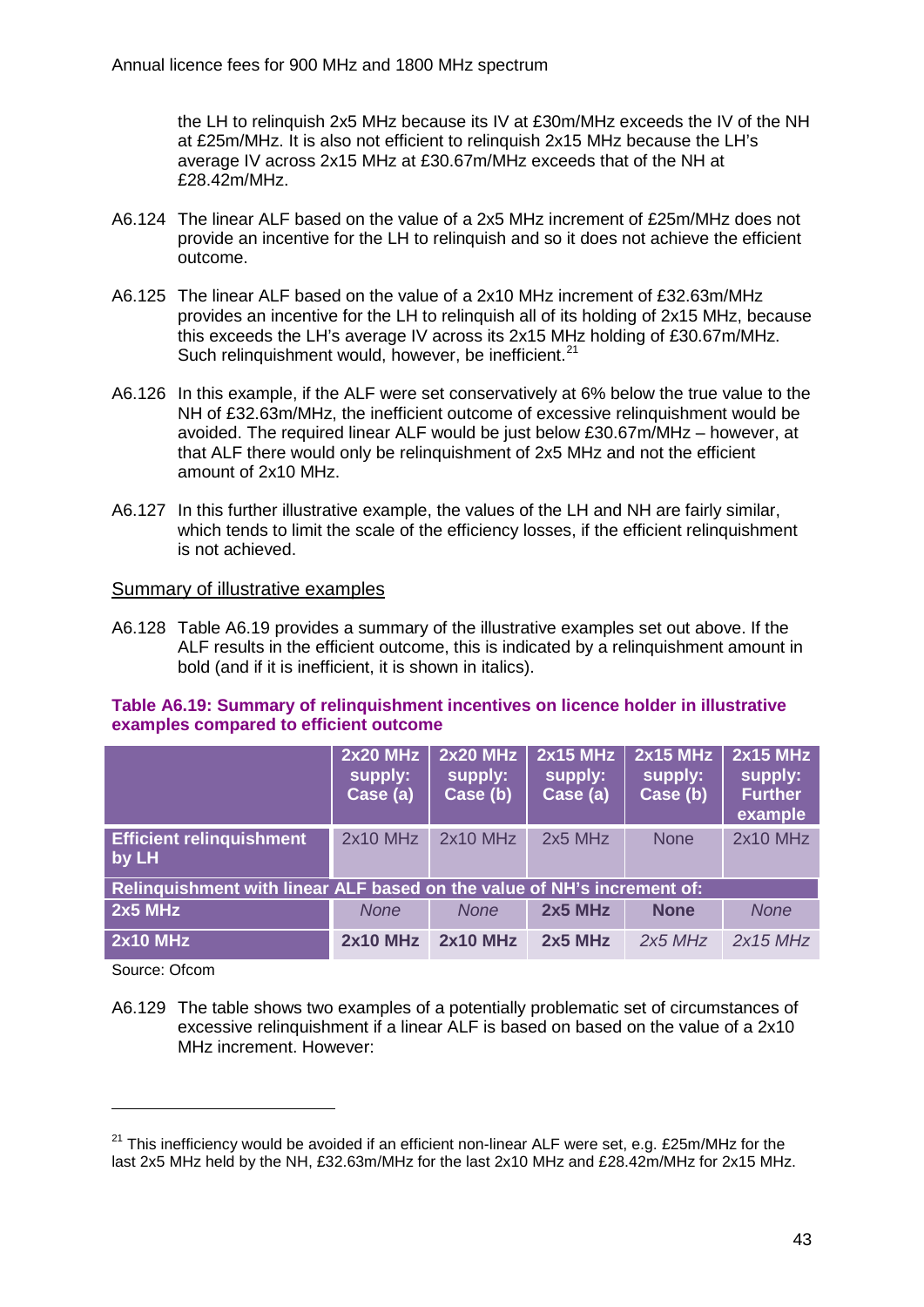- There are three other problematic examples of insufficient relinquishment in the illustrative examples above in the alternative of a linear ALF based on based on the value of a 2x5 MHz increment.
- The likelihood of excessive relinquishment is mitigated if there is a risk that our estimate of the value of a 2x10 MHz increment may understate market value for the purpose of ALF (see Table A6.15).

# **DTT co-existence costs**

- A6.130 We requested information (under Section 32A of the Wireless Telegraphy Act 2006) regarding the assumptions made about DTT co-existence costs in deciding the level of the bids for packages that included 800 MHz lots in the 4G auction. We received the following four responses.
- A6.131 EE<sup>[22](#page-44-0)</sup> said that it  $[\times]$ .
- A6.132 Vodafone<sup>[23](#page-44-1)</sup> [ $\angle$ ].
- A6.133 In Telefónica's<sup>[24](#page-44-2)</sup> response  $[\times]$
- A6.134 H3G<sup>[25](#page-44-3)</sup> said that  $[\times]$ .

# **LRPs gross of expected DTT co-existence costs**

A6.135 In order to derive the LRPs gross of expected DTT co-existence cost we take into account adjustments to the bids of all the bidders for 800 MHz (EE, Vodafone, Telefónica and H3G).<sup>[26](#page-44-4)</sup> We consider what the bids gross of DTT co-existence costs would have been, based on stakeholder responses to the information request on DTT co-existence costs.

A6.136 In particular, we:

- increase  $[\times]$  bids for all relevant packages by  $[\times]$  for 800 MHz;
- make no change to  $[\times]$ , which seems to suggest that its bids gross of DTT coexistence costs would have been the same as its actual bids;
- calculate first the LRPs without any change to  $[\<]$  bids, and then we re-run the calculation by adding £3m/MHz to all of its bids for 800 MHz to see what difference it makes to the resulting  $LRPs^{27}$ ; and

<span id="page-44-0"></span> $22$  See EE's response (7 May 2014) to our Section 32A letter dated 24 April 2014.

<span id="page-44-1"></span> $23$  See Vodafone's response (7 May 2014) to our Section 32A letter dated 24 April 2014.

<span id="page-44-2"></span> $24$  See Telefónica's response (8 May 2014) to our Section 32A letter dated 24 April 2014.

<span id="page-44-3"></span><sup>&</sup>lt;sup>25</sup> See H3G's response (8 May 2014) to our Section 32A letter dated 24 April 2014.

<span id="page-44-4"></span> $26$  All calculations were done with the PPC software provided by DotEcon.

<span id="page-44-5"></span><sup>&</sup>lt;sup>27</sup> We decided to take this approach with  $[\times]$  bids given that its response to the information request  $[\times]$ .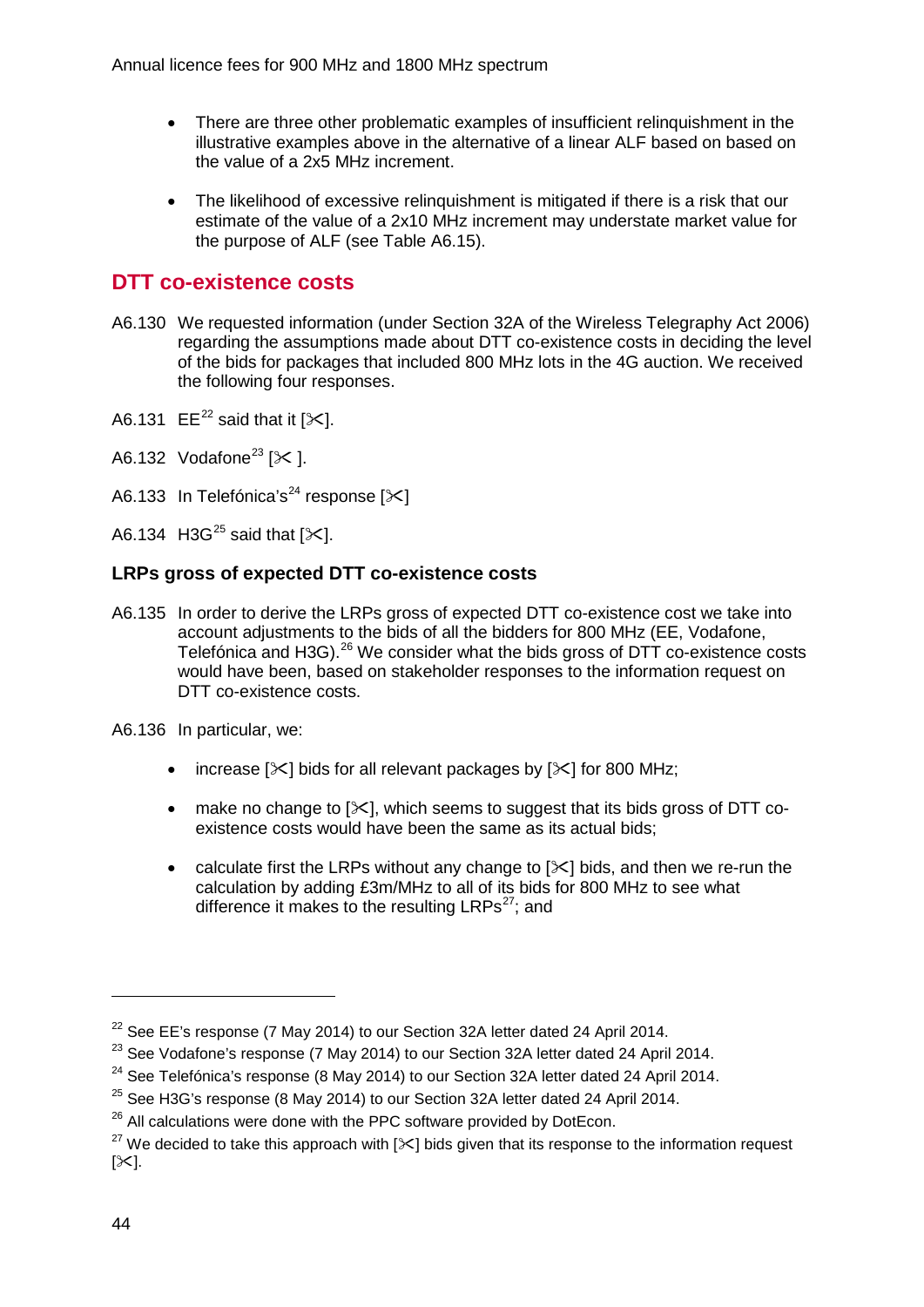calculate first the LRPs without any change to  $[\times]$  bids; second, we re-run the calculations by changing  $[31]^{28}$ ; and third we re-run the calculations amending  $[\times]$ .

| <b>LRPs</b>                                           | No change to $[X]$<br><b>bids</b>                                 | Changing $[\times]$                                                   | Amending [X]                                                       |
|-------------------------------------------------------|-------------------------------------------------------------------|-----------------------------------------------------------------------|--------------------------------------------------------------------|
| No change to $[X]$<br><b>bids</b>                     | Scenario 1<br>A1:£342m<br>$A2:$ £653m<br>$C:$ £57 $m$<br>$E:$ £8m | Scenario 2<br>A1: £342m<br>$A2:$ £653 $m$<br>$C:$ £57 $m$<br>$E:$ £8m | Scenario 3<br>A1: £342m<br>$A2:$ £653m<br>$C:$ £57 $m$<br>$E:$ £8m |
| Add £3m/MHz to all<br>of [Xbids for 800<br><b>MHz</b> | Scenario 4<br>A1: £342m<br>$A2:$ £653m<br>C: E57m<br>$E:$ £8m     | Scenario 5<br>A1: £342m<br>$A2:$ £653m<br>$C:$ £57 $m$<br>$E:$ £8m    | Scenario 6<br>A1:£342m<br>$A2:$ £653m<br>$C:$ £57 $m$<br>$E:$ £8m  |

#### **Table A6.20: LRPs gross of expected DTT co-existence cost**

Source: Ofcom

- A6.137 In Table A6.20 we set out the scenarios and results for LRPs without revenue constraint, excluding bids for packages with D1/D2 lots, and gross of expected DTT co-existence cost.<sup>[29](#page-45-1)</sup> As set out above, all scenarios assume:
	- an increase of  $[\times]$  bids for all relevant packages by  $[\times]$  for 800 MHz; and
	- no changes to  $[\times]$ 's bids.
- A6.138 We find that the LRPs gross of expected DTT co-existence cost are identical under all the scenarios reported above. When compared to the base case (i.e. the LRPs without revenue constraint, excluding the bids for packages with D1/D2 lots and net of DTT co-existence costs reported in Table A6.7), the LRPs are higher by £3m/MHz for 800 MHz spectrum.

#### **Estimates from marginal bidder analysis gross of expected DTT co-existence costs**

A6.139 The marginal bidder for 800 MHz was EE. Its response to the information request was that it  $[\times]$  because of the DTT co-existence costs.

<span id="page-45-0"></span> $28 [3]$ 

<span id="page-45-1"></span> $29$  In all the six scenarios in Table A6.20 the optimal spectrum allocation remains the same as in the actual 4G auction (even if it would change the base prices for some bidders). This can be shown by running the Winner Determination Problem software available at

[http://stakeholders.ofcom.org.uk/spectrum/spectrum-awards/awards-archive/completed](http://stakeholders.ofcom.org.uk/spectrum/spectrum-awards/awards-archive/completed-awards/800mhz-2.6ghz/keydocuments/winner/)[awards/800mhz-2.6ghz/keydocuments/winner/.](http://stakeholders.ofcom.org.uk/spectrum/spectrum-awards/awards-archive/completed-awards/800mhz-2.6ghz/keydocuments/winner/)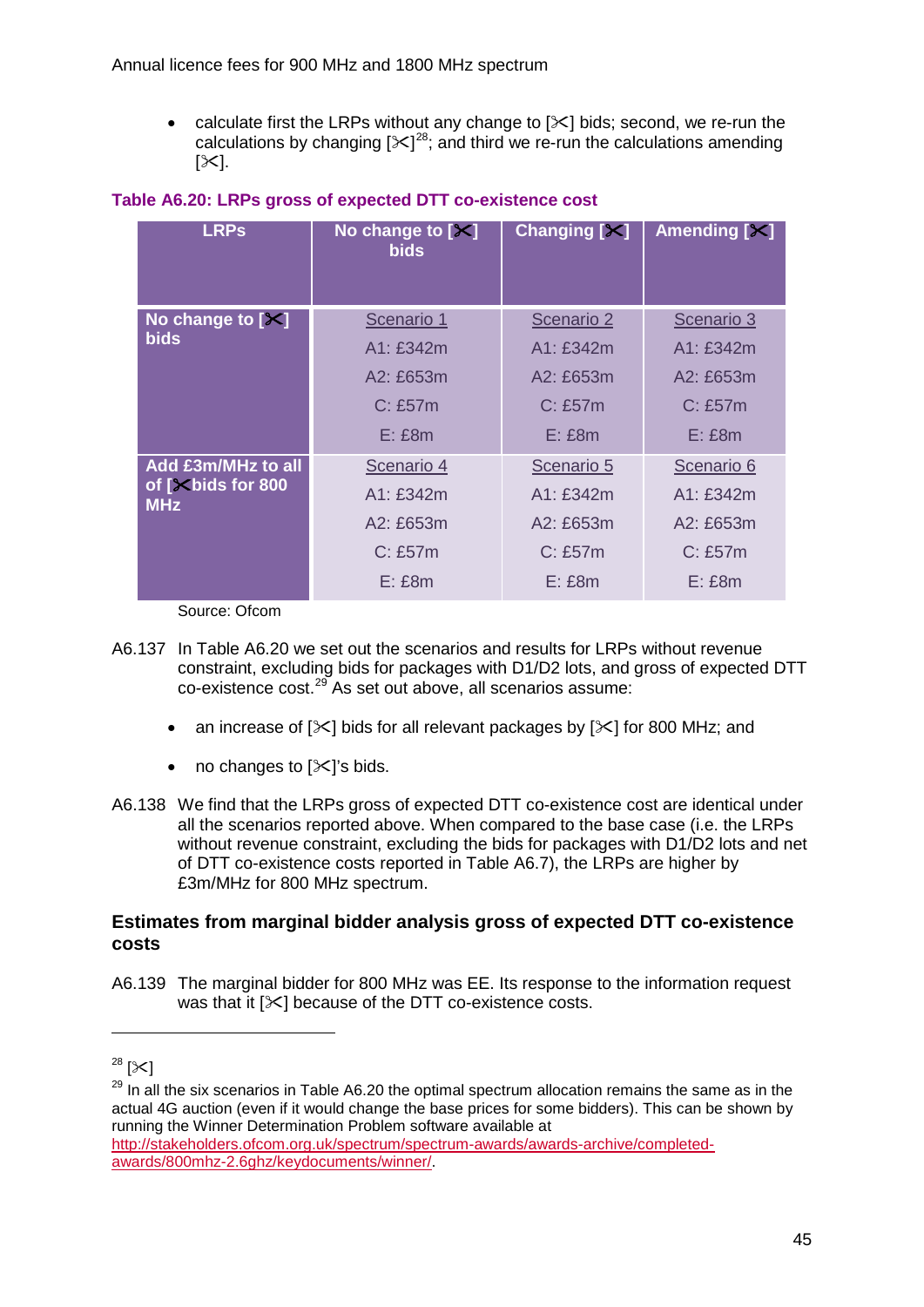- A6.140 Therefore, the value of 800 MHz gross of expected DTT co-existence costs under the marginal bidder analysis is £3m/MHz higher than the value net of such costs.
- A6.141 In Table A6.21 we provide a summary of the estimates from the marginal bidder analysis for the 800 MHz band both gross / net of expected DTT co-existence costs and with / without the coverage obligation.

**Table A6.21: Estimates from marginal bidder analysis, gross/net of expected DTT coexistence costs and with/without coverage obligation (in £m per MHz)**

|                                                     | <b>Without coverage</b><br>obligation | <b>With coverage</b><br>obligation |
|-----------------------------------------------------|---------------------------------------|------------------------------------|
| Net of expected DTT co-<br>existence costs          | £32.63m                               | £31.08m                            |
| <b>Gross of expected DTT co-</b><br>existence costs | £35.63m                               | £34.08m                            |

Source: Ofcom

A6.142 The discount for the coverage obligation spectrum is £31m for the 2x10 MHz lot of A2, or £1.55m/MHz. This is the discount of the marginal bidder for A2, Vodafone, and it is also reflected in the LRP results, e.g. see paragraph [A6.34](#page-22-0) above.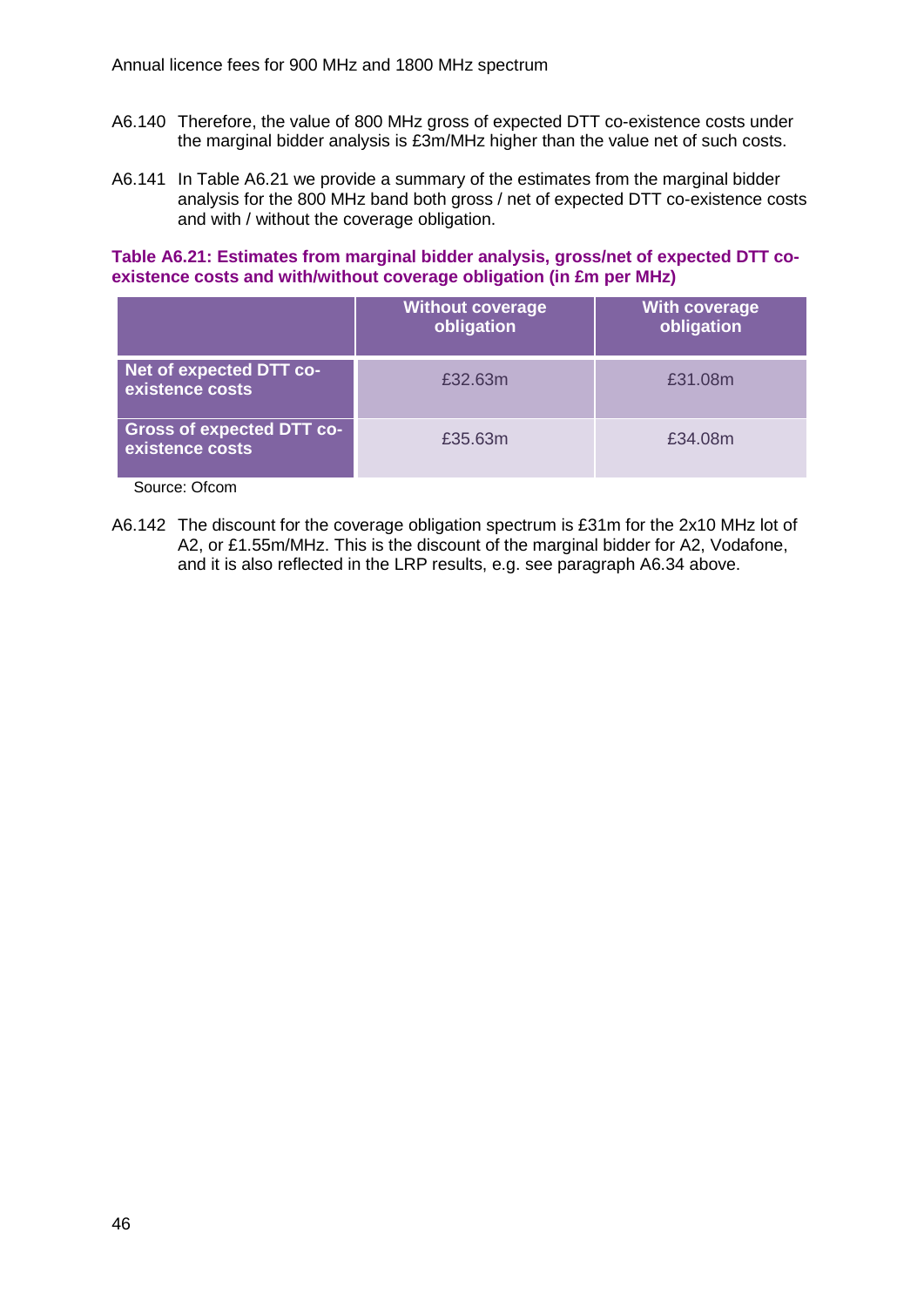# **Appendix: EE's bid map**

- A6.143 The extract from EE's bid map in Table A6.22 below shows EE's bid values and the IBVs that can be derived from them. Some of these IBVs are shown, for example, in Table A6.13 as EE's demand for 800 MHz spectrum.
- A6.144 EE's bid values for specified packages of spectrum are shown in the boxes, with the amount of 800 MHz spectrum in the columns and the amount of 2.6 GHz spectrum in the rows, in both cases in increments of 2x5 MHz. For example, EE's winning bid is £1,049.5m for a package of  $1xA1 + 7xC$  (2x5 MHz of 800 MHz plus 2x35 MHz of 2.6 GHz).
- A6.145 The IBVs are the figures between the boxes. For example, EE's IBV for its seventh lot of 2.6 GHz spectrum in packages with no 800 MHz is £72.5m; and the incremental value of its second lot of 800 MHz in packages including 6xC (2x30 MHz of 2.6 GHz) is £461m.
- A6.146 IBVs on a diagonal are shown in italics they relate to both an increment of additional spectrum in one lot category and a reduction in the other. For example, the IBV for an increment of 1xA1 and a reduction of 1xC compared to EE's winning package is £310.5m.
- A6.147 A cell shows as "N/A" if EE did not make a bid for the specific package it represents.
- A6.148 The average IBVs for a 2x10 MHz increment shown for the third and fourth lots of A1 in Table A6.13 above are derived as the difference between the bid values in the final column in the bid map (headed "2x20 MHz, 4xA1") and the bid values in the column headed "2x10 MHz, 2xA1", divided by 20 (to express in terms of £m per MHz). For example, £32.63m/MHz is derived as £1,798m for 4xA1 + 4xC less £1.145.478m for  $2xA1 + 4xC$  divided by 20 ( $2x10$ ) MHz (giving a figure of £32.6261m/MHz before rounding to two decimal places).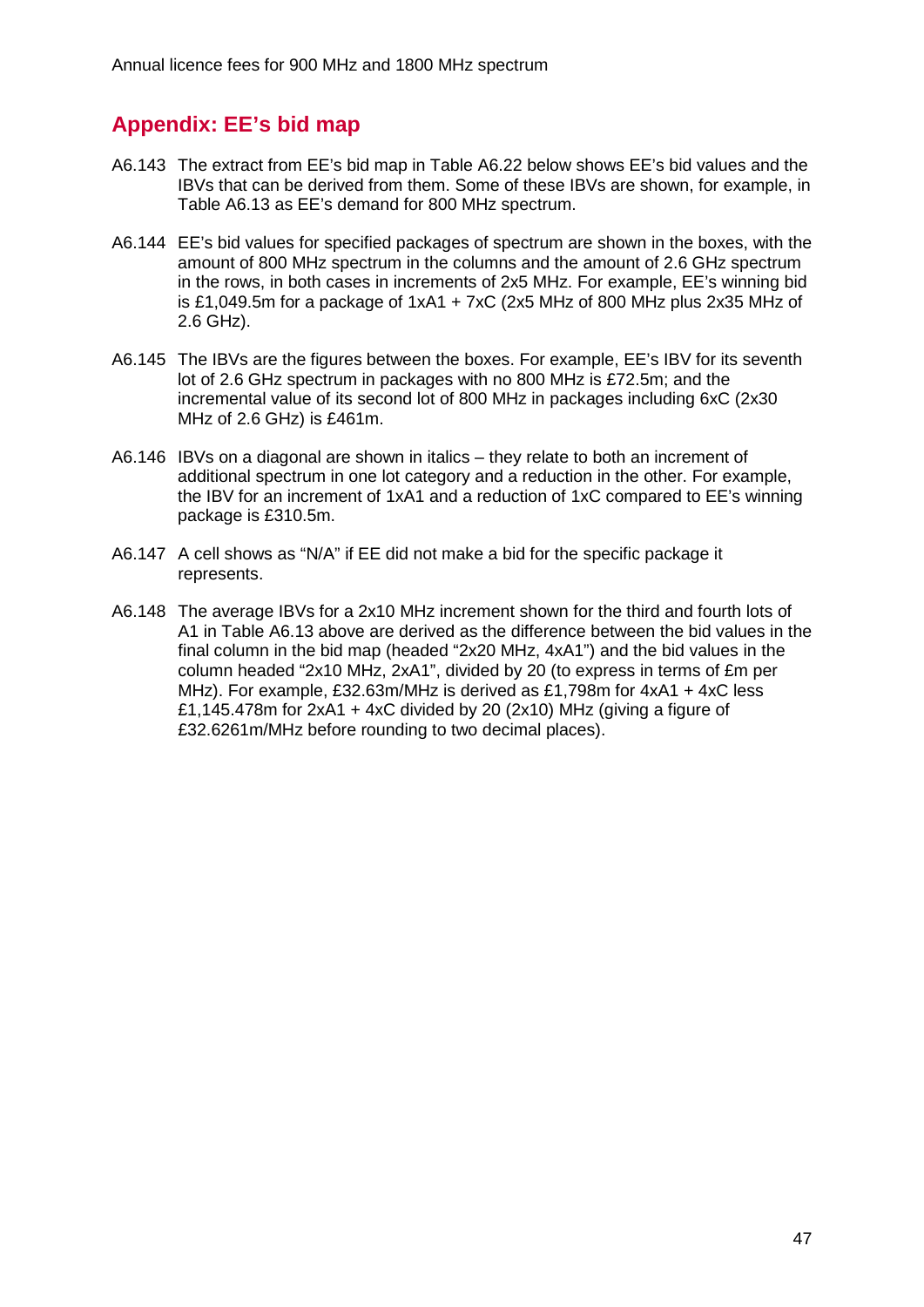**Table A6.22: EE's bid map for packages including only lot categories A1 (800 MHz without coverage obligation) and C (paired 2.6GHz)**

|                                  |                                  |     | 800 MHz included in package (A1 only) |   |          |   |              |   |          |                 |  |                 |  |                 |
|----------------------------------|----------------------------------|-----|---------------------------------------|---|----------|---|--------------|---|----------|-----------------|--|-----------------|--|-----------------|
|                                  |                                  |     | 0 MHz                                 |   |          |   | 2x5 MHz      |   |          | <b>2x10 MHz</b> |  | <b>2x15 MHz</b> |  | <b>2x20 MHz</b> |
|                                  |                                  |     | 0xA1                                  |   |          |   | <b>1xA1</b>  |   |          | 2xA1            |  | 3xA1            |  | 4xA1            |
|                                  | 0 MHz                            | 0xC | £                                     | £ | 230.000m | £ | 230.000m     | £ | 420.001m | 650.001m<br>£   |  | N/A             |  | £ 1,176.622m    |
|                                  |                                  |     |                                       |   |          |   |              |   |          |                 |  |                 |  |                 |
|                                  | 2x5 MHz                          | 1xC | N/A                                   |   |          |   | N/A          |   |          | N/A             |  | N/A             |  | N/A             |
|                                  |                                  |     |                                       |   |          |   |              |   |          |                 |  |                 |  |                 |
|                                  | <b>2x10 MHz</b>                  | 2xC | 30.000m                               | £ | 230.000m | £ | 260.000m     | £ | 605.000m | 865.000m<br>£   |  | N/A             |  | £ 1,445.478m    |
|                                  |                                  |     | £ 219.558m                            |   |          | £ | 219.558m     | £ | 385.442m | £ 170.478m      |  |                 |  | 123.000m<br>£   |
|                                  | <b>2x15 MHz</b>                  | 3xC | £ 249.558m                            | £ | 230.000m | £ | 479.558m     | £ | 555.920m | £1,035.478m     |  | N/A             |  | £ 1,568.478m    |
|                                  |                                  |     | £ 160.442m                            |   |          | £ | 160.442m     | £ | 395.478m | £ 110.000m      |  |                 |  | £<br>229.522m   |
| 2.6 GHz included in packages (C) | <b>2x20 MHz</b>                  | 4xC | £ 410.000m                            | £ | 230.000m | £ | 640.000m     | £ | 505.478m | £1,145.478m     |  | N/A             |  | £ 1,798.000m    |
|                                  |                                  |     | £ 102.300m                            |   |          | £ | 102.300m     | £ | 403.178m | £<br>88.000m    |  |                 |  |                 |
|                                  | <b>2x25 MHz</b>                  | 5xC | £ 512.300m                            | £ | 230.000m | £ | 742.300m     | £ | 491.178m | £1,233.478m     |  | N/A             |  | N/A             |
|                                  |                                  |     | £ 111.700m                            |   |          | £ | 156.700m     | £ | 334.478m | £ 126.522m      |  |                 |  |                 |
|                                  | <b>2x30 MHz</b>                  | 6xC | £ 624.000m                            | £ | 275.000m | £ | 899.000m     | £ | 461.000m | £1,360.000m     |  | N/A             |  | N/A             |
|                                  |                                  |     | £ 72.500m                             |   |          | £ | 150.500m     | £ | 310.500m |                 |  |                 |  |                 |
|                                  | <b>2x35 MHz</b>                  | 7xC | £ 696.500m                            | £ | 353.000m |   | £ 1,049.500m |   |          | N/A             |  | N/A             |  | N/A             |
|                                  |                                  |     | £ 153.500m                            | £ | 199.500m |   |              |   |          |                 |  |                 |  |                 |
|                                  | <b>2x40 MHz</b><br>$\sim$ $\sim$ | 8xC | £ 850.000m                            |   |          |   | N/A          |   |          | N/A             |  | N/A             |  | N/A             |

Source: Ofcom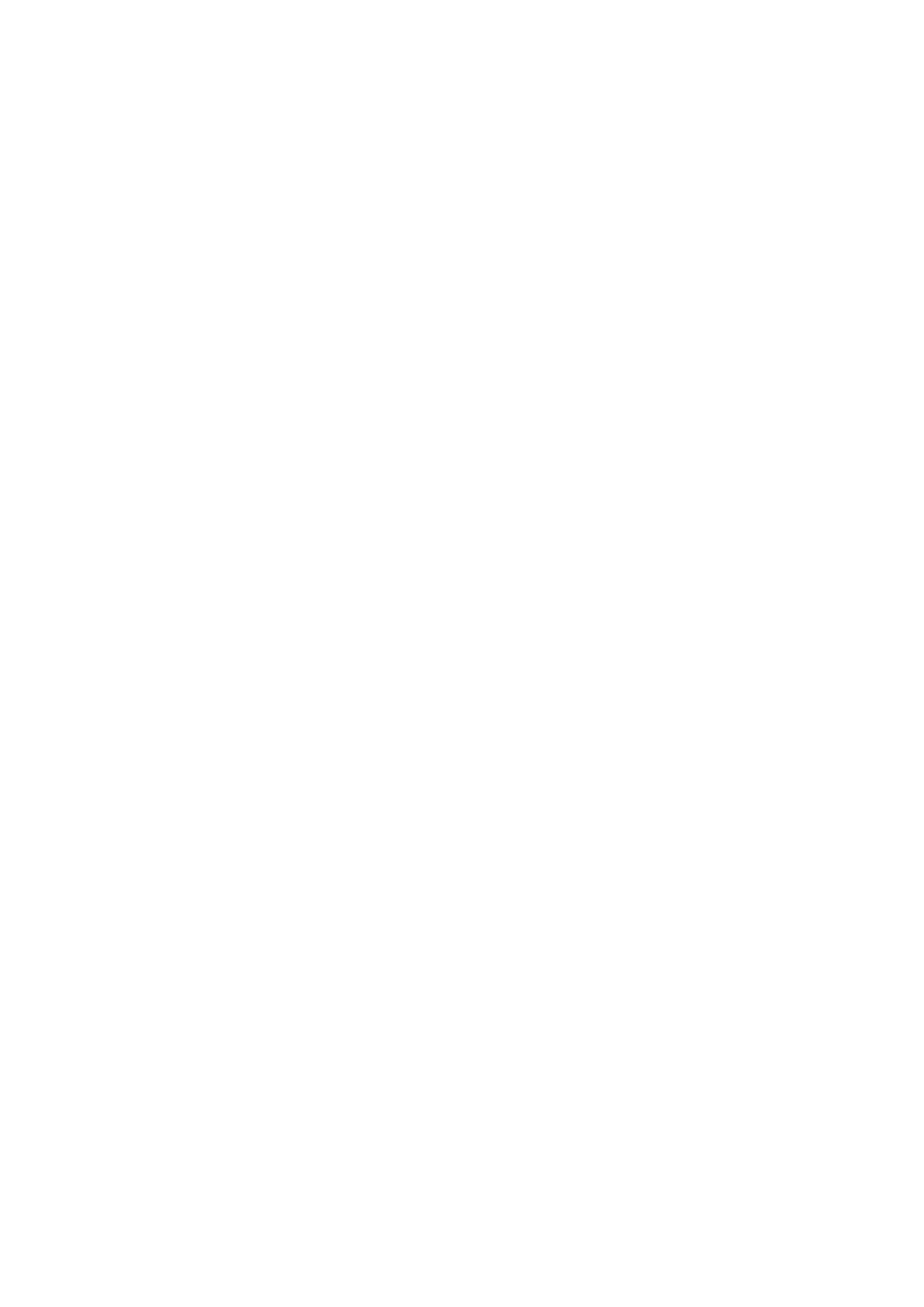# **Annex 7**

# 7 Assessment of lump-sum values supporting material

# **Introduction**

- A7.1 This annex provides additional material on the assessment of lump-sum values and supports Section 3. It covers:
	- Identification of international auction prices from combinatorial auctions;
	- Derivation of UK-equivalent prices;
	- Role of absolute and relative benchmarks:
	- The distance method; and
	- Interpretation of benchmarks.

# **Identification of international auction prices from combinatorial auctions**

- A7.2 Our benchmarks are, whenever possible, based on information about the market value of specific lots awarded in European auctions. However, some of the awards included in our benchmarking work were combinatorial clock auctions (CCAs), in which the published prices are for winning packages which often include spectrum in more than one band. Unlike simultaneous multiple-round auctions (SMRAs), it is not possible to observe band-specific prices from these awards. However, with knowledge of the bids made it is possible to estimate band-specific prices (such as Linear Reference Prices, or LRPs).
- A7.3 None of the other national regulatory authorities (NRAs) who conducted a combinatorial auction published bid data. However, we have approached these NRAs to request information which might allow us to estimate band-specific prices. This process and its outcome are described below.

# **Approach to other NRAs**

A7.4 In January 2013 we contacted the six NRAs which had held CCAs from the beginning of 2010 in the relevant bands (the awards were of 2.6 GHz in Austria; 800 MHz in Denmark and multiple bands in Switzerland, Romania, the Netherlands and Ireland). We requested the disclosure of the full set of bids to us or, if this was not possible, to DotEcon, an independent consultancy which has advised us on this project, on the basis that DotEcon would then calculate LRPs from the bid data, without sharing the bid data with us.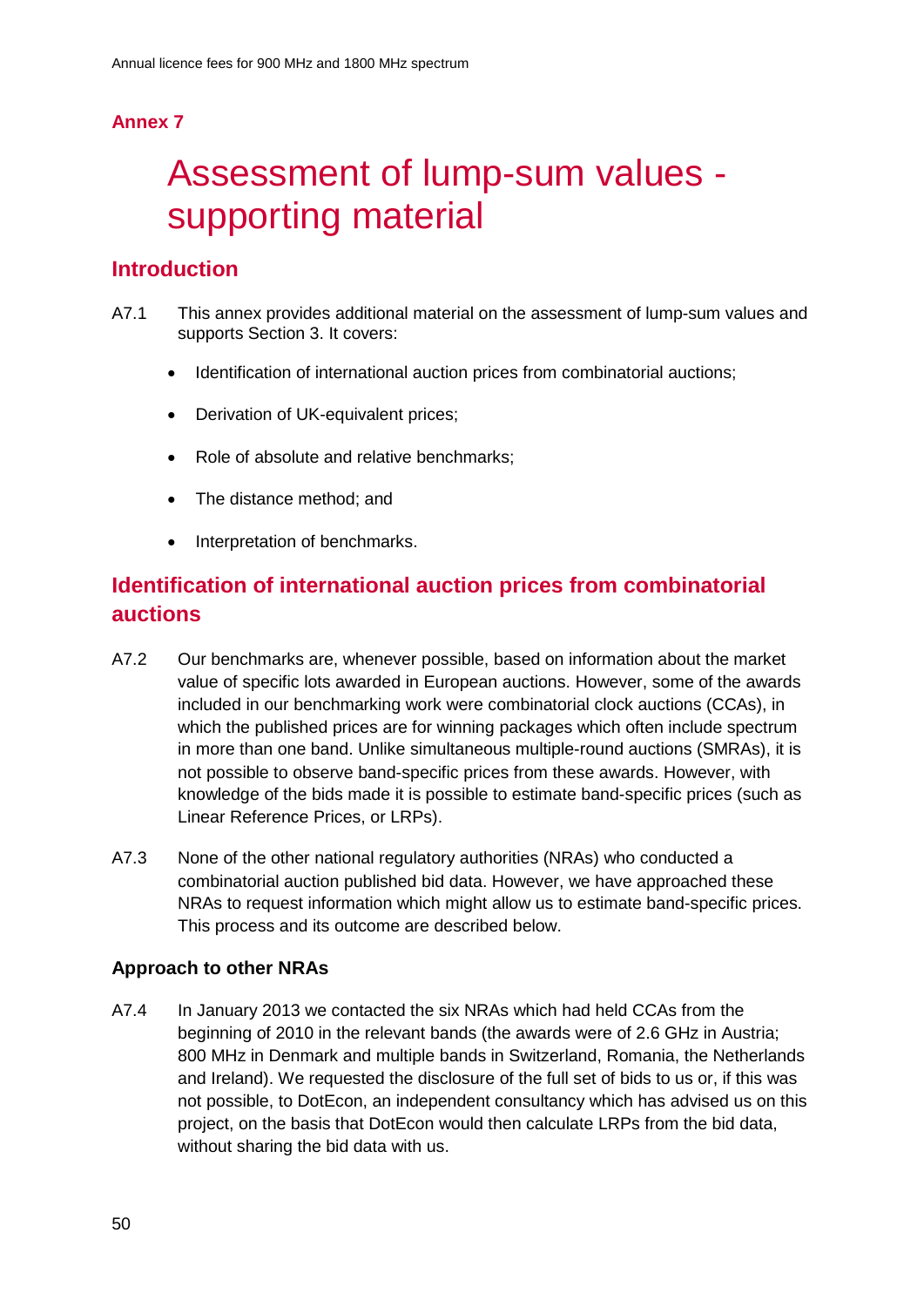- A7.5 None of the NRAs we contacted were willing to disclose their bid data to us or DotEcon at that time. However, we engaged further with Ireland's Comreg after Vodafone submitted a confidential note to us which included a bar chart showing its best estimate of the price ratios for 800MHz, 900MHz and 1800MHz spectrum in the Irish CCA, based on the prices in the clock rounds of the auction in which supply matched demand for each frequency band. Comreg confirmed that the estimated price ratios (that we put to Comreg on the basis of Vodafone's bar chart) were reasonable indications of the ratios of, respectively, the final clock price for 900MHz relative to 800MHz spectrum and of the final clock price of 1800 MHz relative to 800MHz spectrum ("within a couple of percentage points").
- A7.6 After the publication of the October 2013 consultation, further combinatorial awards took place in Austria, Norway, the Slovak Republic and Slovenia. In November 2013 we wrote to Austria's NRA, RTR, suggesting alternative approaches through which we might obtain band-specific price information from the Austrian CCA. RTR agreed to calculate LRPs using software developed by DotEcon. RTR provided us with results in April 2014 and we published this new evidence in our May 2014 update.
- A7.7 In May 2014 we wrote to two other NRAs who had concluded a multiband CCA since our October 2013 consultation (the Slovak Republic and Slovenia), requesting information on similar terms to those we proposed to Austria.<sup>[30](#page-51-0)</sup> Slovenia's NRA, AKOS, told us that it would not be able to do so at the present time. We did not receive a response from the Slovakian NRA.
- A7.8 We also re-contacted the Swiss, Dutch and Irish NRAs asking if they would be willing to calculate LRPs using software to be developed by DotEcon.<sup>[31](#page-51-1)</sup> Each of them replied that this approach raised confidentiality issues, and that they were unable to comply with our request.

# **Available evidence from combinatorial awards**

-

A7.9 As a result of this engagement with other European NRAs our benchmarking sample now includes the following $32$ :

<span id="page-51-0"></span><sup>&</sup>lt;sup>30</sup> We did not request bid data from the Norwegian Post and Telecommunications Authority (NPTA). We considered that its auction was unlikely to be informative of market value, due to the significant risk of bid shading in this first-price sealed bid auction. We asked NPTA to comment on the relative price of different bands, but it declined to do so due to confidentiality.<br><sup>31</sup> As regards the three other CCAs which took place before our October 2013 consultation: we have derived a

<span id="page-51-1"></span><sup>2.6</sup> GHz price for Austria from winning packages which only included paired lots; for Denmark our estimated 800 MHz price is based on the larger package won by TDC; Romania is discussed in paragraph A7.10.

<span id="page-51-2"></span><sup>&</sup>lt;sup>32</sup> AM&A (June 2014 response, p. 11) said that in the absence of additional information on CCAs from all regulators, the inputs to the UK 1800MHz lump-sum value should be restricted to data that is available in the public domain for all countries. We consider that it is appropriate to use all relevant information where it is available to us, and we see no reason to exclude potentially useful auction benchmarks on the basis of the unavailability of band-specific prices in other auctions.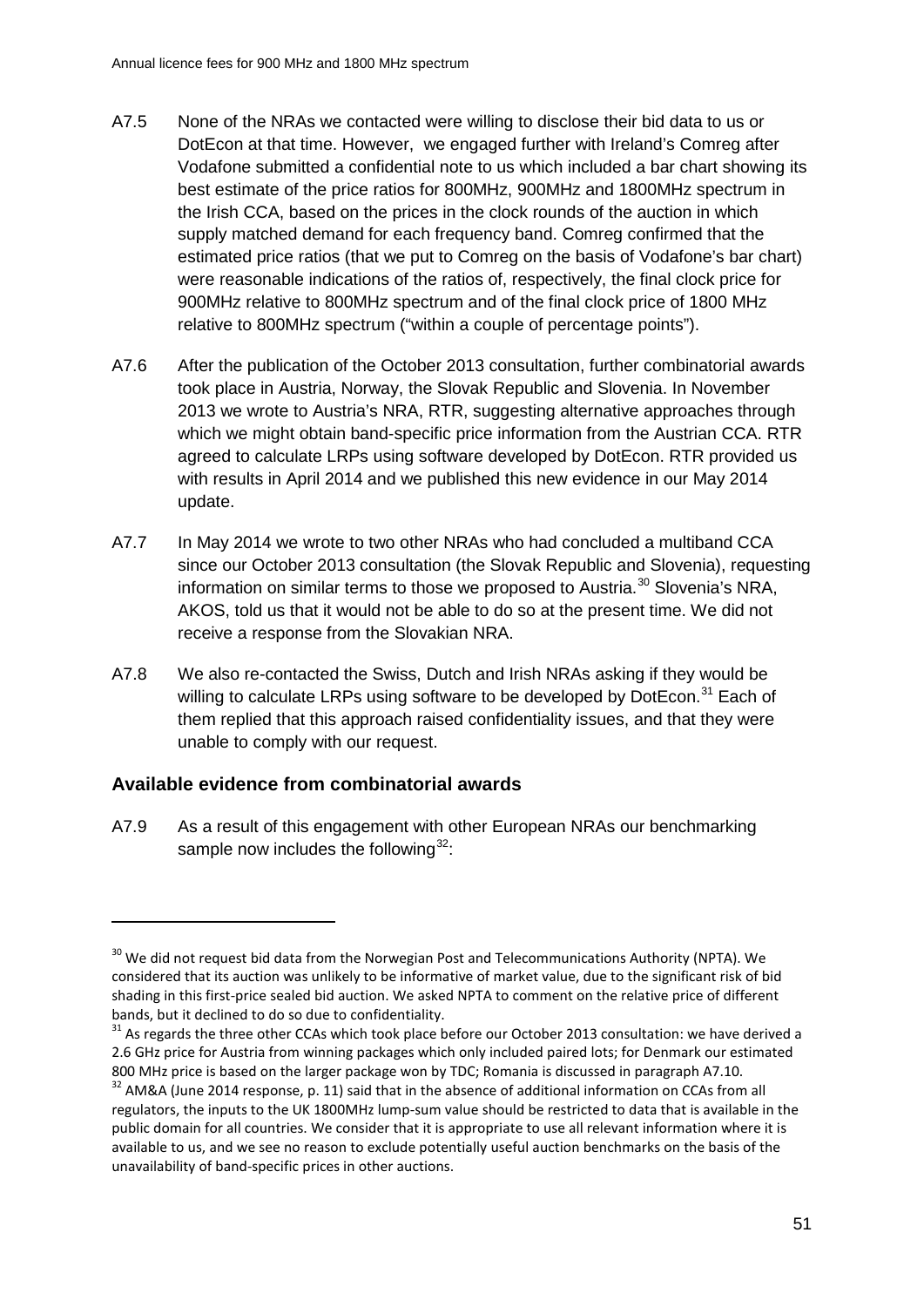- i) For the 2012 Irish CCA, we estimated band-specific information on the basis of publicly available information and further evidence submitted by Vodafone and confirmed by Comreg (in the manner explained above). This methodology is detailed in Annex 7 (pages 98-99) of the October 2013 consultation.
- ii) For the 2013 Austrian CCA, we obtained LRPs from RTR, as detailed in the May 2014 Update on European auctions.
- A7.10 In addition, we use publicly available information about two further CCAs:
	- iii) For the 2012 Romanian award, we use reserve prices (and the present value of future spectrum fees) as an approximation of band prices, since the total revenue raised by the auction was only slightly above the sum of reserve prices.
	- iv) For the 2014 Slovakian CCA, we use reserve prices as an approximation of band prices, since the total revenue raised by the auction in the primary stage was not much higher than the sum of reserve prices (the package price of the new entrant and two incumbents was at reserve price, with only Slovak Telekom paying a price above reserve from the primary rounds).
- A7.11 Our view is that we do not have sufficient information from the Dutch, Swiss, or Slovenian auctions to estimate band-specific prices accurately. This is because we cannot infer prices with sufficient accuracy from publicly available information, and we have been unable to obtain additional information from the relevant NRA to inform the analysis in this document.

# **Alternative methodologies**

A7.12 Stakeholders proposed alternative methodologies to estimate band-specific prices from CCAs in the absence of access to the underlying bids data. We discuss the merits of these methodologies below.

# Decomposition method

- A7.13 Frontier, on behalf of Vodafone (Annex 1 to Annex 4), proposed a decomposition method to calculate band-specific prices for CCAs where necessary information is otherwise unavailable. $[\times]$
- $A7.14$   $[<]$
- $A7.15$   $[35]$
- A7.16  $[\times]$ . In light of our revised approach, which focuses on relative values and uses absolute values only as a high-level cross check, we do not consider that the output of this approach (in the form of estimated absolute values) provides significant additional information of relevance to our proposals.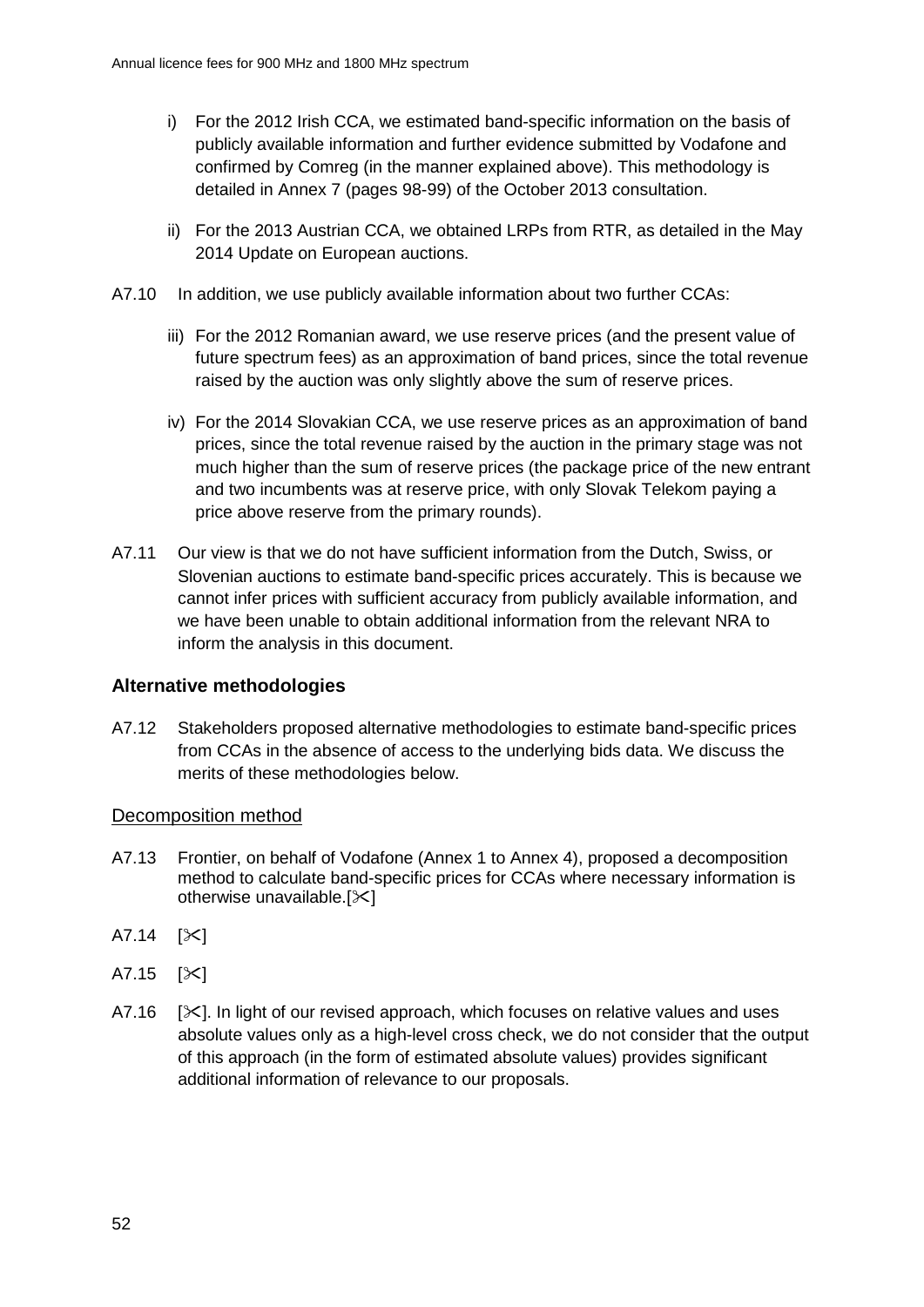# Telefónica method

- A7.17 Telefónica provided indicative band-specific prices for CCAs in the Slovak Republic, Slovenia and Switzerland. It calculated these prices by establishing as far as possible which bands sold for reserve price, and then estimated prices of other bands based on overall package prices. Telefónica said that limited weight should be applied to these numbers as benchmarks in isolation, but that they might be relevant as a sanity check of Ofcom's conclusions.
- A7.18 This approach necessarily makes a number of assumptions. For example, in the case of Slovenia and Switzerland the results depend on an initial assumption about certain bands selling at reserve price as well as the order in which inferences are made about a band and the choice of bidder's package. There is also a risk that the band-specific price estimates will not be accurate, potentially by a large margin, if operators paid different prices (i.e. non-uniform prices, whether linear or not) for lots of spectrum in the same band (as can occur in CCAs). These risks are more material when the extent to which total revenues exceed the level implied by reserve prices is large.
- A7.19 Given the number of assumptions that this method invokes, we consider that the resulting estimates carry a high degree of uncertainty when revenues imply band specific prices substantially above reserve prices. We have not adopted this method where this is the case (although we think an approximation can be used in the case of the Slovak Republic where revenues imply band specific prices that are at, or close to, reserve prices – see Annex 8).

#### Estimates by Analysys Mason and Aetha (AM&A)

- A7.20 AM&A, on behalf of EE and H3G, consider evidence from CCAs as follows:
	- v) Where band-specific price information is available (e.g. clock prices in Ireland and LRP in Austria), they use this information in the distance method. We agree that this information can provide reasonable proxies of band-specific prices.
	- For CCAs with total revenues close to the level implied by reserve prices, such as Romania, they consider that using reserve prices as a proxy for band-specific prices is reasonable. We agree that in these circumstances reserve prices are a reasonable proxy of band-specific prices, and we use them as such for Romania and the Slovak Republic.
	- For CCAs with revenues substantially above reserve prices, they consider whether differences across bidders in the composition and price of packages, alongside assumptions on which bands likely sold at reserve price, allow inferences on the value of individual bands. They argue that band-specific prices can be reliably inferred for Switzerland and the Slovak Republic but not for the Netherlands, Norway and Slovenia. This is similar to Telefónica's proposed method above, where we noted its limitations. We have not adopted this method and we consider AM&A's treatment of specific countries in Annex 8.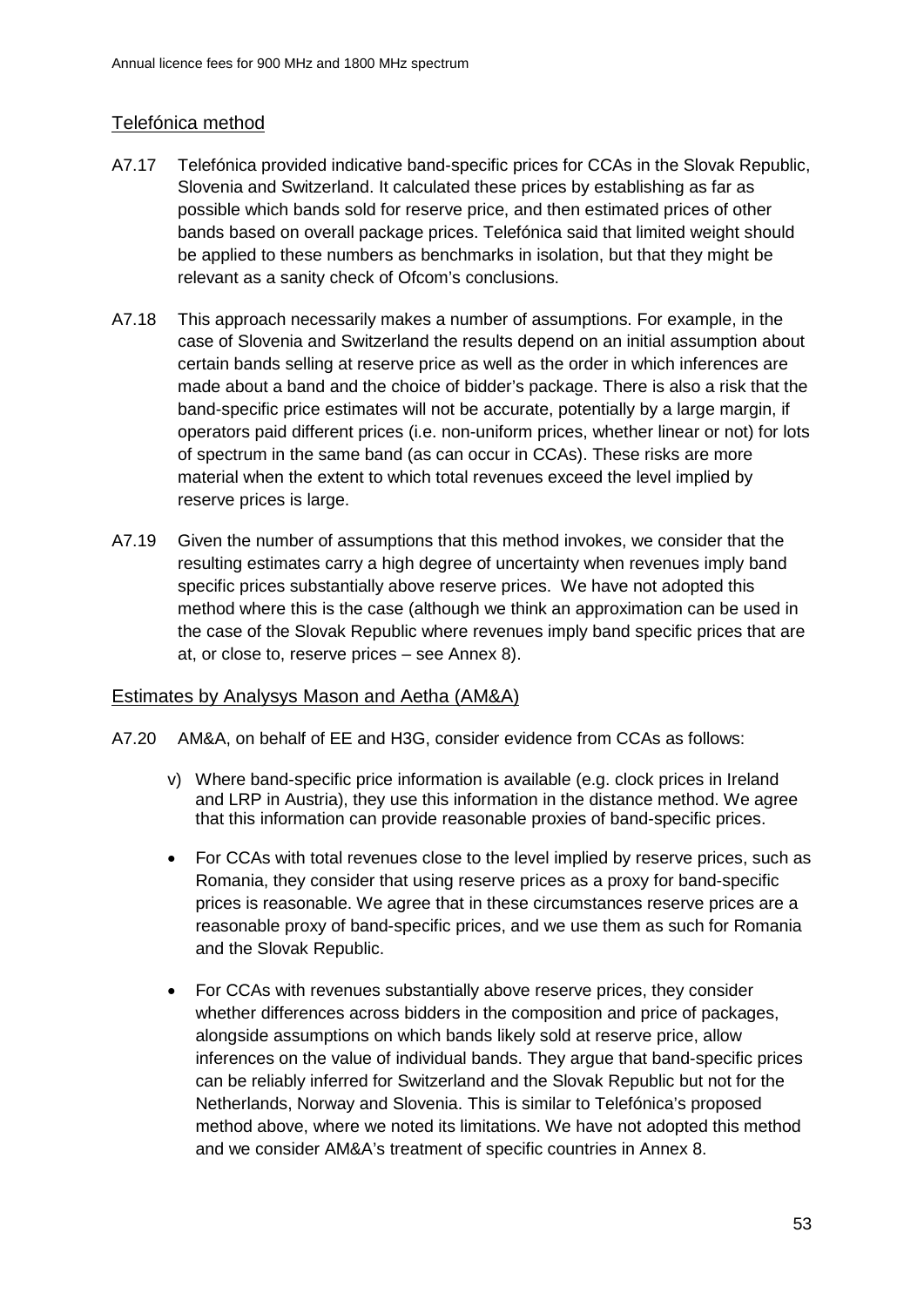# **Derivation of UK-equivalent prices**

A7.21 This section sets out the sources and calculation method we have adopted in deriving UK-equivalent values by band from the auction prices in the benchmark countries.

# **Sources of information**

- A7.22 We have used the following sources of information about lot-specific auction prices and licence fees:
	- The main source of information is DotEcon's database of spectrum auctions. This includes award-level information (such as date of the award) as well as lotspecific information. At lot level, the dataset reports both price information (such as reserve price, upfront fee and the future payments (by year) of fees levied on the licence) as well as other non-price information (such as lot size, licence duration, population covered).
	- For CCAs, DotEcon's dataset generally only includes data about lot-specific reserve prices rather than realised lot prices.<sup>[33](#page-54-0)</sup> Where total package prices were close to the sum of reserve prices (in Romania and the Slovak Republic) we used reserve prices as an approximation of band-specific prices.
	- LRP information for CCAs where bidding data was available (UK) or we secured the NRA's co-operation to calculate LRPs without disclosure of bids data (Austria).
	- Other evidence submitted by stakeholders about price levels in relevant auctions (e.g. Vodafone's submission about the Irish CCA).
	- Publicly available information about lot characteristics (such as size, length of the licence term, any applicable coverage obligations or liability to mitigate DTT interference issues), reserve prices, auction prices (at package or lot level) and future fees levied on spectrum licences.
- A7.23 In deriving UK-equivalent prices from this information, we have used the following information sources:
	- vi) Time series of the "CPI All Items Index" and the UK population from the 2011 Censuses, from the UK Office for National Statistics.<sup>[34](#page-54-1)</sup>
	- vii) Time series of the "PPP conversion factor, GDP (local currency unit per international \$)" from the World Bank as our measure of purchasing-power parity.[35](#page-54-2)

<span id="page-54-0"></span><sup>&</sup>lt;sup>33</sup> There are some limited exceptions, for example when a winning package contains only lots from one band.

<span id="page-54-2"></span><span id="page-54-1"></span><sup>&</sup>lt;sup>34</sup> Available at <http://www.ons.gov.uk/><br><sup>35</sup> Available at <http://data.worldbank.org/indicator/PA.NUS.PPP>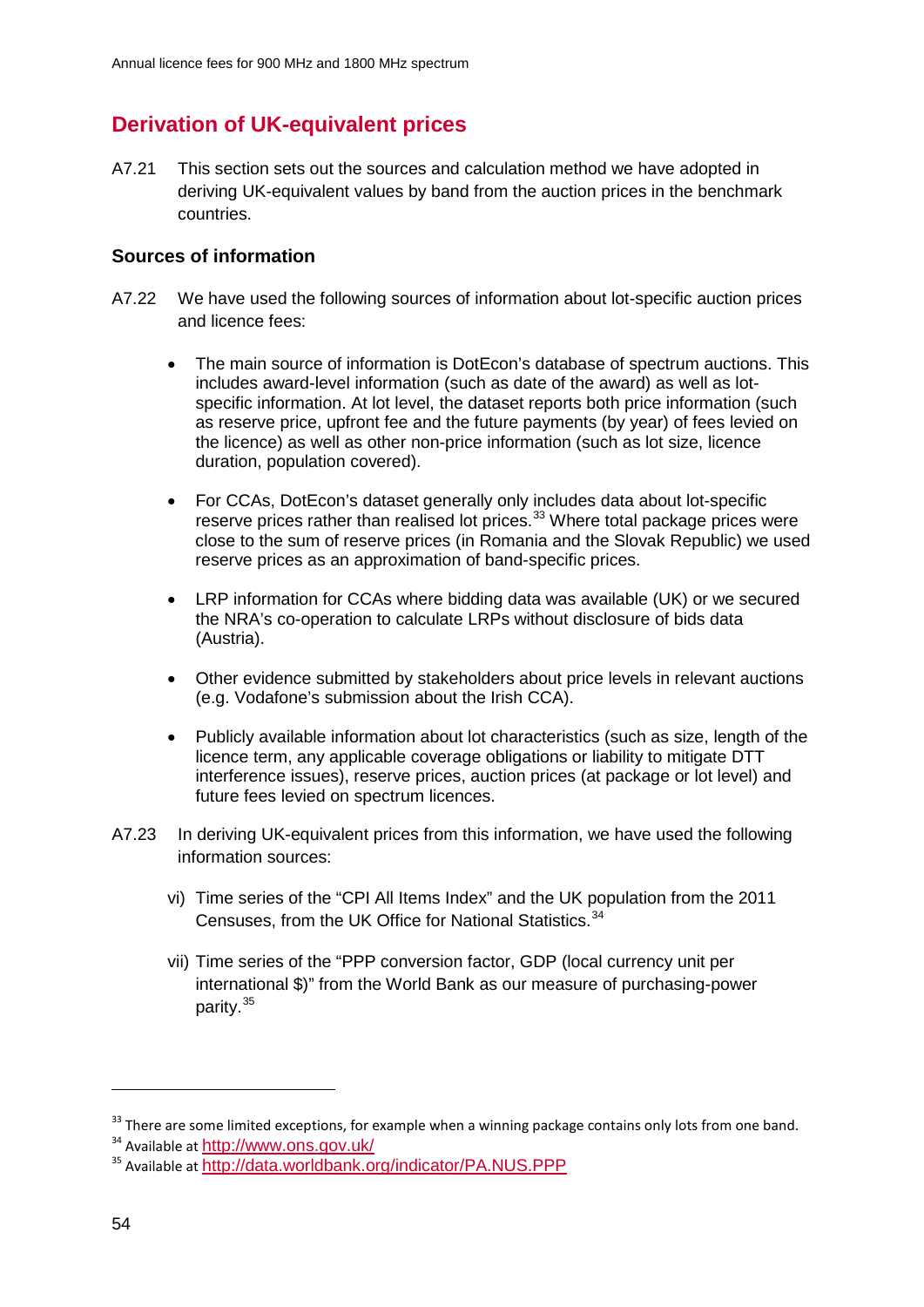viii)Figures for the post-tax real weighted average cost of capital and cost of debt from the 2011 Review of Mobile Call Termination Charges, updated for the lower corporation tax rate (respectively equal to 4.7% and 2.4%), as explained in Section 4.

# **Derivation of spectrum values in benchmark countries**

A7.24 The following paragraphs describe the steps for adjusting the value of spectrum bands in the benchmark dataset so that they are placed on a consistent basis.

# Future licence fees

A7.25 To calculate the overall value of spectrum, we add upfront prices resulting from bids in the auction and the present value of future licence fees discounted at the rate of 2.4% (post-tax, real cost of debt).  $36$  These values are all expressed in local currency at this stage.

## Licence duration

-

A7.26 To account for different lengths in the licence term, we adjust the value to represent a 20-year (240-month) period, comparable to the initial term of UK licences awarded in the 4G auction. We do so by applying the following adjustment factor, assuming the benchmark licence has a duration of *T* months and using a post-tax real WACC of 4.7%:<sup>[37](#page-55-1)</sup>

$$
\sum_{t=0}^{239} \left( \frac{1}{(1 + WACC)} \right)^t / \sum_{t=0}^{T-1} \left( \frac{1}{(1 + WACC)} \right)^t
$$

#### Delayed availability of spectrum

- A7.27 We are aware of two instances where there was a substantial period of time between the auction and the date the spectrum became available to winning bidders:
	- ix) In the case of 800 MHz in Spain awarded in July 2011, the spectrum could only be used after the completion of the Digital Switchover in 2015.
	- x) In the case of 900 MHz and 1800 MHz in Austria, the spectrum would become (totally or partially) available to winners only from 2016.

<span id="page-55-0"></span> $36$  Please note that this is different from the post-tax real cost of debt of 2.6% which we propose using to convert lump sum values into ALF (see Section 4, paragraph 4.25). The reason for using the 2.4% rate in the present context is explained in Section 4, paragraph 4.29.<br><sup>37</sup> Please note that we propose using a WACC in this context, whereas we propose using a cost of debt rate to

<span id="page-55-1"></span>convert lump sum values into ALF, for reasons explained in Section 4, paragraph 4.26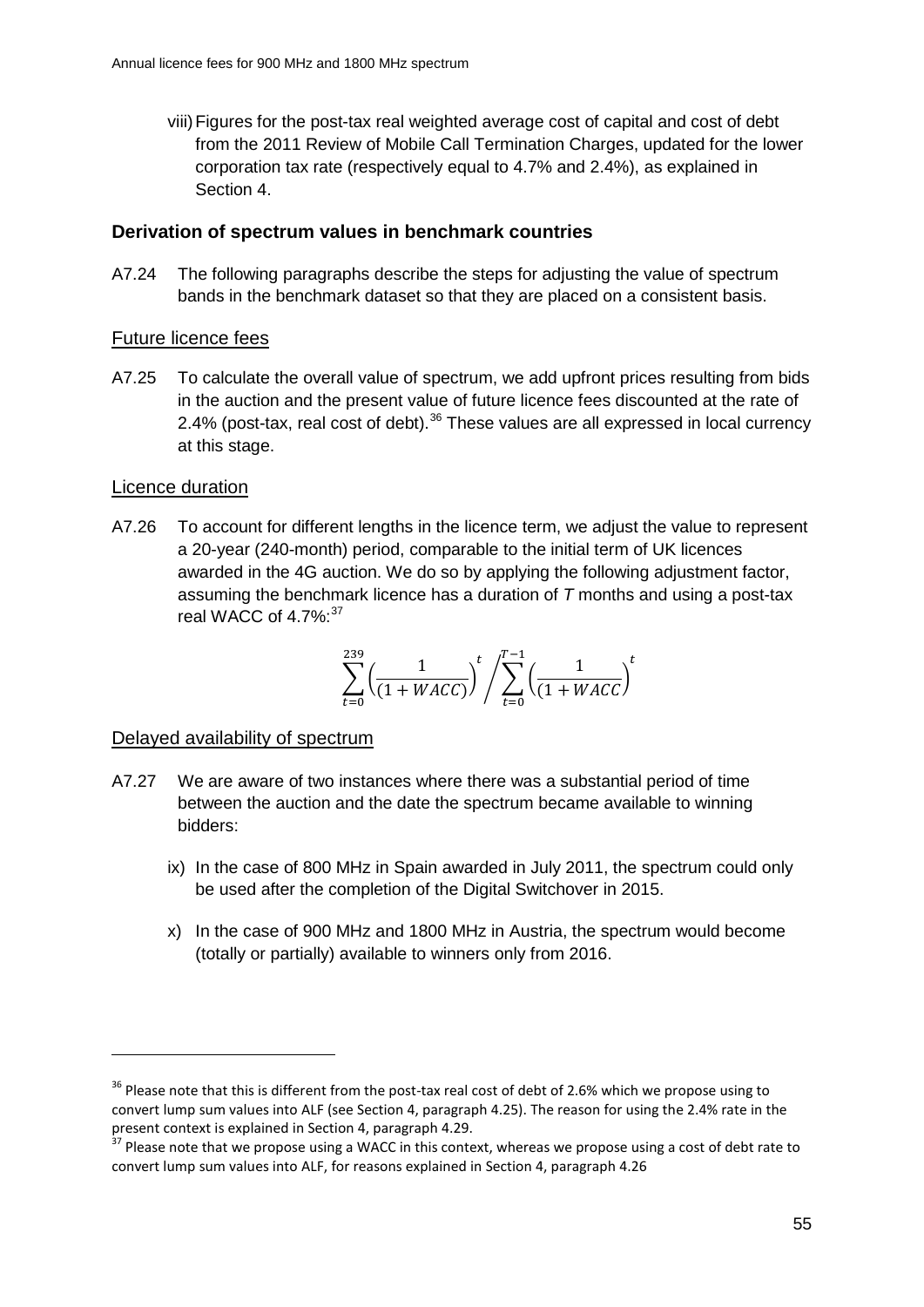A7.28 For these benchmarks we have calculated a "gestation adjustment" to allow for the fact that observed auction prices likely reflect the value of the licence at the date the spectrum becomes available for use, discounted back to the date of the auction.

# **Conversion to UK equivalents**

- A7.29 The next step in our calculation relates to the conversion from local currency prices (in most cases, euros) to pounds sterling. We use PPP conversion factors from the World Bank,<sup>[38](#page-56-0)</sup> taking the ratio of the PPP factor for the UK and the PPP factor for the benchmark country, both in the year when the auction took place. When PPP factors were unavailable (that is, 2013 and 2014), we used linear extrapolation from the two nearest available data points.<sup>[39](#page-56-1)</sup>
- A7.30 We then adjust for inflation between the date of the auction in the benchmark country and the start date of licences awarded in the UK 4G auction (that is, 1 March 2013). The adjustment factor is the ratio between the value of the monthly CPI index for March 2013 and the value at the time of the benchmark auction.
- A7.31 For comparability, we calculate benchmarks expressed as  $E$  per MHz per head of population. We calculate UK-equivalent values by multiplying benchmarks by the ratio of the benchmark country population to the UK population recorded in the 2011 Census, expressed as "£m per MHz".

# **Coverage and co-existence**

- A7.32 To ensure that our benchmarking captures the market value of spectrum licences in the UK, it is necessary to consider whether lots awarded in benchmark countries have characteristics comparable to the UK 4G auction licences. In the rest of this section, we set out how we approached:
	- a) Differences in coverage obligations for lots in each band; and
	- b) Issues related to DTT co-existence (for 800 MHz only).

# Coverage obligations

- A7.33 The UK licences for 900 MHz, 1800 MHz and 2.6 GHz spectrum do not have coverage obligations attached to them. The extent to which a coverage requirement is onerous in a benchmark country depends on the level of coverage an operator would have sought to achieve for commercial reasons in the absence of such an obligation.
- A7.34 We have included all available lots of 900 MHz, 1800 MHz and 2.6 GHz, irrespective of their coverage obligations in our dataset, and consider the

<span id="page-56-1"></span><span id="page-56-0"></span><sup>&</sup>lt;sup>38</sup> <http://data.worldbank.org/indicator/PA.NUS.PPP><br><sup>39</sup> As noted in Section 3, paragraph 3.12, the focus of our revised approach on relative values makes the issue of currency conversion less relevant to the result.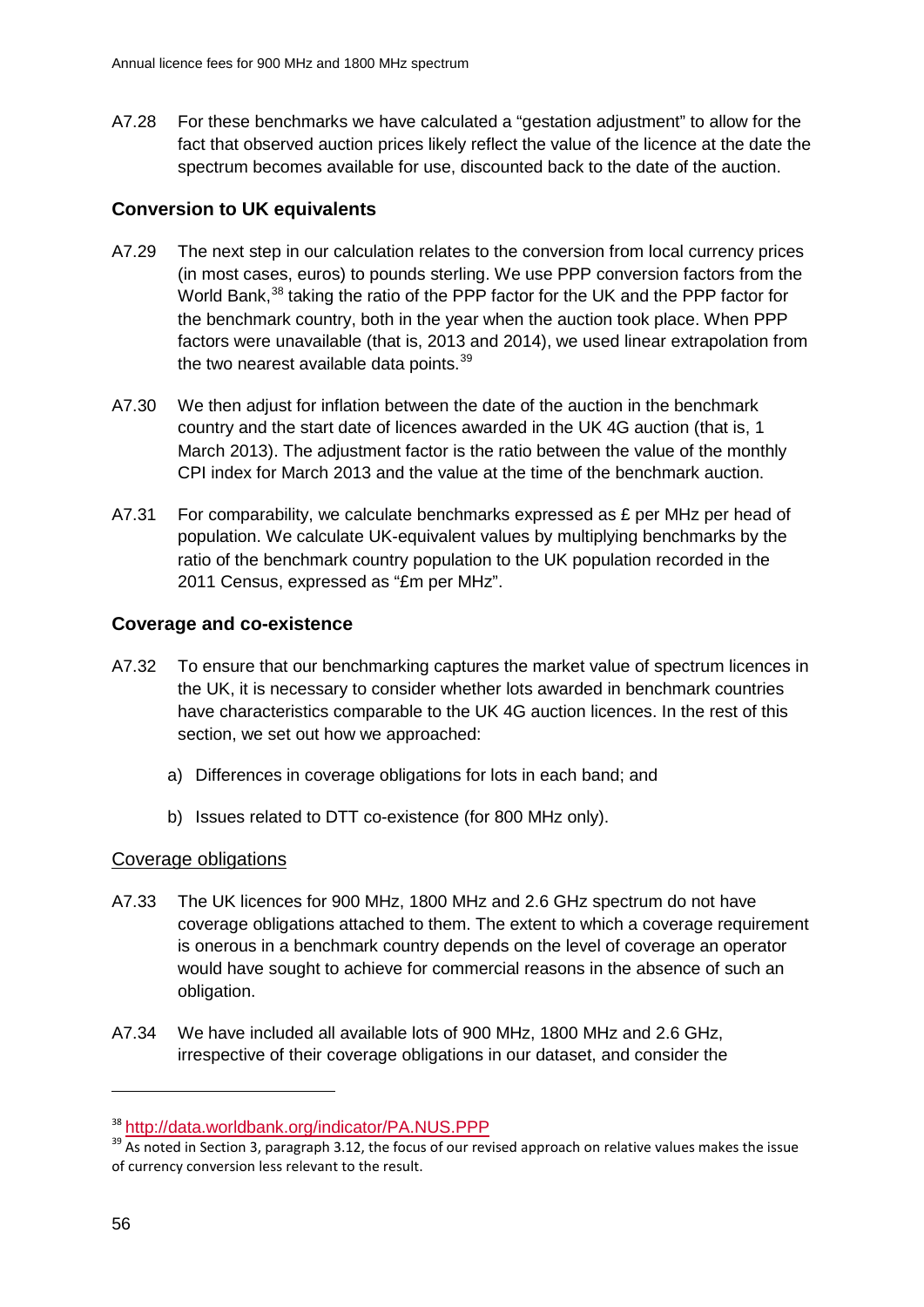implications of the coverage obligations qualitatively if and when necessary. As part of our analysis of individual awards in Annex 8 we set out coverage obligations by band. In principle, were we to consider that such obligations are likely to require deployments significantly in excess of commercial levels then we would consider that the auction price could risk understating the value of that band in the UK in our assessment. In the event, we do not consider that this is the case in these bands for any of the countries in the dataset.<sup>[40](#page-57-0)</sup>

- A7.35 For 800 MHz, the UK 4G auction includes one lot subject to coverage obligation (A2 lot category) and four generic lots without coverage obligations (A1 lot category, which attracted a small but material price premium over A2). For consistency of treatment in deriving relative benchmarks, we therefore consider the basis of the 800 MHz price in the benchmark country (as regards coverage obligations) and identify the most closely corresponding 800 MHz lot category in the UK to enable a like-for-like comparison. In particular we adopt the following approach:
	- a) When price differentials between specific 800 MHz lots in the benchmark country can be ascribed to differences in coverage obligations over and above commercial levels, we include only blocks without, or with less onerous, coverage obligations in the calculation of an average price of 800 MHz for the benchmark country,  $^{41}$  $^{41}$  $^{41}$  We then use the nearest equivalent lots for 800 MHz in the UK (i.e. A1, without coverage obligation) when deriving the relative benchmark.
	- b) When there are no differences in coverage obligations across 800 MHz lots in the benchmark country, we calculate the value of 800 MHz as the average of all available lots. We then consider whether or not the obligation (on all 800 MHz lots) was likely to be onerous (i.e. requiring substantially more coverage than would be provided otherwise). Where there is a basis for believing coverage obligations to be onerous, then we use the UK A2 value in the derivation of relative benchmark; otherwise we use the UK A1 value.

#### DTT co-existence costs

- A7.36 When deriving relative benchmarks we also consider whether some (or all) 800 MHz lots are affected by DTT co-existence costs.
	- a) In some benchmark countries we observe price differentials between different 800 MHz lots that are likely related to DTT co-existence costs (this is sometimes the case for one or two lots at the bottom of the 800 MHz band). In these cases, we take the average price of the 800 MHz lots which are less likely to be subject

<span id="page-57-0"></span><sup>&</sup>lt;sup>40</sup> For example, a coverage obligation applied to 900 MHz in Ireland, Romania, Slovenia and Switzerland; to 1800 MHz in Czech Republic, Ireland, Romania, Slovenia and Switzerland; and in the 2.6 GHz band in Czech Republic, Italy and Romania. We consider that none of these obligations are likely to require coverage substantially in excess of the commercial level.

<span id="page-57-1"></span> $41$  The only exception to this is Denmark, where we use the larger 2x20 MHz lot which was subject to a coverage obligation. This is because the other 800 MHz lot, which did not include a coverage obligation, was affected by DTT co-existence costs (as we discuss in the next section).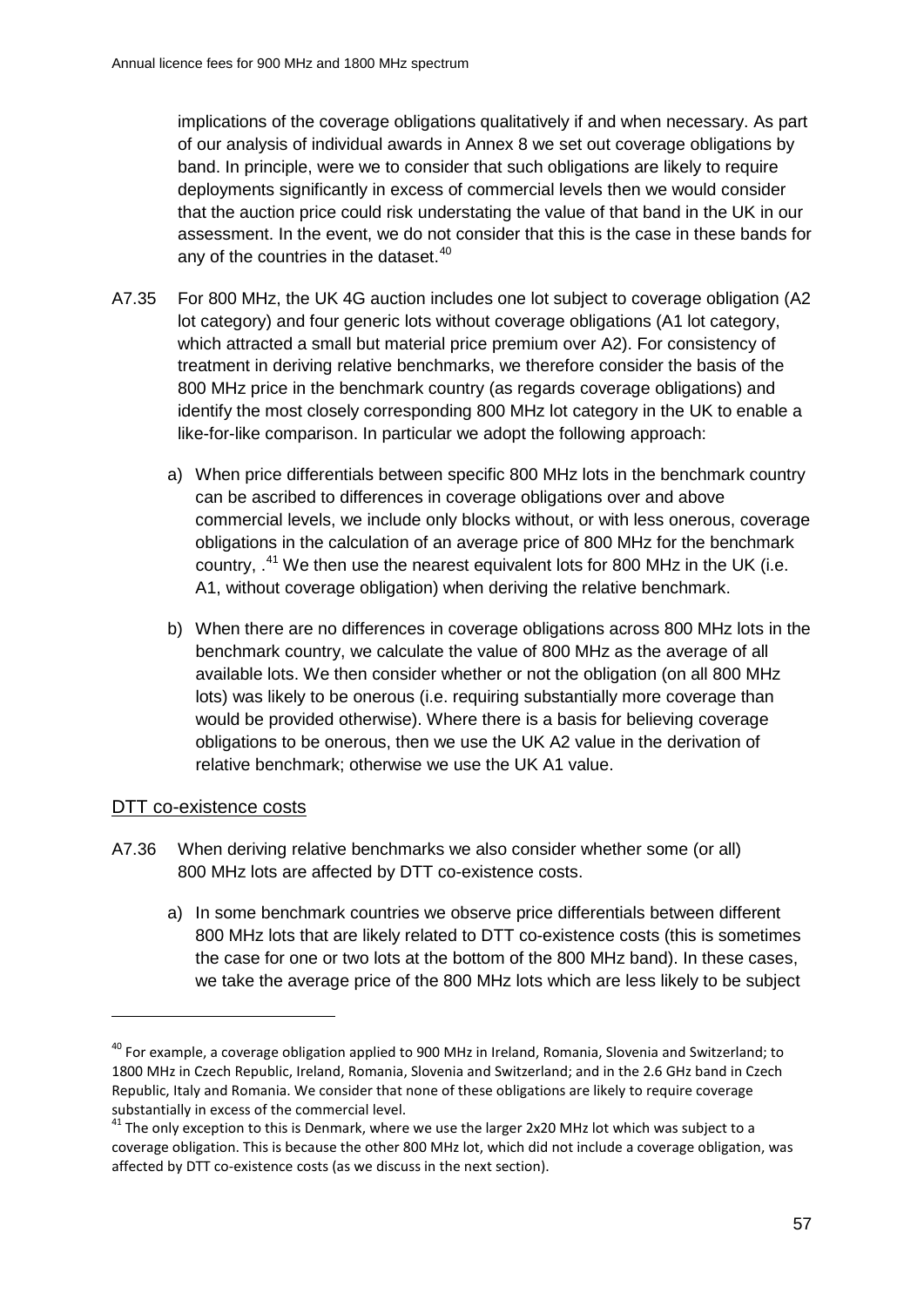to DTT co-existence costs. We then calculate relative benchmarks (that is, the 900 MHz / 800 MHz paired ratio and the distance method benchmark for 1800 MHz) using the UK market value of 800 MHz gross of DTT co-existence costs.

b) In other benchmark countries, we do not observe differentials in auction prices across the 800 MHz lots that are likely related to DTT co-existence costs. In these cases, we assume that DTT co-existence costs were positive and that all 800 MHz lots were equally affected so that all bids were reduced by the expected amount of DTT co-existence costs. Accordingly, we take the average of all lots to derive the value of 800 MHz in the benchmark country. We then apply the relevant paired ratio or Y/X ratio to the UK market value of 800 MHz net of DTT co-existence costs.[42](#page-58-0)

# **Role of absolute and relative benchmarks**

- A7.37 As explained in paragraphs A7.24-A7.31, the derivation of absolute values expressed in UK terms requires us to make a number of adjustments to international benchmarks. We have essentially made four such adjustments, for: (a) differences in licence duration and start date; (b) differences based on purchasing power parity; (c) inflation rates between the auction in the benchmark country and 1 March 2013; and (d) differences in population.
- A7.38 More generally, we consider that there are a number of country-specific factors which have the potential to affect auction prices in comparator countries relative to the UK. Licence holders argued to varying degrees that, for this reason, absolute auction prices may not provide reliable indicators of the value of spectrum in the UK.
- A7.39 Some of the factors identified by licence holders, such as income levels and willingness to pay for mobile services, will be reflected in the PPP estimates which we have used to derive absolute benchmarks. However, there are other countryspecific factors that may drive differences in auction values that are not (and cannot easily be) accounted for in our analysis. We accept that the presence of such country-specific factors tends to increase the uncertainty of absolute values in other countries as benchmarks for the UK.
- A7.40 Some of the factors identified by licence holders could potentially affect some spectrum bands more than others. For example lower frequency bands have better propagation characteristics, and may tend to be more valuable in countries which are less urbanised or which have lower population density. For this reason, we have considered in paragraphs A7.58 to A7.85 whether specific factors mean that

<span id="page-58-0"></span> $42$  The level of DTT co-existence cost expected by bidders is not observable and may vary substantially across countries. We do not have a basis for adjusting the 800 MHz prices in the benchmark countries. We recognise that our approach may not be accurate where DTT co-existence costs in the benchmark country are significantly different from the UK (as a proportion of the value of 800 MHz. We note that our approach generates lower benchmarks than using UK market value of 800 MHz gross of co-existence costs.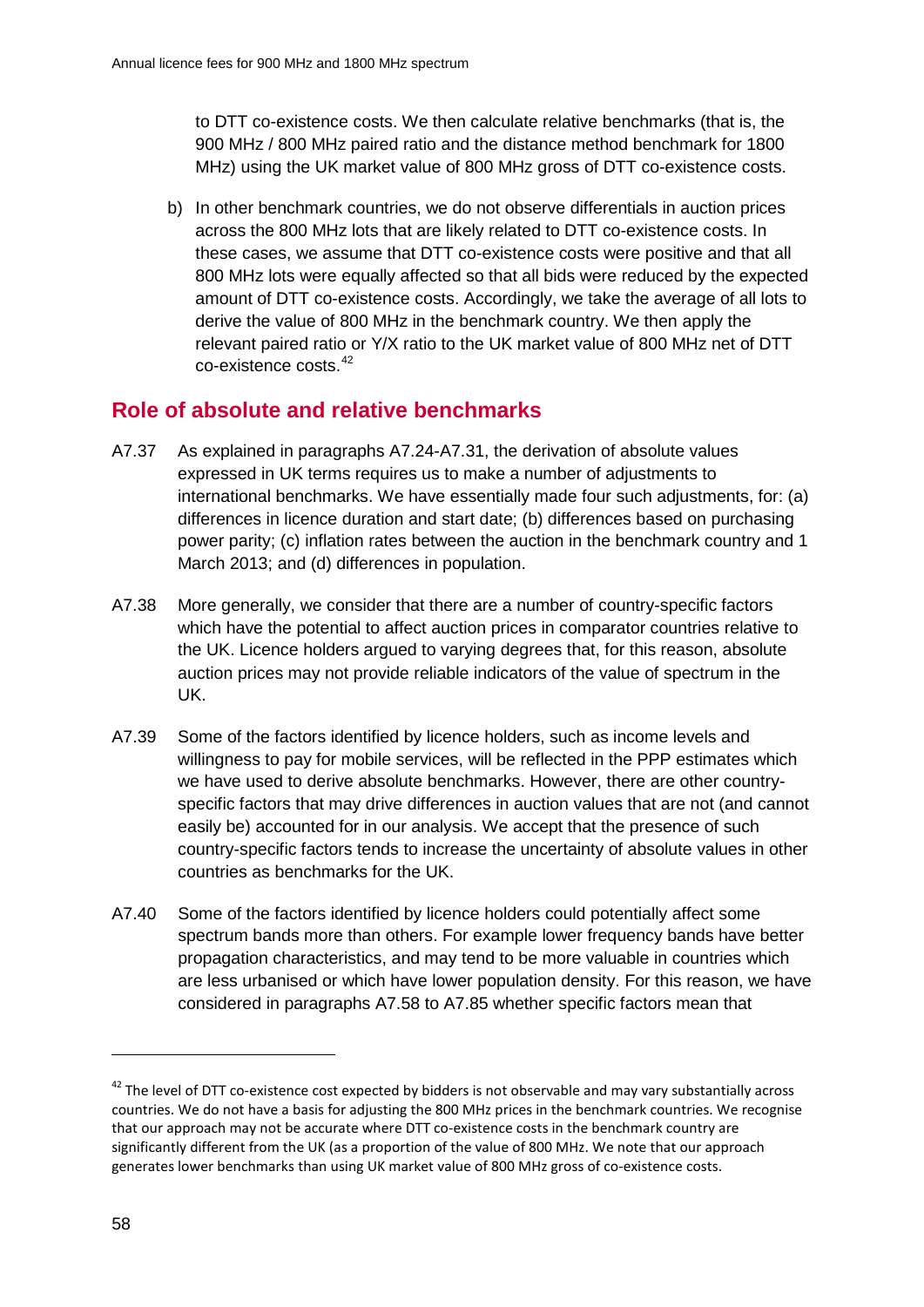benchmarks based on *relative* values will tend to overstate or understate values in the UK.

A7.41 However, in general we expect that relative values are less likely to be affected by country-specific factors than absolute values.

# **The distance method**

A7.42 We have adopted the distance method proposed by AM&A as our preferred method for deriving benchmark values of 1800 MHz spectrum. Benchmark values of 1800 MHz generated by the distance method reflect the UK auction values of both 800 MHz and 2.6 GHz spectrum in the UK auction. We consider that, in principle, this is an advantage over the paired ratios of 1800 MHz to 800 MHz and 2.6 GHz spectrum.

# **Derivation**

-

A7.43 The distance method can be seen as reflecting the proposition that the relative distance between the values of the 1800 MHz band and the 800 MHz and 2.6 GHz bands should be consistent between countries, and in particular that:

$$
\frac{1800_{UK} - 2.6_{UK}}{800_{UK} - 2.6_{UK}} = \frac{1800_{BC} - 2.6_{BC}}{800_{BC} - 2.6_{BC}}
$$

where 1800 $_{UK}$  is the value of 1800 MHz in the UK, 1800 $_{BC}$  is its value in the benchmark country, etc. This implies in turn that an estimate of the value of 1800 MHz in the UK can be calculated as:

$$
1800_{UK} = \frac{1800_{BC} - 2.6_{BC}}{800_{BC} - 2.6_{BC}} \times (800_{UK} - 2.6_{UK}) + 2.6_{UK}
$$
\n(a)\n(b)\n(c)

- A7.44 This equation can be seen as having three components, labelled (a) to (c) above. Component (a) is the ratio between the price premium commanded by 1800 MHz over 2.6 GHz spectrum and the price premium commanded by 800 MHz over 2.6 GHz in the benchmark country. Component (b) is the price premium commanded by 800 MHz over 2.6 GHz spectrum in the UK. Component (c) is the UK value of 2.6 GHz spectrum. Only the first of these components, which we refer to as the Y/X ratio, is affected by the values of spectrum in the benchmark country.
- A7.45 In a benchmark country for which the equivalent UK 800 MHz value is £32.63m/MHz<sup>[43](#page-59-0)</sup> (and taking the value of 2.6 GHz in UK as £5.5m/MHz), the distance method value is:

<span id="page-59-0"></span> $43$  This is our estimate net of coexistence costs and with no coverage obligation.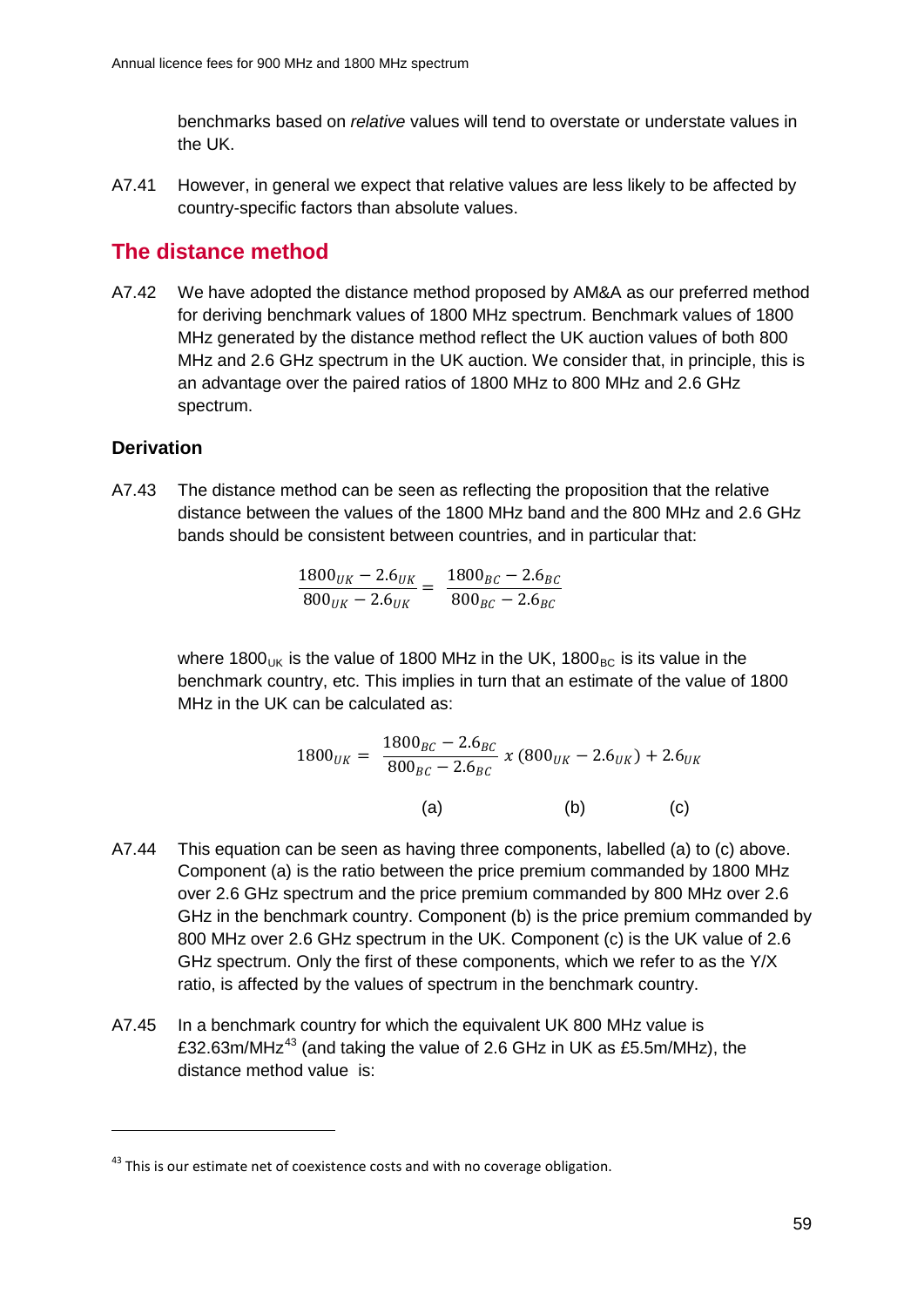$$
1800_{UK} = \frac{1800_{BC} - 2.6_{BC}}{800_{BC} - 2.6_{BC}} \times (E27.13) + E5.5m
$$

# **Proxies for the value of 2.6 GHz and 900 MHz**

- A7.46 AM&A suggested applying the distance method in countries where 2.6 GHz spectrum had not been auctioned by using zero as a proxy for the 2.6 GHz value. They note that this provides an upper bound for the value of 1800 MHz in the UK under the distance method, as the true value of 2.6 GHz spectrum could not be below zero.
- A7.47 We consider it would be more appropriate to use a non-zero proxy for the value of 2.6 GHz spectrum in countries where this band has not been auctioned since the start of 2010, namely Ireland and Sweden. This will result in a lower distance method estimate for 1800 MHz in UK by comparison with AM&A's proposed proxy of zero.
- A7.48 The table below shows UK and international results where both 800 MHz and 2.6 GHz spectrum was auctioned, together with the resulting ratio of 2.6 GHz to 800 MHz.

| £m/MHz<br>(UK equivalent)    | <b>800 MHz</b> | $2.6$ GHz | 2.6 GHz /<br><b>800 MHz</b><br>ratio |
|------------------------------|----------------|-----------|--------------------------------------|
| Austria (2010; 2013)         | 72.2           | 1.9       | 3%                                   |
| Belgium (2011; 2013)         | 30.0           | 5.0       | 17%                                  |
| <b>Czech Republic (2013)</b> | 44.1           | 3.0       | 7%                                   |
| Denmark (2010; 2012)         | 16.2           | 10.3      | 64%                                  |
| <b>Germany (2010)</b>        | 52.9           | 1.6       | 3%                                   |
| <b>Italy (2011)</b>          | 52.1           | 3.8       | 7%                                   |
| Portugal (2011)              | 37.3           | 2.5       | 7%                                   |
| Romania (2012)               | 43.9           | 10.6      | 24%                                  |
| Slovak Republic (2013)       | 38.5           | 4.6       | 12%                                  |
| <b>Spain (2011)</b>          | 40.4           | 3.3       | 8%                                   |
| UK (2013)                    | 32.6           | 5.5       | 17%                                  |

## **Table A7.1: Ratios of 2.6 MHz to 800 MHz values**

A7.49 The average (geometric mean) of the ratio in the ten countries is between 9.6% and 10.7%, according to whether this is calculated using values of 800 MHz spectrum gross of co-existence DTT costs (as shown) or net of DTT co-existence costs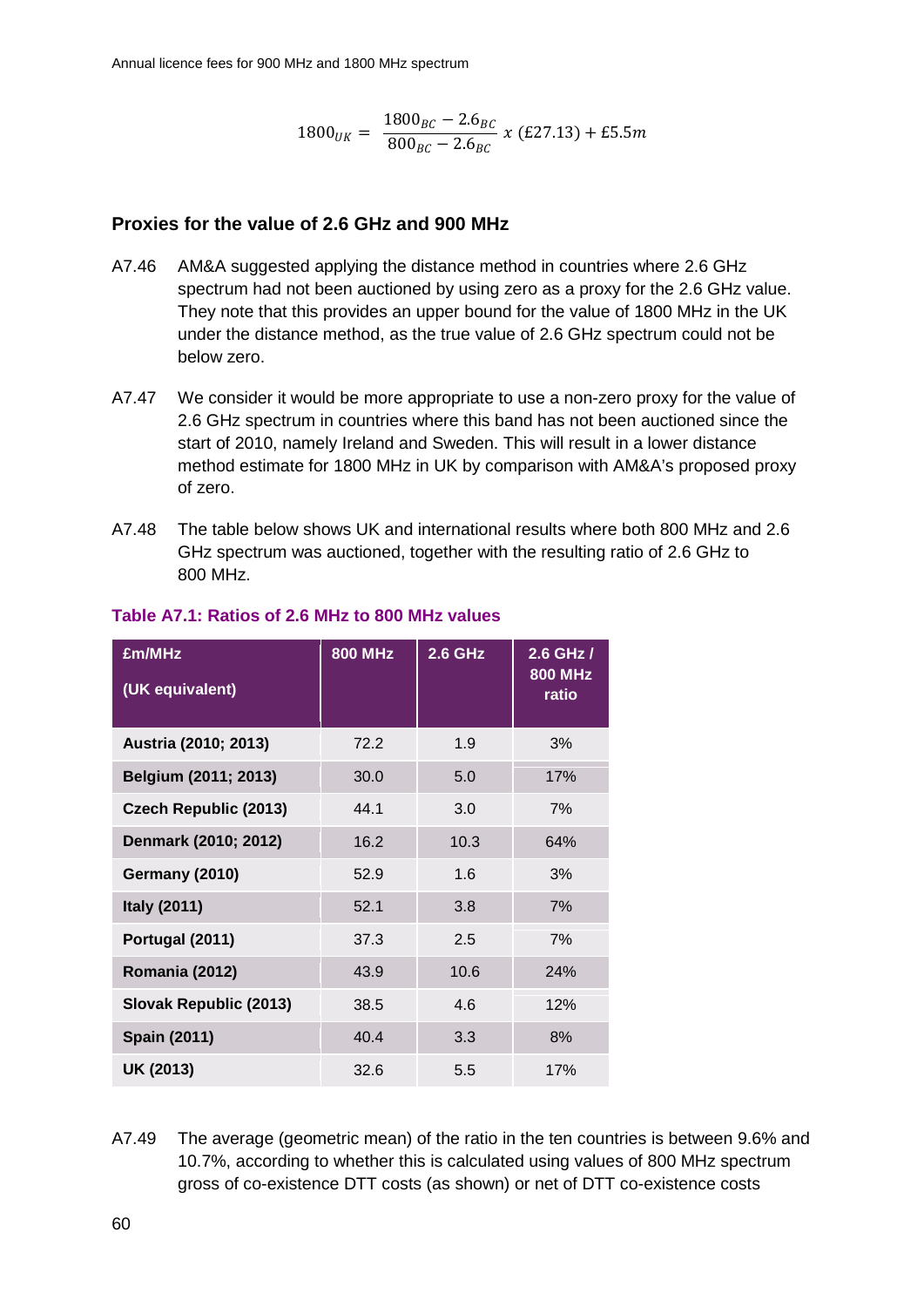respectively.<sup>[44](#page-61-0)</sup> Using this ratio we can derive proxy values of 2.6 GHz in Ireland and Sweden (respectively on a net (10.7%) and gross (9.6%) basis) for use in deriving the distance method benchmarks. The results are shown in the table below.

# **Table A7.2: Proxy values of 2.6 GHz spectrum for distance method**

| £m/MHz<br>(UK equivalent) | <b>800 MHz</b> | 1800<br><b>MHz</b> | <b>Proxy</b><br><b>2.6 GHz</b> | <b>Distance</b><br>method |
|---------------------------|----------------|--------------------|--------------------------------|---------------------------|
| Ireland (2012)            | 63.5           | 25.2               | 6.8                            | 14.3                      |
| <b>Sweden (2011)</b>      | 21.2           | 9.7                | 2.0                            | 17.5                      |

A7.50 In Greece, where neither 800 MHz nor 2.6 GHz was awarded, AM&A proposed to use the value of 900 MHz as a proxy for the value of 800 MHz (as well as using a proxy of zero for 2.6 GHz). However, as explained in Annex 8, our preference is to use Greece as an additional evidence point for the 1800 MHz / 900 MHz ratio cross-check, rather than to use it to derive a distance method benchmark based on two proxies.

# **Effect of risk of overstatement or understatement of UK market value in bandspecific prices**

A7.51 The effect of a risk that a benchmark overstates or understates UK market value in the price of a spectrum band in a benchmark country band will be to change the Y/X ratio set out above, which is:

$$
\frac{1800_{BC} - 2.6_{BC}}{800_{BC} - 2.6_{BC}}
$$

A7.52 The effect on the Y/X ratio depends on the band:

- An overstated 1800 MHz value will increase the ratio, leading to an overstated distance method benchmark;
- An overstated 800 MHz value will reduce the ratio, leading to an understated distance method benchmark;

<span id="page-61-0"></span><sup>&</sup>lt;sup>44</sup> For countries where it was not possible to identify two 800 MHz benchmarks (one net of DTT co-existence costs, and one gross of these), we have estimated the missing benchmark on the basis of the observed 800 MHz benchmark in the country, adjusted for DTT co-existence cost by a multiplicative factor equal to the ratio of estimated DTT co-existence cost in the UK (that is, £3m per MHz) and the value of 800 MHz in the UK (with or without coverage obligation, in line with the available 800 MHz benchmark in the country).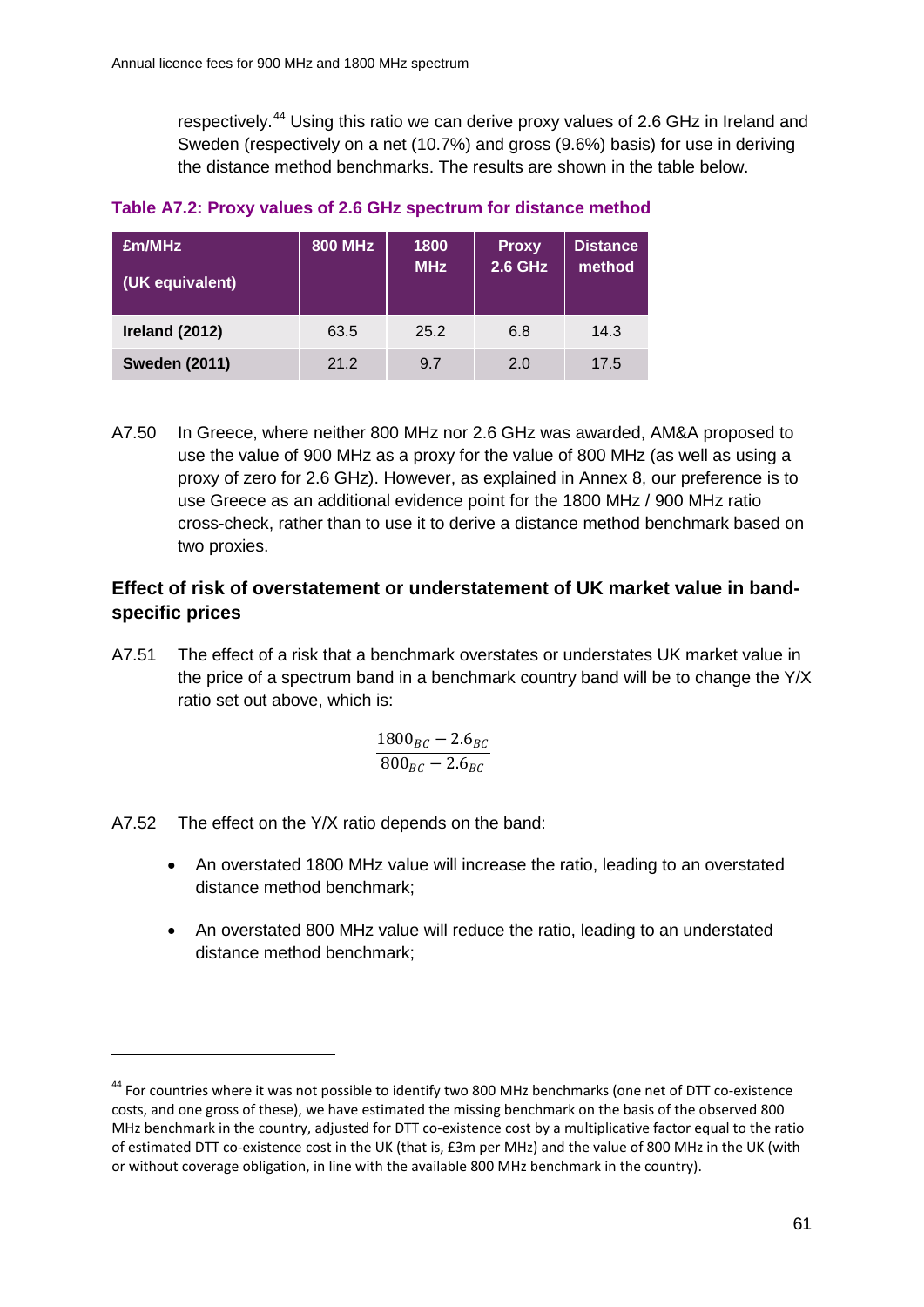- If 800 MHz is greater than 1800 MHz in the benchmark country, an overstated 2.6 GHz value will reduce the ratio, leading to an understated distance method benchmark.[45](#page-62-0)
- A7.53 The effect of an understated or overstated Y/X ratio on the distance method benchmark depends on the relative distance between bands in the benchmark country:
	- In countries where the Y/X ratio is low (such as Germany, Portugal and the Czech and Slovak Republics) the distance method benchmark largely reflects the UK value of 2.6 GHz, so a moderate understatement or overstatement in the prices of bands in the benchmark country's auctions will tend to have a limited effect.
	- In countries where there is a higher Y/X ratio, such as Austria, Italy and Romania the potential effect of an understatement or overstatement in band prices on the distance method benchmark will tend to be greater.
	- In countries where the observed 2.6 GHz value is relatively low (compared to both 800 MHz and 1800 MHz), such as Austria and Italy, even a large percentage increase or decrease in the value of 2.6 GHz spectrum has little effect on the distance method benchmark.

## **Comparison with paired ratios**

A7.54 The following table compares distance method benchmarks for 1800 MHz with the paired ratio to 800 MHz.

|                           | <b>Austria</b> | <b>Ireland</b> | <b>Italy</b> | Germany | <b>Sweden</b> | <b>Portugal</b> | <b>Romania</b> | <b>Czech</b><br><b>Rep</b> | <b>Slovak</b><br>Rep |
|---------------------------|----------------|----------------|--------------|---------|---------------|-----------------|----------------|----------------------------|----------------------|
| <b>Distance</b><br>method | 25.5           | 14.3           | 13.5         | 5.6     | 17.5          | 6.1             | 12.0           | 7.5                        | 7.5                  |
| <b>Paired ratio</b>       | 24.0           | 13.0           | 11.4         | 1.2     | 16.3          | 2.8             | 13.5           | 4.4                        | 6.0                  |
| % difference              | $-6%$          | $-9%$          | $-16%$       | $-78%$  | $-7%$         | $-53%$          | 12%            | $-41%$                     | $-20%$               |

#### **Table A7.3: Paired ratios of 1800 MHz to 800 MHz**

A7.55 The 1800 / 800 MHz paired ratio benchmarks are lower than distance method benchmarks in all countries except Romania. This result reflects the fact that the value of 2.6 GHz relative to 800 MHz is higher in the UK than in most benchmark countries.

<span id="page-62-0"></span> $45$  To take a very simple example, suppose that the true values for 1800 MHz, 800 MHz and 2.6 GHz are 2, 3 and 0 respectively, but the observed 2.6 GHz value is 1. The correct ratio is 2/3 or 67%, but the observed ratio will be ½ or 50%.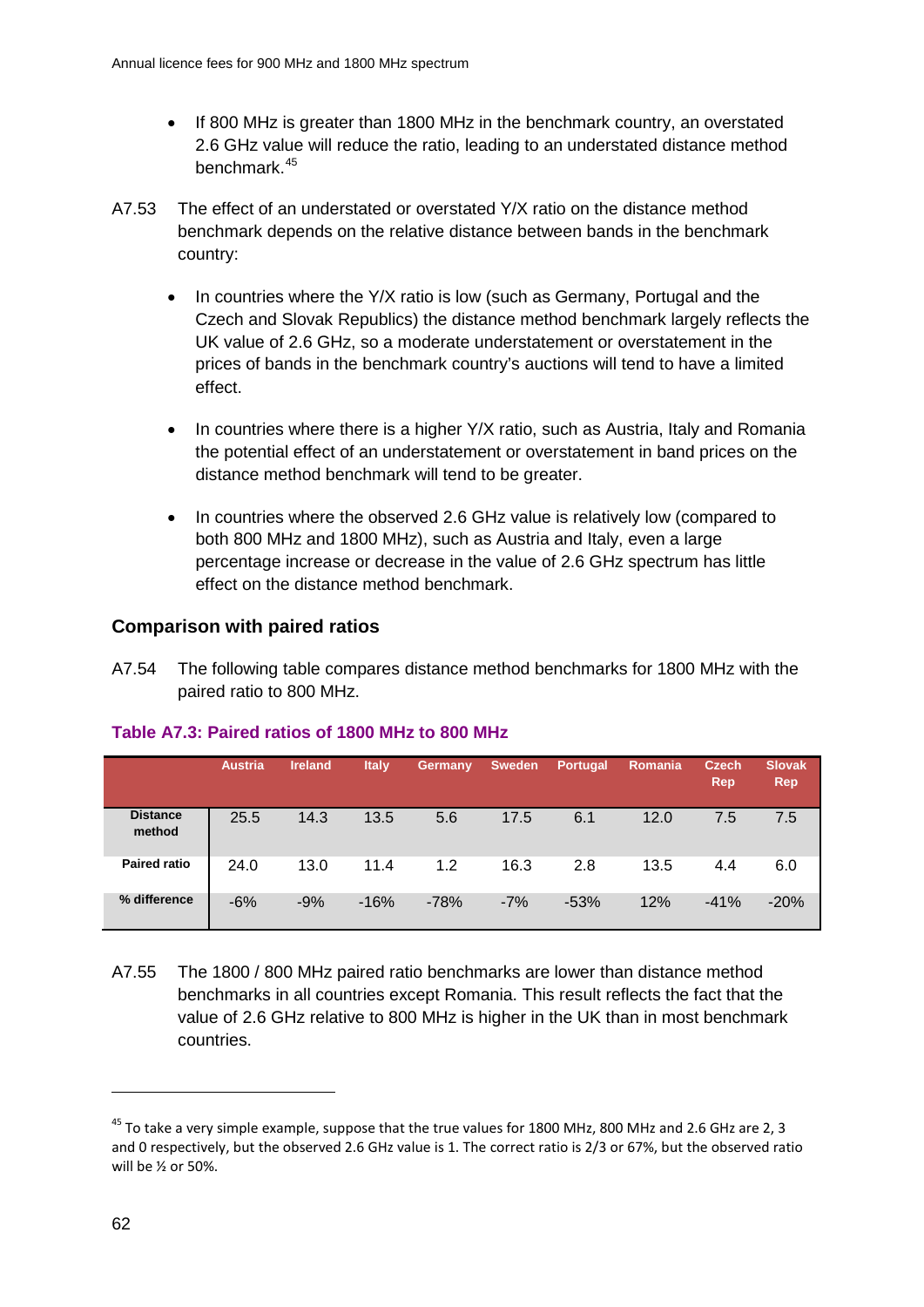A7.56 Table A7.4 compares distance method benchmarks for 1800 MHz with the paired ratio to 2.6 GHz.

|                             | <b>Austria</b> | <b>Italy</b> | <b>Germany</b> | <b>Portugal</b> | Romania | <b>Czech</b><br><b>Rep</b> | <b>Slovak</b><br><b>Rep</b> |
|-----------------------------|----------------|--------------|----------------|-----------------|---------|----------------------------|-----------------------------|
| <b>Distance</b><br>method   | 25.5           | 13.5         | 5.6            | 6.1             | 12.0    | 7.5                        | 7.5                         |
| <b>Paired</b><br>ratios     | 140.7          | 24.2         | 6.2            | 7.2             | 9.9     | 11.0                       | 8.4                         |
| $\frac{9}{6}$<br>difference | 452%           | 78%          | 11%            | 18%             | $-17%$  | 47%                        | 13%                         |

#### **Table A7.4: Paired ratios of 1800 MHz to 2.6 GHz**

A7.57 The 1800 MHz / 2.6 GHz paired ratio benchmarks are higher than distance method benchmarks in all countries except Romania. This result also reflects the fact that the value of 2.6 GHz relative to 800 MHz is higher in the UK than in most benchmark countries.

# **Interpretation of benchmarks**

## **Country-specific factors**

- A7.58 In light of October 2013 consultation responses, we have considered whether there are country-specific factors which we should take into account in interpreting benchmarks.
- A7.59 Vodafone (Annex 4, page 9) said that we had failed to consider many important country-specific factors and the extent to which these might affect auction prices relative to UK values. Vodafone identified three main factors that it suggested are likely to drive spectrum value to a significant extent: market profitability; demand for 2G spectrum; and urbanisation.
- A7.60 We discuss these factors in turn below. In each case we have presented evidence relating to the empirical relationship between the proposed spectrum value driver and observed auction prices (by band), based on the sample of countries in our benchmarking exercise, to see whether or not this provides support for the hypothesis in question.
- A7.61 We also discuss the potential significance of the date of the award for the interpretation of market value.

#### Market profitability

A7.62 We first consider Vodafone's suggestion that market profitability is a key driver of spectrum value, which can affect the relevance of international benchmarks.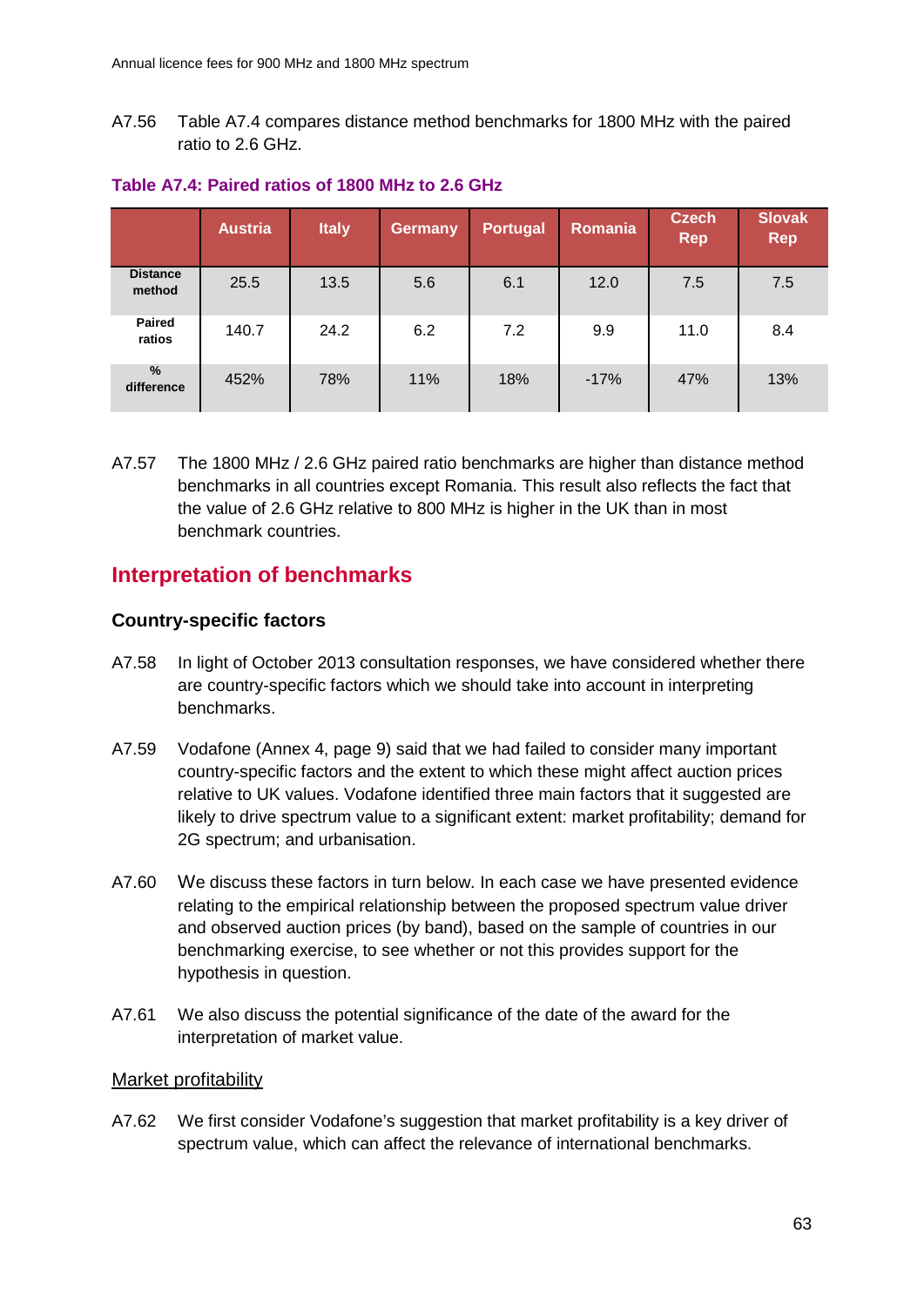- A7.63 If mobile sector profitability has a consistent effect on auction prices, it is not clear that this would differ between spectrum bands. We therefore consider that any such effect is likely to be of limited importance to the assessment of relative benchmarks on which our analysis now focuses.
- A7.64 In addition, the argument that markets with higher profitability can be expected to exhibit higher auction prices appears to rest on the proposition that bidders will compete away their downstream profits in inflated auction prices for spectrum.
- A7.65 If a market has fewer incumbents and limited expectation of entry, future profits may be expected to be high, but there is also a risk that competition in auctions will be limited (due to the smaller number of bidders), in which case high expected profitability may not be reflected in high spectrum prices. In Annex 8, we have considered specific evidence as to the level of competition in auctions (such as restrictions placed on incumbent bidders). However, in general, we expect that auctions with fewer bidders will tend to be less competitive than auctions with more bidders, while mobile markets with fewer competitors will tend to be more profitable than those with fewer competitors. This suggests that the relationship between market profitability and auction prices is not clear-cut.
- A7.66 Evidence as to the relationship between average margin per user (AMPU) and auction prices is presented in Figure A7.1 below. The scatter plots are based on a small number of evidence points, as we have limited the analysis to auctions included in our benchmarking sample. We consider these scatter plots do not provide clear evidence of a positive relationship in any of the relevant spectrum bands, or collectively.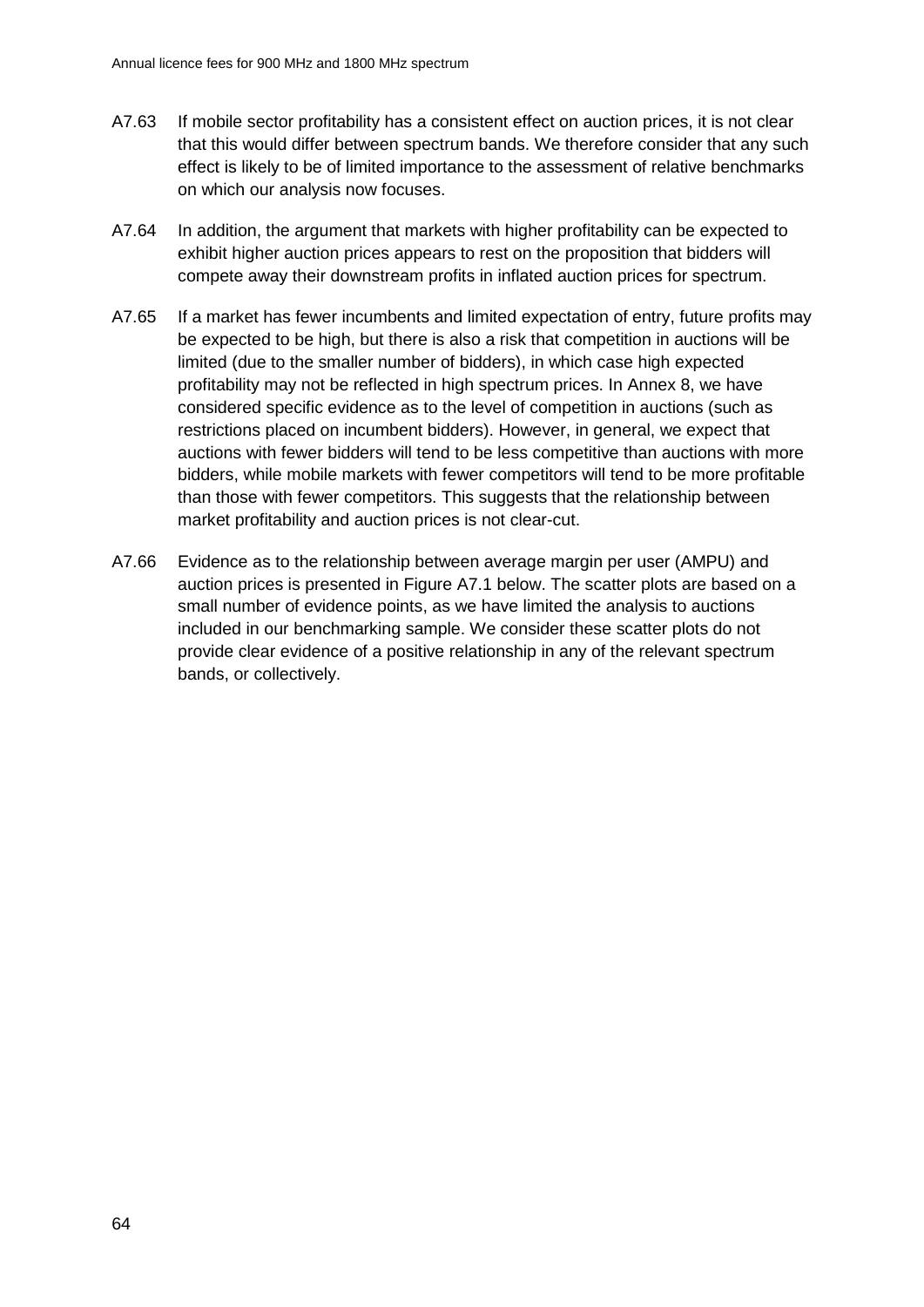

#### **Figure A7.1: AMPU scatter plots[46](#page-65-0)**

AMPU figures taken from Vodafone May 2012 "Spectrum: renewal and pricing in Europe" [\(http://www.vodafone.com/content/dam/vodafone/about/public\\_policy/policy\\_papers/public\\_policy\\_series\\_14.pdf\)](http://www.vodafone.com/content/dam/vodafone/about/public_policy/policy_papers/public_policy_series_14.pdf)

A7.67 In summary, we do not consider that there are strong grounds in principle for expecting that a more profitable mobile sector will be associated with higher spectrum auction prices. Nor does the available evidence provide support for such a relationship. Furthermore, even if such a relationship existed, it is not clear that this would materially affect the relative value of different bands.

#### Demand for 2G spectrum

- A7.68 We also consider Vodafone's argument that, other things being equal, the value of spectrum bands suitable for provision of 2G services (i.e. 900 MHz and, to a lesser extent, 1800 MHz) is likely to be higher in countries where demand for 2G services is significantly higher (proportionately) than in the UK.
- A7.69 While 1800 MHz has previously been a major GSM band, and continues to support some legacy 2G networks, it is now (as we discuss below) also a major LTE band supporting 4G services. As a result, it is not clear that the UK's comparatively low share of 2G subscribers means that the market value of 1800 MHz spectrum will be lower than in, for example, Greece or Romania. Rather, we consider that the value of 1800 MHz is likely to be driven to a substantial extent by the opportunity it provides to offer 4G services. As a result, we do not consider there are strong grounds in principle for considering that the market value of 1800 MHz spectrum should be higher in countries with higher demand for 2G services.

<span id="page-65-0"></span><sup>&</sup>lt;sup>46</sup> We note that the scatter plots do not include data for the Slovak Republic.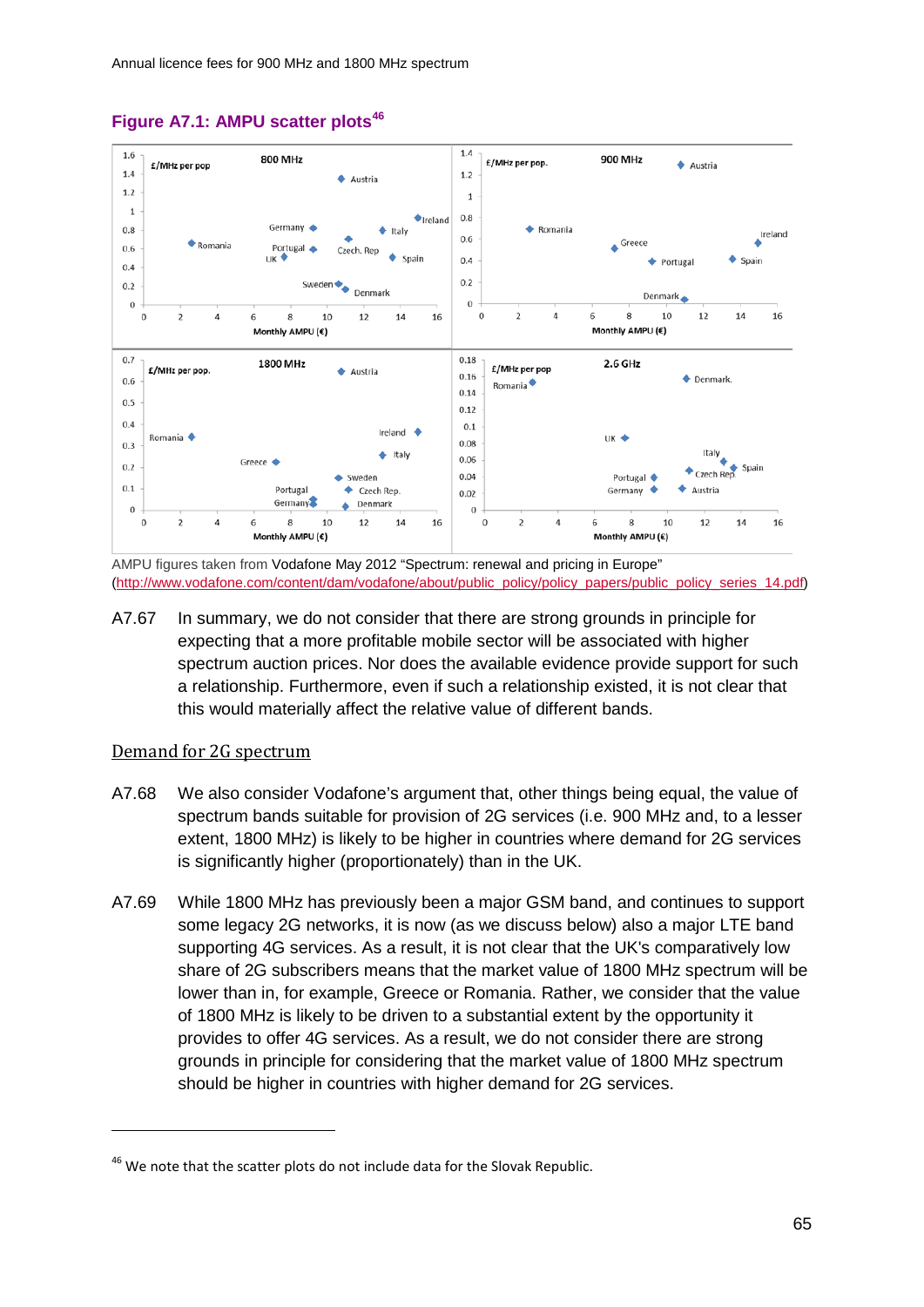- A7.70 On the other hand, 900 MHz spectrum may be more valuable in countries with higher demand for 2G services, as this band continues to support operators' existing GSM operations. However, we note that:
	- a) Auction prices are generally determined by the value of the marginally excluded bidder. As a result, bidders seeking to retain their right to 900 MHz spectrum (which they need in order to serve current demand) may well have a higher value for this spectrum in countries with a high level of 2G traffic, but this will not necessarily be reflected in auction prices if other operators do not have similar considerations relating to legacy services.
	- b) As spectrum licences are typically awarded for long periods of time, auction prices are likely to reflect the forward-looking value of spectrum, as well as the short term need for operators to serve current traffic. The relative importance of different technologies, which may be associated with certain bands, will likely change substantially over the period for which licences are awarded.
- A7.71 We have also considered the available empirical evidence. Vodafone provided data in their submission which aimed to reflect differences in 2G traffic levels across benchmark countries, but this was confidential. However, Vodafone's argument implies that 900 MHz and 1800 MHz spectrum should be valued more highly in countries with relatively high 2G traffic than in countries where a majority of customers are using 3G and 4G enabled devices, and so access to GSM bands is less vital for serving customers. This suggests a negative relationship between 3G penetration rates and auction prices for the ALF bands.
- A7.72 We present scatter plots of 3G penetration and auction prices in Figure A7.2 below. These scatter plots do not indicate that there is a negative correlation between these factors for the 900 MHz and 1800 MHz bands. This evidence does not therefore provide support for the argument that the ALF spectrum bands are valued more highly in countries where there is higher demand for 2G services..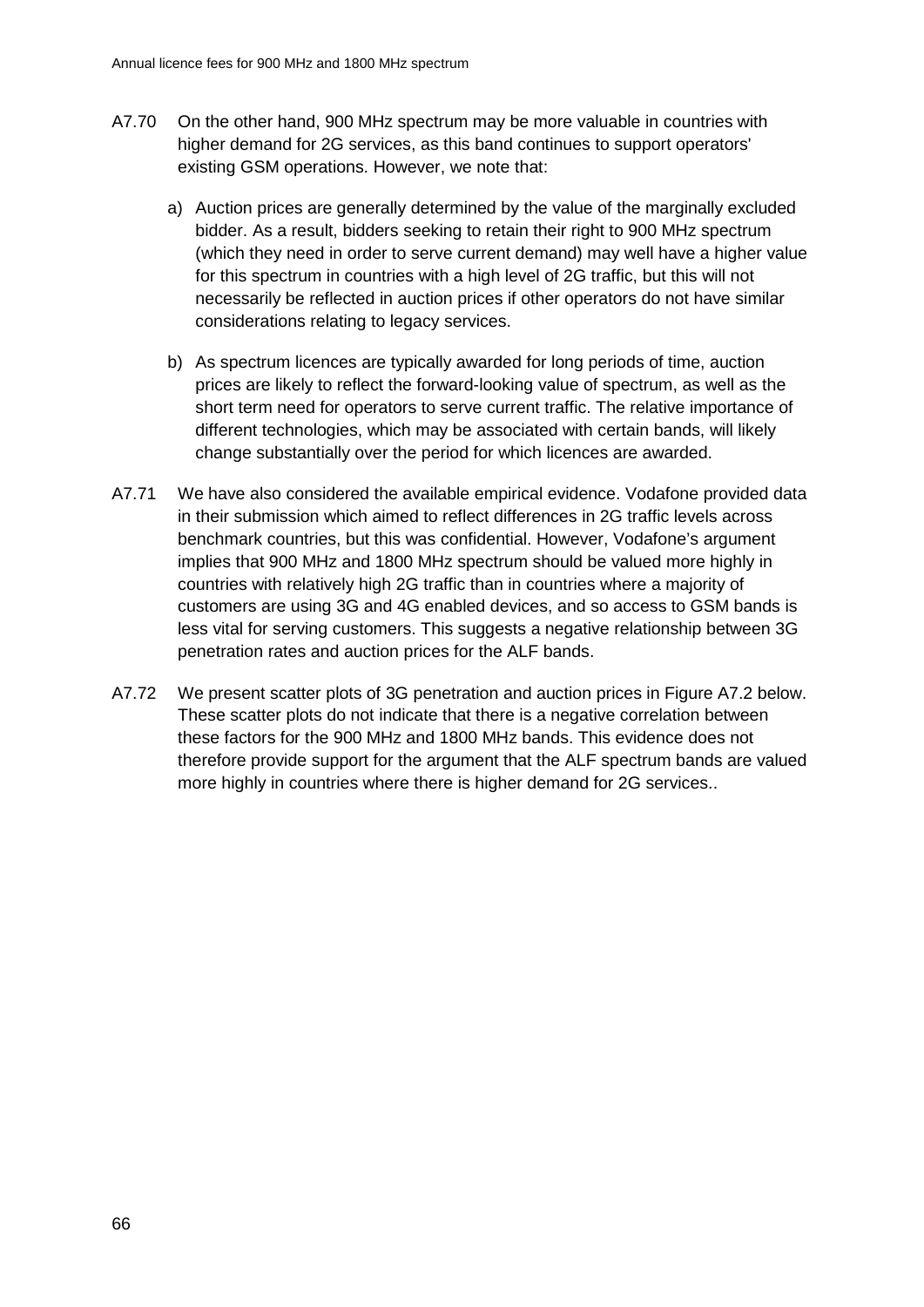

## **Figure A7.2: 3G penetration scatter plots**

3G penetration refers to the proportion of the population carrying a 3G-enabled handset. Figures are taken from GSMA European Mobile Industry Observatory 2011 (available at: [http://www.gsma.com/publicpolicy/wp-content/uploads/2012/04/emofullwebfinal.pdf\)](http://www.gsma.com/publicpolicy/wp-content/uploads/2012/04/emofullwebfinal.pdf).

A7.73 In addition to looking at the absolute value of auction prices by band, we also consider the relationship between 3G penetration and the 900 MHz / 800 MHz paired ratio, presented in Figure A7.3 below. Comparing 3G penetration rates against a relative value – the 900 MHz / 800 MHz paired ratio – should in principle control for the presence of other country-specific factors. However, benchmarks from the six countries on which we have data do not provide evidence of a negative relationship.



#### **Figure A7.3: 900 MHz / 800 MHz paired ratio to 3G penetration**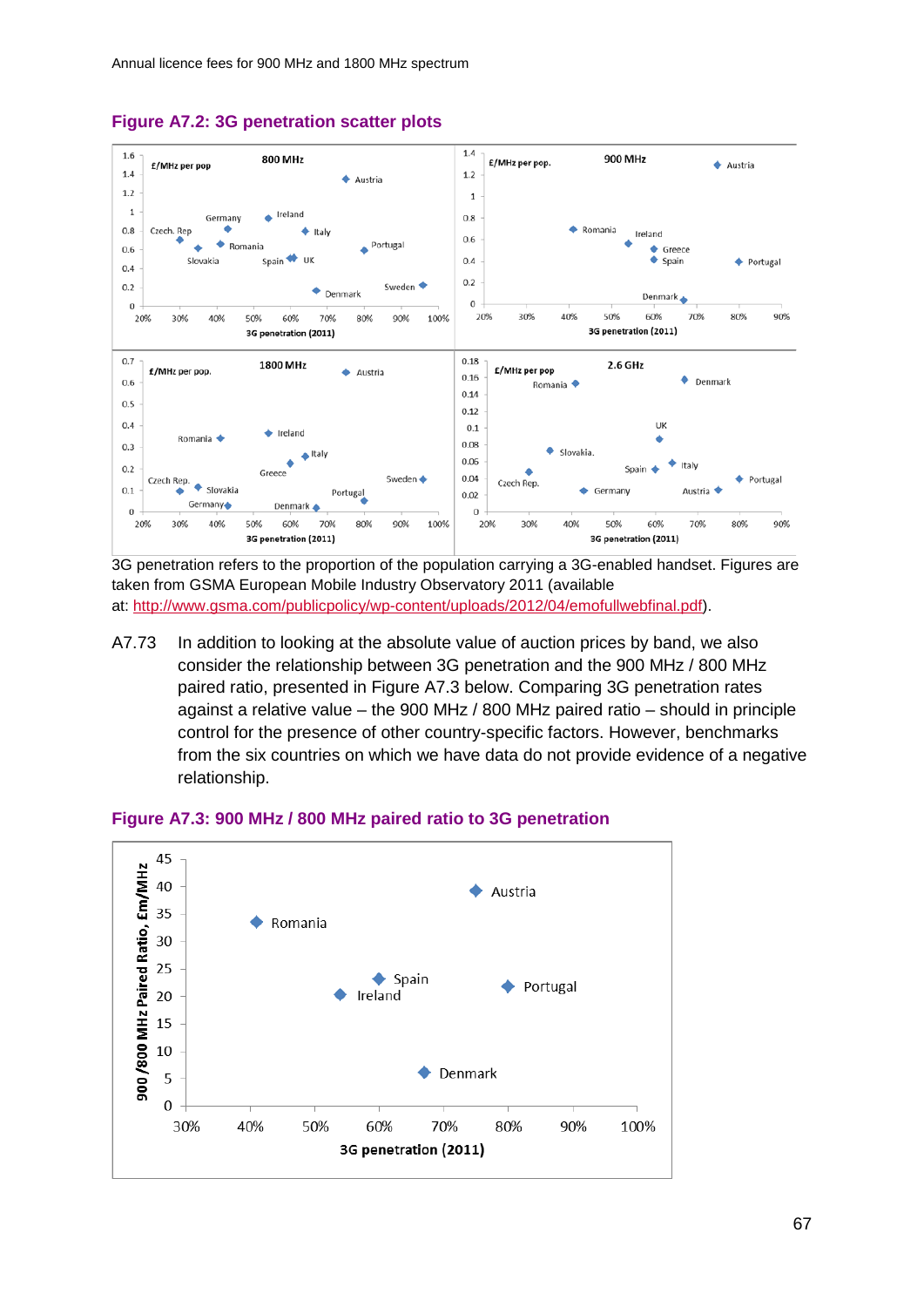A7.74 In summary, we consider that in principle there may be a positive relationship between the value of 900 MHz in a country and the importance of 2G, but we do not have evidence to confirm this. Our approach is to take account of demand for 2G services only in specific instances where there is, in our view, clear evidence that it is particularly relevant to that country (in particular we do so for Romania).

# **Urbanisation**

- A7.75 The propagation advantages of low frequency spectrum mean that mobile networks in areas with lower population density are less costly to serve with sub-1 GHz spectrum. This is consistent with the suggestion by Vodafone that sub-1 GHz spectrum is likely to be more valued in less urbanised countries. However, sub-1 GHz spectrum also provides advantages in providing coverage deep indoors in urban areas. $47$  As this effect works in the opposite direction, it is ambiguous as to whether, in principle, the value of sub-1 GHz spectrum is higher in countries which are less urbanised than the UK.
- A7.76 We have considered whether there is an empirical relationship between auction prices and urbanisation. The scatter plots in Figure A7.4 below:
	- a) Are broadly consistent with a negative relationship between urbanisation and auction prices for sub-1 GHz spectrum. This is slightly clearer in the case of 800 MHz than 900 MHz;
	- b) Do not provide evidence of a relationship between urbanisation and auction prices for 1800 MHz or 2.6 GHz spectrum.

<span id="page-68-0"></span><sup>47</sup> Paragraph 4.82, Ofcom, *Assessment of future mobile competition and award of 800 MHz and 2.6 GHz*, Statement (24 July 2012)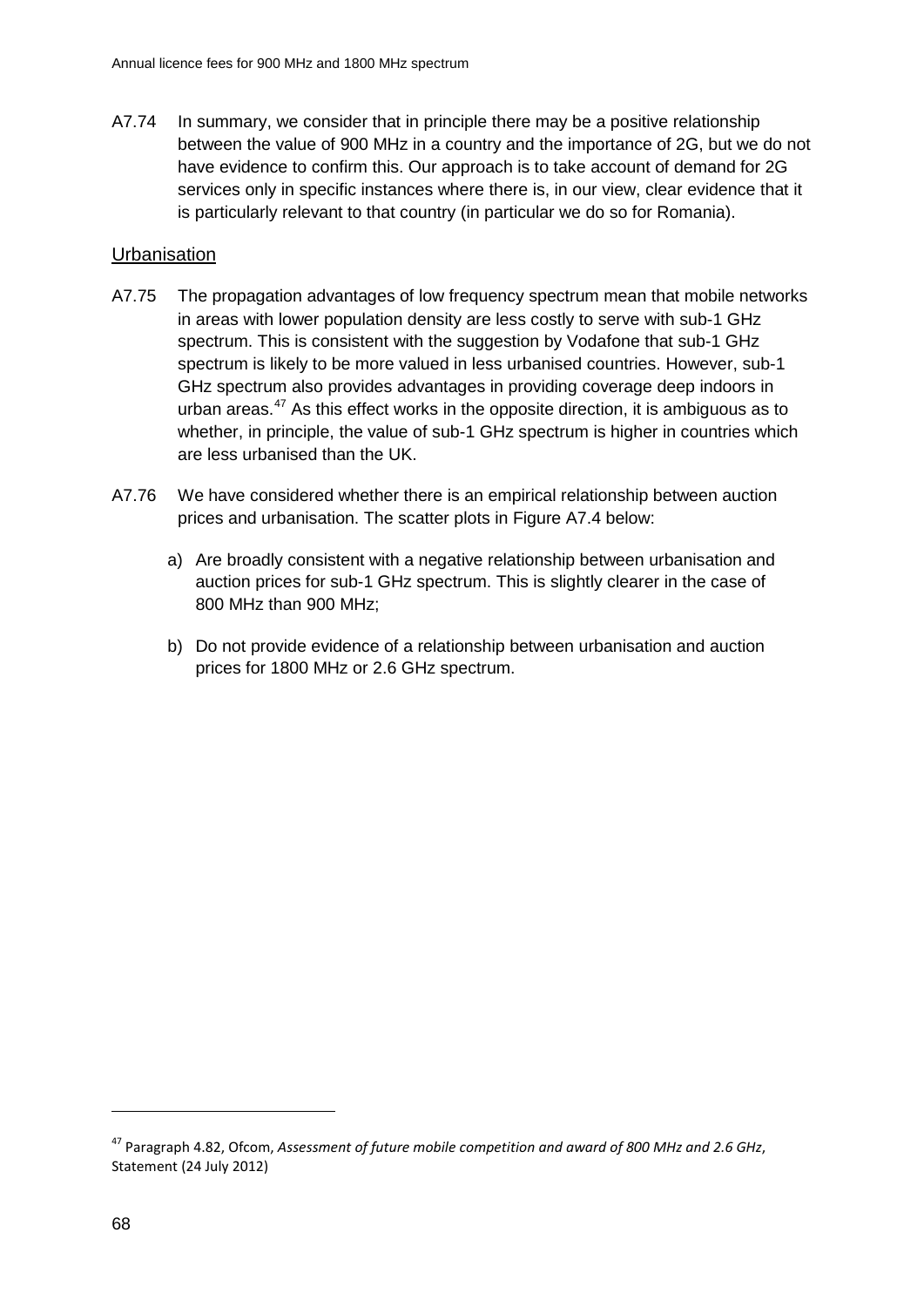

#### **Figure A7.4: Urbanisation scatter plots**

Urbanisation data taken from World Bank [\(http://data.worldbank.org/indicator/SP.URB.TOTL.IN.ZS\)](http://data.worldbank.org/indicator/SP.URB.TOTL.IN.ZS)

A7.77 We also consider the relationship between urbanisation and the ratio of 2.6 GHz and 800 MHz auction prices, presented in Figure A7.5. Under Vodafone's hypothesis, we would expect this ratio to display a positive correlation with urbanisation levels because more urbanised countries would value 2.6 GHz relatively more than sub-1 GHz spectrum. However the scatter plot does not provide clear evidence of such a relationship. We note that, although the 2.6 GHz / 800 MHz ratio for Denmark (a highly urbanised country) is particularly high, the particular circumstances of the Danish auction for 800 MHz (which we discuss in Annex 8) may have contributed to a low price, and in any case there is not a clear pattern of correlation.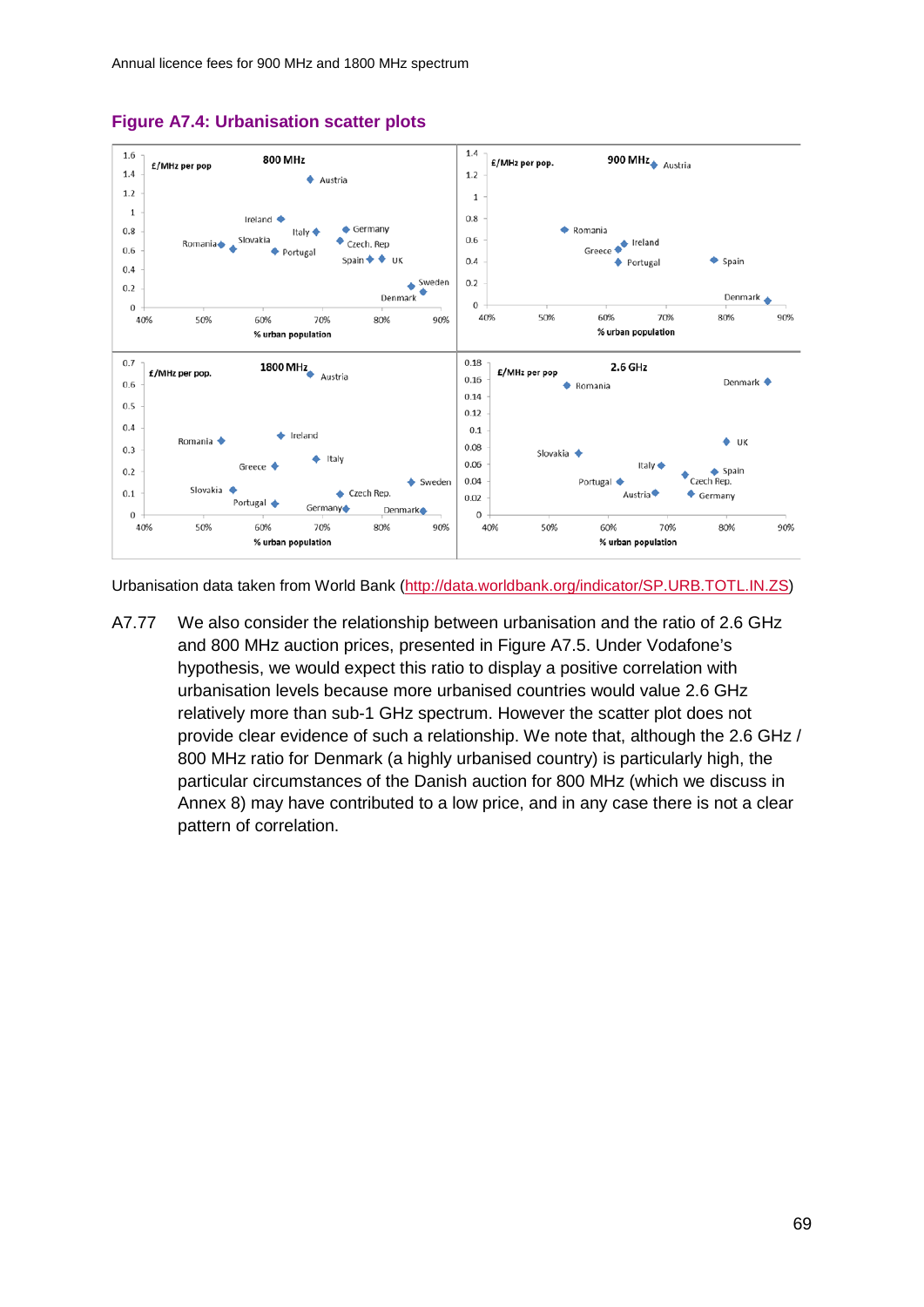

### **Figure A7.5: 2.6 GHz / 800 MHz ratio to urbanisation levels**

A7.78 These results need to be treated with some caution in view of the limited number of evidence points in each band, and the level of variability. On balance we consider that it is appropriate to take account of substantial differences in urbanisation when interpreting our benchmarks for the UK market value. In countries which are less urbanised than the UK, we consider this creates a risk (other things being equal) that the market values of 800 MHz and 900 MHz may overstate the UK market values of these bands. In these cases we consider that the likelihood of overstatement, and the scale of any potential overstatement, is unknown.

#### Date of award

- A7.79 We have also considered whether the timing of awards may have affected the value of spectrum. Specifically, the development of LTE ecosystems for the 900 MHz and 1800 MHz bands over recent years may have increased the value of these bands to excluded bidders, and hence their auction prices. If so, older auction results may understate the current value of these bands in the UK.
- A7.80 The **900 MHz** band is not currently a core LTE band, and is still commonly used for GSM and UMTS services; we are aware of only a limited number of examples of deployments of LTE900 networks from operators in Sweden and the Czech Republic towards the end of 2013. However this may be due, in part, to operators finding it difficult to free enough 900 MHz spectrum from legacy services for use with new technologies, although this consideration is less relevant from the perspective of the valuation of the spectrum by a marginal excluded bidder.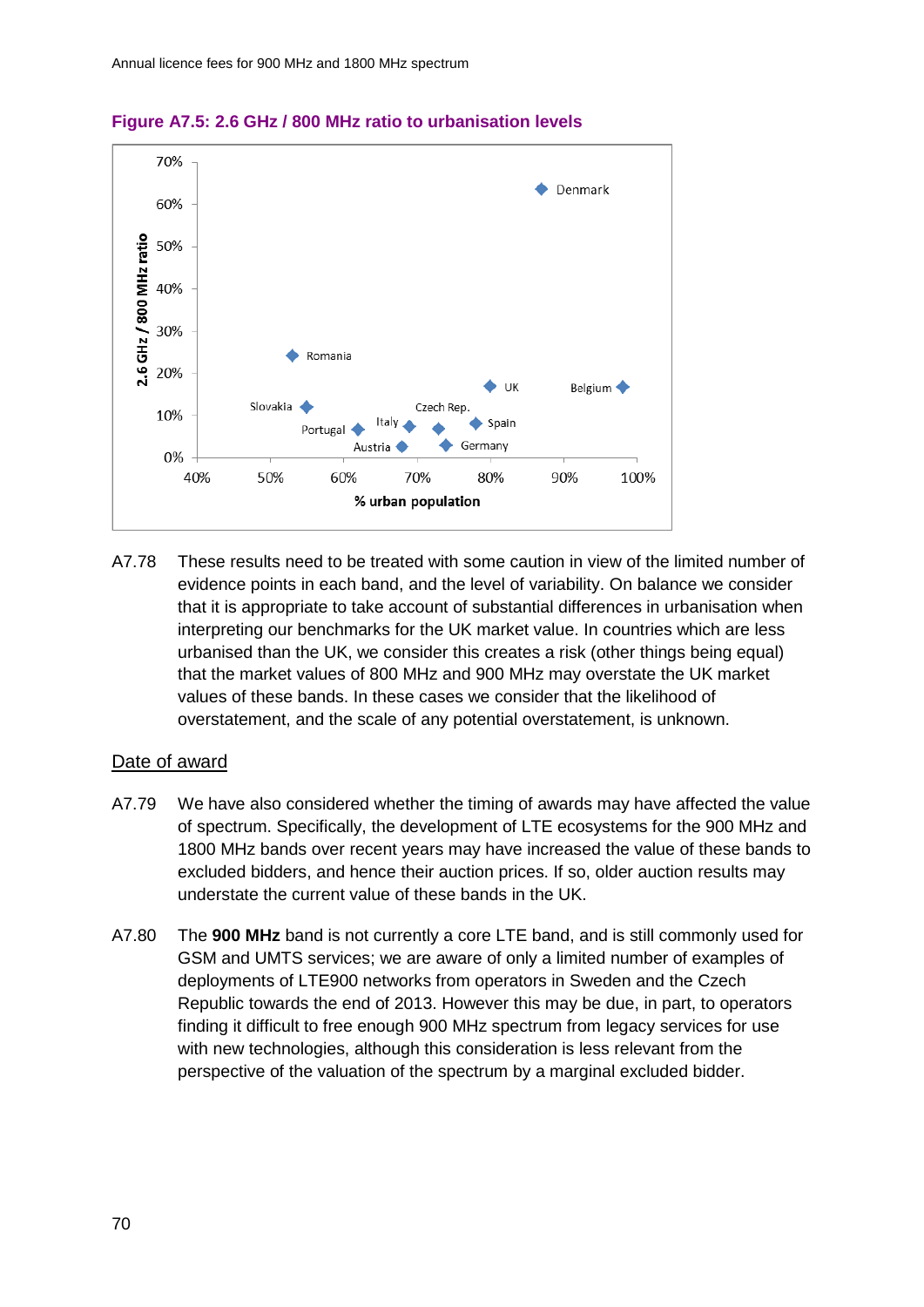- A7.81 The number of LTE devices on this band has been increasing since 2012, and we noted this in our February 2013 *Consultation on variation of 900 MHz, 1800 MHz*  and 2.1 MHz mobile licences,<sup>[48](#page-71-0)</sup> which was published during the UK 4G auction and so is likely to be reflective of expectations at that time.
- A7.82 While the increasingly developed ecosystem may make LTE use for 900 MHz networks more common in the future, the timing of this is currently uncertain due to the issues in re-farming spectrum. We consider that there is limited evidence of a change in LTE900 expectations over the period of auctions we are considering, and we do not take this factor into account in our interpretation of benchmarks.
- A7.83 In the case of **1800 MHz**, we have considered the following evidence relating to the development of LTE1800:
	- Network deployments: An LTE1800 network was first deployed in Europe by CenterNet and Mobyland (Poland) in September 2010. In March 2011, T-Mobile announced its intention to deploy an LTE1800 network in Germany<sup>49</sup>; this was launched four months later in July 2011. In November 2011, we received an application from EE to use its 1800 MHz licences for LTE services. We consulted on this issue, saying we were minded to vary EE's licence to allow LTE use, in March 2012, <sup>[50](#page-71-2)</sup> before approving the request in an August 2012 statement. By September 2012, 33% of LTE networks had been launched on the 1800 MHz band. $51$
	- Device compatibility: There were a number of LTE1800-enabled devices available at the beginning of 2011. The LTE1800 ecosystem developed rapidly during the first half of 2012, and in the March 2012 consultation mentioned above we stated that LTE1800 equipment was commercially available. By April 2012 there were more LTE devices compatible with 1800 MHz than with 800 MHz<sup>[52](#page-71-4)</sup>. and this trend was reinforced in September 2012 by the launch of the iPhone 5 supporting LTE1800 but not LTE800.
- A7.84 In light of the available evidence, we consider that:
	- Increased interest in Europe in 1800 MHz for LTE can reasonably be dated between late 2011 and early 2012. As noted above, in March 2012 we published a notice setting out our intention to vary EE's 1800 MHz licences to enable it to

<span id="page-71-1"></span><sup>49</sup> http://www.gsma.com/spectrum/wp-<br>content/uploads/2012/03/gsaalanhadden1800mhzworkshop250311.pdf

[http://stakeholders.ofcom.org.uk/binaries/consultations/variation-900-1800mhz-lte-](http://stakeholders.ofcom.org.uk/binaries/consultations/variation-900-1800mhz-lte-wimax/summary/condoc.pdf)

<span id="page-71-0"></span><sup>48</sup> Table 1, Ofcom, *Consultation on variation of 900 MHz, 1800 MHz and 2.1 MHz mobile licences*, February 2013, http://stakeholders.ofcom.org.uk/binaries/consultations/variation-900-1800- 2100/summary/condoc.pdf

<span id="page-71-2"></span>[content/uploads/2012/03/gsaalanhadden1800mhzworkshop250311.pdf](http://www.gsma.com/spectrum/wp-content/uploads/2012/03/gsaalanhadden1800mhzworkshop250311.pdf) <sup>50</sup> Table 2, Ofcom, *Notice of proposed variation of Everything Everywhere's 1800 MHz spectrum licences to allow use of LTE and WiMax technologies,* March 2012,

<span id="page-71-3"></span>[wimax/summary/condoc.pdf](http://stakeholders.ofcom.org.uk/binaries/consultations/variation-900-1800mhz-lte-wimax/summary/condoc.pdf)<br><sup>51</sup> GSA report, [http://www.gsacom.com/news/gsa\\_360.php](http://www.gsacom.com/news/gsa_360.php)<br><sup>52</sup> This is based on data from GSMA.

<span id="page-71-4"></span>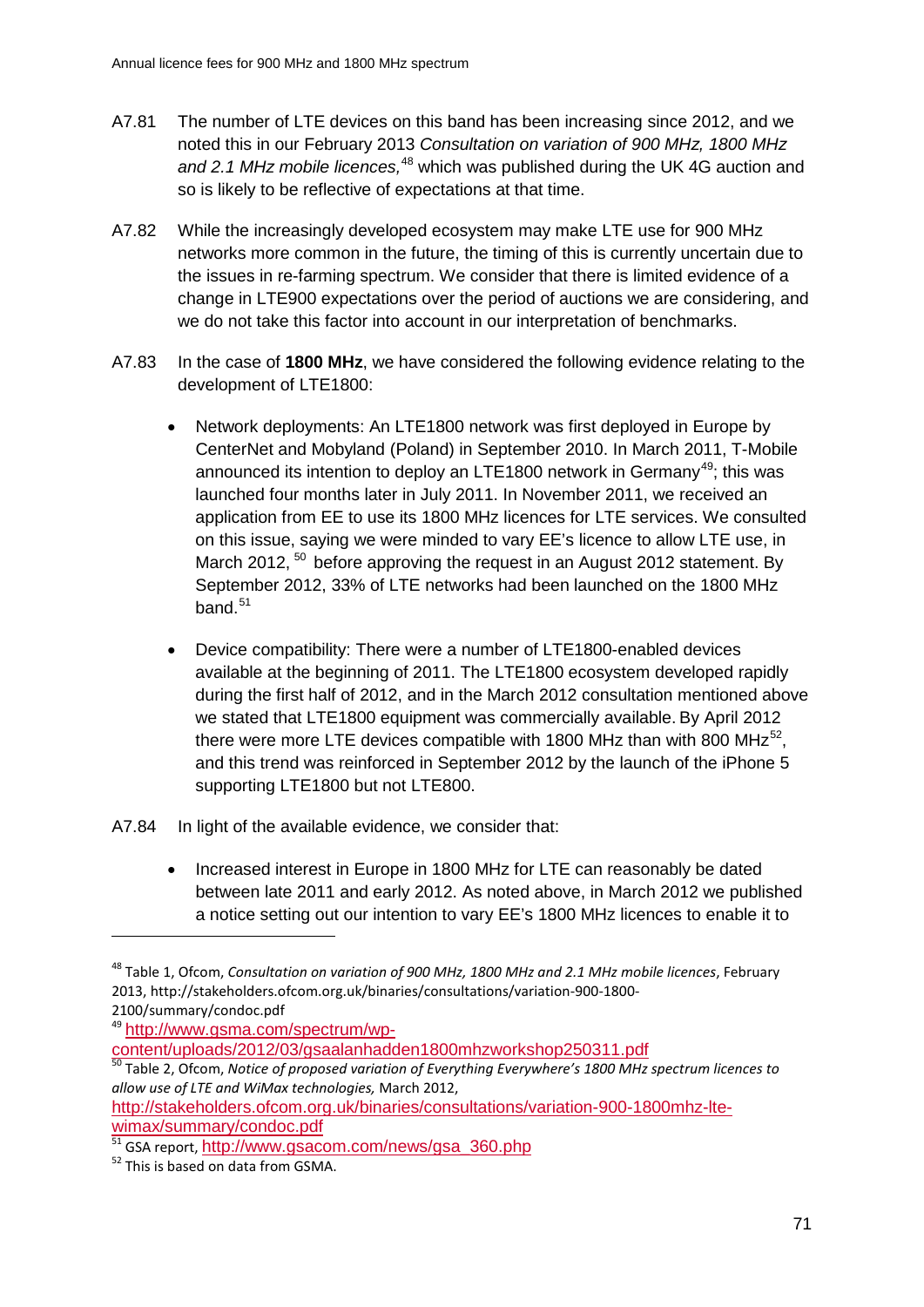provide services using LTE technology in those frequencies, as it requested in November 2011. Leading consumer devices with LTE1800 also appeared in 2012. Auctions which took place after early 2012 are therefore likely to reflect the emergence of an LTE1800 ecosystem.

- It is possible that operators would have anticipated in mid-2011 the development of the 1800 MHz LTE ecosystem, and factored this into their auction strategies accordingly. However, we do not have clear evidence that this was the case. We consider that uncertainty around the ecosystem may have meant that the value of 1800 MHz was lower (by comparison with 2013 valuations) to some degree in auctions conducted in 2011 (Italy, Sweden and Portugal). We consider there is an unknown risk that the market value of 1800 MHz in these auctions understates the UK market value of 1800 MHz, but at a smaller scale of potential understatement.
- For auctions conducted before 2011 (Germany and Denmark), there was much less certainty about the LTE1800 ecosystem. This may have led 1800 MHz to be considerably undervalued (by comparison with 2013 valuations) in auctions conducted in 2010. We consider there is a larger risk that the market value of 1800 MHz in these auctions understates the UK market value of 1800 MHz, at a larger scale of potential understatement.
- A7.85 The above paragraphs discuss the relevance of the date of an award with respect to the use of 900 MHz and 1800 MHz for LTE. Our view is that the position of these bands for 3G has not changed materially over the period of the awards we have considered. The 900 MHz band has been used to provide 3G services for several years. In contrast, it is unlikely that much value has been attached to the prospective use of the 1800 MHz band for 3G, particularly since the recent migrations from 2G in the 1800 MHz band (where they have happened) have been from 2G to LTE.

## **Strategic behaviour**

- A7.86 Several respondents to the October 2013 consultation alleged that operators in some auctions had the incentive and ability to behave strategically, and that this behaviour caused final auction prices for certain spectrum bands to diverge from market value, with the result that both absolute and relative benchmarks overstate or understate respective market values.
- A7.87 These allegations relate to a number of different types of strategic behaviour, in particular:
	- Strategic investment, where a bidder, with the aim of foreclosing downstream competition, bids above its intrinsic value of spectrum to prevent it being acquired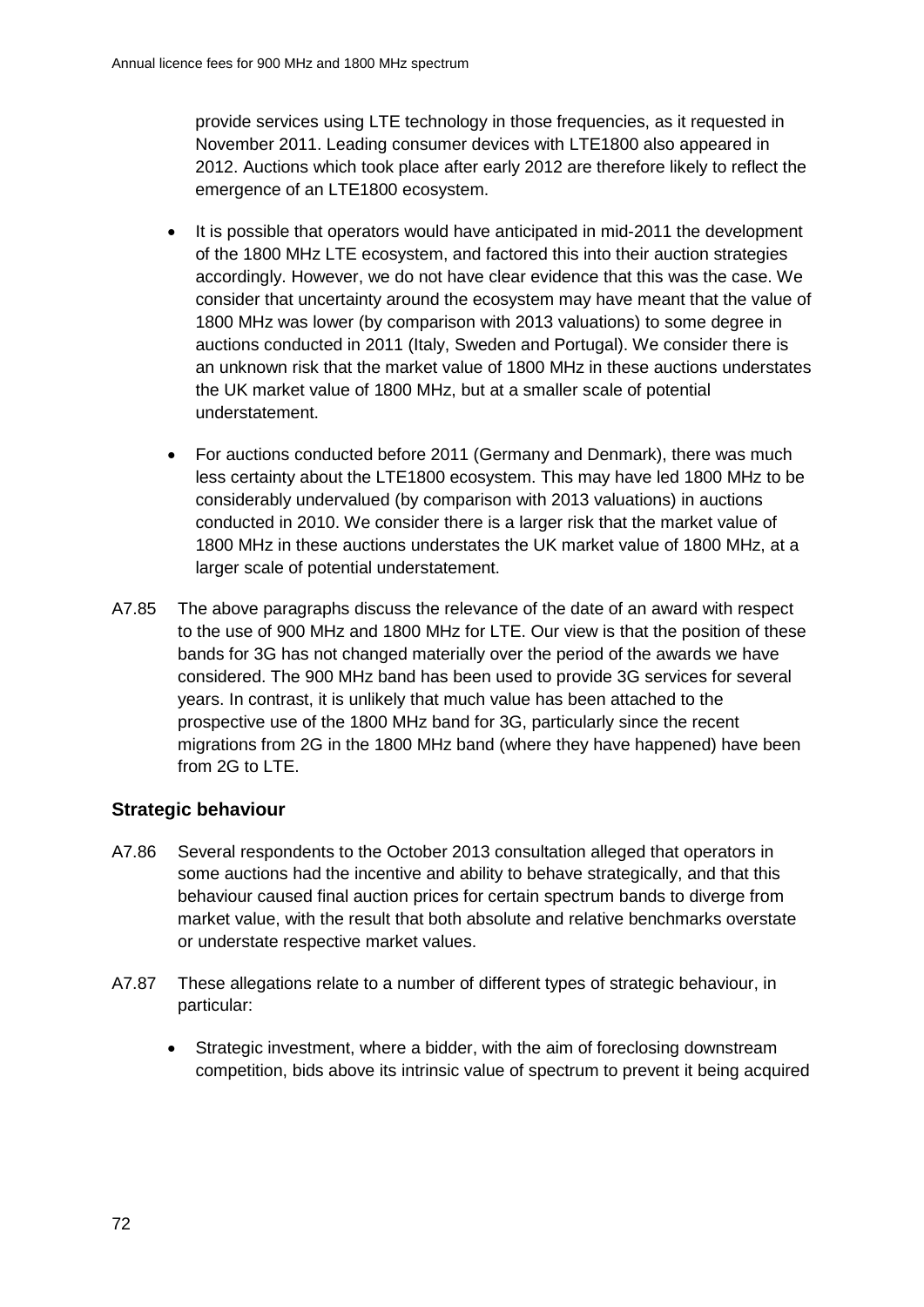by the bidder's downstream competitors.<sup>[53](#page-73-0)</sup> Such a bidding strategy (whether or not it achieves its aim) by one or more bidders could result in auction prices that overstate market value. Price-driving, where a bidder overstates its true demand to raise the auction prices paid by other bidders. One potential motivation is to force a rival to spend more for one lot category, so that it has a smaller budget to compete for another category in which the price-driving bidder is interested. Another is to weaken downstream competition (by making it harder for the victim of price driving to finance other investments which could otherwise make it more competitive). Price driving could lead to auction prices that overstate market value in some bands, and possibly to prices that understate market value in other bands (if the victim of price driving is budget-constrained in the latter).

- Strategic demand reduction, where bidders reduce the auction price they pay for the spectrum they purchase by understating their true demand. A bidder may engage in strategic demand reduction unilaterally or coordinated with other bidders (such as through the use of bids as signals between bidders as to their intentions). Strategic demand reduction will lead to auction prices that understate market value.
- Signalling, for example where a bidder places a bid for one lot which is intended to send a signal to other bidders of its intentions in other lots in the same or different spectrum bands in the same auction. One example of signalling might be as part of a coordinated strategy of demand reduction.
- A7.88 While operators may have some opportunity to engage in strategic behaviour, this does not necessarily mean that they will do so. In some cases they may be constrained by the auction design from making such bids (for example, spectrum caps are a regulatory safeguard aimed at preventing harmful effects on downstream competition from strategic investment). In other cases a successful strategy relies on a degree of coordination with other bidders that is not easy to establish or to maintain while avoiding detection.
- A7.89 Even when strategic behaviour is possible, it can be risky, potentially leading bidders to overpay for spectrum, acquire spectrum for which they are not the highest-value bidder, or fail to acquire their preferred spectrum, without necessarily achieving their strategic objectives. As a result, it does not follow that operators with the opportunity to engage in strategic bidding will necessarily do so.
- A7.90 Strategic behaviour involves a bidder departing from straightforward bids of its intrinsic value of the spectrum. This value is private to the bidder, and not generally visible. While some patterns of bidding may provide evidence of a strategic motive, allegations of strategic bidding are often difficult to prove or disprove.

-

<span id="page-73-0"></span><sup>&</sup>lt;sup>53</sup> We distinguish here between intrinsic value and strategic investment value to a bidder. Intrinsic value is the bidder's value of the spectrum in the absence of strategic considerations.